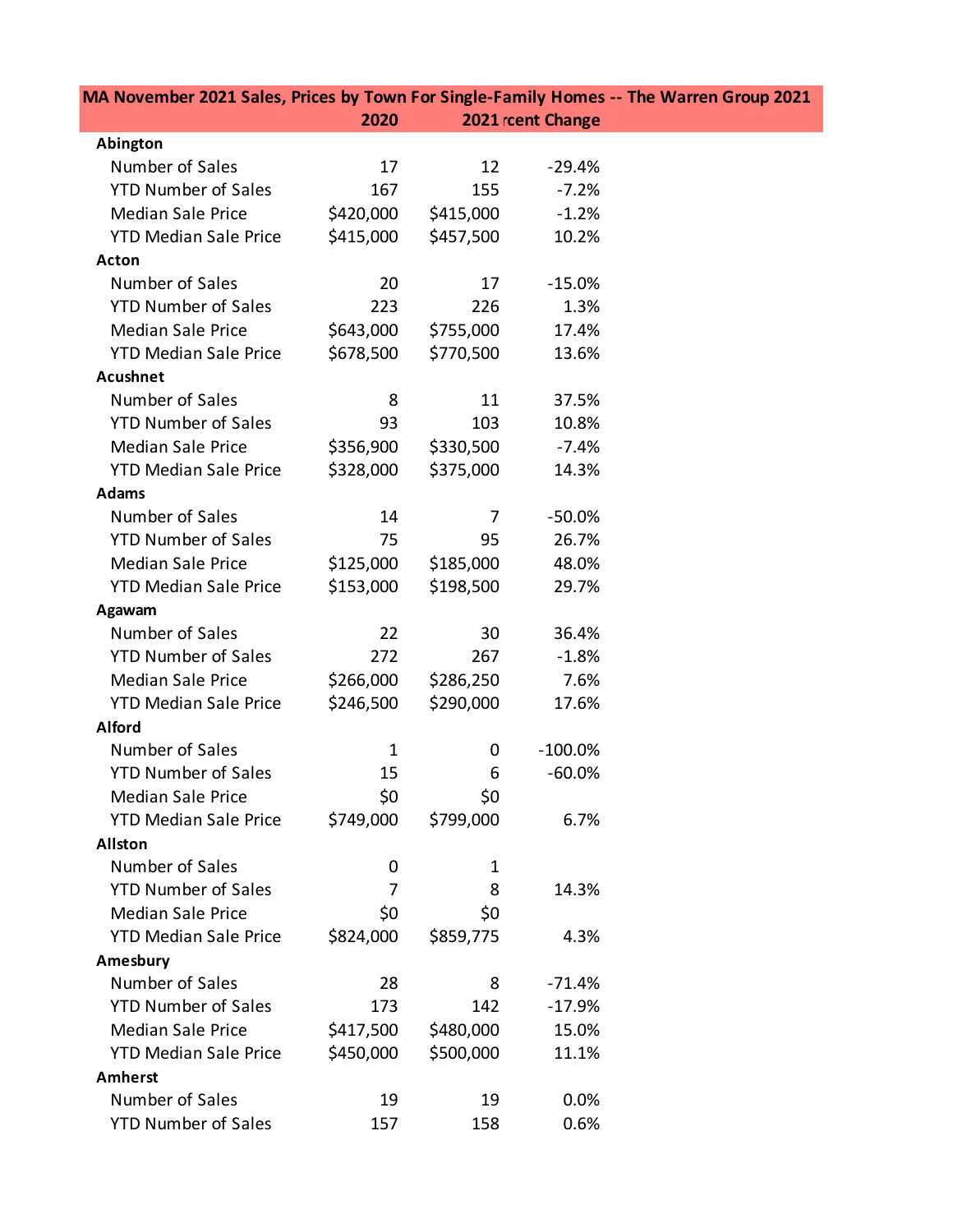| <b>Median Sale Price</b>     | \$415,000   | \$427,000   | 2.9%       |
|------------------------------|-------------|-------------|------------|
| <b>YTD Median Sale Price</b> | \$415,000   | \$447,500   | 7.8%       |
| Andover                      |             |             |            |
| Number of Sales              | 42          | 31          | $-26.2%$   |
| <b>YTD Number of Sales</b>   | 391         | 352         | $-10.0%$   |
| <b>Median Sale Price</b>     | \$685,000   | \$825,000   | 20.4%      |
| <b>YTD Median Sale Price</b> | \$722,000   | \$832,500   | 15.3%      |
| Aquinnah                     |             |             |            |
| Number of Sales              | 3           | 0           | $-100.0\%$ |
| <b>YTD Number of Sales</b>   | 14          | 6           | $-57.1%$   |
| <b>Median Sale Price</b>     | \$1,675,000 | \$0         | $-100.0%$  |
| <b>YTD Median Sale Price</b> | \$1,450,000 | \$1,322,500 | $-8.8%$    |
| Arlington                    |             |             |            |
| Number of Sales              | 25          | 36          | 44.0%      |
| <b>YTD Number of Sales</b>   | 263         | 321         | 22.1%      |
| <b>Median Sale Price</b>     | \$950,000   | \$950,000   | 0.0%       |
| <b>YTD Median Sale Price</b> | \$870,000   | \$940,000   | 8.0%       |
| Ashburnham                   |             |             |            |
| Number of Sales              | 10          | 8           | $-20.0%$   |
| <b>YTD Number of Sales</b>   | 102         | 102         | 0.0%       |
| <b>Median Sale Price</b>     | \$260,000   | \$342,500   | 31.7%      |
| <b>YTD Median Sale Price</b> | \$271,250   | \$335,000   | 23.5%      |
| Ashby                        |             |             |            |
| Number of Sales              | 5           | 5           | 0.0%       |
| <b>YTD Number of Sales</b>   | 51          | 47          | $-7.8%$    |
| <b>Median Sale Price</b>     | \$270,000   | \$550,000   | 103.7%     |
| <b>YTD Median Sale Price</b> | \$322,500   | \$380,000   | 17.8%      |
| Ashfield                     |             |             |            |
| Number of Sales              | 1           | 0           | $-100.0\%$ |
| <b>YTD Number of Sales</b>   | 10          | 17          | 70.0%      |
| <b>Median Sale Price</b>     | \$0         | \$0         |            |
| <b>YTD Median Sale Price</b> | \$229,000   | \$355,000   | 55.0%      |
| Ashland                      |             |             |            |
| Number of Sales              | 16          | 12          | $-25.0%$   |
| <b>YTD Number of Sales</b>   | 155         | 175         | 12.9%      |
| <b>Median Sale Price</b>     | \$453,500   | \$572,500   | 26.2%      |
| <b>YTD Median Sale Price</b> | \$485,000   | \$560,000   | 15.5%      |
| <b>Athol</b>                 |             |             |            |
| Number of Sales              | 21          | 20          | -4.8%      |
| <b>YTD Number of Sales</b>   | 152         | 167         | 9.9%       |
| <b>Median Sale Price</b>     | \$227,500   | \$240,000   | 5.5%       |
| <b>YTD Median Sale Price</b> | \$205,250   | \$239,000   | 16.4%      |
| <b>Attleboro</b>             |             |             |            |
| Number of Sales              | 41          | 30          | $-26.8%$   |
| <b>YTD Number of Sales</b>   | 394         | 402         | 2.0%       |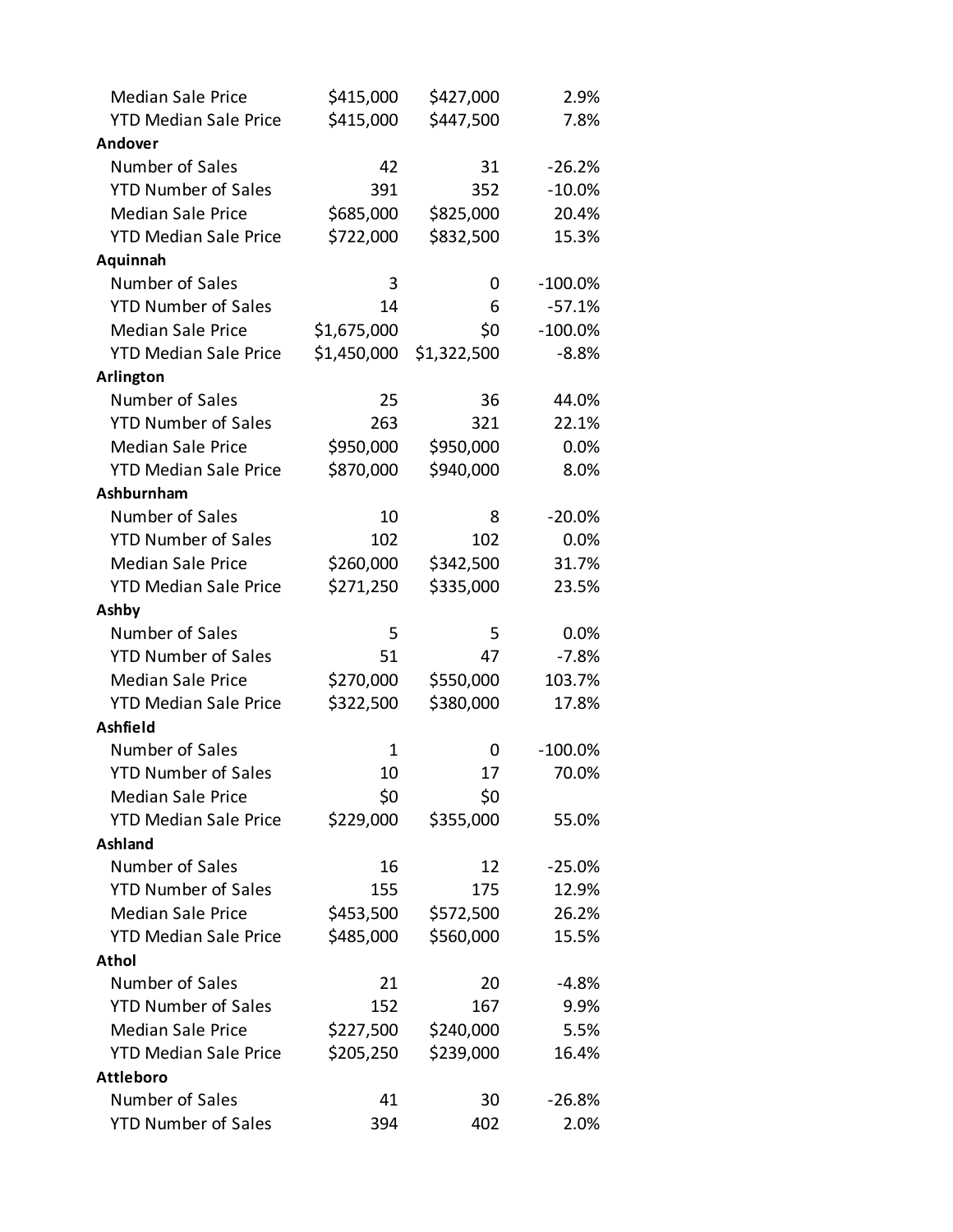| <b>Median Sale Price</b>     | \$366,000 | \$475,000 | 29.8%     |
|------------------------------|-----------|-----------|-----------|
| <b>YTD Median Sale Price</b> | \$365,000 | \$420,000 | 15.1%     |
| <b>Auburn</b>                |           |           |           |
| Number of Sales              | 23        | 26        | 13.0%     |
| <b>YTD Number of Sales</b>   | 221       | 219       | $-0.9%$   |
| <b>Median Sale Price</b>     | \$315,000 | \$377,500 | 19.8%     |
| <b>YTD Median Sale Price</b> | \$307,500 | \$368,500 | 19.8%     |
| Avon                         |           |           |           |
| Number of Sales              | 9         | 1         | $-88.9%$  |
| <b>YTD Number of Sales</b>   | 62        | 52        | $-16.1%$  |
| <b>Median Sale Price</b>     | \$400,000 | \$0       | $-100.0%$ |
| <b>YTD Median Sale Price</b> | \$372,450 | \$450,500 | 21.0%     |
| Ayer                         |           |           |           |
| Number of Sales              | 8         | 7         | $-12.5%$  |
| <b>YTD Number of Sales</b>   | 69        | 74        | 7.2%      |
| <b>Median Sale Price</b>     | \$455,250 | \$425,000 | $-6.6%$   |
| <b>YTD Median Sale Price</b> | \$420,000 | \$425,000 | 1.2%      |
| <b>Barnstable</b>            |           |           |           |
| Number of Sales              | 8         | 11        | 37.5%     |
| <b>YTD Number of Sales</b>   | 99        | 85        | $-14.1%$  |
| <b>Median Sale Price</b>     | \$490,000 | \$732,500 | 49.5%     |
| <b>YTD Median Sale Price</b> | \$532,500 | \$680,000 | 27.7%     |
| <b>Barre</b>                 |           |           |           |
| Number of Sales              | 6         | 6         | 0.0%      |
| <b>YTD Number of Sales</b>   | 62        | 50        | $-19.4%$  |
| <b>Median Sale Price</b>     | \$311,250 | \$270,000 | $-13.3%$  |
| <b>YTD Median Sale Price</b> | \$238,000 | \$304,000 | 27.7%     |
| <b>Becket</b>                |           |           |           |
| Number of Sales              | 10        | 8         | $-20.0%$  |
| <b>YTD Number of Sales</b>   | 66        | 52        | $-21.2%$  |
| <b>Median Sale Price</b>     | \$399,500 | \$341,500 | $-14.5%$  |
| <b>YTD Median Sale Price</b> | \$291,500 | \$282,500 | $-3.1%$   |
| <b>Bedford</b>               |           |           |           |
| Number of Sales              | 12        | 12        | 0.0%      |
| <b>YTD Number of Sales</b>   | 128       | 123       | $-3.9%$   |
| <b>Median Sale Price</b>     | \$796,044 | \$700,000 | $-12.1%$  |
| <b>YTD Median Sale Price</b> | \$794,000 | \$805,000 | 1.4%      |
| <b>Belchertown</b>           |           |           |           |
| Number of Sales              | 17        | 12        | $-29.4%$  |
| <b>YTD Number of Sales</b>   | 163       | 151       | $-7.4%$   |
| <b>Median Sale Price</b>     | \$393,000 | \$393,450 | 0.1%      |
| <b>YTD Median Sale Price</b> | \$329,000 | \$351,000 | 6.7%      |
| <b>Bellingham</b>            |           |           |           |
| Number of Sales              | 20        | 17        | $-15.0%$  |
| <b>YTD Number of Sales</b>   | 195       | 178       | $-8.7%$   |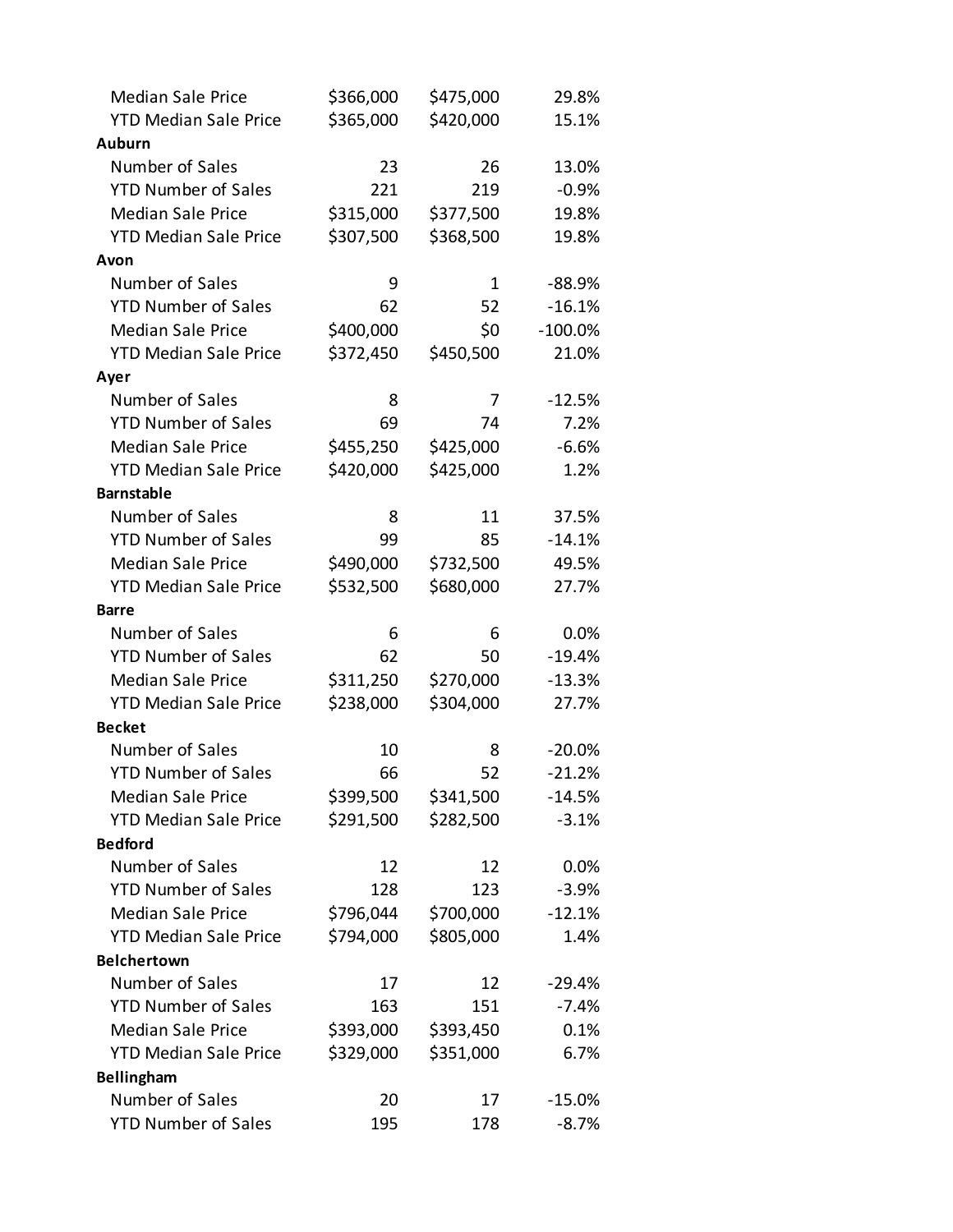| <b>Median Sale Price</b>     | \$372,500   | \$425,000   | 14.1%     |
|------------------------------|-------------|-------------|-----------|
| <b>YTD Median Sale Price</b> | \$360,500   | \$397,500   | 10.3%     |
| <b>Belmont</b>               |             |             |           |
| Number of Sales              | 19          | 19          | 0.0%      |
| <b>YTD Number of Sales</b>   | 147         | 159         | 8.2%      |
| <b>Median Sale Price</b>     | \$1,265,000 | \$1,375,000 | 8.7%      |
| <b>YTD Median Sale Price</b> | \$1,250,000 | \$1,411,000 | 12.9%     |
| <b>Berkley</b>               |             |             |           |
| Number of Sales              | 7           | 5           | $-28.6%$  |
| <b>YTD Number of Sales</b>   | 77          | 53          | $-31.2%$  |
| <b>Median Sale Price</b>     | \$420,000   | \$565,000   | 34.5%     |
| <b>YTD Median Sale Price</b> | \$416,000   | \$513,500   | 23.4%     |
| <b>Berlin</b>                |             |             |           |
| Number of Sales              | 3           | 2           | $-33.3%$  |
| <b>YTD Number of Sales</b>   | 28          | 34          | 21.4%     |
| <b>Median Sale Price</b>     | \$550,000   | \$0         | $-100.0%$ |
| <b>YTD Median Sale Price</b> | \$464,900   | \$562,500   | 21.0%     |
| <b>Bernardston</b>           |             |             |           |
| Number of Sales              | 7           | 1           | $-85.7%$  |
| <b>YTD Number of Sales</b>   | 28          | 22          | $-21.4%$  |
| <b>Median Sale Price</b>     | \$262,000   | \$0         | $-100.0%$ |
| <b>YTD Median Sale Price</b> | \$252,000   | \$282,500   | 12.1%     |
| <b>Beverly</b>               |             |             |           |
| Number of Sales              | 48          | 42          | $-12.5%$  |
| <b>YTD Number of Sales</b>   | 318         | 325         | 2.2%      |
| <b>Median Sale Price</b>     | \$565,000   | \$555,000   | $-1.8%$   |
| <b>YTD Median Sale Price</b> | \$550,000   | \$600,000   | 9.1%      |
| <b>Billerica</b>             |             |             |           |
| Number of Sales              | 39          | 54          | 38.5%     |
| <b>YTD Number of Sales</b>   | 370         | 397         | 7.3%      |
| <b>Median Sale Price</b>     | \$535,000   | \$576,000   | 7.7%      |
| <b>YTD Median Sale Price</b> | \$500,000   | \$570,000   | 14.0%     |
| <b>Blackstone</b>            |             |             |           |
| Number of Sales              | 10          | 5           | $-50.0%$  |
| <b>YTD Number of Sales</b>   | 89          | 82          | $-7.9%$   |
| <b>Median Sale Price</b>     | \$370,000   | \$380,000   | 2.7%      |
| <b>YTD Median Sale Price</b> | \$355,000   | \$370,000   | 4.2%      |
| <b>Blandford</b>             |             |             |           |
| Number of Sales              | 1           | 1           | 0.0%      |
| <b>YTD Number of Sales</b>   | 17          | 8           | $-52.9%$  |
| <b>Median Sale Price</b>     | \$0         | \$0         |           |
| <b>YTD Median Sale Price</b> | \$239,000   | \$230,000   | $-3.8%$   |
| <b>Bolton</b>                |             |             |           |
| Number of Sales              | 7           | 4           | $-42.9%$  |
| <b>YTD Number of Sales</b>   | 81          | 80          | $-1.2%$   |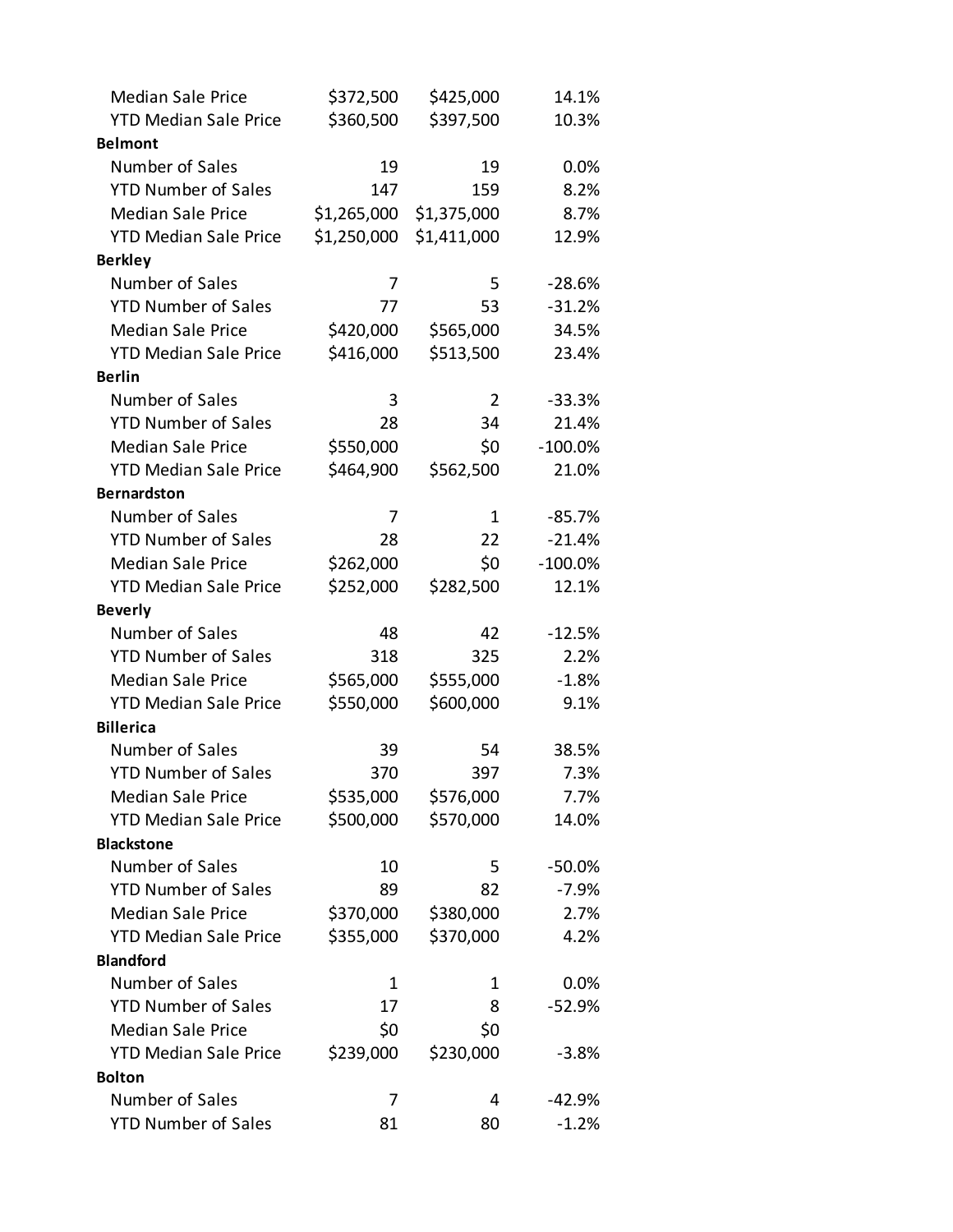| <b>Median Sale Price</b>     | \$660,000      | \$601,000   | $-8.9%$  |
|------------------------------|----------------|-------------|----------|
| <b>YTD Median Sale Price</b> | \$640,000      | \$708,500   | 10.7%    |
| <b>Boston</b>                |                |             |          |
| Number of Sales              | $\overline{2}$ | 5           | 150.0%   |
| <b>YTD Number of Sales</b>   | 37             | 53          | 43.2%    |
| <b>Median Sale Price</b>     | \$0            | \$3,225,000 |          |
| <b>YTD Median Sale Price</b> | \$2,945,000    | \$3,450,000 | 17.1%    |
| <b>Bourne</b>                |                |             |          |
| Number of Sales              | 24             | 23          | $-4.2%$  |
| <b>YTD Number of Sales</b>   | 287            | 294         | 2.4%     |
| <b>Median Sale Price</b>     | \$402,500      | \$553,000   | 37.4%    |
| <b>YTD Median Sale Price</b> | \$424,900      | \$496,763   | 16.9%    |
| <b>Boxboro</b>               |                |             |          |
| Number of Sales              | 5              | 7           | 40.0%    |
| <b>YTD Number of Sales</b>   | 42             | 45          | 7.1%     |
| <b>Median Sale Price</b>     | \$657,000      | \$850,000   | 29.4%    |
| <b>YTD Median Sale Price</b> | \$671,250      | \$875,000   | 30.4%    |
| <b>Boxford</b>               |                |             |          |
| Number of Sales              | 14             | 16          | 14.3%    |
| <b>YTD Number of Sales</b>   | 129            | 110         | $-14.7%$ |
| <b>Median Sale Price</b>     | \$957,500      | \$784,500   | $-18.1%$ |
| <b>YTD Median Sale Price</b> | \$769,000      | \$857,000   | 11.4%    |
| <b>Boylston</b>              |                |             |          |
| Number of Sales              | 7              | 11          | 57.1%    |
| <b>YTD Number of Sales</b>   | 55             | 48          | $-12.7%$ |
| <b>Median Sale Price</b>     | \$575,000      | \$560,000   | $-2.6%$  |
| <b>YTD Median Sale Price</b> | \$455,000      | \$501,500   | 10.2%    |
| <b>Braintree</b>             |                |             |          |
| Number of Sales              | 38             | 22          | $-42.1%$ |
| <b>YTD Number of Sales</b>   | 316            | 314         | $-0.6%$  |
| <b>Median Sale Price</b>     | \$608,500      | \$590,000   | $-3.0%$  |
| <b>YTD Median Sale Price</b> | \$552,000      | \$620,500   | 12.4%    |
| <b>Brewster</b>              |                |             |          |
| Number of Sales              | 25             | 18          | $-28.0%$ |
| <b>YTD Number of Sales</b>   | 208            | 168         | $-19.2%$ |
| <b>Median Sale Price</b>     | \$506,000      | \$765,000   | 51.2%    |
| <b>YTD Median Sale Price</b> | \$515,000      | \$638,550   | 24.0%    |
| <b>Bridgewater</b>           |                |             |          |
| Number of Sales              | 31             | 12          | $-61.3%$ |
| <b>YTD Number of Sales</b>   | 231            | 194         | $-16.0%$ |
| <b>Median Sale Price</b>     | \$450,000      | \$555,000   | 23.3%    |
| <b>YTD Median Sale Price</b> | \$470,000      | \$500,000   | 6.4%     |
| <b>Brighton</b>              |                |             |          |
| Number of Sales              | 5              | 5           | 0.0%     |
| <b>YTD Number of Sales</b>   | 30             | 40          | 33.3%    |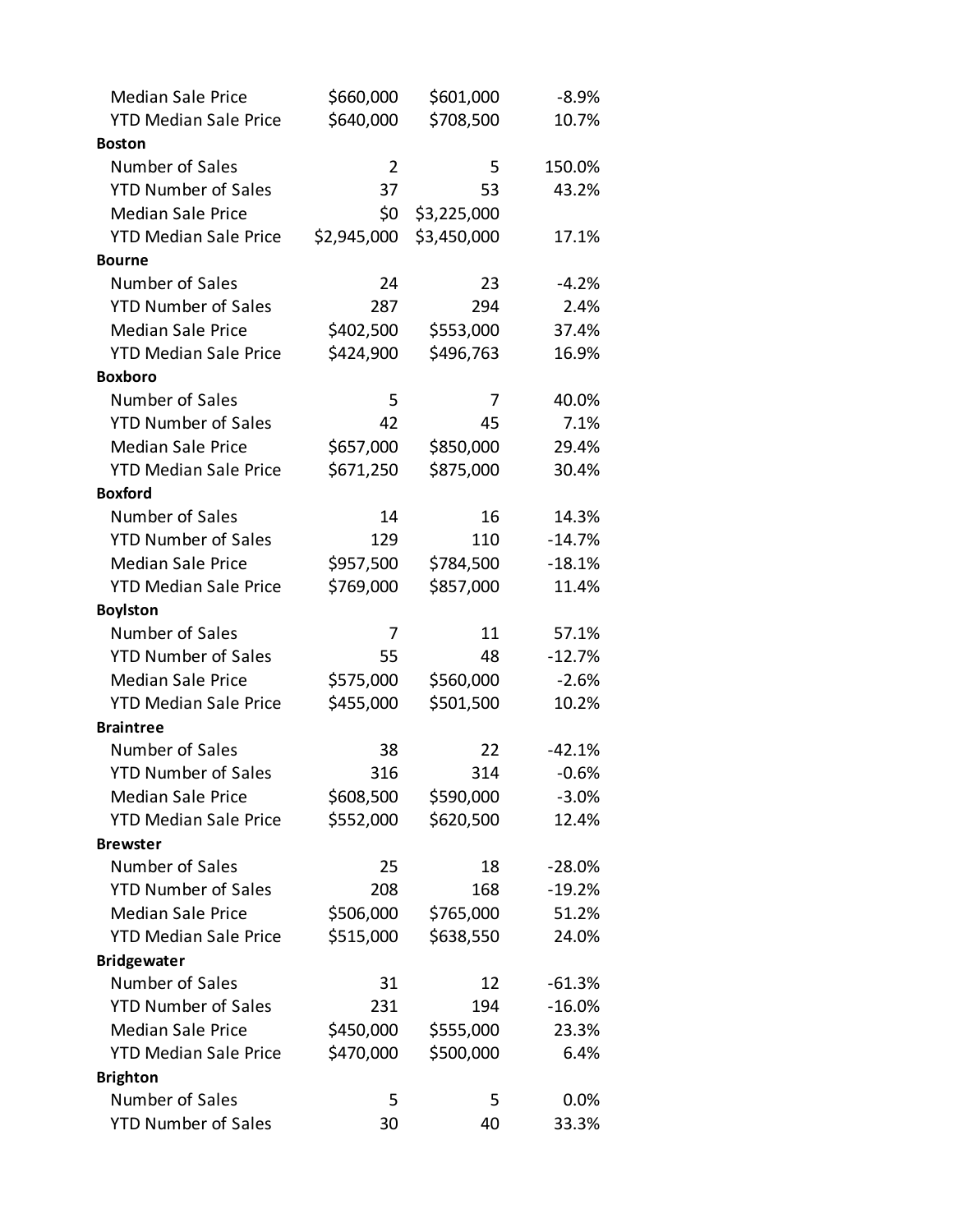| <b>Median Sale Price</b>             | \$885,000              | \$925,000              | 4.5%     |
|--------------------------------------|------------------------|------------------------|----------|
| <b>YTD Median Sale Price</b>         | \$852,500              | \$868,000              | 1.8%     |
| <b>Brimfield</b>                     |                        |                        |          |
| Number of Sales                      | 3                      | 4                      | 33.3%    |
| <b>YTD Number of Sales</b>           | 32                     | 48                     | 50.0%    |
| <b>Median Sale Price</b>             | \$336,000              | \$384,950              | 14.6%    |
| <b>YTD Median Sale Price</b>         | \$286,000              | \$338,300              | 18.3%    |
| <b>Brockton</b>                      |                        |                        |          |
| Number of Sales                      | 64                     | 85                     | 32.8%    |
| <b>YTD Number of Sales</b>           | 757                    | 823                    | 8.7%     |
| <b>Median Sale Price</b>             | \$360,000              | \$423,000              | 17.5%    |
| <b>YTD Median Sale Price</b>         | \$340,000              | \$394,800              | 16.1%    |
| <b>Brookfield</b>                    |                        |                        |          |
| Number of Sales                      | 5                      | 6                      | 20.0%    |
| <b>YTD Number of Sales</b>           | 37                     | 34                     | $-8.1%$  |
| <b>Median Sale Price</b>             | \$330,000              | \$372,500              | 12.9%    |
| <b>YTD Median Sale Price</b>         | \$330,000              | \$299,000              | $-9.4%$  |
| <b>Brookline</b>                     |                        |                        |          |
| Number of Sales                      | 13                     | 15                     | 15.4%    |
| <b>YTD Number of Sales</b>           | 137                    | 154                    | 12.4%    |
| <b>Median Sale Price</b>             | \$2,575,000            | \$2,665,000            | 3.5%     |
| <b>YTD Median Sale Price</b>         | \$2,200,000            | \$2,027,000            | $-7.9%$  |
|                                      |                        |                        |          |
| <b>Buckland</b>                      |                        |                        |          |
| Number of Sales                      | $\mathbf 1$            | 5                      | 400.0%   |
| <b>YTD Number of Sales</b>           | 20                     | 16                     | $-20.0%$ |
| <b>Median Sale Price</b>             | \$0                    |                        |          |
| <b>YTD Median Sale Price</b>         |                        | \$330,000              | 2.0%     |
|                                      | \$237,500              | \$242,250              |          |
| <b>Burlington</b><br>Number of Sales | 19                     | 15                     | $-21.1%$ |
| <b>YTD Number of Sales</b>           | 200                    | 228                    | 14.0%    |
| <b>Median Sale Price</b>             |                        |                        | 20.9%    |
| <b>YTD Median Sale Price</b>         | \$645,000<br>\$604,400 | \$780,000<br>\$697,000 | 15.3%    |
| Cambridge                            |                        |                        |          |
| Number of Sales                      | 13                     | 13                     | 0.0%     |
| <b>YTD Number of Sales</b>           | 94                     | 139                    | 47.9%    |
| <b>Median Sale Price</b>             | \$1,495,000            | \$2,156,000            | 44.2%    |
| <b>YTD Median Sale Price</b>         | \$1,607,000            | \$1,680,000            | 4.5%     |
| Canton                               |                        |                        |          |
| Number of Sales                      | 22                     | 26                     | 18.2%    |
| <b>YTD Number of Sales</b>           | 206                    | 256                    | 24.3%    |
| <b>Median Sale Price</b>             | \$688,555              | \$746,500              | 8.4%     |
| <b>YTD Median Sale Price</b>         | \$588,750              | \$739,500              | 25.6%    |
| <b>Carlisle</b>                      |                        |                        |          |
| Number of Sales                      | 7                      | 7                      | 0.0%     |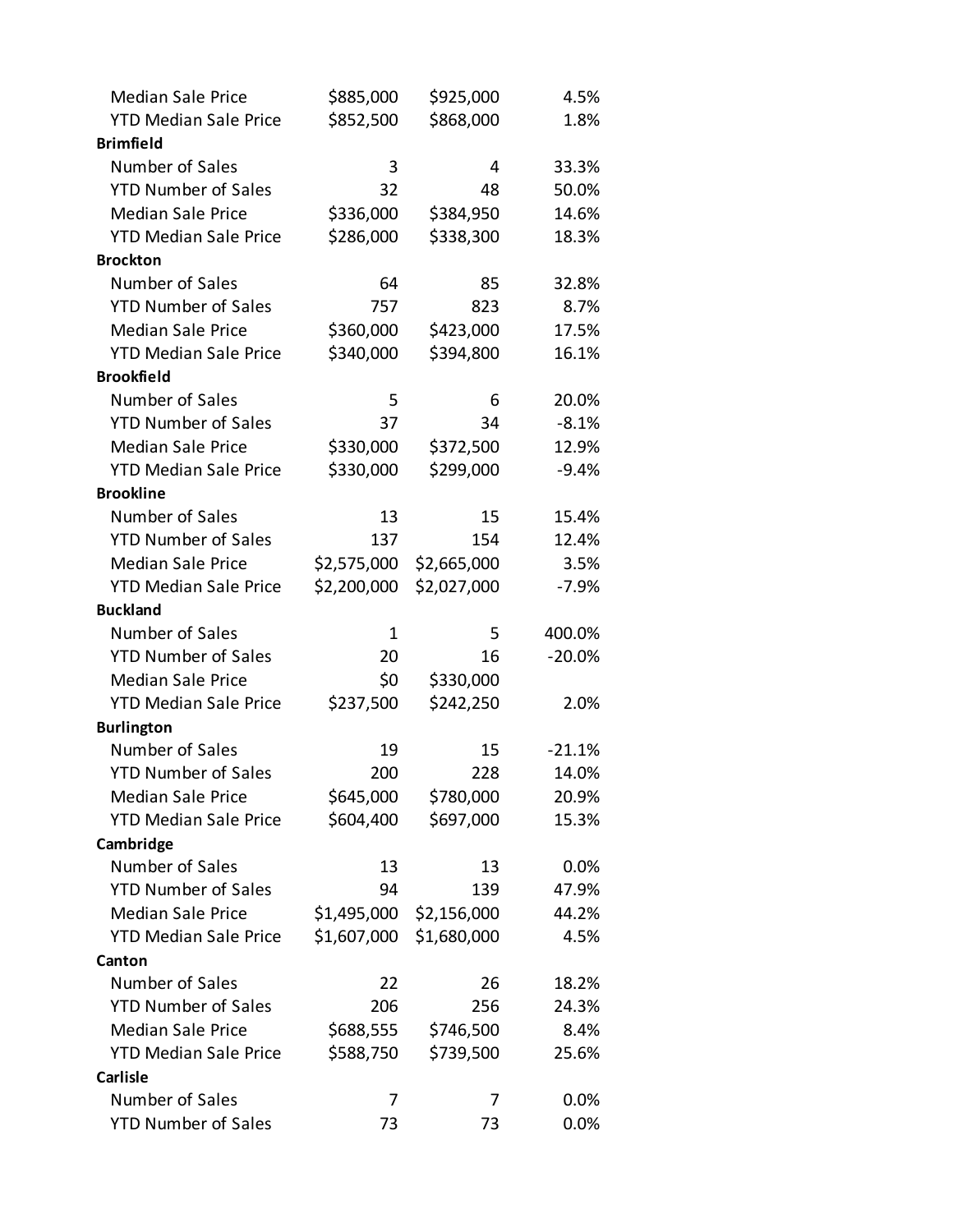| <b>Median Sale Price</b>     | \$1,105,000 | \$1,125,000 | 1.8%     |
|------------------------------|-------------|-------------|----------|
| <b>YTD Median Sale Price</b> | \$915,000   | \$1,175,000 | 28.4%    |
| Carver                       |             |             |          |
| Number of Sales              | 13          | 9           | $-30.8%$ |
| <b>YTD Number of Sales</b>   | 104         | 131         | 26.0%    |
| <b>Median Sale Price</b>     | \$390,000   | \$615,000   | 57.7%    |
| <b>YTD Median Sale Price</b> | \$375,275   | \$435,000   | 15.9%    |
| <b>Centerville</b>           |             |             |          |
| Number of Sales              | 23          | 20          | $-13.0%$ |
| <b>YTD Number of Sales</b>   | 225         | 228         | 1.3%     |
| <b>Median Sale Price</b>     | \$465,000   | \$517,500   | 11.3%    |
| <b>YTD Median Sale Price</b> | \$415,000   | \$510,000   | 22.9%    |
| Charlemont                   |             |             |          |
| Number of Sales              | 0           | 3           |          |
| <b>YTD Number of Sales</b>   | 15          | 12          | $-20.0%$ |
| <b>Median Sale Price</b>     | \$0         | \$266,500   |          |
| <b>YTD Median Sale Price</b> | \$223,000   | \$236,000   | 5.8%     |
| Charlestown                  |             |             |          |
| Number of Sales              | 7           | 8           | 14.3%    |
| <b>YTD Number of Sales</b>   | 45          | 69          | 53.3%    |
| <b>Median Sale Price</b>     | \$1,416,000 | \$1,325,000 | $-6.4%$  |
| <b>YTD Median Sale Price</b> | \$1,350,000 | \$1,355,000 | 0.4%     |
| <b>Charlton</b>              |             |             |          |
| Number of Sales              | 11          | 7           | $-36.4%$ |
| <b>YTD Number of Sales</b>   | 138         | 144         | 4.3%     |
| <b>Median Sale Price</b>     | \$390,000   | \$310,000   | $-20.5%$ |
| <b>YTD Median Sale Price</b> | \$382,500   | \$376,000   | $-1.7%$  |
| Chatham                      |             |             |          |
| Number of Sales              | 35          | 14          | $-60.0%$ |
| <b>YTD Number of Sales</b>   | 233         | 201         | $-13.7%$ |
| <b>Median Sale Price</b>     | \$771,000   | \$1,224,500 | 58.8%    |
| <b>YTD Median Sale Price</b> | \$760,000   | \$910,000   | 19.7%    |
| <b>Chelmsford</b>            |             |             |          |
| Number of Sales              | 25          | 32          | 28.0%    |
| <b>YTD Number of Sales</b>   | 332         | 348         | 4.8%     |
| <b>Median Sale Price</b>     | \$510,000   | \$532,500   | 4.4%     |
| <b>YTD Median Sale Price</b> | \$485,000   | \$582,550   | 20.1%    |
| Chelsea                      |             |             |          |
| Number of Sales              | 1           | 6           | 500.0%   |
| <b>YTD Number of Sales</b>   | 29          | 34          | 17.2%    |
| <b>Median Sale Price</b>     | \$0         | \$526,000   |          |
| <b>YTD Median Sale Price</b> | \$450,000   | \$485,000   | 7.8%     |
| <b>Cheshire</b>              |             |             |          |
| Number of Sales              |             |             |          |
|                              | 3           | 2           | $-33.3%$ |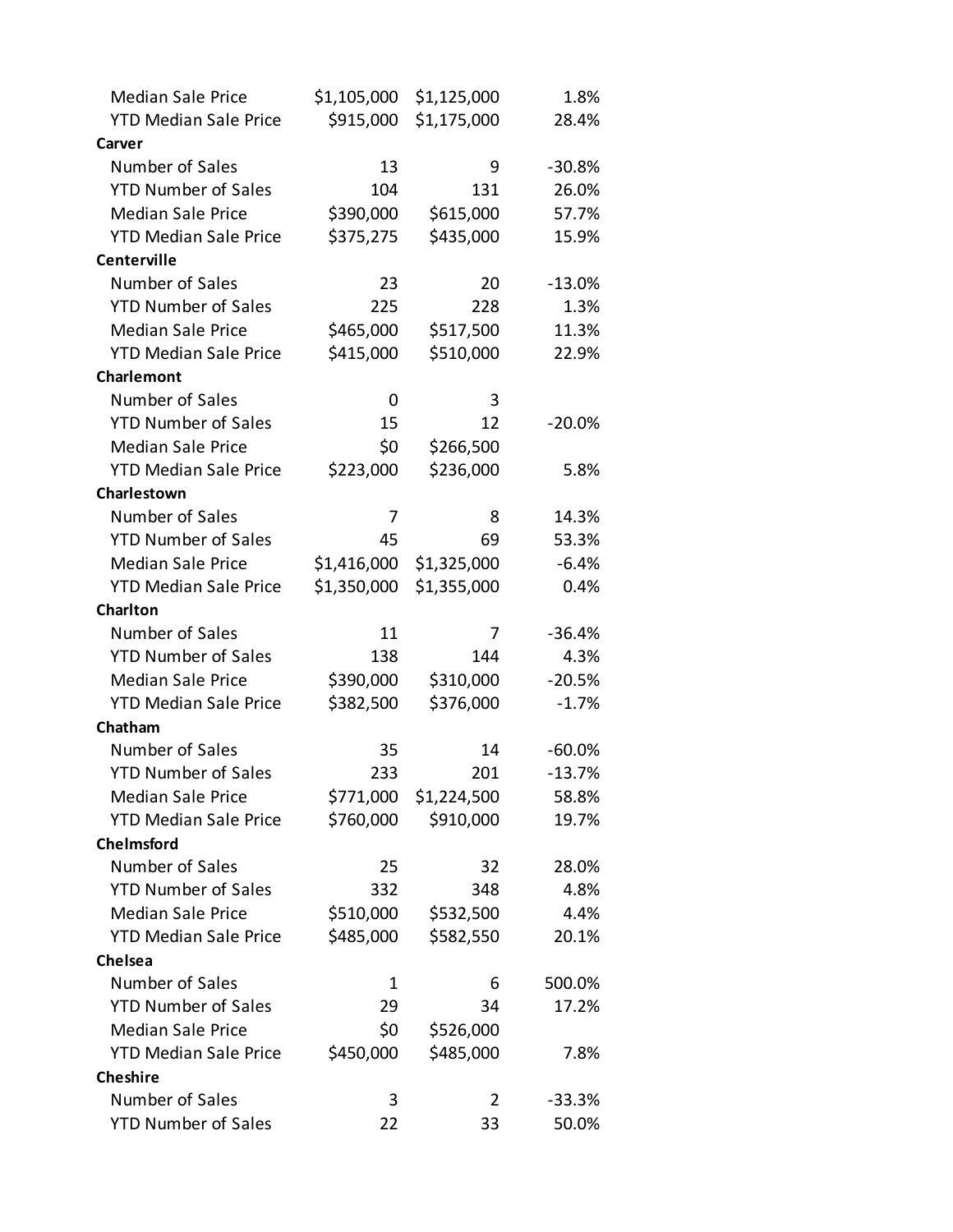| <b>Median Sale Price</b>     | \$187,750   | \$0            | $-100.0%$  |
|------------------------------|-------------|----------------|------------|
| <b>YTD Median Sale Price</b> | \$284,500   | \$265,000      | $-6.9%$    |
| <b>Chester</b>               |             |                |            |
| Number of Sales              | 0           | 4              |            |
| <b>YTD Number of Sales</b>   | 13          | 23             | 76.9%      |
| <b>Median Sale Price</b>     | \$0         | \$295,000      |            |
| <b>YTD Median Sale Price</b> | \$154,500   | \$225,000      | 45.6%      |
| <b>Chesterfield</b>          |             |                |            |
| Number of Sales              | 3           | 0              | -100.0%    |
| <b>YTD Number of Sales</b>   | 13          | 14             | 7.7%       |
| <b>Median Sale Price</b>     | \$288,275   | \$0            | $-100.0\%$ |
| <b>YTD Median Sale Price</b> | \$288,275   | \$360,750      | 25.1%      |
| Chicopee                     |             |                |            |
| Number of Sales              | 41          | 35             | $-14.6%$   |
| <b>YTD Number of Sales</b>   | 362         | 433            | 19.6%      |
| <b>Median Sale Price</b>     | \$223,000   | \$254,000      | 13.9%      |
| <b>YTD Median Sale Price</b> | \$217,500   | \$245,000      | 12.6%      |
| <b>Chilmark</b>              |             |                |            |
| Number of Sales              | 4           | 1              | $-75.0%$   |
| <b>YTD Number of Sales</b>   | 24          | 18             | $-25.0%$   |
| <b>Median Sale Price</b>     | \$1,775,000 | \$0            | $-100.0\%$ |
| <b>YTD Median Sale Price</b> | \$1,280,000 | \$1,762,500    | 37.7%      |
| Clarksburg                   |             |                |            |
| Number of Sales              | 4           | 0              | $-100.0\%$ |
| <b>YTD Number of Sales</b>   | 26          | 17             | $-34.6%$   |
| <b>Median Sale Price</b>     | \$289,500   | \$0            | $-100.0%$  |
| <b>YTD Median Sale Price</b> | \$140,000   | \$165,000      | 17.9%      |
| Clinton                      |             |                |            |
| Number of Sales              | 10          | 9              | $-10.0%$   |
| <b>YTD Number of Sales</b>   | 103         | 78             | $-24.3%$   |
| <b>Median Sale Price</b>     | \$297,500   | \$341,000      | 14.6%      |
| <b>YTD Median Sale Price</b> | \$320,000   | \$335,000      | 4.7%       |
| Cohasset                     |             |                |            |
| Number of Sales              | 15          | 9              | $-40.0\%$  |
| <b>YTD Number of Sales</b>   | 140         | 123            | $-12.1%$   |
| <b>Median Sale Price</b>     | \$1,006,000 | \$1,300,000    | 29.2%      |
| <b>YTD Median Sale Price</b> | \$1,097,000 | \$1,331,000    | 21.3%      |
| Colrain                      |             |                |            |
| Number of Sales              | 3           | $\overline{2}$ | $-33.3%$   |
| <b>YTD Number of Sales</b>   | 15          | 12             | $-20.0%$   |
| <b>Median Sale Price</b>     | \$302,000   | \$0            | $-100.0\%$ |
| <b>YTD Median Sale Price</b> | \$199,900   | \$210,000      | 5.1%       |
| Concord                      |             |                |            |
| Number of Sales              | 17          | 14             | $-17.6%$   |
| <b>YTD Number of Sales</b>   | 211         | 172            | $-18.5%$   |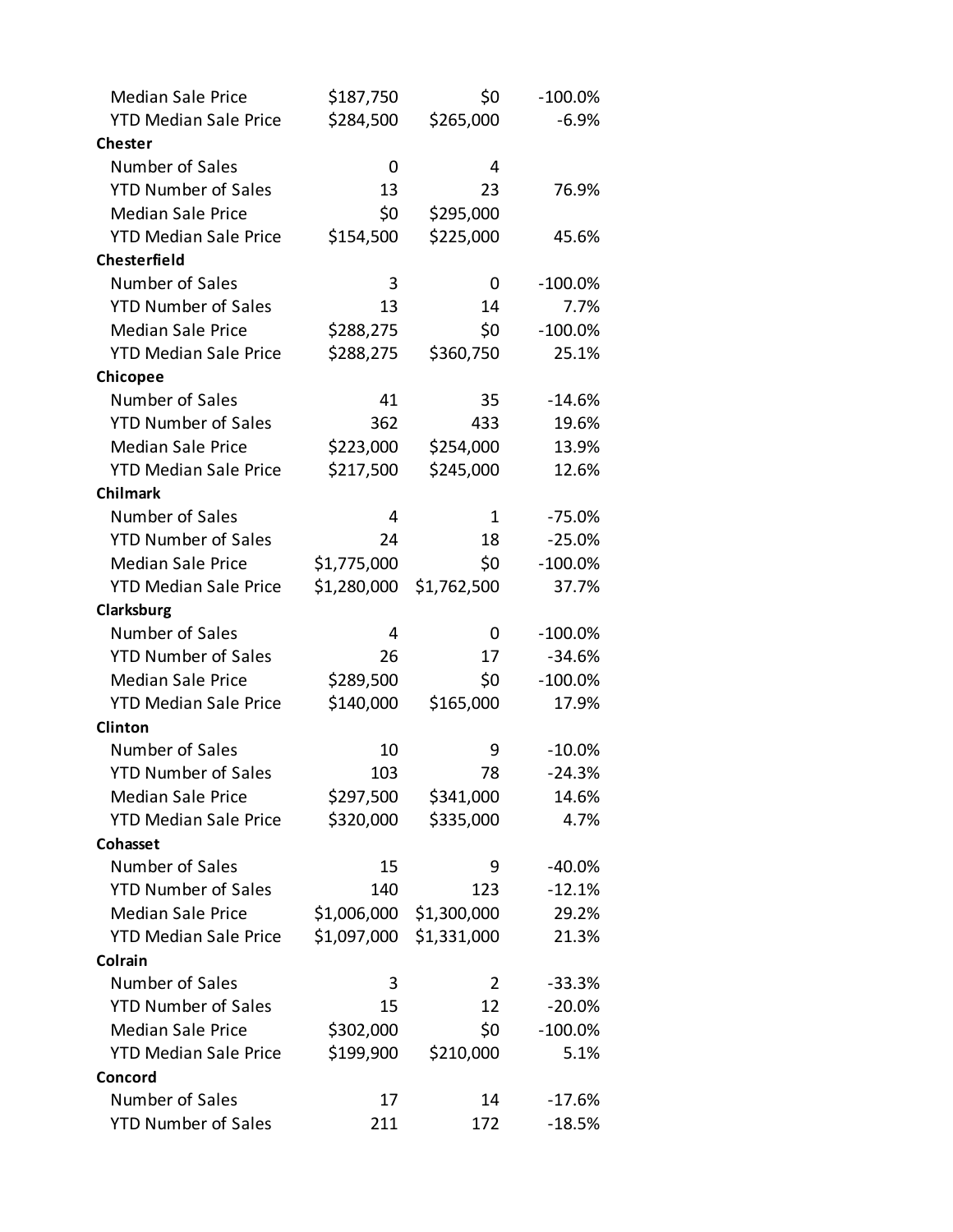| <b>Median Sale Price</b>     | \$990,000   | \$1,136,250    | 14.8%    |
|------------------------------|-------------|----------------|----------|
| <b>YTD Median Sale Price</b> | \$1,152,000 | \$1,428,500    | 24.0%    |
| Conway                       |             |                |          |
| Number of Sales              | 1           | $\overline{2}$ | 100.0%   |
| <b>YTD Number of Sales</b>   | 13          | 22             | 69.2%    |
| <b>Median Sale Price</b>     | \$0         | \$0            |          |
| <b>YTD Median Sale Price</b> | \$258,000   | \$277,500      | 7.6%     |
| Cotuit                       |             |                |          |
| Number of Sales              | 9           | 10             | 11.1%    |
| <b>YTD Number of Sales</b>   | 74          | 82             | 10.8%    |
| <b>Median Sale Price</b>     | \$799,987   | \$565,000      | $-29.4%$ |
| <b>YTD Median Sale Price</b> | \$548,850   | \$600,000      | 9.3%     |
| Cummington                   |             |                |          |
| Number of Sales              | 1           | 2              | 100.0%   |
| <b>YTD Number of Sales</b>   | 11          | 11             | 0.0%     |
| <b>Median Sale Price</b>     | \$0         | \$0            |          |
| <b>YTD Median Sale Price</b> | \$208,200   | \$400,000      | 92.1%    |
| <b>Dalton</b>                |             |                |          |
| Number of Sales              | 12          | 8              | $-33.3%$ |
| <b>YTD Number of Sales</b>   | 94          | 85             | $-9.6%$  |
| <b>Median Sale Price</b>     | \$237,500   | \$276,200      | 16.3%    |
| <b>YTD Median Sale Price</b> | \$228,950   | \$230,000      | 0.5%     |
| <b>Danvers</b>               |             |                |          |
| Number of Sales              | 33          | 21             | $-36.4%$ |
| <b>YTD Number of Sales</b>   | 222         | 233            | 5.0%     |
| <b>Median Sale Price</b>     | \$640,000   | \$651,000      | 1.7%     |
| <b>YTD Median Sale Price</b> | \$530,300   | \$625,000      | 17.9%    |
| <b>Dartmouth</b>             |             |                |          |
| Number of Sales              | 39          | 38             | $-2.6%$  |
| <b>YTD Number of Sales</b>   | 312         | 300            | $-3.8%$  |
| <b>Median Sale Price</b>     | \$360,000   | \$440,000      | 22.2%    |
| <b>YTD Median Sale Price</b> | \$380,000   | \$435,000      | 14.5%    |
| Dedham                       |             |                |          |
| Number of Sales              | 25          | 31             | 24.0%    |
| <b>YTD Number of Sales</b>   | 276         | 292            | 5.8%     |
| <b>Median Sale Price</b>     | \$550,000   | \$620,000      | 12.7%    |
| <b>YTD Median Sale Price</b> | \$570,590   | \$630,000      | 10.4%    |
| <b>Deerfield</b>             |             |                |          |
| Number of Sales              | 2           | 3              | 50.0%    |
| <b>YTD Number of Sales</b>   | 38          | 40             | 5.3%     |
| <b>Median Sale Price</b>     | \$0         | \$275,000      |          |
| <b>YTD Median Sale Price</b> | \$274,500   | \$373,000      | 35.9%    |
| <b>Dennis</b>                |             |                |          |
| Number of Sales              | 40          | 34             | $-15.0%$ |
| <b>YTD Number of Sales</b>   | 405         | 364            | $-10.1%$ |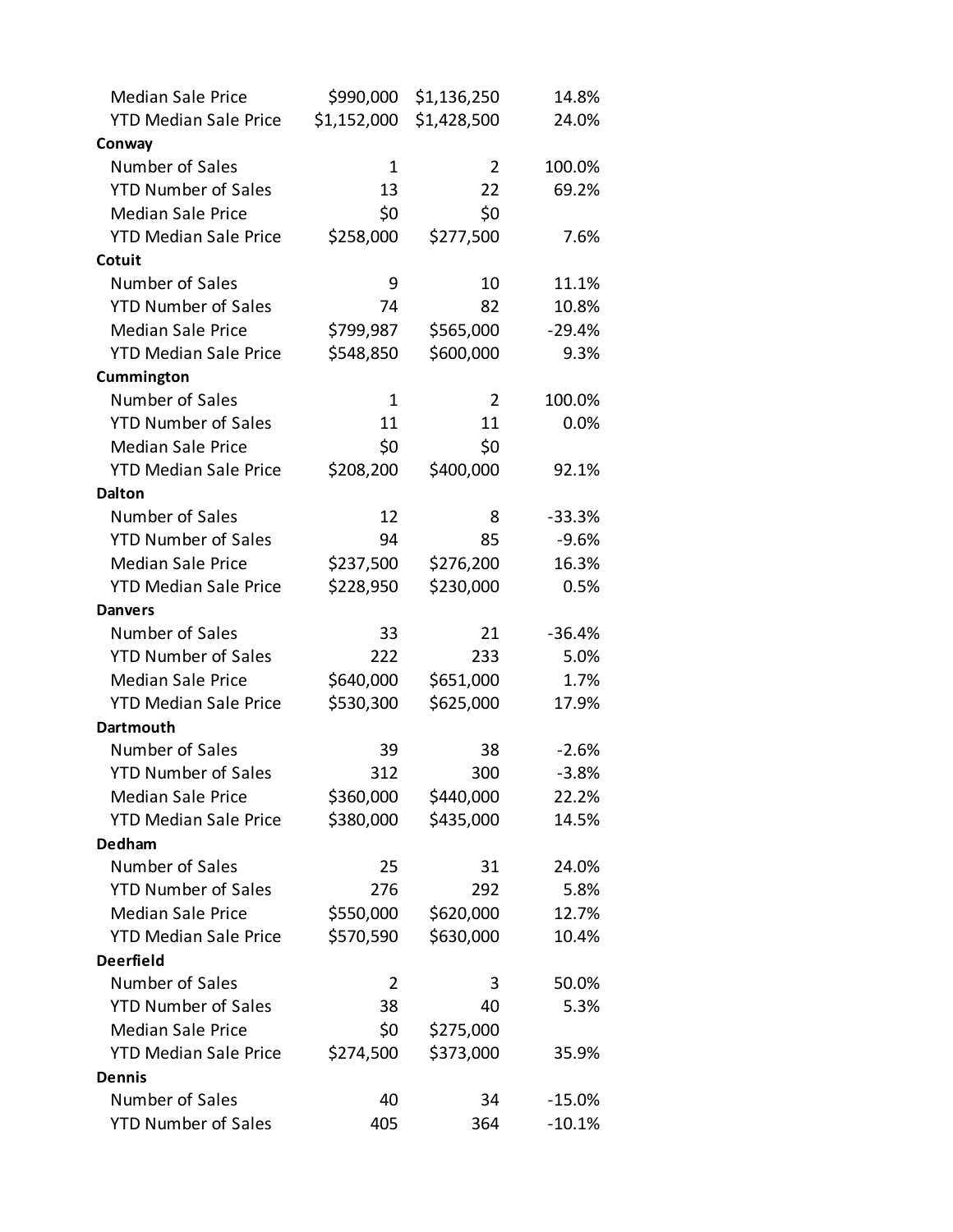| <b>Median Sale Price</b>     | \$495,000   | \$497,500   | 0.5%     |
|------------------------------|-------------|-------------|----------|
| <b>YTD Median Sale Price</b> | \$410,000   | \$518,600   | 26.5%    |
| Devens                       |             |             |          |
| Number of Sales              | 0           | 0           |          |
| <b>YTD Number of Sales</b>   | 0           | 1           |          |
| <b>Median Sale Price</b>     | \$0         | \$0         |          |
| <b>YTD Median Sale Price</b> | \$0         | \$0         |          |
| <b>Dighton</b>               |             |             |          |
| Number of Sales              | 9           | 8           | $-11.1%$ |
| <b>YTD Number of Sales</b>   | 89          | 98          | 10.1%    |
| <b>Median Sale Price</b>     | \$418,000   | \$437,500   | 4.7%     |
| <b>YTD Median Sale Price</b> | \$395,000   | \$430,000   | 8.9%     |
| <b>Dorchester</b>            |             |             |          |
| Number of Sales              | 13          | 12          | $-7.7%$  |
| <b>YTD Number of Sales</b>   | 118         | 147         | 24.6%    |
| <b>Median Sale Price</b>     | \$560,000   | \$740,550   | 32.2%    |
| <b>YTD Median Sale Price</b> | \$602,500   | \$695,000   | 15.4%    |
| <b>Douglas</b>               |             |             |          |
| Number of Sales              | 10          | 15          | 50.0%    |
| <b>YTD Number of Sales</b>   | 104         | 110         | 5.8%     |
| <b>Median Sale Price</b>     | \$333,500   | \$465,500   | 39.6%    |
| <b>YTD Median Sale Price</b> | \$372,500   | \$432,450   | 16.1%    |
| Dover                        |             |             |          |
| Number of Sales              | 11          | 12          | 9.1%     |
| <b>YTD Number of Sales</b>   | 110         | 92          | $-16.4%$ |
| <b>Median Sale Price</b>     | \$1,200,000 | \$1,144,500 | $-4.6%$  |
| <b>YTD Median Sale Price</b> | \$1,258,000 | \$1,319,500 | 4.9%     |
| <b>Dracut</b>                |             |             |          |
| Number of Sales              | 34          | 19          | $-44.1%$ |
| <b>YTD Number of Sales</b>   | 261         | 265         | 1.5%     |
| <b>Median Sale Price</b>     | \$397,000   | \$458,000   | 15.4%    |
| <b>YTD Median Sale Price</b> | \$405,000   | \$458,000   | 13.1%    |
| <b>Dudley</b>                |             |             |          |
| Number of Sales              | 12          | 12          | 0.0%     |
| <b>YTD Number of Sales</b>   | 138         | 118         | $-14.5%$ |
| <b>Median Sale Price</b>     | \$314,900   | \$330,000   | 4.8%     |
| <b>YTD Median Sale Price</b> | \$296,750   | \$340,000   | 14.6%    |
| <b>Dunstable</b>             |             |             |          |
| Number of Sales              | 5           | 4           | $-20.0%$ |
| <b>YTD Number of Sales</b>   | 29          | 38          | 31.0%    |
| <b>Median Sale Price</b>     | \$515,000   | \$792,500   | 53.9%    |
| <b>YTD Median Sale Price</b> | \$515,000   | \$642,500   | 24.8%    |
| <b>Duxbury</b>               |             |             |          |
| Number of Sales              | 13          | 19          | 46.2%    |
| <b>YTD Number of Sales</b>   | 235         | 196         | $-16.6%$ |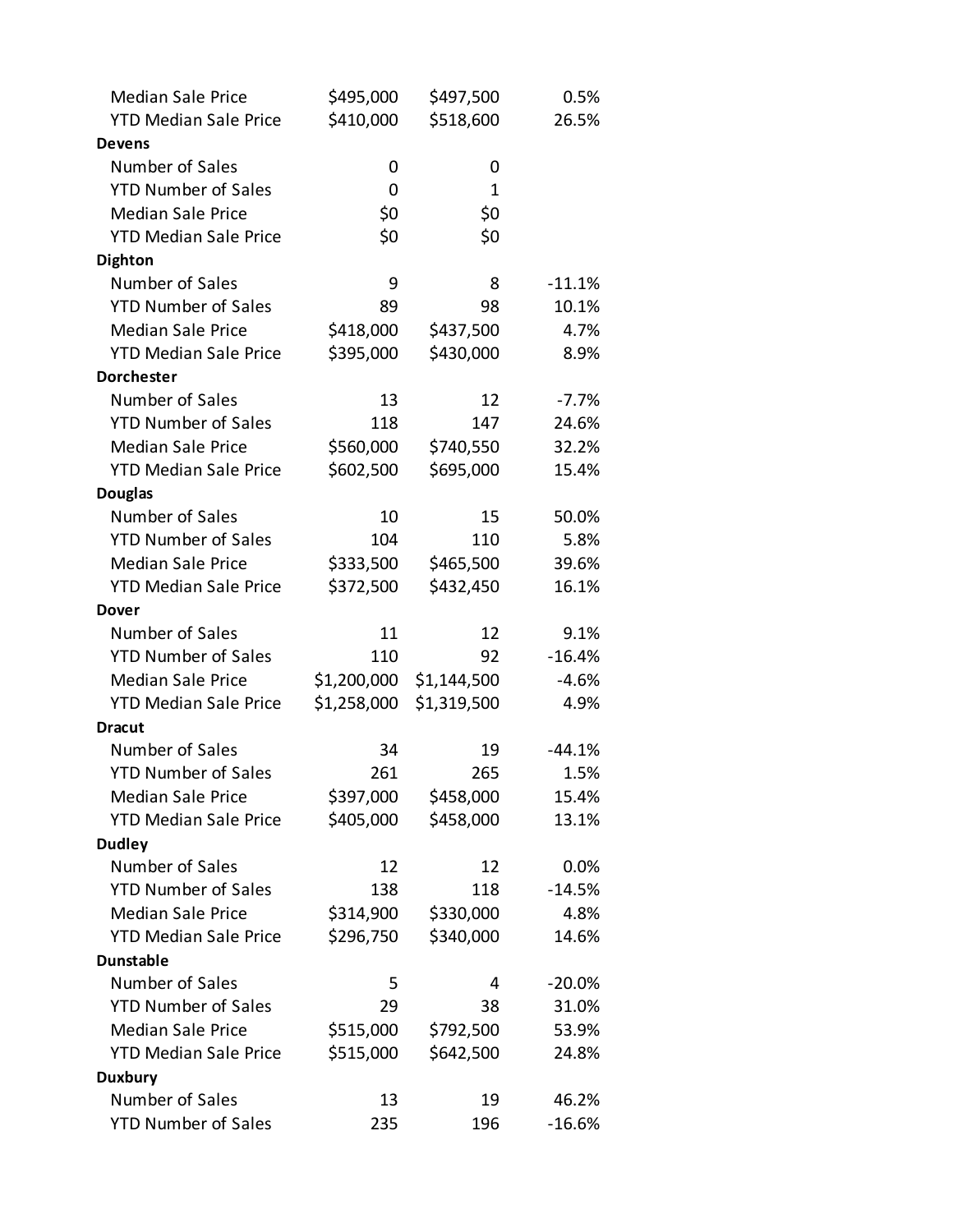| <b>Median Sale Price</b>     | \$640,000   | \$905,000   | 41.4%    |
|------------------------------|-------------|-------------|----------|
| <b>YTD Median Sale Price</b> | \$740,000   | \$850,500   | 14.9%    |
| <b>East Boston</b>           |             |             |          |
| Number of Sales              | 5           | 7           | 40.0%    |
| <b>YTD Number of Sales</b>   | 37          | 42          | 13.5%    |
| <b>Median Sale Price</b>     | \$475,000   | \$635,000   | 33.7%    |
| <b>YTD Median Sale Price</b> | \$605,000   | \$642,500   | 6.2%     |
| <b>East Bridgewater</b>      |             |             |          |
| Number of Sales              | 14          | 13          | $-7.1%$  |
| <b>YTD Number of Sales</b>   | 127         | 109         | $-14.2%$ |
| <b>Median Sale Price</b>     | \$405,000   | \$448,000   | 10.6%    |
| <b>YTD Median Sale Price</b> | \$405,000   | \$460,000   | 13.6%    |
| <b>East Brookfield</b>       |             |             |          |
| Number of Sales              | 1           | 6           | 500.0%   |
| <b>YTD Number of Sales</b>   | 30          | 31          | 3.3%     |
| <b>Median Sale Price</b>     | \$0         | \$318,500   |          |
| <b>YTD Median Sale Price</b> | \$260,500   | \$320,000   | 22.8%    |
| <b>East Longmeadow</b>       |             |             |          |
| Number of Sales              | 12          | 22          | 83.3%    |
| <b>YTD Number of Sales</b>   | 239         | 217         | $-9.2%$  |
| <b>Median Sale Price</b>     | \$316,400   | \$303,000   | $-4.2%$  |
| <b>YTD Median Sale Price</b> | \$287,500   | \$305,000   | 6.1%     |
| Eastham                      |             |             |          |
| Number of Sales              | 17          | 15          | $-11.8%$ |
| <b>YTD Number of Sales</b>   | 161         | 152         | $-5.6%$  |
| <b>Median Sale Price</b>     | \$600,000   | \$700,000   | 16.7%    |
| <b>YTD Median Sale Price</b> | \$510,000   | \$637,500   | 25.0%    |
| Easthampton                  |             |             |          |
| Number of Sales              | 6           | 9           | 50.0%    |
| <b>YTD Number of Sales</b>   | 117         | 113         | $-3.4%$  |
| <b>Median Sale Price</b>     | \$330,500   | \$350,000   | 5.9%     |
| <b>YTD Median Sale Price</b> | \$283,000   | \$337,000   | 19.1%    |
| Easton                       |             |             |          |
| Number of Sales              | 23          | 19          | $-17.4%$ |
| <b>YTD Number of Sales</b>   | 248         | 235         | $-5.2%$  |
| <b>Median Sale Price</b>     | \$515,000   | \$615,000   | 19.4%    |
| <b>YTD Median Sale Price</b> | \$505,000   | \$615,000   | 21.8%    |
| Edgartown                    |             |             |          |
| Number of Sales              | 18          | 7           | $-61.1%$ |
| <b>YTD Number of Sales</b>   | 130         | 88          | $-32.3%$ |
| <b>Median Sale Price</b>     | \$1,452,500 | \$1,175,000 | $-19.1%$ |
| <b>YTD Median Sale Price</b> | \$1,297,500 | \$1,362,500 | 5.0%     |
| Egremont                     |             |             |          |
| Number of Sales              | 3           | 2           | $-33.3%$ |
| <b>YTD Number of Sales</b>   | 37          | 30          | $-18.9%$ |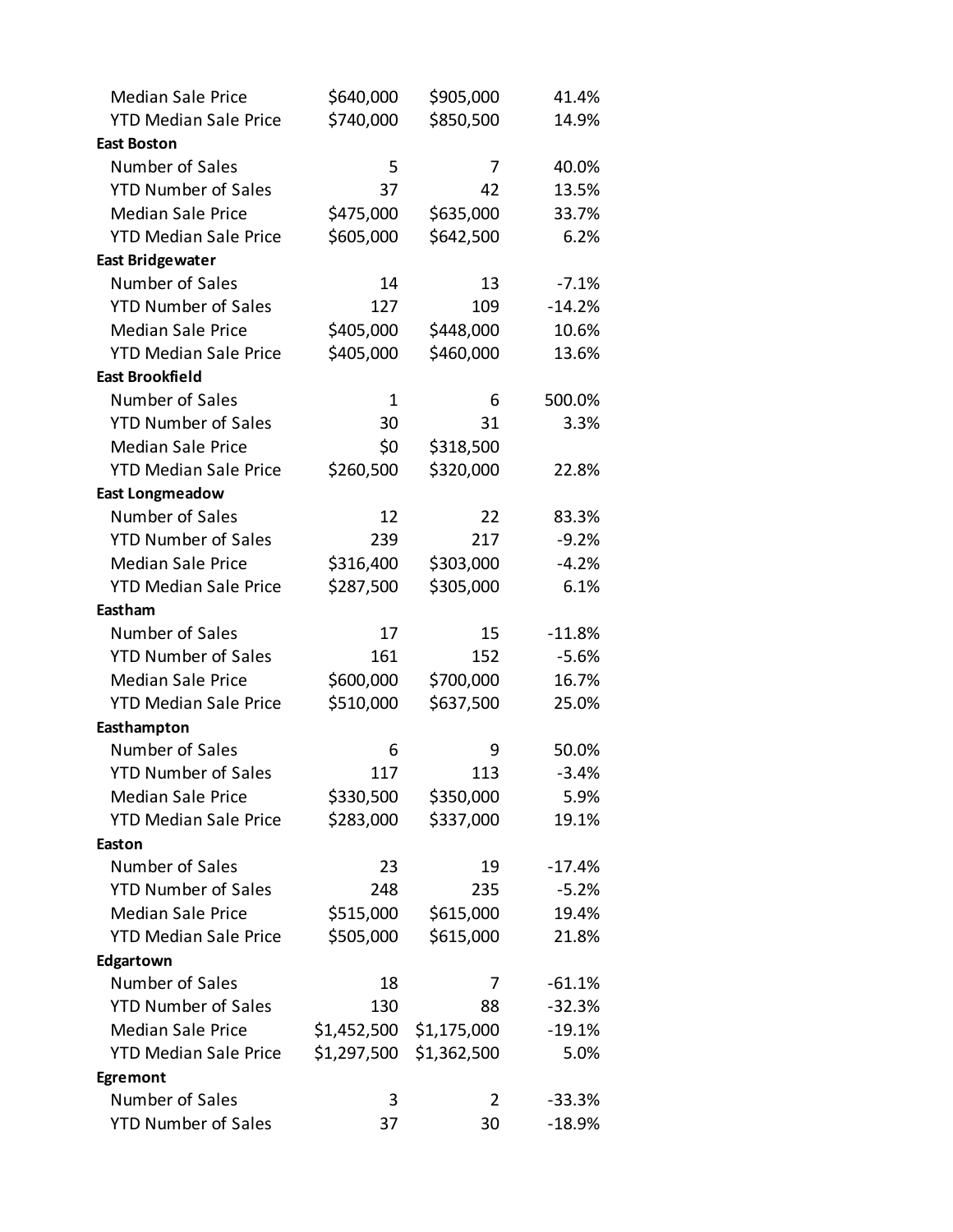| <b>Median Sale Price</b>     | \$587,500   | \$0       | $-100.0\%$ |
|------------------------------|-------------|-----------|------------|
| <b>YTD Median Sale Price</b> | \$669,000   | \$567,500 | $-15.2%$   |
| <b>Erving</b>                |             |           |            |
| Number of Sales              | $\mathbf 1$ | 0         | $-100.0\%$ |
| <b>YTD Number of Sales</b>   | 11          | 12        | 9.1%       |
| <b>Median Sale Price</b>     | \$0         | \$0       |            |
| <b>YTD Median Sale Price</b> | \$200,000   | \$287,750 | 43.9%      |
| <b>Essex</b>                 |             |           |            |
| Number of Sales              | 7           | 4         | $-42.9%$   |
| <b>YTD Number of Sales</b>   | 50          | 27        | $-46.0%$   |
| <b>Median Sale Price</b>     | \$650,000   | \$787,000 | 21.1%      |
| <b>YTD Median Sale Price</b> | \$637,250   | \$675,000 | 5.9%       |
| <b>Everett</b>               |             |           |            |
| Number of Sales              | 9           | 16        | 77.8%      |
| <b>YTD Number of Sales</b>   | 86          | 124       | 44.2%      |
| <b>Median Sale Price</b>     | \$510,000   | \$540,000 | 5.9%       |
| <b>YTD Median Sale Price</b> | \$500,000   | \$547,500 | 9.5%       |
| Fairhaven                    |             |           |            |
| Number of Sales              | 16          | 13        | $-18.8%$   |
| <b>YTD Number of Sales</b>   | 163         | 170       | 4.3%       |
| <b>Median Sale Price</b>     | \$325,450   | \$440,000 | 35.2%      |
| <b>YTD Median Sale Price</b> | \$315,000   | \$391,500 | 24.3%      |
| <b>Fall River</b>            |             |           |            |
| Number of Sales              | 47          | 41        | $-12.8%$   |
| <b>YTD Number of Sales</b>   | 359         | 395       | 10.0%      |
| <b>Median Sale Price</b>     | \$330,000   | \$388,000 | 17.6%      |
| <b>YTD Median Sale Price</b> | \$295,000   | \$340,000 | 15.3%      |
| <b>Falmouth</b>              |             |           |            |
| Number of Sales              | 75          | 49        | $-34.7%$   |
| <b>YTD Number of Sales</b>   | 638         | 579       | $-9.2%$    |
| <b>Median Sale Price</b>     | \$650,000   | \$724,000 | 11.4%      |
| <b>YTD Median Sale Price</b> | \$515,000   | \$616,000 | 19.6%      |
| <b>Fitchburg</b>             |             |           |            |
| Number of Sales              | 51          | 28        | $-45.1%$   |
| <b>YTD Number of Sales</b>   | 354         | 368       | 4.0%       |
| <b>Median Sale Price</b>     | \$266,000   | \$332,500 | 25.0%      |
| <b>YTD Median Sale Price</b> | \$250,000   | \$292,950 | 17.2%      |
| <b>Florida</b>               |             |           |            |
| Number of Sales              | 0           | 1         |            |
| <b>YTD Number of Sales</b>   | 3           | 5         | 66.7%      |
| <b>Median Sale Price</b>     | \$0         | \$0       |            |
| <b>YTD Median Sale Price</b> | \$98,000    | \$80,000  | $-18.4%$   |
| <b>Foxboro</b>               |             |           |            |
| Number of Sales              | 10          | 19        | 90.0%      |
| <b>YTD Number of Sales</b>   | 163         | 176       | 8.0%       |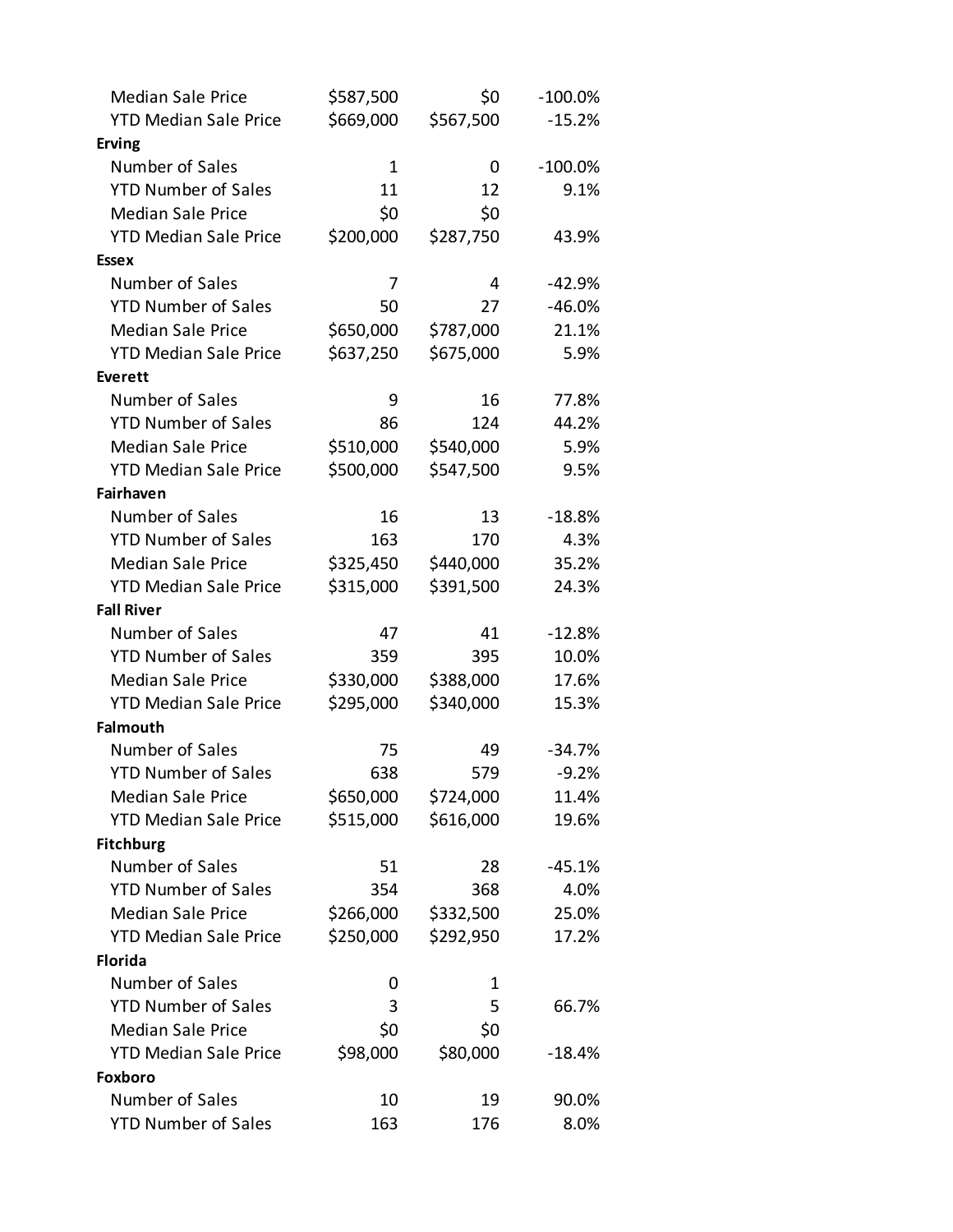| <b>Median Sale Price</b>     | \$535,500 | \$545,000 | 1.8%     |
|------------------------------|-----------|-----------|----------|
| <b>YTD Median Sale Price</b> | \$500,000 | \$571,250 | 14.3%    |
| Framingham                   |           |           |          |
| Number of Sales              | 57        | 68        | 19.3%    |
| <b>YTD Number of Sales</b>   | 545       | 626       | 14.9%    |
| <b>Median Sale Price</b>     | \$525,000 | \$530,000 | 1.0%     |
| <b>YTD Median Sale Price</b> | \$490,000 | \$563,250 | 14.9%    |
| <b>Franklin</b>              |           |           |          |
| Number of Sales              | 25        | 32        | 28.0%    |
| <b>YTD Number of Sales</b>   | 271       | 333       | 22.9%    |
| <b>Median Sale Price</b>     | \$567,000 | \$668,750 | 17.9%    |
| <b>YTD Median Sale Price</b> | \$505,000 | \$589,900 | 16.8%    |
| Freetown                     |           |           |          |
| Number of Sales              | 8         | 5         | $-37.5%$ |
| <b>YTD Number of Sales</b>   | 82        | 83        | 1.2%     |
| <b>Median Sale Price</b>     | \$348,000 | \$375,000 | 7.8%     |
| <b>YTD Median Sale Price</b> | \$380,744 | \$395,000 | 3.7%     |
| Gardner                      |           |           |          |
| Number of Sales              | 20        | 24        | 20.0%    |
| <b>YTD Number of Sales</b>   | 225       | 219       | $-2.7%$  |
| <b>Median Sale Price</b>     | \$237,500 | \$305,000 | 28.4%    |
| <b>YTD Median Sale Price</b> | \$240,000 | \$289,000 | 20.4%    |
| Georgetown                   |           |           |          |
| Number of Sales              | 9         | 5         | $-44.4%$ |
| <b>YTD Number of Sales</b>   | 106       | 95        | $-10.4%$ |
| <b>Median Sale Price</b>     | \$569,000 | \$545,000 | $-4.2%$  |
| <b>YTD Median Sale Price</b> | \$492,500 | \$575,000 | 16.8%    |
| Gill                         |           |           |          |
| Number of Sales              | 1         | 1         | 0.0%     |
| <b>YTD Number of Sales</b>   | 7         | 11        | 57.1%    |
| <b>Median Sale Price</b>     | \$0       | \$0       |          |
| <b>YTD Median Sale Price</b> | \$307,500 | \$230,000 | $-25.2%$ |
| Gloucester                   |           |           |          |
| Number of Sales              | 23        | 13        | $-43.5%$ |
| <b>YTD Number of Sales</b>   | 197       | 172       | $-12.7%$ |
| <b>Median Sale Price</b>     | \$500,000 | \$600,000 | 20.0%    |
| <b>YTD Median Sale Price</b> | \$485,000 | \$570,000 | 17.5%    |
| Goshen                       |           |           |          |
| Number of Sales              | 2         | 4         | 100.0%   |
| <b>YTD Number of Sales</b>   | 10        | 18        | 80.0%    |
| <b>Median Sale Price</b>     | \$0       | \$345,000 |          |
| <b>YTD Median Sale Price</b> | \$222,000 | \$315,000 | 41.9%    |
| Gosnold                      |           |           |          |
| Number of Sales              | 0         | 0         |          |
| <b>YTD Number of Sales</b>   | 0         | 0         |          |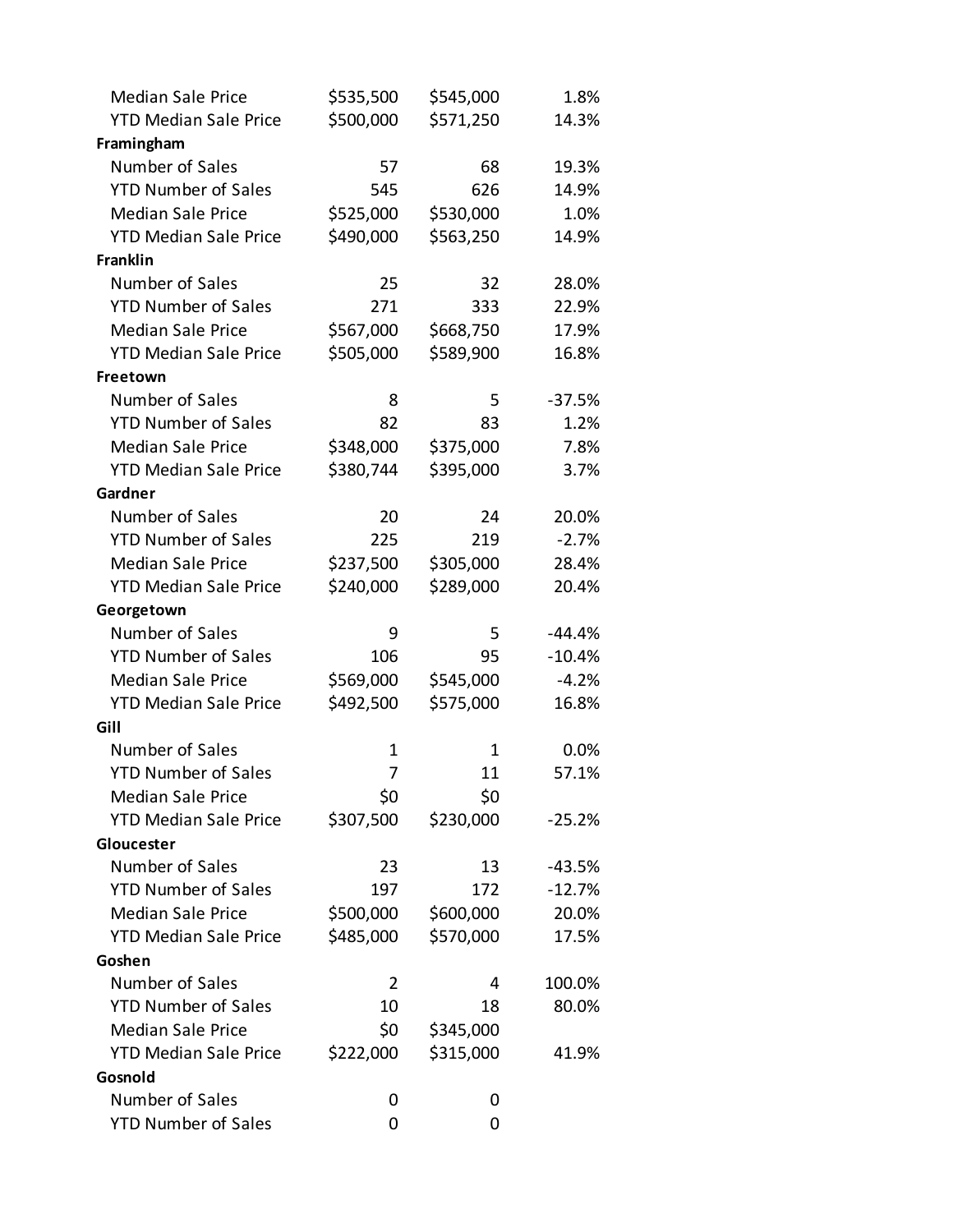| <b>Median Sale Price</b>     | \$0       | \$0       |           |
|------------------------------|-----------|-----------|-----------|
| <b>YTD Median Sale Price</b> | \$0       | \$0       |           |
| Grafton                      |           |           |           |
| Number of Sales              | 12        | 15        | 25.0%     |
| <b>YTD Number of Sales</b>   | 173       | 186       | 7.5%      |
| <b>Median Sale Price</b>     | \$445,000 | \$450,000 | 1.1%      |
| <b>YTD Median Sale Price</b> | \$429,900 | \$500,000 | 16.3%     |
| Granby                       |           |           |           |
| Number of Sales              | 9         | 6         | $-33.3%$  |
| <b>YTD Number of Sales</b>   | 68        | 63        | $-7.4%$   |
| <b>Median Sale Price</b>     | \$266,000 | \$205,000 | $-22.9%$  |
| <b>YTD Median Sale Price</b> | \$240,500 | \$320,000 | 33.1%     |
| Granville                    |           |           |           |
| Number of Sales              | 2         | 1         | $-50.0%$  |
| <b>YTD Number of Sales</b>   | 13        | 11        | $-15.4%$  |
| <b>Median Sale Price</b>     | \$0       | \$0       |           |
| <b>YTD Median Sale Price</b> | \$241,200 | \$277,274 | 15.0%     |
| <b>Great Barrington</b>      |           |           |           |
| Number of Sales              | 14        | 12        | $-14.3%$  |
| <b>YTD Number of Sales</b>   | 111       | 102       | $-8.1%$   |
| <b>Median Sale Price</b>     | \$457,500 | \$405,000 | $-11.5%$  |
| <b>YTD Median Sale Price</b> | \$425,000 | \$458,000 | 7.8%      |
| Greenfield                   |           |           |           |
| Number of Sales              | 15        | 16        | 6.7%      |
| <b>YTD Number of Sales</b>   | 159       | 168       | 5.7%      |
| <b>Median Sale Price</b>     | \$241,800 | \$236,550 | $-2.2%$   |
| <b>YTD Median Sale Price</b> | \$219,000 | \$250,000 | 14.2%     |
| Groton                       |           |           |           |
| Number of Sales              | 3         | 12        | 300.0%    |
| <b>YTD Number of Sales</b>   | 121       | 131       | 8.3%      |
| <b>Median Sale Price</b>     | \$414,000 | \$665,000 | 60.6%     |
| <b>YTD Median Sale Price</b> | \$564,900 | \$650,000 | 15.1%     |
| Groveland                    |           |           |           |
| Number of Sales              | 10        | 7         | $-30.0%$  |
| <b>YTD Number of Sales</b>   | 72        | 66        | $-8.3%$   |
| <b>Median Sale Price</b>     | \$517,500 | \$660,000 | 27.5%     |
| <b>YTD Median Sale Price</b> | \$495,000 | \$578,000 | 16.8%     |
| <b>Hadley</b>                |           |           |           |
| Number of Sales              | 2         | 5         | 150.0%    |
| <b>YTD Number of Sales</b>   | 35        | 62        | 77.1%     |
| <b>Median Sale Price</b>     | \$0       | \$395,000 |           |
| <b>YTD Median Sale Price</b> | \$400,000 | \$450,250 | 12.6%     |
| Halifax                      |           |           |           |
| Number of Sales              | 10        | 7         | $-30.0\%$ |
| <b>YTD Number of Sales</b>   | 90        | 84        | $-6.7%$   |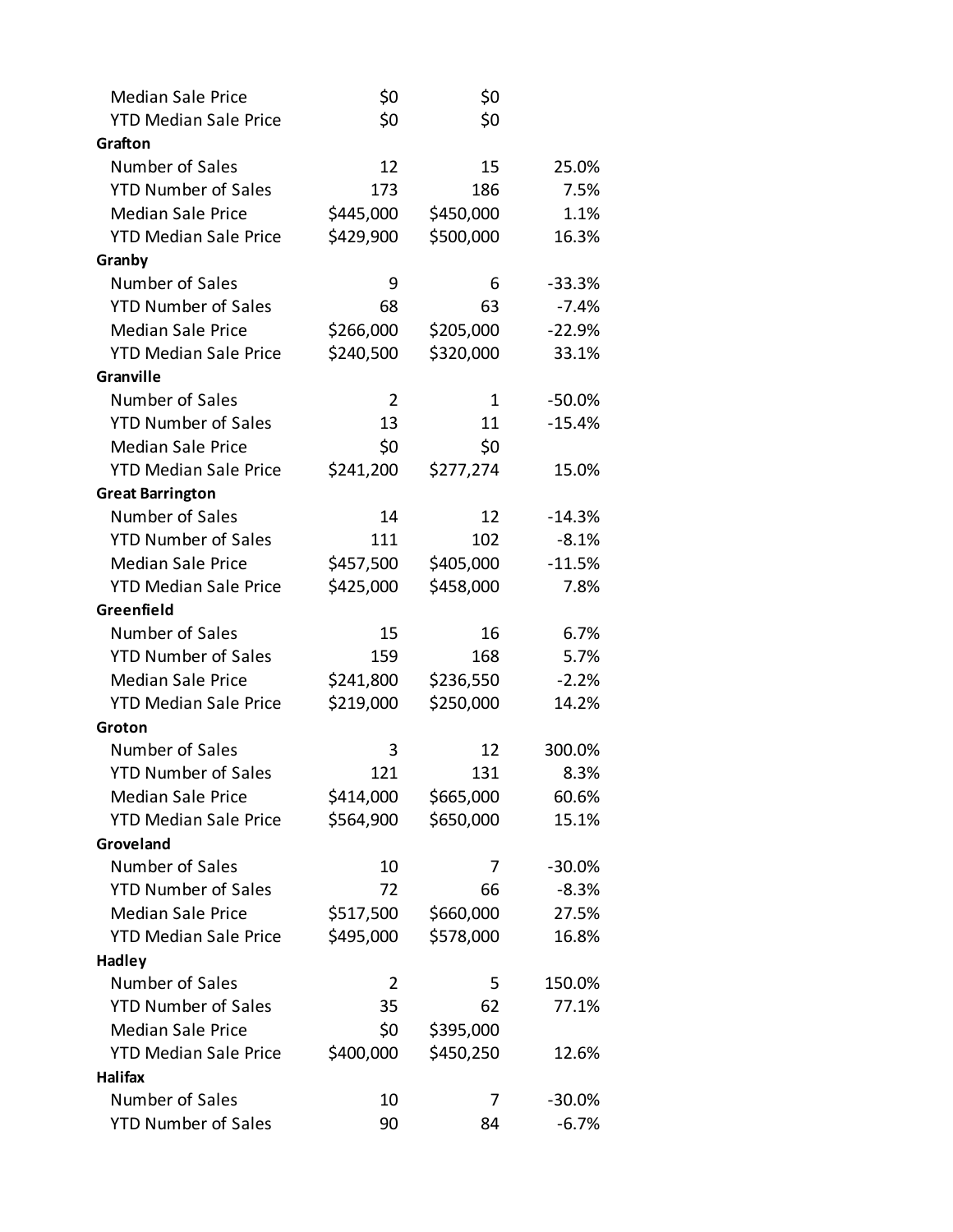| <b>Median Sale Price</b>     | \$442,500 | \$400,000 | $-9.6%$   |
|------------------------------|-----------|-----------|-----------|
| <b>YTD Median Sale Price</b> | \$412,250 | \$451,200 | 9.4%      |
| Hamilton                     |           |           |           |
| Number of Sales              | 15        | 13        | $-13.3%$  |
| <b>YTD Number of Sales</b>   | 106       | 116       | 9.4%      |
| <b>Median Sale Price</b>     | \$529,999 | \$714,930 | 34.9%     |
| <b>YTD Median Sale Price</b> | \$615,000 | \$772,500 | 25.6%     |
| Hampden                      |           |           |           |
| Number of Sales              | 11        | 11        | 0.0%      |
| <b>YTD Number of Sales</b>   | 61        | 66        | 8.2%      |
| <b>Median Sale Price</b>     | \$365,000 | \$369,900 | 1.3%      |
| <b>YTD Median Sale Price</b> | \$285,000 | \$325,500 | 14.2%     |
| <b>Hancock</b>               |           |           |           |
| Number of Sales              | 0         | 1         |           |
| <b>YTD Number of Sales</b>   | 7         | 7         | 0.0%      |
| <b>Median Sale Price</b>     | \$0       | \$0       |           |
| <b>YTD Median Sale Price</b> | \$369,000 | \$375,000 | 1.6%      |
| <b>Hanover</b>               |           |           |           |
| Number of Sales              | 25        | 13        | $-48.0%$  |
| <b>YTD Number of Sales</b>   | 195       | 157       | $-19.5%$  |
| <b>Median Sale Price</b>     | \$544,900 | \$740,000 | 35.8%     |
| <b>YTD Median Sale Price</b> | \$565,000 | \$665,000 | 17.7%     |
| Hanson                       |           |           |           |
| Number of Sales              | 16        | 13        | $-18.8%$  |
| <b>YTD Number of Sales</b>   | 111       | 104       | $-6.3%$   |
| <b>Median Sale Price</b>     | \$467,500 | \$480,000 | 2.7%      |
| <b>YTD Median Sale Price</b> | \$425,000 | \$467,050 | 9.9%      |
| <b>Hardwick</b>              |           |           |           |
| Number of Sales              | 2         | 5         | 150.0%    |
| <b>YTD Number of Sales</b>   | 25        | 26        | 4.0%      |
| <b>Median Sale Price</b>     | \$0       | \$345,000 |           |
| <b>YTD Median Sale Price</b> | \$235,000 | \$305,000 | 29.8%     |
| <b>Harvard</b>               |           |           |           |
| Number of Sales              | 5         | 7         | 40.0%     |
| <b>YTD Number of Sales</b>   | 85        | 83        | $-2.4%$   |
| <b>Median Sale Price</b>     | \$675,000 | \$726,650 | 7.7%      |
| <b>YTD Median Sale Price</b> | \$655,000 | \$800,000 | 22.1%     |
| <b>Harwich</b>               |           |           |           |
| Number of Sales              | 34        | 26        | $-23.5%$  |
| <b>YTD Number of Sales</b>   | 309       | 253       | $-18.1%$  |
| <b>Median Sale Price</b>     | \$555,313 | \$675,073 | 21.6%     |
| <b>YTD Median Sale Price</b> | \$477,750 | \$560,000 | 17.2%     |
| Hatfield                     |           |           |           |
| Number of Sales              | 5         | 2         | $-60.0\%$ |
| <b>YTD Number of Sales</b>   | 33        | 24        | $-27.3%$  |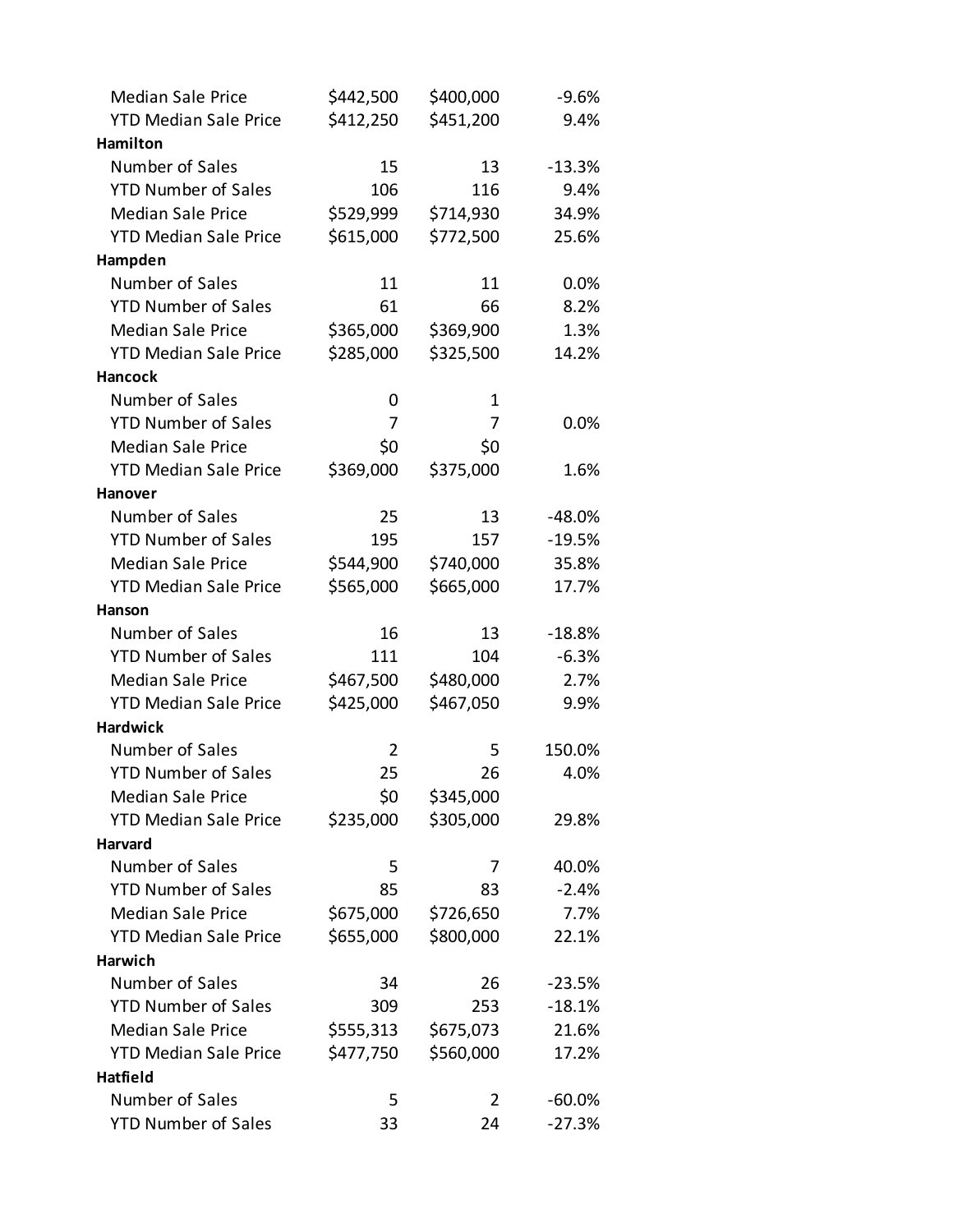| <b>Median Sale Price</b>                      | \$309,900 | \$0            | $-100.0\%$ |
|-----------------------------------------------|-----------|----------------|------------|
| <b>YTD Median Sale Price</b>                  | \$309,900 | \$345,000      | 11.3%      |
| <b>Haverhill</b>                              |           |                |            |
| Number of Sales                               | 44        | 46             | 4.5%       |
| <b>YTD Number of Sales</b>                    | 448       | 458            | 2.2%       |
| <b>Median Sale Price</b>                      | \$415,000 | \$482,500      | 16.3%      |
| <b>YTD Median Sale Price</b>                  | \$400,000 | \$451,500      | 12.9%      |
| Hawley                                        |           |                |            |
| Number of Sales                               | 0         | $\overline{2}$ |            |
| <b>YTD Number of Sales</b>                    | 6         | 4              | $-33.3%$   |
| <b>Median Sale Price</b>                      | \$0       | \$0            |            |
| <b>YTD Median Sale Price</b>                  | \$320,000 | \$257,500      | $-19.5%$   |
| Heath                                         |           |                |            |
| Number of Sales                               | 0         | 2              |            |
| <b>YTD Number of Sales</b>                    | 13        | 13             | 0.0%       |
| <b>Median Sale Price</b>                      | \$0       | \$0            |            |
| <b>YTD Median Sale Price</b>                  | \$225,000 | \$207,500      | -7.8%      |
| Hingham                                       |           |                |            |
| Number of Sales                               | 24        | 23             | $-4.2%$    |
| <b>YTD Number of Sales</b>                    | 292       | 280            | $-4.1%$    |
| <b>Median Sale Price</b>                      | \$995,000 | \$1,095,000    | 10.1%      |
| <b>YTD Median Sale Price</b>                  | \$882,500 | \$1,100,000    | 24.6%      |
| <b>Hinsdale</b>                               |           |                |            |
| Number of Sales                               | 5         | 3              | $-40.0%$   |
| <b>YTD Number of Sales</b>                    | 31        | 13             | $-58.1%$   |
| <b>Median Sale Price</b>                      | \$510,000 | \$190,000      | $-62.7%$   |
| <b>YTD Median Sale Price</b>                  | \$230,000 | \$405,000      | 76.1%      |
| <b>Holbrook</b>                               |           |                |            |
| Number of Sales                               | 11        | 9              | $-18.2%$   |
| <b>YTD Number of Sales</b>                    | 138       | 145            | 5.1%       |
| <b>Median Sale Price</b>                      | \$401,000 | \$425,000      | 6.0%       |
| <b>YTD Median Sale Price</b>                  | \$378,000 | \$430,000      | 13.8%      |
| Holden                                        |           |                |            |
| Number of Sales                               | 25        | 29             | 16.0%      |
| <b>YTD Number of Sales</b>                    |           |                |            |
|                                               | 247       | 285            | 15.4%      |
| <b>Median Sale Price</b>                      | \$387,900 | \$422,000      | 8.8%       |
| <b>YTD Median Sale Price</b>                  | \$395,000 | \$420,000      | 6.3%       |
| <b>Holland</b>                                |           |                |            |
| Number of Sales                               | 8         | 14             | 75.0%      |
| <b>YTD Number of Sales</b>                    | 53        | 64             | 20.8%      |
| <b>Median Sale Price</b>                      | \$251,000 | \$315,950      | 25.9%      |
| <b>YTD Median Sale Price</b>                  | \$237,000 | \$248,000      | 4.6%       |
| <b>Holliston</b>                              |           |                |            |
| Number of Sales<br><b>YTD Number of Sales</b> | 13        | 15             | 15.4%      |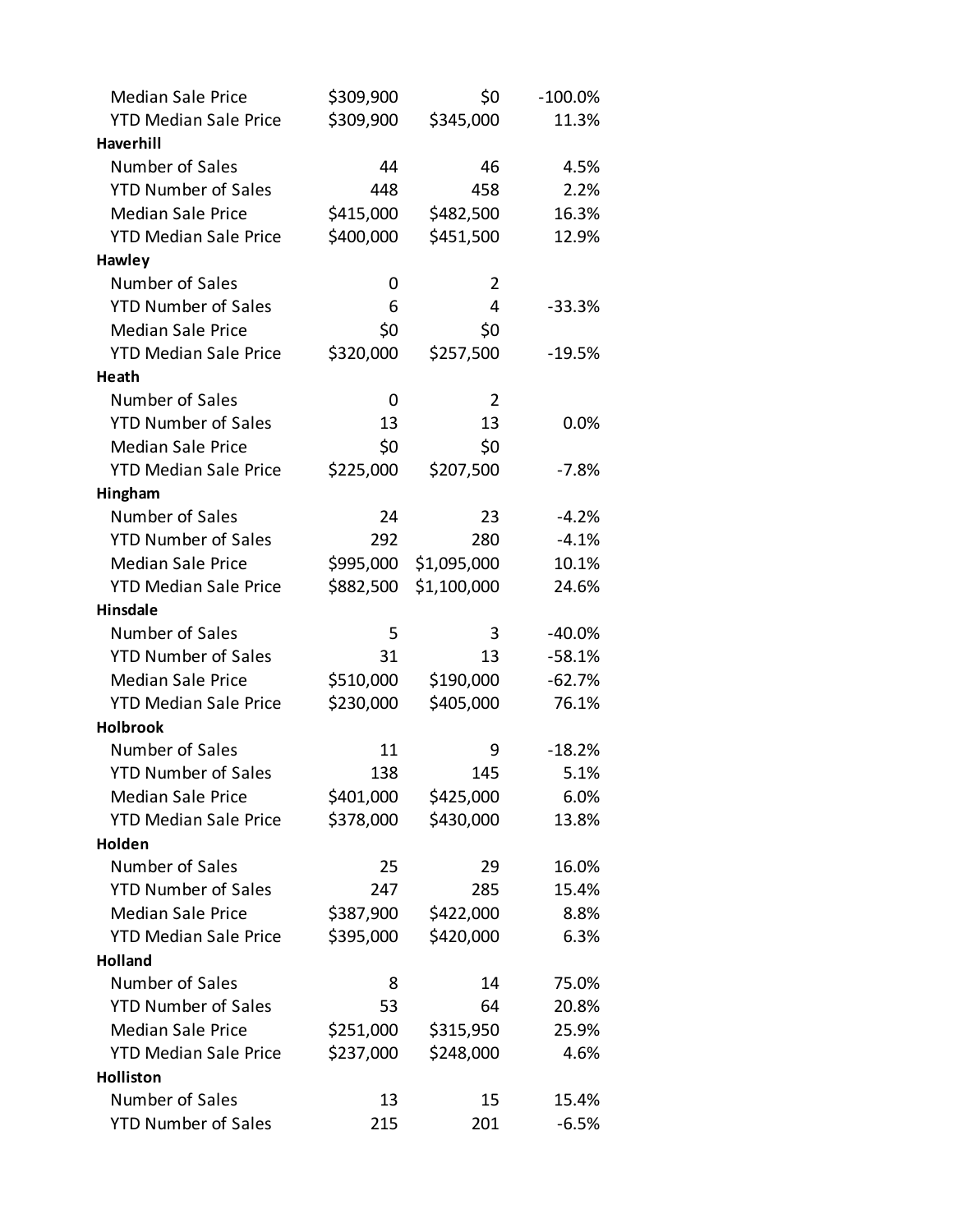| <b>Median Sale Price</b>     | \$545,000 | \$475,000 | $-12.8%$ |
|------------------------------|-----------|-----------|----------|
| <b>YTD Median Sale Price</b> | \$540,000 | \$607,500 | 12.5%    |
| Holyoke                      |           |           |          |
| Number of Sales              | 29        | 22        | $-24.1%$ |
| <b>YTD Number of Sales</b>   | 195       | 223       | 14.4%    |
| <b>Median Sale Price</b>     | \$216,000 | \$248,500 | 15.0%    |
| <b>YTD Median Sale Price</b> | \$214,900 | \$235,000 | 9.4%     |
| Hopedale                     |           |           |          |
| Number of Sales              | 6         | 3         | $-50.0%$ |
| <b>YTD Number of Sales</b>   | 56        | 73        | 30.4%    |
| <b>Median Sale Price</b>     | \$363,500 | \$405,000 | 11.4%    |
| <b>YTD Median Sale Price</b> | \$379,000 | \$460,000 | 21.4%    |
| Hopkinton                    |           |           |          |
| Number of Sales              | 14        | 23        | 64.3%    |
| <b>YTD Number of Sales</b>   | 198       | 239       | 20.7%    |
| <b>Median Sale Price</b>     | \$481,250 | \$825,000 | 71.4%    |
| <b>YTD Median Sale Price</b> | \$671,000 | \$850,000 | 26.7%    |
| <b>Hubbardston</b>           |           |           |          |
| Number of Sales              | 3         | 6         | 100.0%   |
| <b>YTD Number of Sales</b>   | 45        | 63        | 40.0%    |
| <b>Median Sale Price</b>     | \$230,000 | \$445,000 | 93.5%    |
| <b>YTD Median Sale Price</b> | \$280,000 | \$390,000 | 39.3%    |
| <b>Hudson</b>                |           |           |          |
| Number of Sales              | 18        | 19        | 5.6%     |
| <b>YTD Number of Sales</b>   | 158       | 174       | 10.1%    |
| <b>Median Sale Price</b>     | \$501,500 | \$525,000 | 4.7%     |
| <b>YTD Median Sale Price</b> | \$432,500 | \$489,627 | 13.2%    |
| Hull                         |           |           |          |
| Number of Sales              | 17        | 11        | $-35.3%$ |
| <b>YTD Number of Sales</b>   | 131       | 155       | 18.3%    |
| <b>Median Sale Price</b>     | \$525,000 | \$652,000 | 24.2%    |
| <b>YTD Median Sale Price</b> | \$480,000 | \$601,000 | 25.2%    |
| Huntington                   |           |           |          |
| Number of Sales              | 4         | 3         | $-25.0%$ |
| <b>YTD Number of Sales</b>   | 38        | 23        | $-39.5%$ |
| <b>Median Sale Price</b>     | \$223,950 | \$246,000 | 9.8%     |
| <b>YTD Median Sale Price</b> | \$223,000 | \$294,000 | 31.8%    |
| <b>Hyannis</b>               |           |           |          |
| Number of Sales              | 24        | 16        | $-33.3%$ |
| <b>YTD Number of Sales</b>   | 183       | 229       | 25.1%    |
| <b>Median Sale Price</b>     | \$405,000 | \$478,250 | 18.1%    |
| <b>YTD Median Sale Price</b> | \$352,000 | \$425,000 | 20.7%    |
| <b>Hyde Park</b>             |           |           |          |
| Number of Sales              | 14        | 10        | $-28.6%$ |
| <b>YTD Number of Sales</b>   | 107       | 139       | 29.9%    |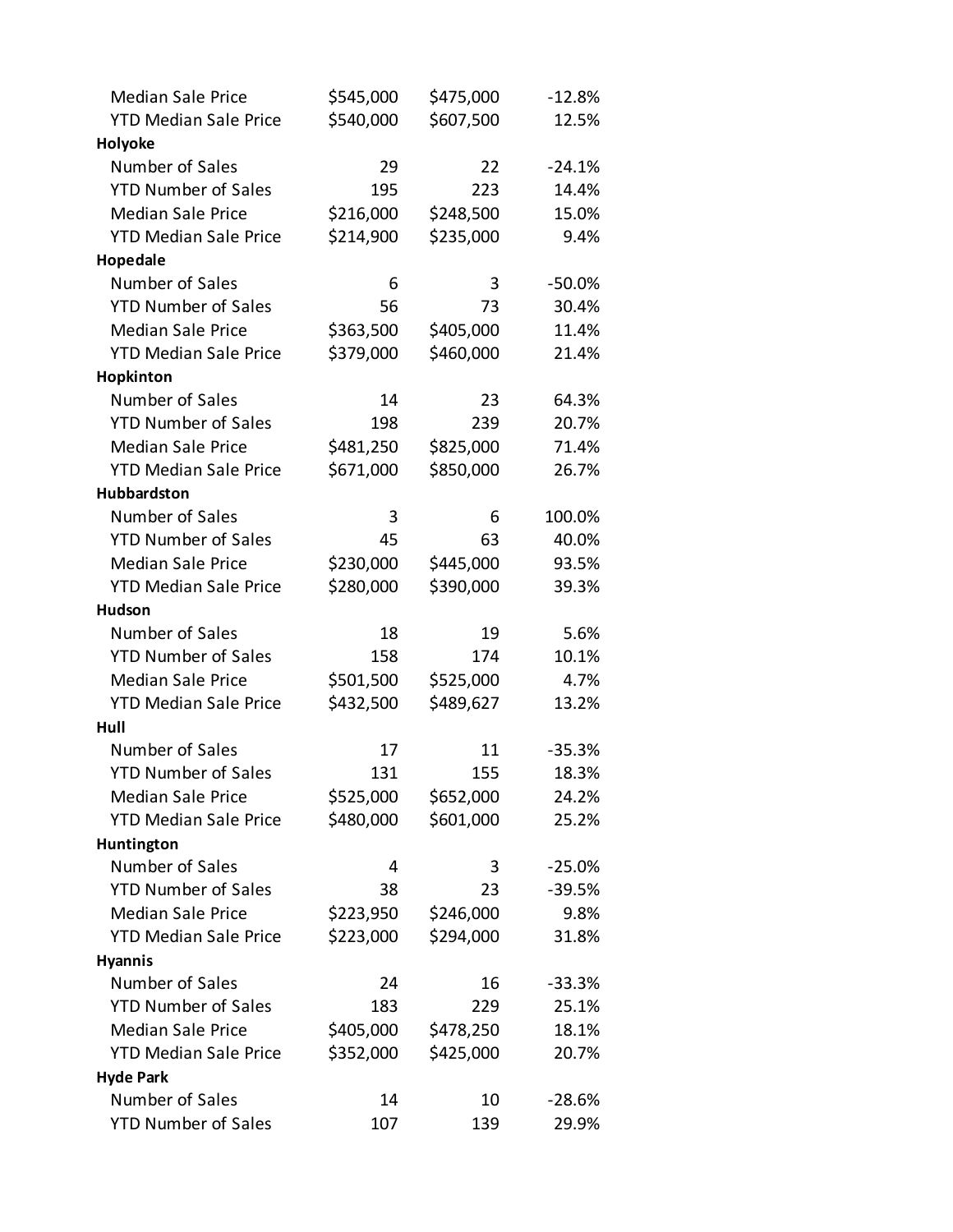| <b>Median Sale Price</b>     | \$567,000   | \$612,500 | 8.0%     |
|------------------------------|-------------|-----------|----------|
| <b>YTD Median Sale Price</b> | \$525,000   | \$585,000 | 11.4%    |
| Ipswich                      |             |           |          |
| Number of Sales              | 11          | 8         | $-27.3%$ |
| <b>YTD Number of Sales</b>   | 120         | 111       | $-7.5%$  |
| <b>Median Sale Price</b>     | \$505,000   | \$719,000 | 42.4%    |
| <b>YTD Median Sale Price</b> | \$600,000   | \$720,000 | 20.0%    |
| Jamaica Plain                |             |           |          |
| Number of Sales              | 8           | 9         | 12.5%    |
| <b>YTD Number of Sales</b>   | 74          | 83        | 12.2%    |
| <b>Median Sale Price</b>     | \$1,211,250 | \$806,000 | $-33.5%$ |
| <b>YTD Median Sale Price</b> | \$917,500   | \$950,000 | 3.5%     |
| Kingston                     |             |           |          |
| Number of Sales              | 16          | 16        | 0.0%     |
| <b>YTD Number of Sales</b>   | 183         | 154       | $-15.8%$ |
| <b>Median Sale Price</b>     | \$571,500   | \$527,500 | $-7.7%$  |
| <b>YTD Median Sale Price</b> | \$440,000   | \$565,000 | 28.4%    |
| Lakeville                    |             |           |          |
| Number of Sales              | 16          | 14        | $-12.5%$ |
| <b>YTD Number of Sales</b>   | 156         | 145       | $-7.1%$  |
| <b>Median Sale Price</b>     | \$423,303   | \$423,500 | 0.0%     |
| <b>YTD Median Sale Price</b> | \$417,500   | \$455,000 | 9.0%     |
| Lancaster                    |             |           |          |
| Number of Sales              | 9           | 8         | $-11.1%$ |
| <b>YTD Number of Sales</b>   | 95          | 85        | $-10.5%$ |
| <b>Median Sale Price</b>     | \$380,000   | \$575,000 | 51.3%    |
| <b>YTD Median Sale Price</b> | \$413,400   | \$515,000 | 24.6%    |
| Lanesboro                    |             |           |          |
| Number of Sales              | 10          | 5         | $-50.0%$ |
| <b>YTD Number of Sales</b>   | 53          | 53        | 0.0%     |
| <b>Median Sale Price</b>     | \$214,750   | \$148,000 | $-31.1%$ |
| <b>YTD Median Sale Price</b> | \$250,000   | \$250,000 | 0.0%     |
| Lawrence                     |             |           |          |
| Number of Sales              | 25          | 16        | $-36.0%$ |
| <b>YTD Number of Sales</b>   | 195         | 199       | 2.1%     |
| <b>Median Sale Price</b>     | \$350,000   | \$433,250 | 23.8%    |
| <b>YTD Median Sale Price</b> | \$328,000   | \$385,000 | 17.4%    |
| Lee                          |             |           |          |
| Number of Sales              | 2           | 12        | 500.0%   |
| <b>YTD Number of Sales</b>   | 71          | 70        | $-1.4%$  |
| <b>Median Sale Price</b>     | \$0         | \$317,500 |          |
| <b>YTD Median Sale Price</b> | \$255,000   | \$303,250 | 18.9%    |
| Leicester                    |             |           |          |
| Number of Sales              | 16          | 13        | $-18.8%$ |
| <b>YTD Number of Sales</b>   | 118         | 107       | $-9.3%$  |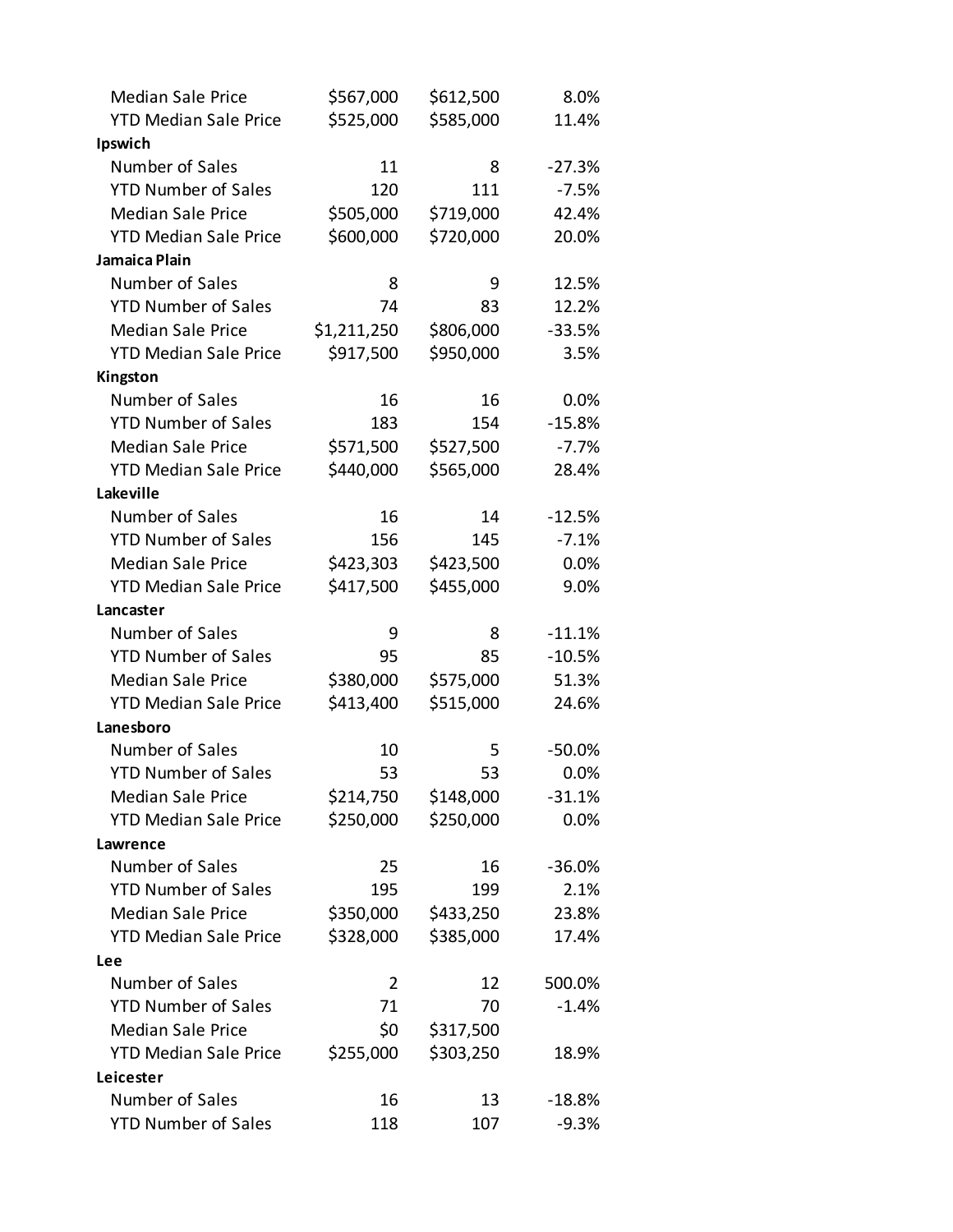| <b>Median Sale Price</b>     | \$317,500   | \$330,000   | 3.9%       |
|------------------------------|-------------|-------------|------------|
| <b>YTD Median Sale Price</b> | \$280,500   | \$310,000   | 10.5%      |
| Lenox                        |             |             |            |
| Number of Sales              | 8           | 5           | $-37.5%$   |
| <b>YTD Number of Sales</b>   | 71          | 65          | $-8.5%$    |
| <b>Median Sale Price</b>     | \$512,500   | \$580,000   | 13.2%      |
| <b>YTD Median Sale Price</b> | \$400,000   | \$538,500   | 34.6%      |
| Leominster                   |             |             |            |
| Number of Sales              | 40          | 43          | 7.5%       |
| <b>YTD Number of Sales</b>   | 345         | 380         | 10.1%      |
| <b>Median Sale Price</b>     | \$340,250   | \$385,000   | 13.2%      |
| <b>YTD Median Sale Price</b> | \$320,000   | \$376,000   | 17.5%      |
| Leverett                     |             |             |            |
| Number of Sales              | $\mathbf 1$ | 1           | 0.0%       |
| <b>YTD Number of Sales</b>   | 15          | 14          | $-6.7%$    |
| <b>Median Sale Price</b>     | \$0         | \$0         |            |
| <b>YTD Median Sale Price</b> | \$467,527   | \$379,900   | $-18.7%$   |
| Lexington                    |             |             |            |
| Number of Sales              | 35          | 34          | $-2.9%$    |
| <b>YTD Number of Sales</b>   | 392         | 405         | 3.3%       |
| <b>Median Sale Price</b>     | \$1,320,000 | \$1,585,000 | 20.1%      |
| <b>YTD Median Sale Price</b> | \$1,296,500 | \$1,475,000 | 13.8%      |
| Leyden                       |             |             |            |
| Number of Sales              | 3           | 0           | $-100.0\%$ |
|                              |             |             |            |
| <b>YTD Number of Sales</b>   | 12          | 4           | $-66.7%$   |
| <b>Median Sale Price</b>     | \$367,000   | \$0         | $-100.0%$  |
| <b>YTD Median Sale Price</b> | \$329,000   | \$308,500   | $-6.2%$    |
| Lincoln                      |             |             |            |
| Number of Sales              | 5           | 6           | 20.0%      |
| <b>YTD Number of Sales</b>   | 58          | 55          | $-5.2%$    |
| <b>Median Sale Price</b>     | \$885,000   | \$1,855,000 | 109.6%     |
| <b>YTD Median Sale Price</b> | \$1,319,500 | \$1,425,000 | 8.0%       |
| Littleton                    |             |             |            |
| Number of Sales              | 12          | 10          | $-16.7%$   |
| <b>YTD Number of Sales</b>   | 116         | 105         | $-9.5%$    |
| <b>Median Sale Price</b>     | \$497,250   | \$602,500   | 21.2%      |
| <b>YTD Median Sale Price</b> | \$542,500   | \$560,000   | 3.2%       |
| Longmeadow                   |             |             |            |
| Number of Sales              | 19          | 20          | 5.3%       |
| <b>YTD Number of Sales</b>   | 248         | 259         | 4.4%       |
| <b>Median Sale Price</b>     | \$398,000   | \$391,700   | $-1.6%$    |
| <b>YTD Median Sale Price</b> | \$350,000   | \$397,188   | 13.5%      |
| Lowell                       |             |             |            |
| Number of Sales              | 55          | 46          | $-16.4%$   |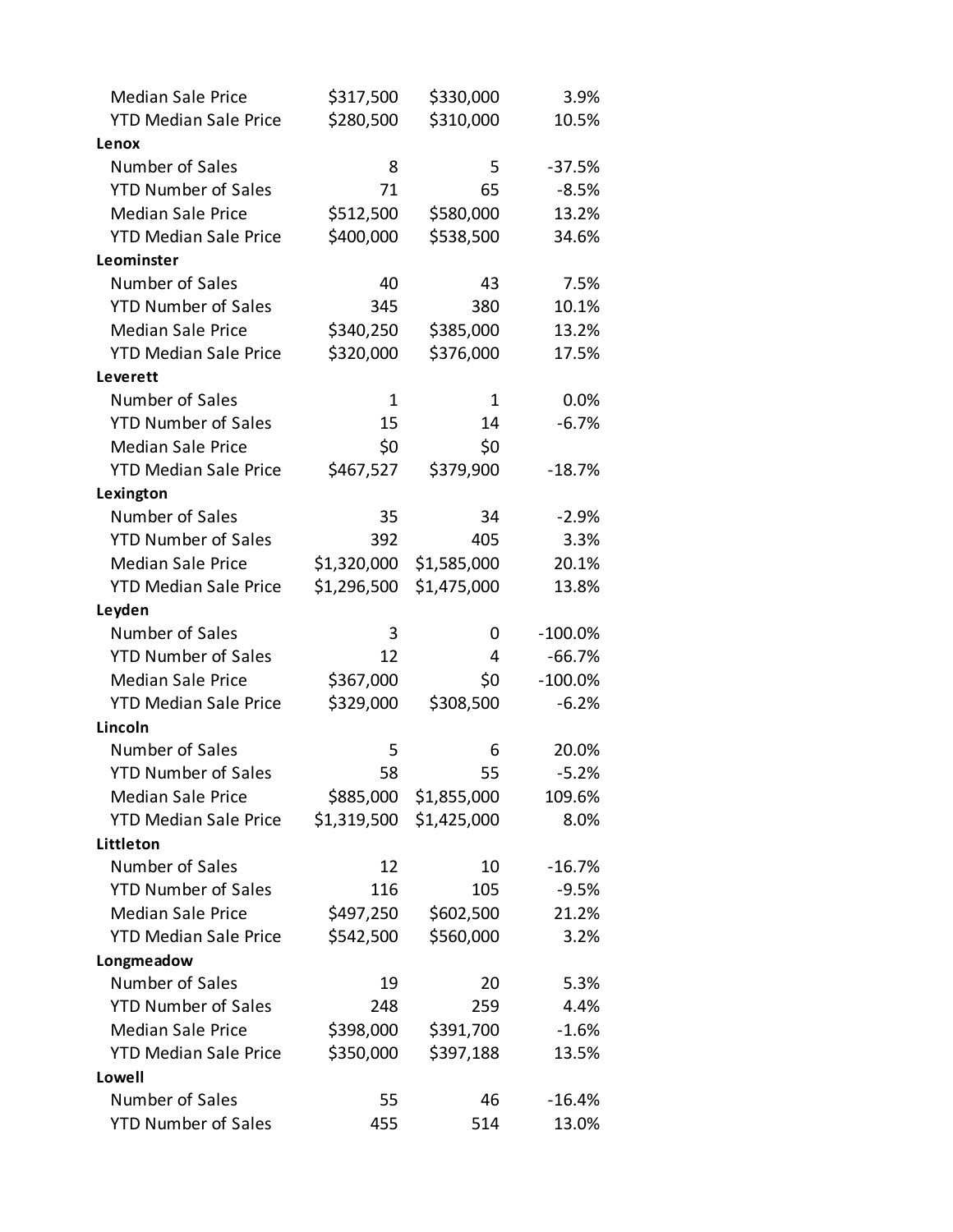| <b>Median Sale Price</b>     | \$375,000 | \$395,000               | 5.3%     |
|------------------------------|-----------|-------------------------|----------|
| <b>YTD Median Sale Price</b> | \$350,000 | \$410,000               | 17.1%    |
| Ludlow                       |           |                         |          |
| Number of Sales              | 22        | 19                      | $-13.6%$ |
| <b>YTD Number of Sales</b>   | 194       | 209                     | 7.7%     |
| <b>Median Sale Price</b>     | \$239,000 | \$250,000               | 4.6%     |
| <b>YTD Median Sale Price</b> | \$240,000 | \$263,000               | 9.6%     |
| Lunenburg                    |           |                         |          |
| Number of Sales              | 20        | 24                      | 20.0%    |
| <b>YTD Number of Sales</b>   | 151       | 157                     | 4.0%     |
| <b>Median Sale Price</b>     | \$354,000 | \$436,000               | 23.2%    |
| <b>YTD Median Sale Price</b> | \$350,000 | \$400,000               | 14.3%    |
| Lynn                         |           |                         |          |
| Number of Sales              | 57        | 39                      | $-31.6%$ |
| <b>YTD Number of Sales</b>   | 519       | 540                     | 4.0%     |
| <b>Median Sale Price</b>     | \$425,000 | \$460,000               | 8.2%     |
| <b>YTD Median Sale Price</b> | \$415,000 | \$460,000               | 10.8%    |
| Lynnfield                    |           |                         |          |
| Number of Sales              | 22        | 16                      | $-27.3%$ |
| <b>YTD Number of Sales</b>   | 136       | 134                     | $-1.5%$  |
| <b>Median Sale Price</b>     | \$689,200 | \$865,000               | 25.5%    |
| <b>YTD Median Sale Price</b> | \$722,500 | \$825,000               | 14.2%    |
| <b>Malden</b>                |           |                         |          |
| Number of Sales              | 21        | 23                      | 9.5%     |
| <b>YTD Number of Sales</b>   | 191       | 217                     | 13.6%    |
| <b>Median Sale Price</b>     | \$535,000 | \$570,000               | 6.5%     |
| <b>YTD Median Sale Price</b> | \$542,000 | \$590,000               | 8.9%     |
| <b>Manchester</b>            |           |                         |          |
| Number of Sales              | 5         | 4                       | $-20.0%$ |
| <b>YTD Number of Sales</b>   | 72        | 69                      | $-4.2%$  |
| <b>Median Sale Price</b>     |           | \$1,110,000 \$1,220,000 | 9.9%     |
| <b>YTD Median Sale Price</b> | \$872,500 | \$1,100,000             | 26.1%    |
| Mansfield                    |           |                         |          |
| Number of Sales              | 18        | 17                      | $-5.6%$  |
| <b>YTD Number of Sales</b>   | 185       | 198                     | 7.0%     |
| <b>Median Sale Price</b>     | \$486,258 | \$630,000               | 29.6%    |
| <b>YTD Median Sale Price</b> | \$489,000 | \$575,000               | 17.6%    |
| <b>Marblehead</b>            |           |                         |          |
| Number of Sales              | 14        | 23                      | 64.3%    |
| <b>YTD Number of Sales</b>   | 247       | 254                     | 2.8%     |
| <b>Median Sale Price</b>     | \$777,500 | \$824,000               | 6.0%     |
| <b>YTD Median Sale Price</b> | \$765,000 | \$850,000               | 11.1%    |
| <b>Marion</b>                |           |                         |          |
| Number of Sales              | 12        | 5                       | $-58.3%$ |
| <b>YTD Number of Sales</b>   | 104       | 90                      | $-13.5%$ |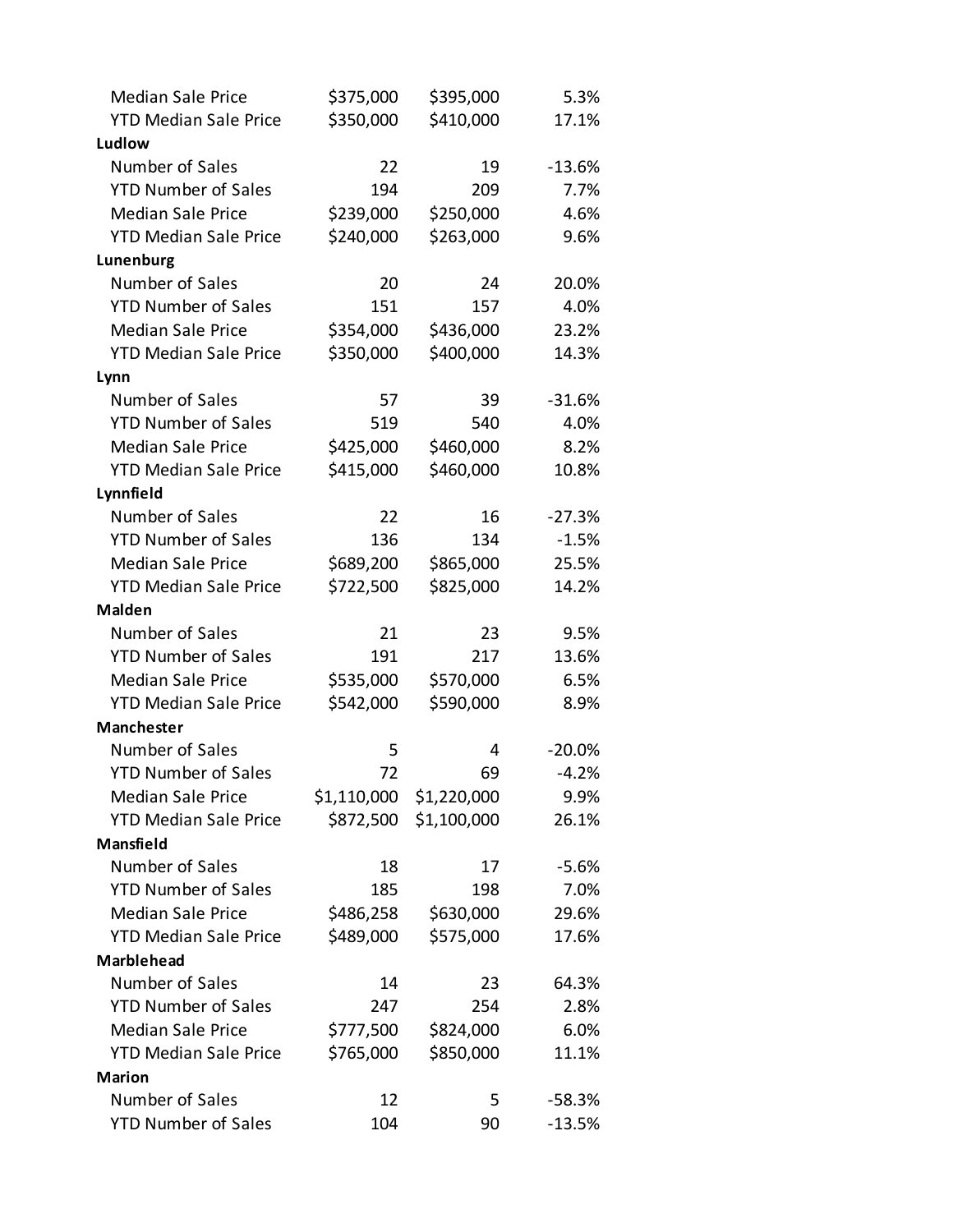| <b>Median Sale Price</b>     | \$659,125   | \$465,000 | $-29.5%$ |
|------------------------------|-------------|-----------|----------|
| <b>YTD Median Sale Price</b> | \$585,000   | \$607,500 | 3.8%     |
| Marlborough                  |             |           |          |
| Number of Sales              | 35          | 37        | 5.7%     |
| <b>YTD Number of Sales</b>   | 248         | 299       | 20.6%    |
| <b>Median Sale Price</b>     | \$407,500   | \$500,000 | 22.7%    |
| <b>YTD Median Sale Price</b> | \$440,000   | \$480,000 | 9.1%     |
| <b>Marshfield</b>            |             |           |          |
| Number of Sales              | 31          | 34        | 9.7%     |
| <b>YTD Number of Sales</b>   | 336         | 310       | $-7.7%$  |
| <b>Median Sale Price</b>     | \$500,000   | \$717,000 | 43.4%    |
| <b>YTD Median Sale Price</b> | \$506,750   | \$600,000 | 18.4%    |
| <b>Marstons Mills</b>        |             |           |          |
| Number of Sales              | 7           | 8         | 14.3%    |
| <b>YTD Number of Sales</b>   | 122         | 104       | $-14.8%$ |
| <b>Median Sale Price</b>     | \$415,000   | \$737,500 | 77.7%    |
| <b>YTD Median Sale Price</b> | \$415,000   | \$536,750 | 29.3%    |
| <b>Mashpee</b>               |             |           |          |
| Number of Sales              | 30          | 21        | $-30.0%$ |
| <b>YTD Number of Sales</b>   | 322         | 274       | $-14.9%$ |
| <b>Median Sale Price</b>     | \$635,000   | \$650,000 | 2.4%     |
| <b>YTD Median Sale Price</b> | \$486,500   | \$597,500 | 22.8%    |
| Mattapan                     |             |           |          |
| Number of Sales              | $\mathbf 1$ | 3         | 200.0%   |
| <b>YTD Number of Sales</b>   | 25          | 41        | 64.0%    |
| <b>Median Sale Price</b>     | \$0         | \$465,000 |          |
| <b>YTD Median Sale Price</b> | \$500,000   | \$575,000 | 15.0%    |
| Mattapoisett                 |             |           |          |
| Number of Sales              | 11          | 8         | $-27.3%$ |
| <b>YTD Number of Sales</b>   | 104         | 85        | $-18.3%$ |
| <b>Median Sale Price</b>     | \$430,000   | \$607,000 | 41.2%    |
| <b>YTD Median Sale Price</b> | \$510,000   | \$629,000 | 23.3%    |
| Maynard                      |             |           |          |
| Number of Sales              | 8           | 9         | 12.5%    |
| <b>YTD Number of Sales</b>   | 107         | 125       | 16.8%    |
| <b>Median Sale Price</b>     | \$450,900   | \$475,000 | 5.3%     |
| <b>YTD Median Sale Price</b> | \$420,000   | \$480,000 | 14.3%    |
| <b>Medfield</b>              |             |           |          |
| Number of Sales              | 15          | 15        | 0.0%     |
| <b>YTD Number of Sales</b>   | 158         | 177       | 12.0%    |
| <b>Median Sale Price</b>     | \$732,000   | \$726,000 | $-0.8%$  |
| <b>YTD Median Sale Price</b> | \$807,500   | \$825,000 | 2.2%     |
| <b>Medford</b>               |             |           |          |
| Number of Sales              | 30          | 32        | 6.7%     |
| <b>YTD Number of Sales</b>   | 254         | 317       | 24.8%    |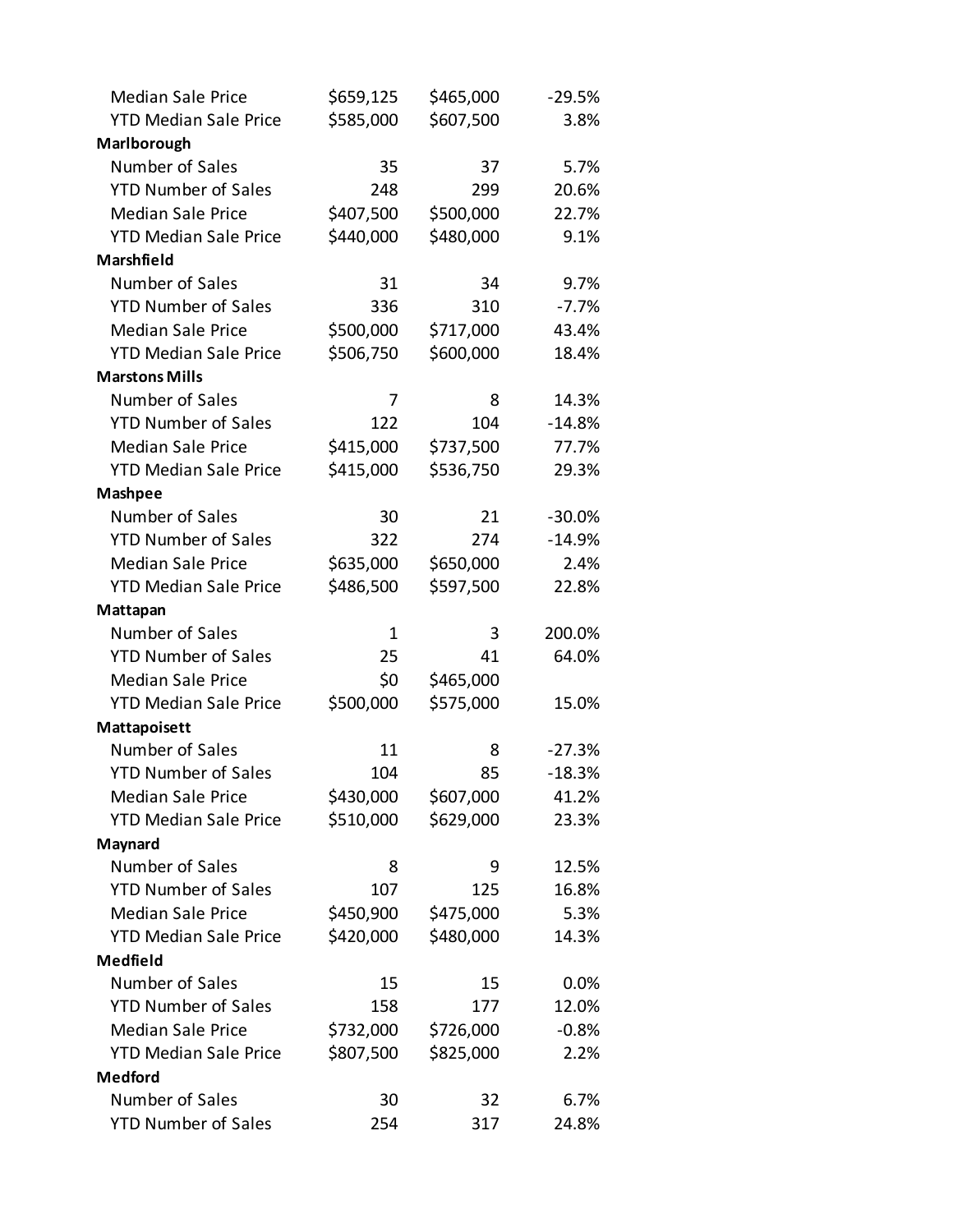| <b>Median Sale Price</b>     | \$705,500 | \$682,000 | $-3.3%$    |
|------------------------------|-----------|-----------|------------|
| <b>YTD Median Sale Price</b> | \$658,750 | \$730,000 | 10.8%      |
| <b>Medway</b>                |           |           |            |
| Number of Sales              | 21        | 10        | $-52.4%$   |
| <b>YTD Number of Sales</b>   | 137       | 144       | 5.1%       |
| <b>Median Sale Price</b>     | \$500,000 | \$650,000 | 30.0%      |
| <b>YTD Median Sale Price</b> | \$475,000 | \$550,000 | 15.8%      |
| <b>Melrose</b>               |           |           |            |
| Number of Sales              | 20        | 20        | 0.0%       |
| <b>YTD Number of Sales</b>   | 229       | 243       | 6.1%       |
| <b>Median Sale Price</b>     | \$777,750 | \$772,500 | $-0.7%$    |
| <b>YTD Median Sale Price</b> | \$717,500 | \$770,000 | 7.3%       |
| Mendon                       |           |           |            |
| Number of Sales              | 6         | 6         | 0.0%       |
| <b>YTD Number of Sales</b>   | 79        | 76        | $-3.8%$    |
| <b>Median Sale Price</b>     | \$540,000 | \$615,950 | 14.1%      |
| <b>YTD Median Sale Price</b> | \$495,000 | \$597,500 | 20.7%      |
| <b>Merrimac</b>              |           |           |            |
| Number of Sales              | 9         | 7         | $-22.2%$   |
| <b>YTD Number of Sales</b>   | 68        | 68        | 0.0%       |
| <b>Median Sale Price</b>     | \$480,000 | \$585,000 | 21.9%      |
| <b>YTD Median Sale Price</b> | \$495,000 | \$562,500 | 13.6%      |
| <b>Methuen</b>               |           |           |            |
| Number of Sales              | 46        | 34        | $-26.1%$   |
| <b>YTD Number of Sales</b>   | 450       | 450       | 0.0%       |
| <b>Median Sale Price</b>     | \$386,500 | \$473,500 | 22.5%      |
| <b>YTD Median Sale Price</b> | \$389,950 | \$460,000 | 18.0%      |
| Middleboro                   |           |           |            |
| Number of Sales              | 28        | 19        | $-32.1%$   |
| <b>YTD Number of Sales</b>   | 233       | 207       | $-11.2%$   |
| <b>Median Sale Price</b>     | \$420,000 | \$406,000 | $-3.3%$    |
| <b>YTD Median Sale Price</b> | \$359,900 | \$426,190 | 18.4%      |
| Middlefield                  |           |           |            |
| Number of Sales              | 4         | 0         | $-100.0\%$ |
| <b>YTD Number of Sales</b>   | 14        | 7         | $-50.0%$   |
| <b>Median Sale Price</b>     | \$205,000 | \$0       | $-100.0\%$ |
| <b>YTD Median Sale Price</b> | \$231,250 | \$223,900 | $-3.2%$    |
| <b>Middleton</b>             |           |           |            |
| Number of Sales              | 11        | 4         | $-63.6%$   |
| <b>YTD Number of Sales</b>   | 75        | 84        | 12.0%      |
| <b>Median Sale Price</b>     | \$790,000 | \$563,500 | $-28.7%$   |
| <b>YTD Median Sale Price</b> | \$670,000 | \$842,500 | 25.7%      |
| <b>Milford</b>               |           |           |            |
| Number of Sales              | 25        | 23        | $-8.0\%$   |
| <b>YTD Number of Sales</b>   | 229       | 227       | $-0.9%$    |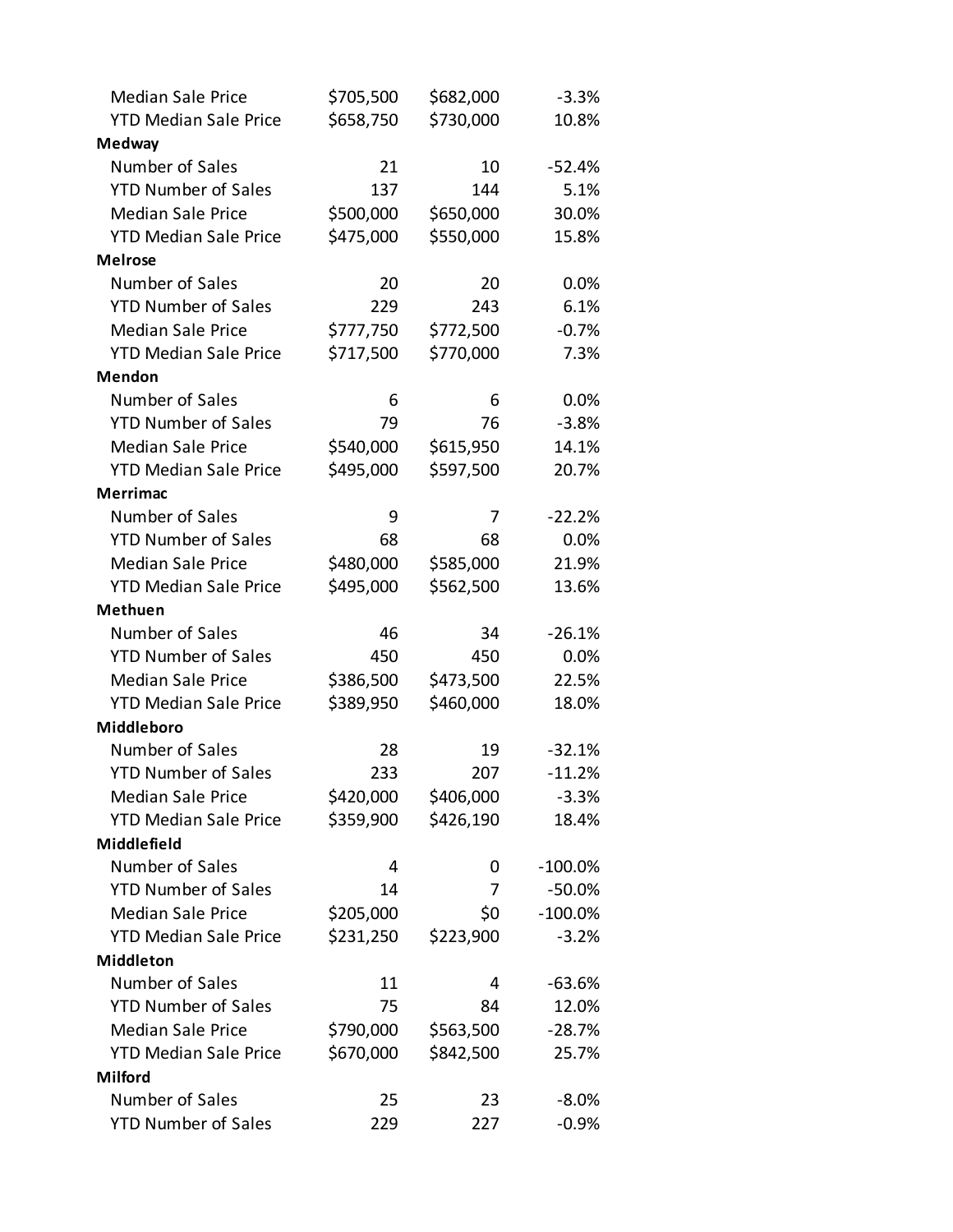| <b>Median Sale Price</b>     | \$395,000      | \$415,000      | 5.1%       |
|------------------------------|----------------|----------------|------------|
| <b>YTD Median Sale Price</b> | \$400,000      | \$440,000      | 10.0%      |
| <b>Millbury</b>              |                |                |            |
| Number of Sales              | 18             | 13             | $-27.8%$   |
| <b>YTD Number of Sales</b>   | 143            | 125            | $-12.6%$   |
| <b>Median Sale Price</b>     | \$337,500      | \$425,000      | 25.9%      |
| <b>YTD Median Sale Price</b> | \$332,000      | \$365,000      | 9.9%       |
| <b>Millis</b>                |                |                |            |
| Number of Sales              | 6              | 4              | $-33.3%$   |
| <b>YTD Number of Sales</b>   | 92             | 86             | $-6.5%$    |
| <b>Median Sale Price</b>     | \$434,500      | \$655,000      | 50.7%      |
| <b>YTD Median Sale Price</b> | \$465,000      | \$572,500      | 23.1%      |
| <b>Millville</b>             |                |                |            |
| Number of Sales              | 3              | 5              | 66.7%      |
| <b>YTD Number of Sales</b>   | 41             | 30             | $-26.8%$   |
| <b>Median Sale Price</b>     | \$400,000      | \$432,500      | 8.1%       |
| <b>YTD Median Sale Price</b> | \$326,000      | \$377,500      | 15.8%      |
| <b>Milton</b>                |                |                |            |
| Number of Sales              | 36             | 18             | $-50.0%$   |
| <b>YTD Number of Sales</b>   | 306            | 280            | $-8.5%$    |
| <b>Median Sale Price</b>     | \$920,000      | \$889,000      | $-3.4%$    |
| <b>YTD Median Sale Price</b> | \$790,500      | \$869,500      | 10.0%      |
| <b>Monroe</b>                |                |                |            |
| Number of Sales              | 2              | 0              | $-100.0\%$ |
| <b>YTD Number of Sales</b>   | $\overline{2}$ | 2              | 0.0%       |
| <b>Median Sale Price</b>     | \$0            | \$0            |            |
| <b>YTD Median Sale Price</b> | \$0            | \$0            |            |
| <b>Monson</b>                |                |                |            |
| Number of Sales              | 8              | 6              | $-25.0%$   |
| <b>YTD Number of Sales</b>   | 71             | 92             | 29.6%      |
| <b>Median Sale Price</b>     | \$285,500      | \$247,500      | $-13.3%$   |
| <b>YTD Median Sale Price</b> | \$271,000      | \$304,000      | 12.2%      |
| Montague                     |                |                |            |
| Number of Sales              |                |                |            |
|                              | 11             | 5              | $-54.5%$   |
| <b>YTD Number of Sales</b>   | 62             | 64             | 3.2%       |
| <b>Median Sale Price</b>     | \$178,000      | \$255,000      | 43.3%      |
| <b>YTD Median Sale Price</b> | \$215,000      | \$265,000      | 23.3%      |
| <b>Monterey</b>              |                |                |            |
| Number of Sales              | 3              | $\overline{2}$ | $-33.3%$   |
| <b>YTD Number of Sales</b>   | 27             | 24             | $-11.1%$   |
| <b>Median Sale Price</b>     | \$663,500      | \$0            | $-100.0%$  |
| <b>YTD Median Sale Price</b> | \$500,000      | \$660,000      | 32.0%      |
| Montgomery                   |                |                |            |
| Number of Sales              | 2              | 1              | $-50.0%$   |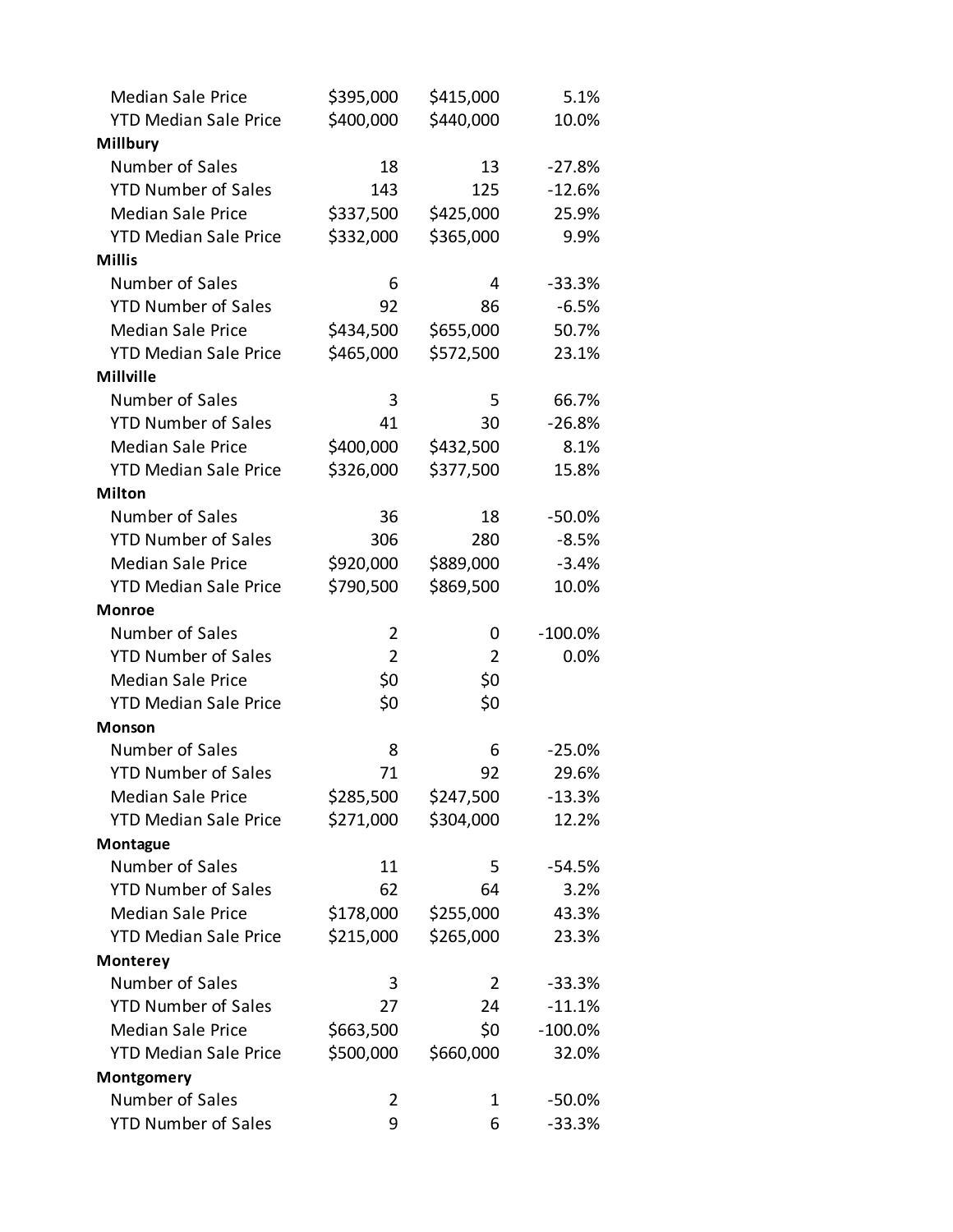| <b>Median Sale Price</b>     | \$0         | \$0         |           |
|------------------------------|-------------|-------------|-----------|
| <b>YTD Median Sale Price</b> | \$297,000   | \$243,500   | $-18.0\%$ |
| Mt Washington                |             |             |           |
| Number of Sales              | 1           | 0           | $-100.0%$ |
| <b>YTD Number of Sales</b>   | 3           | 3           | 0.0%      |
| <b>Median Sale Price</b>     | \$0         | \$0         |           |
| <b>YTD Median Sale Price</b> | \$500,000   | \$995,000   | 99.0%     |
| <b>Nahant</b>                |             |             |           |
| Number of Sales              | 1           | 3           | 200.0%    |
| <b>YTD Number of Sales</b>   | 38          | 32          | $-15.8%$  |
| <b>Median Sale Price</b>     | \$0         | \$615,000   |           |
| <b>YTD Median Sale Price</b> | \$726,250   | \$710,000   | $-2.2%$   |
| <b>Nantucket</b>             |             |             |           |
| Number of Sales              | 41          | 29          | $-29.3%$  |
| <b>YTD Number of Sales</b>   | 218         | 222         | 1.8%      |
| <b>Median Sale Price</b>     | \$1,995,000 | \$2,237,625 | 12.2%     |
| <b>YTD Median Sale Price</b> | \$2,012,500 | \$2,221,350 | 10.4%     |
| <b>Natick</b>                |             |             |           |
| Number of Sales              | 37          | 26          | $-29.7%$  |
| <b>YTD Number of Sales</b>   | 368         | 359         | $-2.4%$   |
| <b>Median Sale Price</b>     | \$790,000   | \$772,500   | $-2.2%$   |
| <b>YTD Median Sale Price</b> | \$700,500   | \$736,500   | 5.1%      |
| Needham                      |             |             |           |
| Number of Sales              | 36          | 29          | $-19.4%$  |
| <b>YTD Number of Sales</b>   | 324         | 343         | 5.9%      |
| <b>Median Sale Price</b>     | \$1,263,750 | \$1,152,500 | $-8.8%$   |
| <b>YTD Median Sale Price</b> | \$1,196,000 | \$1,294,999 | 8.3%      |
| <b>New Ashford</b>           |             |             |           |
| Number of Sales              | O           | 0           |           |
| <b>YTD Number of Sales</b>   | 1           | 4           | 300.0%    |
| <b>Median Sale Price</b>     | \$0         | \$0         |           |
| <b>YTD Median Sale Price</b> | \$0         | \$310,000   |           |
| <b>New Bedford</b>           |             |             |           |
| Number of Sales              | 56          | 63          | 12.5%     |
| <b>YTD Number of Sales</b>   | 548         | 534         | $-2.6%$   |
| <b>Median Sale Price</b>     | \$304,000   | \$325,000   | 6.9%      |
| <b>YTD Median Sale Price</b> | \$265,000   | \$315,500   | 19.1%     |
| <b>New Braintree</b>         |             |             |           |
| Number of Sales              | O           | 1           |           |
| <b>YTD Number of Sales</b>   | 6           | 10          | 66.7%     |
| <b>Median Sale Price</b>     | \$0         | \$0         |           |
| <b>YTD Median Sale Price</b> | \$232,500   | \$380,000   | 63.4%     |
| <b>New Marlboro</b>          |             |             |           |
| Number of Sales              | 1           | 3           | 200.0%    |
| <b>YTD Number of Sales</b>   | 28          | 22          | $-21.4%$  |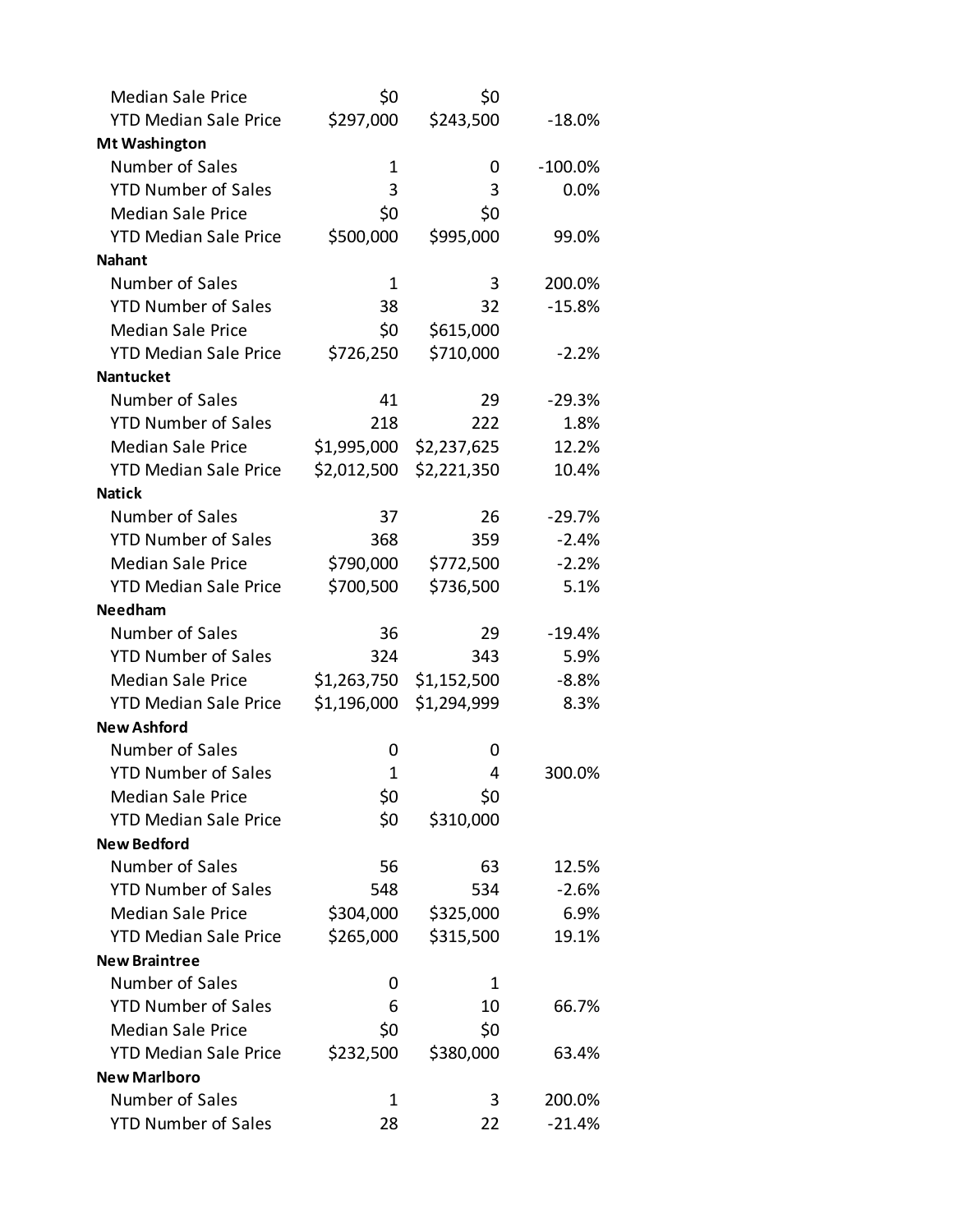| <b>Median Sale Price</b>     | \$0         | \$699,900      |          |
|------------------------------|-------------|----------------|----------|
| <b>YTD Median Sale Price</b> | \$451,500   | \$580,000      | 28.5%    |
| <b>New Salem</b>             |             |                |          |
| Number of Sales              | $\mathbf 1$ | $\overline{2}$ | 100.0%   |
| <b>YTD Number of Sales</b>   | 10          | 12             | 20.0%    |
| <b>Median Sale Price</b>     | \$0         | \$0            |          |
| <b>YTD Median Sale Price</b> | \$251,225   | \$299,950      | 19.4%    |
| <b>Newbury</b>               |             |                |          |
| Number of Sales              | 13          | 5              | $-61.5%$ |
| <b>YTD Number of Sales</b>   | 91          | 86             | $-5.5%$  |
| <b>Median Sale Price</b>     | \$665,000   | \$815,000      | 22.6%    |
| <b>YTD Median Sale Price</b> | \$660,000   | \$710,000      | 7.6%     |
| Newburyport                  |             |                |          |
| Number of Sales              | 18          | 18             | 0.0%     |
| <b>YTD Number of Sales</b>   | 193         | 181            | $-6.2%$  |
| <b>Median Sale Price</b>     | \$717,500   | \$677,000      | $-5.6%$  |
| <b>YTD Median Sale Price</b> | \$691,000   | \$775,000      | 12.2%    |
| <b>Newton</b>                |             |                |          |
| Number of Sales              | 51          | 50             | $-2.0%$  |
| <b>YTD Number of Sales</b>   | 518         | 650            | 25.5%    |
| <b>Median Sale Price</b>     | \$1,500,000 | \$1,313,500    | $-12.4%$ |
| <b>YTD Median Sale Price</b> | \$1,300,000 | \$1,475,000    | 13.5%    |
| <b>Norfolk</b>               |             |                |          |
| Number of Sales              | 12          | 10             | $-16.7%$ |
| <b>YTD Number of Sales</b>   | 166         | 141            | $-15.1%$ |
| <b>Median Sale Price</b>     | \$620,000   | \$672,500      | 8.5%     |
| <b>YTD Median Sale Price</b> | \$590,000   | \$685,000      | 16.1%    |
| <b>North Adams</b>           |             |                |          |
| Number of Sales              | 10          | 11             | 10.0%    |
| <b>YTD Number of Sales</b>   | 108         | 101            | $-6.5%$  |
| <b>Median Sale Price</b>     | \$177,500   | \$175,000      | $-1.4%$  |
| <b>YTD Median Sale Price</b> | \$154,304   | \$182,500      | 18.3%    |
| <b>North Andover</b>         |             |                |          |
| Number of Sales              | 30          | 32             | 6.7%     |
| <b>YTD Number of Sales</b>   | 240         | 310            | 29.2%    |
| <b>Median Sale Price</b>     | \$655,000   | \$649,500      | $-0.8%$  |
| <b>YTD Median Sale Price</b> | \$665,000   | \$726,000      | 9.2%     |
| <b>North Attleboro</b>       |             |                |          |
| Number of Sales              | 25          | 31             | 24.0%    |
| <b>YTD Number of Sales</b>   | 247         | 296            | 19.8%    |
| <b>Median Sale Price</b>     | \$450,000   | \$500,000      | 11.1%    |
| <b>YTD Median Sale Price</b> | \$415,000   | \$485,000      | 16.9%    |
| North Brookfield             |             |                |          |
| Number of Sales              | 5           | 6              | 20.0%    |
| <b>YTD Number of Sales</b>   | 53          | 59             | 11.3%    |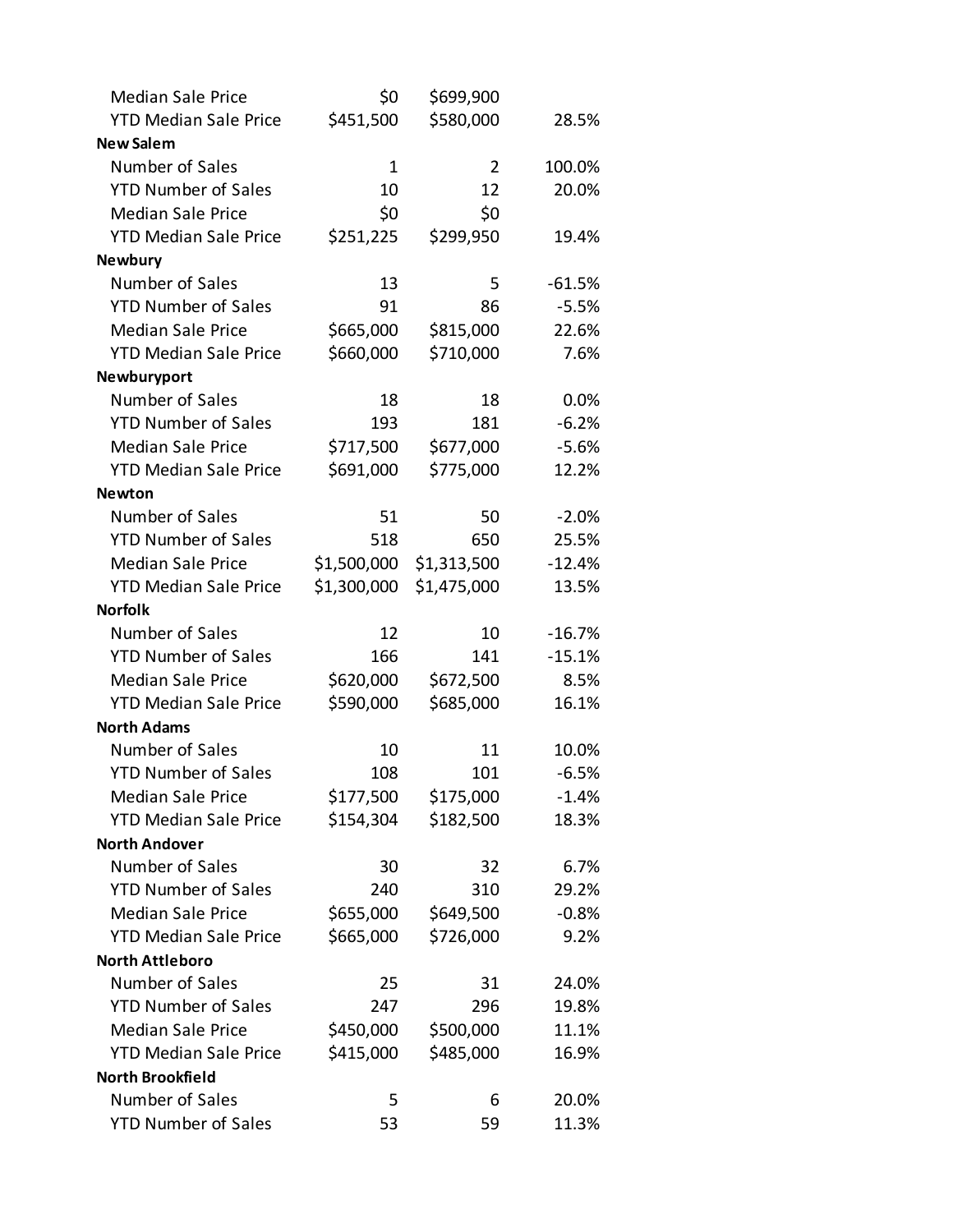| <b>Median Sale Price</b>     | \$252,000 | \$295,000 | 17.1%     |
|------------------------------|-----------|-----------|-----------|
| <b>YTD Median Sale Price</b> | \$233,000 | \$270,000 | 15.9%     |
| <b>North Reading</b>         |           |           |           |
| Number of Sales              | 13        | 22        | 69.2%     |
| <b>YTD Number of Sales</b>   | 166       | 196       | 18.1%     |
| <b>Median Sale Price</b>     | \$549,900 | \$887,500 | 61.4%     |
| <b>YTD Median Sale Price</b> | \$620,309 | \$725,000 | 16.9%     |
| Northampton                  |           |           |           |
| Number of Sales              | 12        | 23        | 91.7%     |
| <b>YTD Number of Sales</b>   | 192       | 194       | 1.0%      |
| <b>Median Sale Price</b>     | \$437,750 | \$355,000 | $-18.9%$  |
| <b>YTD Median Sale Price</b> | \$348,500 | \$418,500 | 20.1%     |
| Northborough                 |           |           |           |
| Number of Sales              | 22        | 18        | $-18.2%$  |
| <b>YTD Number of Sales</b>   | 158       | 160       | 1.3%      |
| <b>Median Sale Price</b>     | \$540,250 | \$517,500 | $-4.2%$   |
| <b>YTD Median Sale Price</b> | \$485,000 | \$567,500 | 17.0%     |
| Northbridge                  |           |           |           |
| Number of Sales              | 20        | 14        | $-30.0%$  |
| <b>YTD Number of Sales</b>   | 175       | 149       | $-14.9%$  |
| <b>Median Sale Price</b>     | \$409,500 | \$452,500 | 10.5%     |
| <b>YTD Median Sale Price</b> | \$362,500 | \$425,000 | 17.2%     |
| Northfield                   |           |           |           |
| Number of Sales              | 3         | 0         | $-100.0%$ |
| <b>YTD Number of Sales</b>   | 36        | 27        | $-25.0%$  |
| <b>Median Sale Price</b>     | \$242,000 | \$0       | $-100.0%$ |
| <b>YTD Median Sale Price</b> | \$244,000 | \$325,000 | 33.2%     |
| <b>Norton</b>                |           |           |           |
| Number of Sales              | 20        | 11        | $-45.0%$  |
| <b>YTD Number of Sales</b>   | 141       | 168       | 19.1%     |
| <b>Median Sale Price</b>     | \$407,750 | \$455,000 | 11.6%     |
| <b>YTD Median Sale Price</b> | \$402,000 | \$482,450 | 20.0%     |
| <b>Norwell</b>               |           |           |           |
| Number of Sales              | 9         | 17        | 88.9%     |
| <b>YTD Number of Sales</b>   | 169       | 151       | $-10.7%$  |
| <b>Median Sale Price</b>     | \$715,000 | \$849,000 | 18.7%     |
| <b>YTD Median Sale Price</b> | \$690,000 | \$830,000 | 20.3%     |
| Norwood                      |           |           |           |
| Number of Sales              | 21        | 23        | 9.5%      |
| <b>YTD Number of Sales</b>   | 201       | 242       | 20.4%     |
| <b>Median Sale Price</b>     | \$550,000 | \$540,000 | $-1.8%$   |
| <b>YTD Median Sale Price</b> | \$550,000 | \$605,000 | 10.0%     |
| <b>Oak Bluffs</b>            |           |           |           |
| Number of Sales              | 14        | 9         | $-35.7%$  |
| <b>YTD Number of Sales</b>   | 79        | 85        | 7.6%      |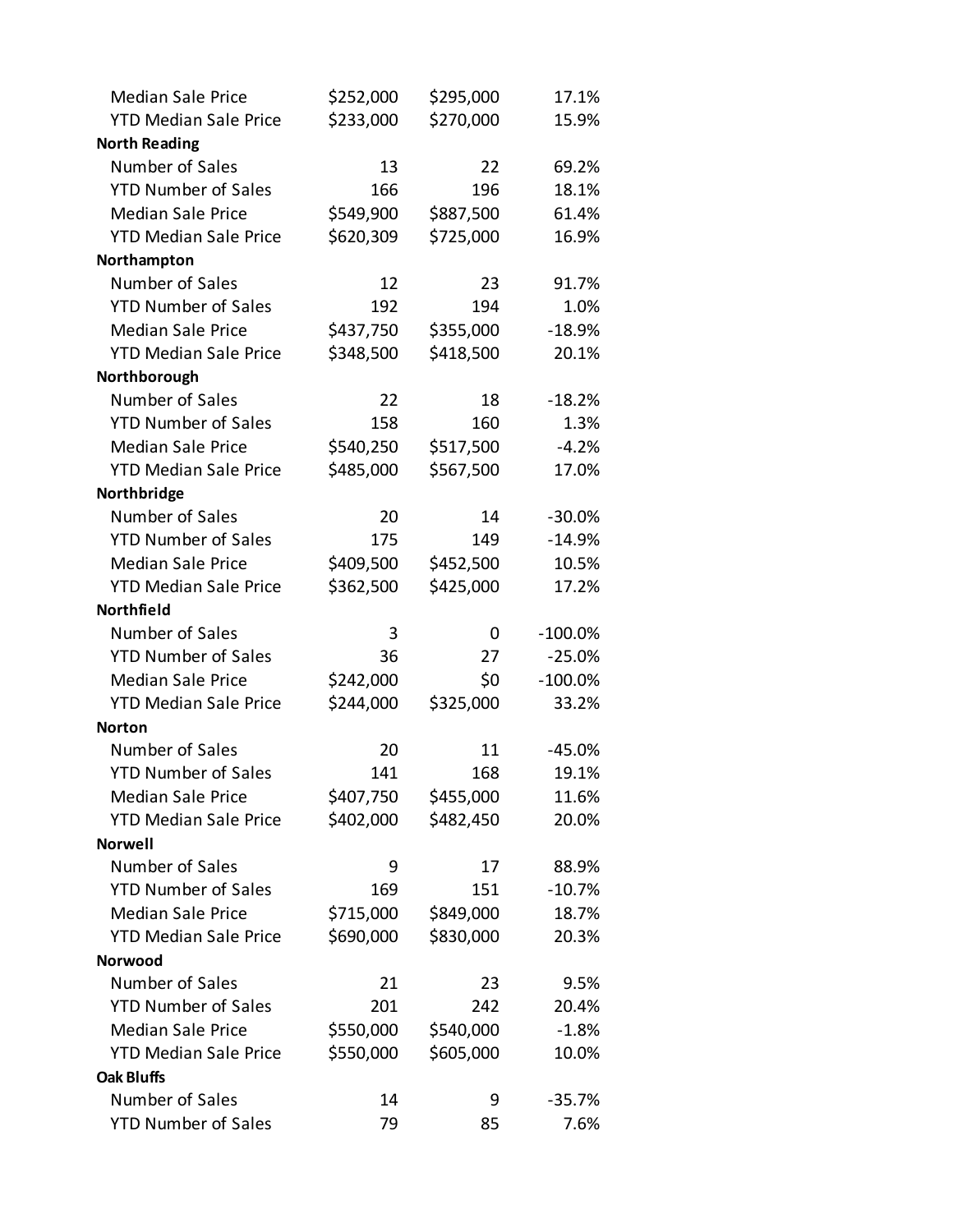| <b>Median Sale Price</b>     | \$1,075,500 | \$1,010,000 | $-6.1%$  |
|------------------------------|-------------|-------------|----------|
| <b>YTD Median Sale Price</b> | \$840,000   | \$900,000   | 7.1%     |
| Oakham                       |             |             |          |
| Number of Sales              | 2           | 1           | $-50.0%$ |
| <b>YTD Number of Sales</b>   | 31          | 19          | $-38.7%$ |
| <b>Median Sale Price</b>     | \$0         | \$0         |          |
| <b>YTD Median Sale Price</b> | \$305,000   | \$397,000   | 30.2%    |
| Orange                       |             |             |          |
| Number of Sales              | 12          | 13          | 8.3%     |
| <b>YTD Number of Sales</b>   | 75          | 87          | 16.0%    |
| <b>Median Sale Price</b>     | \$219,175   | \$227,000   | 3.6%     |
| <b>YTD Median Sale Price</b> | \$194,000   | \$225,000   | 16.0%    |
| <b>Orleans</b>               |             |             |          |
| Number of Sales              | 26          | 10          | $-61.5%$ |
| <b>YTD Number of Sales</b>   | 163         | 118         | $-27.6%$ |
| <b>Median Sale Price</b>     | \$765,000   | \$952,500   | 24.5%    |
| <b>YTD Median Sale Price</b> | \$779,000   | \$930,000   | 19.4%    |
| <b>Osterville</b>            |             |             |          |
| Number of Sales              | 11          | 8           | $-27.3%$ |
| <b>YTD Number of Sales</b>   | 113         | 105         | $-7.1%$  |
| <b>Median Sale Price</b>     | \$875,000   | \$853,000   | $-2.5%$  |
| <b>YTD Median Sale Price</b> | \$825,000   | \$840,000   | 1.8%     |
| <b>Otis</b>                  |             |             |          |
| Number of Sales              | $\mathbf 1$ | 3           | 200.0%   |
| <b>YTD Number of Sales</b>   | 61          | 41          | $-32.8%$ |
| <b>Median Sale Price</b>     | \$0         | \$270,000   |          |
| <b>YTD Median Sale Price</b> | \$339,999   | \$365,000   | 7.4%     |
| Oxford                       |             |             |          |
| Number of Sales              | 24          | 18          | $-25.0%$ |
| <b>YTD Number of Sales</b>   | 145         | 151         | 4.1%     |
| <b>Median Sale Price</b>     | \$317,500   | \$330,000   | 3.9%     |
| <b>YTD Median Sale Price</b> | \$295,000   | \$320,000   | 8.5%     |
| Palmer                       |             |             |          |
| Number of Sales              | 11          | 11          | 0.0%     |
| <b>YTD Number of Sales</b>   | 110         | 115         | 4.5%     |
| <b>Median Sale Price</b>     | \$230,000   | \$250,000   | 8.7%     |
| <b>YTD Median Sale Price</b> | \$225,000   | \$251,000   | 11.6%    |
| <b>Paxton</b>                |             |             |          |
| Number of Sales              | 6           | 8           | 33.3%    |
| <b>YTD Number of Sales</b>   | 71          | 51          | $-28.2%$ |
| <b>Median Sale Price</b>     | \$300,500   | \$485,000   | 61.4%    |
| <b>YTD Median Sale Price</b> | \$360,000   | \$450,000   | 25.0%    |
| Peabody                      |             |             |          |
| Number of Sales              | 40          | 51          | 27.5%    |
| <b>YTD Number of Sales</b>   | 383         | 422         | 10.2%    |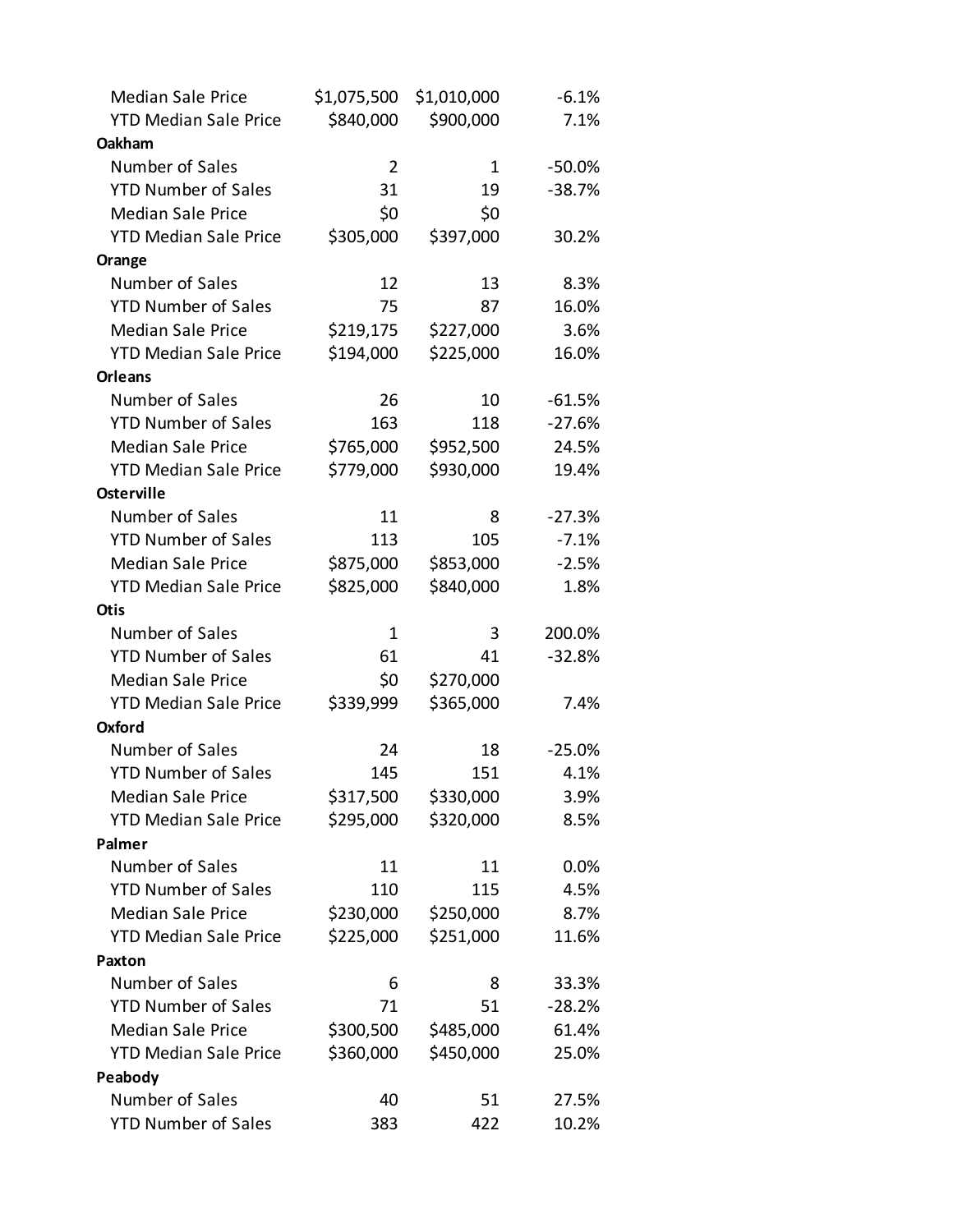| <b>Median Sale Price</b>     | \$539,000 | \$575,000 | 6.7%       |
|------------------------------|-----------|-----------|------------|
| <b>YTD Median Sale Price</b> | \$512,000 | \$596,500 | 16.5%      |
| Pelham                       |           |           |            |
| Number of Sales              | 2         | 3         | 50.0%      |
| <b>YTD Number of Sales</b>   | 15        | 18        | 20.0%      |
| <b>Median Sale Price</b>     | \$0       | \$620,000 |            |
| <b>YTD Median Sale Price</b> | \$370,000 | \$437,500 | 18.2%      |
| <b>Pembroke</b>              |           |           |            |
| Number of Sales              | 25        | 30        | 20.0%      |
| <b>YTD Number of Sales</b>   | 211       | 208       | $-1.4%$    |
| <b>Median Sale Price</b>     | \$442,000 | \$525,500 | 18.9%      |
| <b>YTD Median Sale Price</b> | \$432,500 | \$496,200 | 14.7%      |
| Pepperell                    |           |           |            |
| Number of Sales              | 15        | 14        | $-6.7%$    |
| <b>YTD Number of Sales</b>   | 141       | 142       | 0.7%       |
| <b>Median Sale Price</b>     | \$478,000 | \$489,500 | 2.4%       |
| <b>YTD Median Sale Price</b> | \$417,405 | \$451,500 | 8.2%       |
| Peru                         |           |           |            |
| Number of Sales              | 0         | 3         |            |
| <b>YTD Number of Sales</b>   | 14        | 9         | $-35.7%$   |
| <b>Median Sale Price</b>     | \$0       | \$285,000 |            |
| <b>YTD Median Sale Price</b> | \$238,500 | \$232,000 | $-2.7%$    |
| Petersham                    |           |           |            |
| Number of Sales              | 1         | 2         | 100.0%     |
| <b>YTD Number of Sales</b>   | 20        | 21        | 5.0%       |
| <b>Median Sale Price</b>     | \$0       | \$0       |            |
| <b>YTD Median Sale Price</b> | \$269,747 | \$350,000 | 29.8%      |
| Phillipston                  |           |           |            |
| Number of Sales              | 3         | 2         | $-33.3%$   |
| <b>YTD Number of Sales</b>   | 21        | 28        | 33.3%      |
| <b>Median Sale Price</b>     | \$243,000 | \$0       | $-100.0\%$ |
| <b>YTD Median Sale Price</b> | \$278,900 | \$310,000 | 11.2%      |
| Pittsfield                   |           |           |            |
| Number of Sales              | 56        | 67        | 19.6%      |
| <b>YTD Number of Sales</b>   | 460       | 486       | 5.7%       |
| <b>Median Sale Price</b>     | \$210,000 | \$234,000 | 11.4%      |
| <b>YTD Median Sale Price</b> | \$190,077 | \$225,000 | 18.4%      |
| Plainfield                   |           |           |            |
| Number of Sales              | 0         | 0         |            |
| <b>YTD Number of Sales</b>   | 7         | 3         | $-57.1%$   |
| <b>Median Sale Price</b>     | \$0       | \$0       |            |
| <b>YTD Median Sale Price</b> | \$298,000 | \$360,000 | 20.8%      |
| <b>Plainville</b>            |           |           |            |
| Number of Sales              | 6         | 8         | 33.3%      |
| <b>YTD Number of Sales</b>   | 68        | 98        | 44.1%      |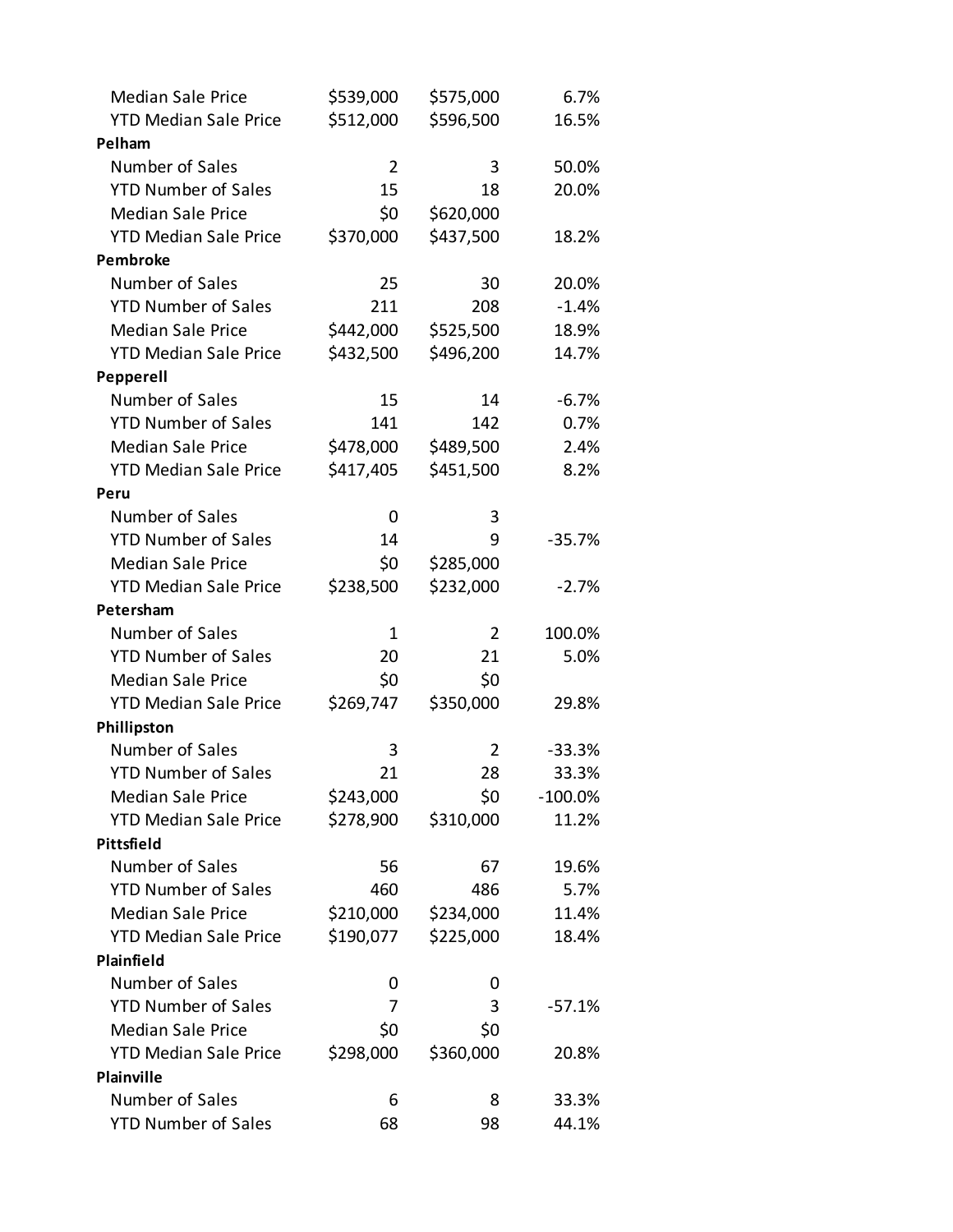| <b>Median Sale Price</b>     | \$476,500      | \$421,000      | $-11.6%$ |
|------------------------------|----------------|----------------|----------|
| <b>YTD Median Sale Price</b> | \$427,500      | \$470,000      | 9.9%     |
| Plymouth                     |                |                |          |
| Number of Sales              | 87             | 74             | $-14.9%$ |
| <b>YTD Number of Sales</b>   | 877            | 796            | $-9.2%$  |
| <b>Median Sale Price</b>     | \$435,000      | \$507,500      | 16.7%    |
| <b>YTD Median Sale Price</b> | \$429,900      | \$480,000      | 11.7%    |
| Plympton                     |                |                |          |
| Number of Sales              | $\overline{2}$ | $\overline{2}$ | 0.0%     |
| <b>YTD Number of Sales</b>   | 23             | 35             | 52.2%    |
| <b>Median Sale Price</b>     | \$0            | \$0            |          |
| <b>YTD Median Sale Price</b> | \$425,000      | \$540,000      | 27.1%    |
| <b>Princeton</b>             |                |                |          |
| Number of Sales              | $\mathbf 1$    | 6              | 500.0%   |
| <b>YTD Number of Sales</b>   | 46             | 38             | $-17.4%$ |
| <b>Median Sale Price</b>     | \$0            | \$410,000      |          |
| <b>YTD Median Sale Price</b> | \$438,500      | \$445,000      | 1.5%     |
| Provincetown                 |                |                |          |
| Number of Sales              | 6              | 6              | 0.0%     |
| <b>YTD Number of Sales</b>   | 37             | 39             | 5.4%     |
| <b>Median Sale Price</b>     | \$1,300,500    | \$1,464,000    | 12.6%    |
| <b>YTD Median Sale Price</b> | \$1,100,000    | \$1,385,000    | 25.9%    |
| Quincy                       |                |                |          |
| Number of Sales              | 55             | 56             | 1.8%     |
| <b>YTD Number of Sales</b>   | 457            | 509            | 11.4%    |
| <b>Median Sale Price</b>     | \$500,000      | \$617,500      | 23.5%    |
| <b>YTD Median Sale Price</b> | \$535,500      | \$605,000      | 13.0%    |
| Randolph                     |                |                |          |
| Number of Sales              | 18             | 27             | 50.0%    |
| <b>YTD Number of Sales</b>   | 264            | 285            | 8.0%     |
| <b>Median Sale Price</b>     | \$442,500      | \$445,000      | 0.6%     |
| <b>YTD Median Sale Price</b> | \$418,750      | \$465,000      | 11.0%    |
| Raynham                      |                |                |          |
| Number of Sales              | 18             | 17             | $-5.6%$  |
| <b>YTD Number of Sales</b>   | 170            | 158            | $-7.1%$  |
| <b>Median Sale Price</b>     | \$462,500      | \$530,000      | 14.6%    |
| <b>YTD Median Sale Price</b> | \$450,000      | \$491,250      | 9.2%     |
| Reading                      |                |                |          |
| Number of Sales              | 17             | 23             | 35.3%    |
| <b>YTD Number of Sales</b>   | 217            | 235            | 8.3%     |
| <b>Median Sale Price</b>     | \$660,000      | \$705,000      | 6.8%     |
| <b>YTD Median Sale Price</b> | \$665,000      | \$725,000      | 9.0%     |
| Rehoboth                     |                |                |          |
| Number of Sales              | 21             | 10             | $-52.4%$ |
| <b>YTD Number of Sales</b>   | 139            | 147            | 5.8%     |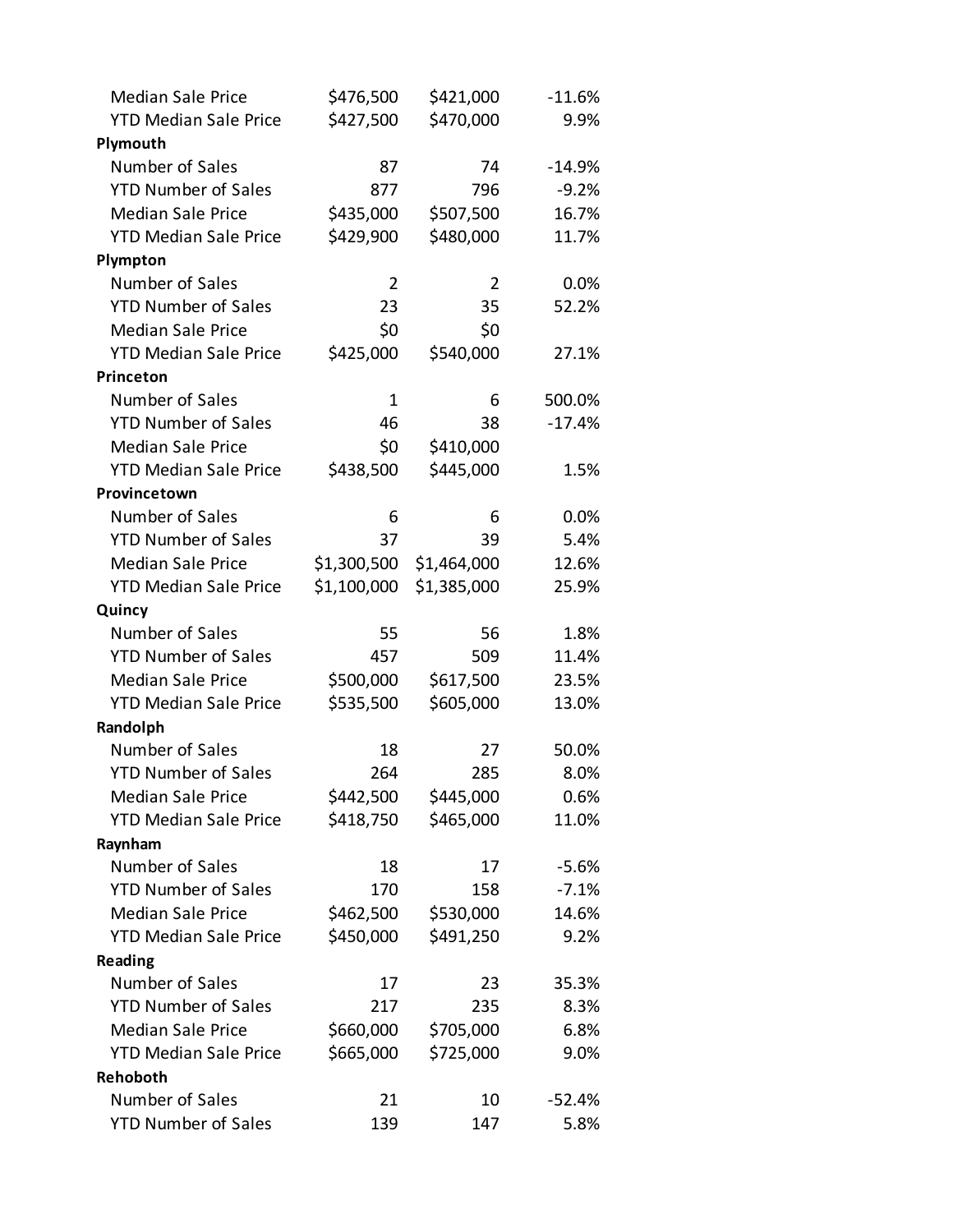| <b>Median Sale Price</b>     | \$502,500 | \$547,500      | 9.0%       |
|------------------------------|-----------|----------------|------------|
| <b>YTD Median Sale Price</b> | \$465,000 | \$515,000      | 10.8%      |
| <b>Revere</b>                |           |                |            |
| Number of Sales              | 35        | 15             | $-57.1%$   |
| <b>YTD Number of Sales</b>   | 184       | 187            | 1.6%       |
| <b>Median Sale Price</b>     | \$520,000 | \$570,000      | 9.6%       |
| <b>YTD Median Sale Price</b> | \$484,000 | \$530,000      | 9.5%       |
| <b>Richmond</b>              |           |                |            |
| Number of Sales              | 5         | $\overline{2}$ | $-60.0%$   |
| <b>YTD Number of Sales</b>   | 29        | 27             | $-6.9%$    |
| <b>Median Sale Price</b>     | \$519,000 | \$0            | $-100.0%$  |
| <b>YTD Median Sale Price</b> | \$430,000 | \$445,000      | 3.5%       |
| Rochester                    |           |                |            |
| Number of Sales              | 3         | 11             | 266.7%     |
| <b>YTD Number of Sales</b>   | 50        | 60             | 20.0%      |
| <b>Median Sale Price</b>     | \$360,000 | \$465,000      | 29.2%      |
| <b>YTD Median Sale Price</b> | \$481,500 | \$572,500      | 18.9%      |
| <b>Rockland</b>              |           |                |            |
| Number of Sales              | 17        | 7              | $-58.8%$   |
| <b>YTD Number of Sales</b>   | 151       | 175            | 15.9%      |
| <b>Median Sale Price</b>     | \$395,000 | \$410,000      | 3.8%       |
| <b>YTD Median Sale Price</b> | \$370,000 | \$440,000      | 18.9%      |
| Rockport                     |           |                |            |
| Number of Sales              | 11        | 7              | $-36.4%$   |
| <b>YTD Number of Sales</b>   | 70        | 65             | $-7.1%$    |
| <b>Median Sale Price</b>     | \$720,000 | \$750,000      | 4.2%       |
| <b>YTD Median Sale Price</b> | \$628,500 | \$749,000      | 19.2%      |
| <b>Roslindale</b>            |           |                |            |
| Number of Sales              | 7         | 11             | 57.1%      |
| <b>YTD Number of Sales</b>   | 95        | 141            | 48.4%      |
| <b>Median Sale Price</b>     | \$755,000 | \$790,000      | 4.6%       |
| <b>YTD Median Sale Price</b> | \$635,000 | \$710,000      | 11.8%      |
| Rowe                         |           |                |            |
| Number of Sales              | 0         | 0              |            |
| <b>YTD Number of Sales</b>   | 2         | 4              | 100.0%     |
| <b>Median Sale Price</b>     | \$0       | \$0            |            |
| <b>YTD Median Sale Price</b> | \$0       | \$180,000      |            |
| Rowley                       |           |                |            |
| Number of Sales              | 4         | 7              | 75.0%      |
| <b>YTD Number of Sales</b>   | 56        | 71             | 26.8%      |
| <b>Median Sale Price</b>     | \$566,000 | \$749,900      | 32.5%      |
| <b>YTD Median Sale Price</b> | \$510,000 | \$652,000      | 27.8%      |
| Roxbury                      |           |                |            |
| Number of Sales              | 2         | 0              | $-100.0\%$ |
| <b>YTD Number of Sales</b>   | 26        | 31             | 19.2%      |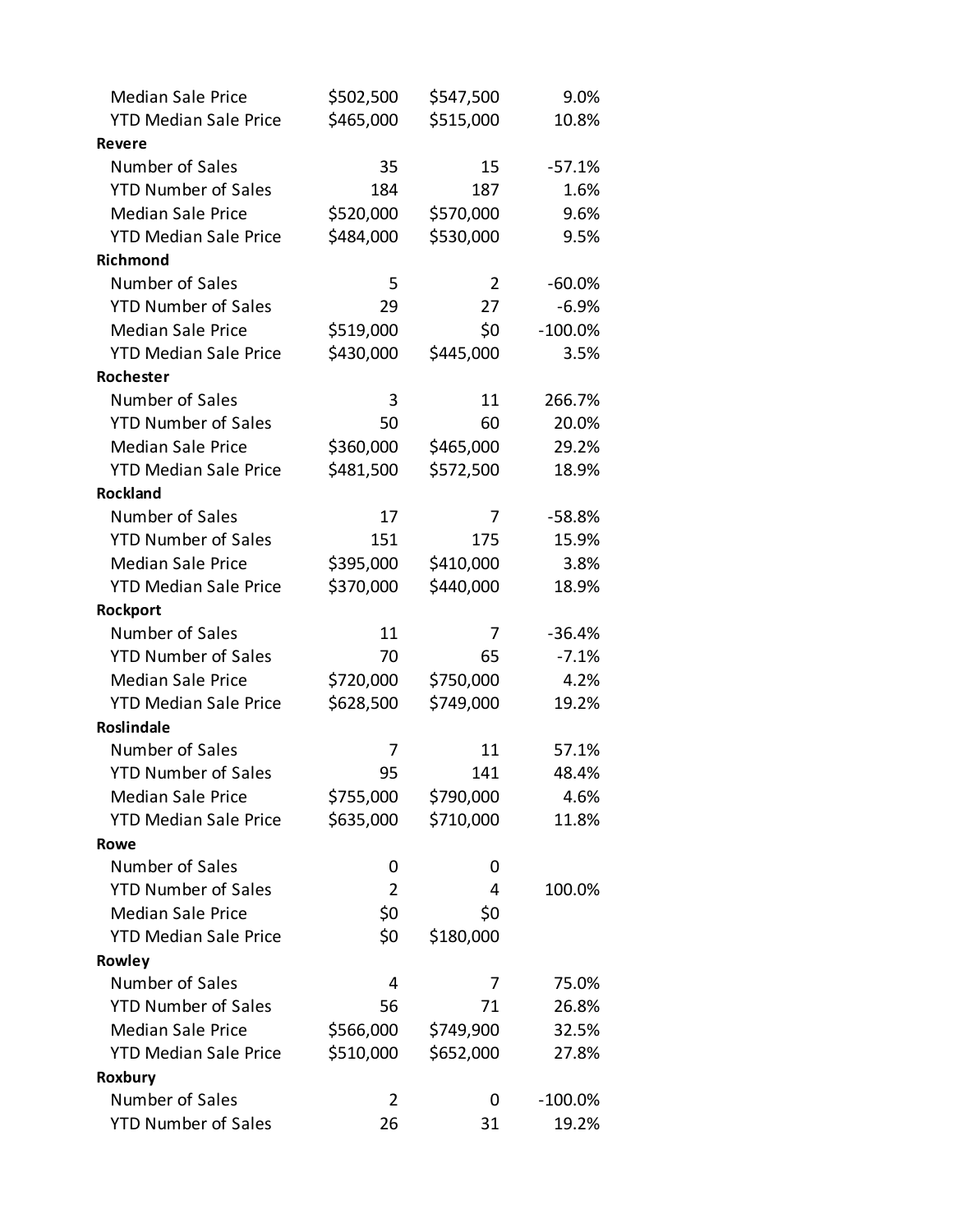| <b>Median Sale Price</b>     | \$0            | \$0       |          |
|------------------------------|----------------|-----------|----------|
| <b>YTD Median Sale Price</b> | \$605,000      | \$620,000 | 2.5%     |
| Royalston                    |                |           |          |
| Number of Sales              | $\overline{2}$ | 5         | 150.0%   |
| <b>YTD Number of Sales</b>   | 16             | 16        | 0.0%     |
| <b>Median Sale Price</b>     | \$0            | \$300,000 |          |
| <b>YTD Median Sale Price</b> | \$242,000      | \$278,500 | 15.1%    |
| <b>Russell</b>               |                |           |          |
| Number of Sales              | $\overline{2}$ | 3         | 50.0%    |
| <b>YTD Number of Sales</b>   | 26             | 21        | $-19.2%$ |
| <b>Median Sale Price</b>     | \$0            | \$350,000 |          |
| <b>YTD Median Sale Price</b> | \$230,000      | \$290,000 | 26.1%    |
| <b>Rutland</b>               |                |           |          |
| Number of Sales              | 11             | 10        | $-9.1%$  |
| <b>YTD Number of Sales</b>   | 97             | 118       | 21.6%    |
| <b>Median Sale Price</b>     | \$395,000      | \$442,500 | 12.0%    |
| <b>YTD Median Sale Price</b> | \$359,900      | \$415,000 | 15.3%    |
| Salem                        |                |           |          |
| Number of Sales              | 22             | 20        | $-9.1%$  |
| <b>YTD Number of Sales</b>   | 249            | 202       | $-18.9%$ |
| <b>Median Sale Price</b>     | \$462,500      | \$574,950 | 24.3%    |
| <b>YTD Median Sale Price</b> | \$490,000      | \$542,250 | 10.7%    |
| Salisbury                    |                |           |          |
| Number of Sales              | 12             | 8         | $-33.3%$ |
| <b>YTD Number of Sales</b>   | 73             | 65        | $-11.0%$ |
| <b>Median Sale Price</b>     | \$422,450      | \$436,000 | 3.2%     |
| <b>YTD Median Sale Price</b> | \$400,000      | \$485,000 | 21.3%    |
| Sandisfield                  |                |           |          |
| Number of Sales              | 1              | 3         | 200.0%   |
| <b>YTD Number of Sales</b>   | 27             | 17        | $-37.0%$ |
| <b>Median Sale Price</b>     | \$0            | \$320,000 |          |
| <b>YTD Median Sale Price</b> | \$289,000      | \$325,000 | 12.5%    |
| Sandwich                     |                |           |          |
| Number of Sales              | 44             | 37        | $-15.9%$ |
| <b>YTD Number of Sales</b>   | 416            | 375       | $-9.9%$  |
| <b>Median Sale Price</b>     | \$457,450      | \$624,000 | 36.4%    |
| <b>YTD Median Sale Price</b> | \$449,950      | \$550,000 | 22.2%    |
| <b>Saugus</b>                |                |           |          |
| Number of Sales              | 36             | 31        | $-13.9%$ |
| <b>YTD Number of Sales</b>   | 250            | 277       | 10.8%    |
| <b>Median Sale Price</b>     | \$498,500      | \$570,000 | 14.3%    |
| <b>YTD Median Sale Price</b> | \$490,500      | \$545,000 | 11.1%    |
| Savoy                        |                |           |          |
| Number of Sales              | 0              | 0         |          |
| <b>YTD Number of Sales</b>   | 4              | 7         | 75.0%    |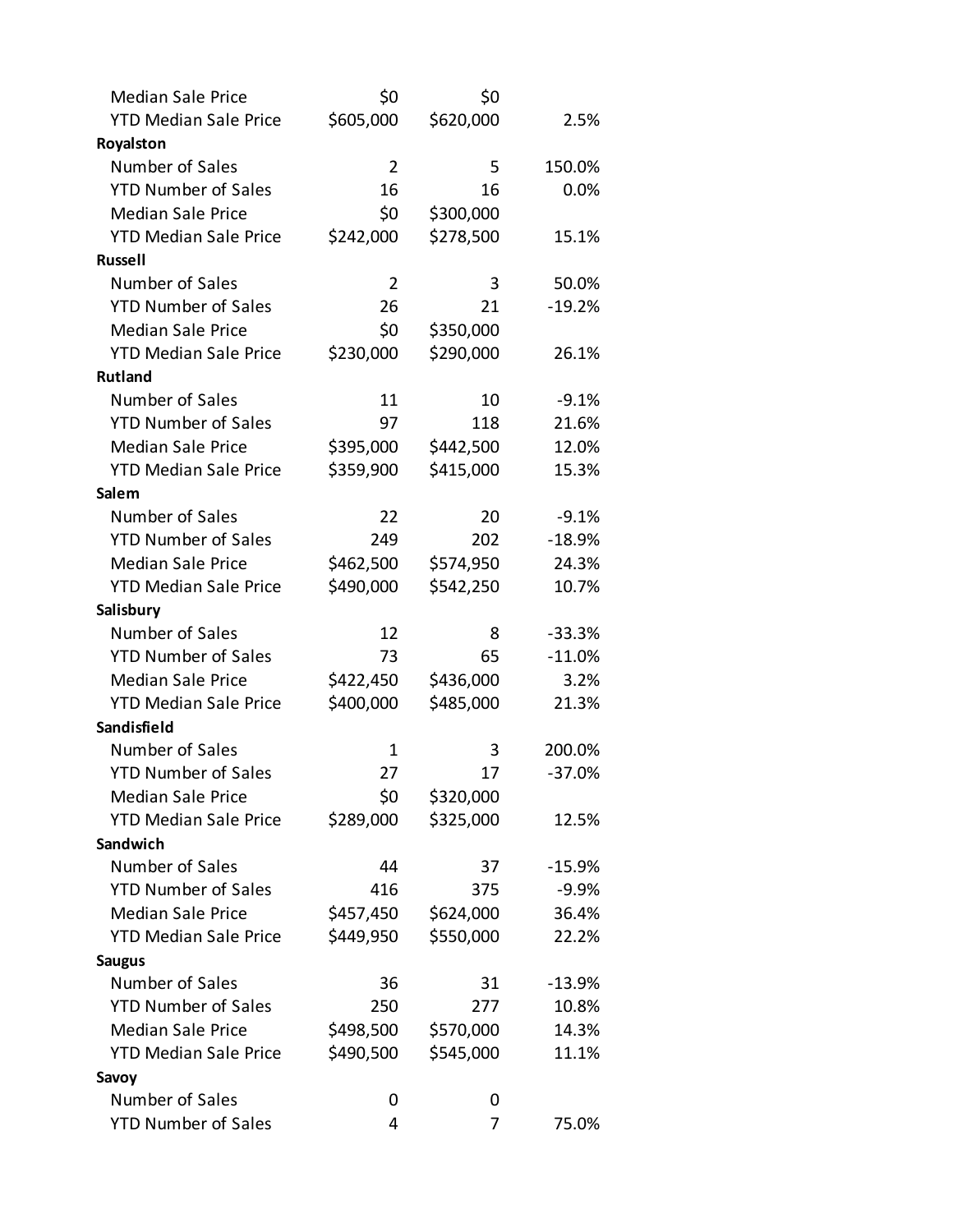| <b>Median Sale Price</b>     | \$0         | \$0         |           |
|------------------------------|-------------|-------------|-----------|
| <b>YTD Median Sale Price</b> | \$271,250   | \$100,000   | $-63.1%$  |
| <b>Scituate</b>              |             |             |           |
| Number of Sales              | 30          | 28          | $-6.7%$   |
| <b>YTD Number of Sales</b>   | 341         | 298         | $-12.6%$  |
| <b>Median Sale Price</b>     | \$692,500   | \$764,500   | 10.4%     |
| <b>YTD Median Sale Price</b> | \$651,000   | \$762,500   | 17.1%     |
| <b>Seekonk</b>               |             |             |           |
| Number of Sales              | 13          | 18          | 38.5%     |
| <b>YTD Number of Sales</b>   | 163         | 173         | 6.1%      |
| <b>Median Sale Price</b>     | \$397,000   | \$380,000   | $-4.3%$   |
| <b>YTD Median Sale Price</b> | \$370,000   | \$385,000   | 4.1%      |
| <b>Sharon</b>                |             |             |           |
| Number of Sales              | 17          | 19          | 11.8%     |
| <b>YTD Number of Sales</b>   | 231         | 241         | 4.3%      |
| <b>Median Sale Price</b>     | \$627,000   | \$590,000   | $-5.9%$   |
| <b>YTD Median Sale Price</b> | \$587,500   | \$675,000   | 14.9%     |
| <b>Sheffield</b>             |             |             |           |
| Number of Sales              | 11          | 3           | $-72.7%$  |
| <b>YTD Number of Sales</b>   | 53          | 43          | $-18.9%$  |
| <b>Median Sale Price</b>     | \$350,000   | \$395,000   | 12.9%     |
| <b>YTD Median Sale Price</b> | \$369,000   | \$460,000   | 24.7%     |
| <b>Shelburne</b>             |             |             |           |
| Number of Sales              | 1           | 1           | 0.0%      |
| <b>YTD Number of Sales</b>   | 12          | 12          | 0.0%      |
| <b>Median Sale Price</b>     | \$0         | \$0         |           |
| <b>YTD Median Sale Price</b> | \$375,750   | \$288,500   | $-23.2%$  |
| Sherborn                     |             |             |           |
| Number of Sales              | 8           | 4           | $-50.0\%$ |
| <b>YTD Number of Sales</b>   | 73          | 75          | 2.7%      |
| <b>Median Sale Price</b>     | \$1,060,000 | \$952,500   | $-10.1%$  |
| <b>YTD Median Sale Price</b> | \$865,000   | \$1,035,000 | 19.7%     |
| <b>Shirley</b>               |             |             |           |
| Number of Sales              | 5           | 4           | $-20.0%$  |
| <b>YTD Number of Sales</b>   | 66          | 86          | 30.3%     |
| <b>Median Sale Price</b>     | \$410,000   | \$410,000   | 0.0%      |
| <b>YTD Median Sale Price</b> | \$363,500   | \$450,000   | 23.8%     |
| Shrewsbury                   |             |             |           |
| Number of Sales              | 34          | 29          | $-14.7%$  |
| <b>YTD Number of Sales</b>   | 331         | 357         | 7.9%      |
| <b>Median Sale Price</b>     | \$485,000   | \$500,000   | 3.1%      |
| <b>YTD Median Sale Price</b> | \$480,000   | \$530,000   | 10.4%     |
| Shutesbury                   |             |             |           |
| Number of Sales              | 0           | 0           |           |
| <b>YTD Number of Sales</b>   | 27          | 29          | 7.4%      |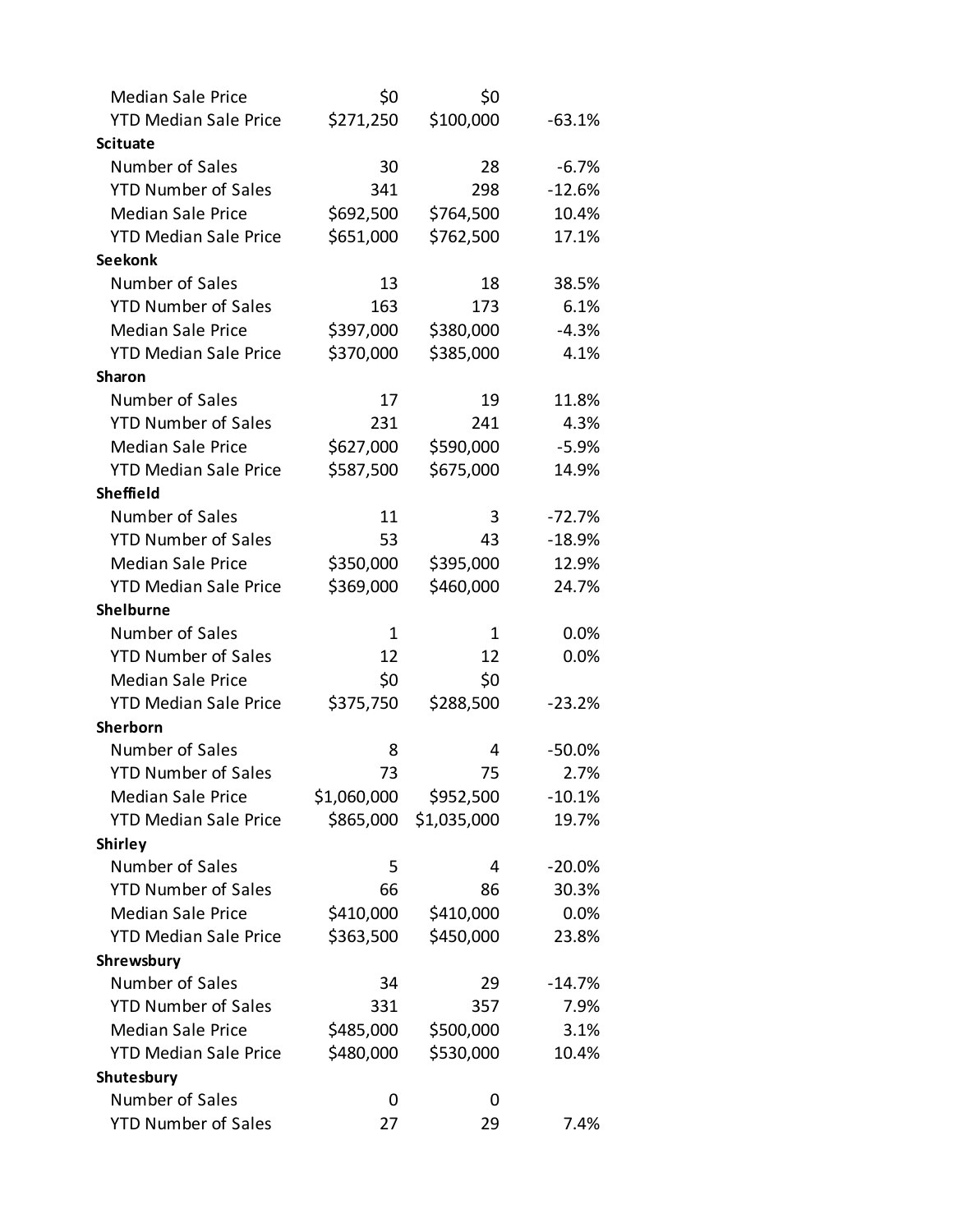| <b>Median Sale Price</b>                      | \$0       | \$0       |                  |
|-----------------------------------------------|-----------|-----------|------------------|
| <b>YTD Median Sale Price</b>                  | \$307,495 | \$350,000 | 13.8%            |
| Somerset                                      |           |           |                  |
| Number of Sales                               | 16        | 29        | 81.3%            |
| <b>YTD Number of Sales</b>                    | 228       | 237       | 3.9%             |
| <b>Median Sale Price</b>                      | \$327,950 | \$400,000 | 22.0%            |
| <b>YTD Median Sale Price</b>                  | \$323,000 | \$375,000 | 16.1%            |
| Somerville                                    |           |           |                  |
| Number of Sales                               | 4         | 11        | 175.0%           |
| <b>YTD Number of Sales</b>                    | 79        | 97        | 22.8%            |
| <b>Median Sale Price</b>                      | \$861,500 | \$850,000 | $-1.3%$          |
| <b>YTD Median Sale Price</b>                  | \$920,000 | \$969,500 | 5.4%             |
| <b>South Boston</b>                           |           |           |                  |
| Number of Sales                               | 8         | 5         | $-37.5%$         |
| <b>YTD Number of Sales</b>                    | 63        | 71        | 12.7%            |
| <b>Median Sale Price</b>                      | \$905,000 | \$769,000 | $-15.0%$         |
| <b>YTD Median Sale Price</b>                  | \$860,000 | \$915,000 | 6.4%             |
| <b>South Hadley</b>                           |           |           |                  |
| Number of Sales                               | 15        | 20        | 33.3%            |
| <b>YTD Number of Sales</b>                    | 142       | 187       | 31.7%            |
| <b>Median Sale Price</b>                      | \$243,000 | \$311,000 | 28.0%            |
| <b>YTD Median Sale Price</b>                  | \$249,950 | \$300,000 | 20.0%            |
| Southampton                                   |           |           |                  |
| Number of Sales                               | 7         | 9         | 28.6%            |
| <b>YTD Number of Sales</b>                    | 77        | 50        | $-35.1%$         |
| <b>Median Sale Price</b>                      | \$459,900 | \$332,000 | $-27.8%$         |
| <b>YTD Median Sale Price</b>                  | \$350,000 | \$386,250 | 10.4%            |
| Southborough                                  |           |           |                  |
| Number of Sales                               | 18        | 4         | $-77.8%$         |
| <b>YTD Number of Sales</b>                    | 129       | 158       | 22.5%            |
| <b>Median Sale Price</b>                      | \$681,500 | \$899,500 | 32.0%            |
| <b>YTD Median Sale Price</b>                  | \$735,000 | \$804,500 | 9.5%             |
| Southbridge                                   |           |           |                  |
| Number of Sales                               | 13        | 10        | $-23.1%$         |
| <b>YTD Number of Sales</b>                    | 148       | 152       | 2.7%             |
| <b>Median Sale Price</b>                      | \$235,000 | \$300,000 | 27.7%            |
| <b>YTD Median Sale Price</b>                  | \$234,950 | \$275,000 | 17.0%            |
| <b>Southwick</b>                              |           |           |                  |
| Number of Sales                               |           |           |                  |
|                                               | 13        | 7         | $-46.2%$         |
| <b>YTD Number of Sales</b>                    | 129       | 118       | $-8.5%$          |
| <b>Median Sale Price</b>                      | \$285,000 | \$250,000 | $-12.3%$         |
| <b>YTD Median Sale Price</b>                  | \$288,000 | \$330,500 | 14.8%            |
| Spencer                                       |           |           |                  |
| Number of Sales<br><b>YTD Number of Sales</b> | 7<br>131  | 7<br>116  | 0.0%<br>$-11.5%$ |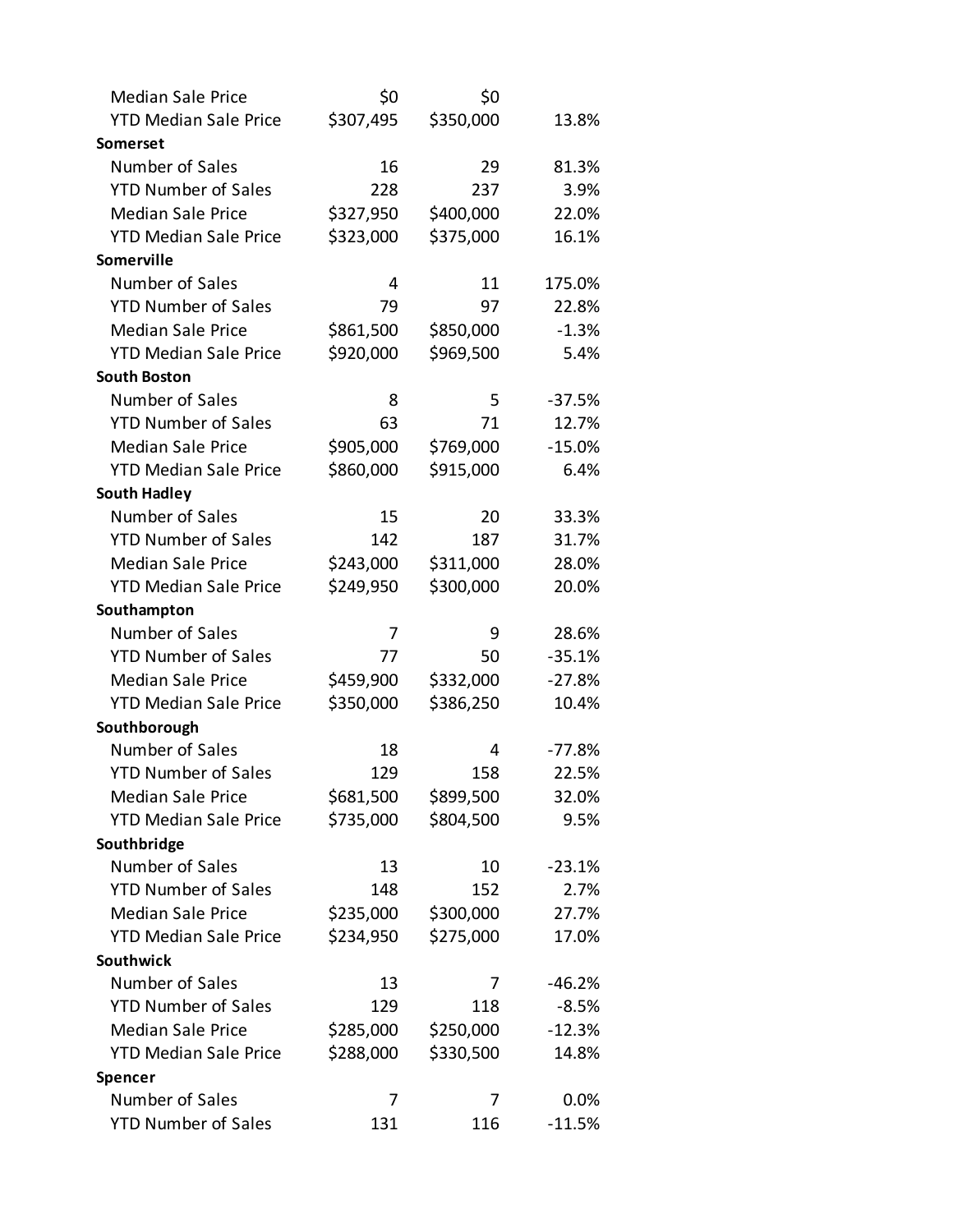| <b>Median Sale Price</b>     | \$300,000 | \$345,000   | 15.0%    |
|------------------------------|-----------|-------------|----------|
| <b>YTD Median Sale Price</b> | \$277,000 | \$344,500   | 24.4%    |
| Springfield                  |           |             |          |
| Number of Sales              | 126       | 120         | $-4.8%$  |
| <b>YTD Number of Sales</b>   | 1,232     | 1,324       | 7.5%     |
| <b>Median Sale Price</b>     | \$200,000 | \$235,000   | 17.5%    |
| <b>YTD Median Sale Price</b> | \$190,000 | \$223,600   | 17.7%    |
| <b>Sterling</b>              |           |             |          |
| Number of Sales              | 6         | 8           | 33.3%    |
| <b>YTD Number of Sales</b>   | 92        | 98          | 6.5%     |
| <b>Median Sale Price</b>     | \$492,500 | \$465,000   | $-5.6%$  |
| <b>YTD Median Sale Price</b> | \$429,500 | \$464,950   | 8.3%     |
| Stockbridge                  |           |             |          |
| Number of Sales              | 5         | 6           | 20.0%    |
| <b>YTD Number of Sales</b>   | 34        | 45          | 32.4%    |
| <b>Median Sale Price</b>     | \$629,000 | \$680,000   | 8.1%     |
| <b>YTD Median Sale Price</b> | \$480,000 | \$725,000   | 51.0%    |
| Stoneham                     |           |             |          |
| Number of Sales              | 18        | 24          | 33.3%    |
| <b>YTD Number of Sales</b>   | 152       | 201         | 32.2%    |
| <b>Median Sale Price</b>     | \$545,000 | \$710,000   | 30.3%    |
| <b>YTD Median Sale Price</b> | \$593,000 | \$670,000   | 13.0%    |
| Stoughton                    |           |             |          |
| Number of Sales              | 28        | 16          | $-42.9%$ |
| <b>YTD Number of Sales</b>   | 234       | 268         | 14.5%    |
| <b>Median Sale Price</b>     | \$436,300 | \$505,000   | 15.7%    |
| <b>YTD Median Sale Price</b> | \$430,000 | \$500,000   | 16.3%    |
| <b>Stow</b>                  |           |             |          |
| Number of Sales              | 5         | 7           | 40.0%    |
| <b>YTD Number of Sales</b>   | 61        | 106         | 73.8%    |
| <b>Median Sale Price</b>     | \$540,000 | \$547,000   | 1.3%     |
| <b>YTD Median Sale Price</b> | \$565,000 | \$650,750   | 15.2%    |
| Sturbridge                   |           |             |          |
| Number of Sales              | 15        | 10          | $-33.3%$ |
| <b>YTD Number of Sales</b>   | 154       | 123         | $-20.1%$ |
| <b>Median Sale Price</b>     | \$299,000 | \$455,000   | 52.2%    |
| <b>YTD Median Sale Price</b> | \$341,500 | \$410,000   | 20.1%    |
| <b>Sudbury</b>               |           |             |          |
| Number of Sales              | 20        | 17          | $-15.0%$ |
| <b>YTD Number of Sales</b>   | 283       | 261         | $-7.8%$  |
| <b>Median Sale Price</b>     | \$891,500 | \$820,000   | $-8.0%$  |
| <b>YTD Median Sale Price</b> | \$800,000 | \$1,008,000 | 26.0%    |
| <b>Sunderland</b>            |           |             |          |
| Number of Sales              | 6         | 2           | $-66.7%$ |
| <b>YTD Number of Sales</b>   | 39        | 13          | $-66.7%$ |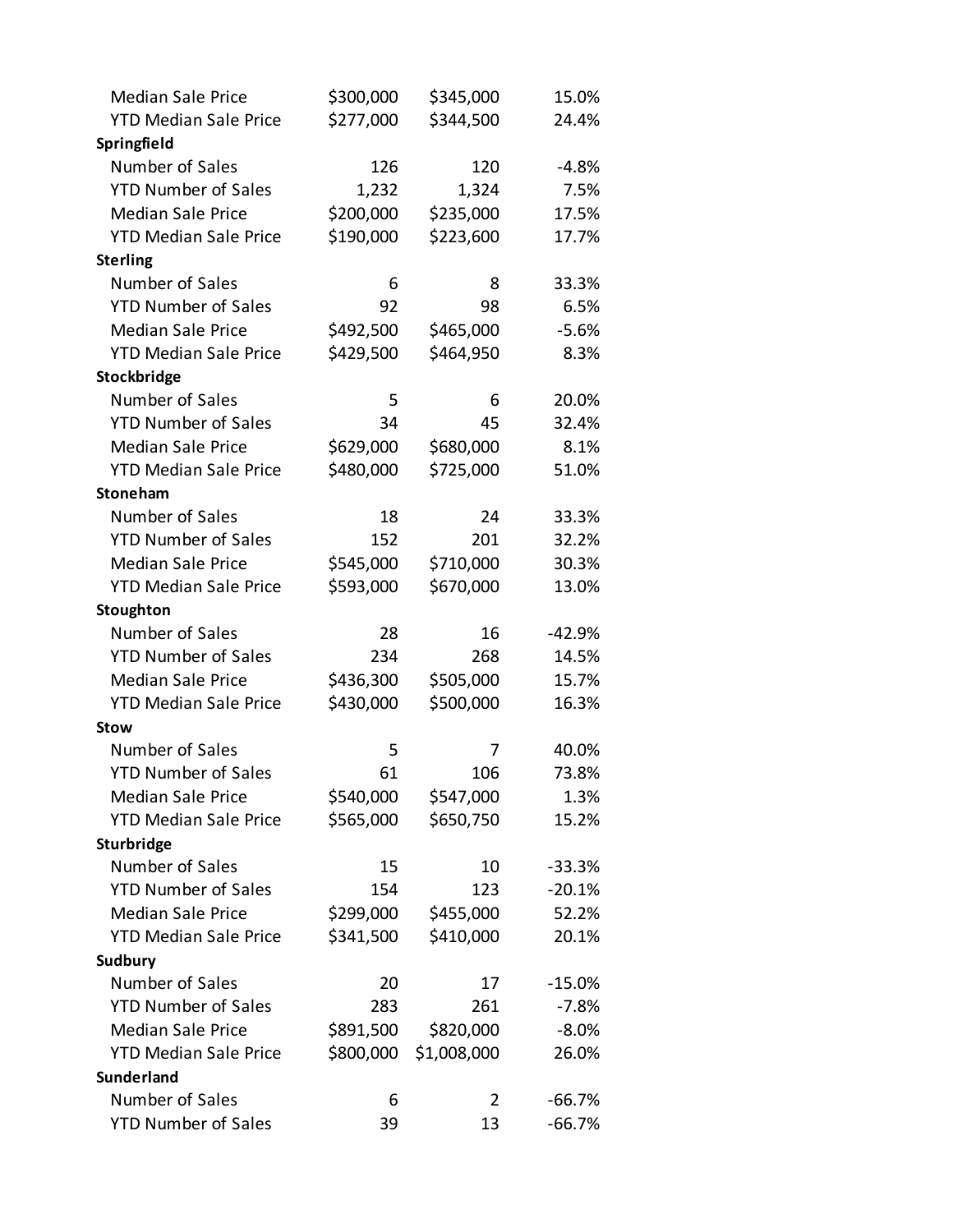| <b>Median Sale Price</b>     | \$317,100 | \$0         | $-100.0\%$ |
|------------------------------|-----------|-------------|------------|
| <b>YTD Median Sale Price</b> | \$335,000 | \$420,000   | 25.4%      |
| <b>Sutton</b>                |           |             |            |
| Number of Sales              | 11        | 10          | $-9.1%$    |
| <b>YTD Number of Sales</b>   | 100       | 101         | 1.0%       |
| <b>Median Sale Price</b>     | \$492,500 | \$532,450   | 8.1%       |
| <b>YTD Median Sale Price</b> | \$419,950 | \$476,000   | 13.3%      |
| Swampscott                   |           |             |            |
| Number of Sales              | 9         | 9           | 0.0%       |
| <b>YTD Number of Sales</b>   | 158       | 144         | $-8.9%$    |
| <b>Median Sale Price</b>     | \$729,000 | \$765,000   | 4.9%       |
| <b>YTD Median Sale Price</b> | \$623,750 | \$704,367   | 12.9%      |
| <b>Swansea</b>               |           |             |            |
| Number of Sales              | 24        | 20          | $-16.7%$   |
| <b>YTD Number of Sales</b>   | 196       | 192         | $-2.0%$    |
| <b>Median Sale Price</b>     | \$320,000 | \$317,500   | $-0.8%$    |
| <b>YTD Median Sale Price</b> | \$330,000 | \$371,000   | 12.4%      |
| <b>Taunton</b>               |           |             |            |
| Number of Sales              | 49        | 46          | $-6.1%$    |
| <b>YTD Number of Sales</b>   | 452       | 481         | 6.4%       |
| <b>Median Sale Price</b>     | \$362,000 | \$416,500   | 15.1%      |
| <b>YTD Median Sale Price</b> | \$345,500 | \$400,000   | 15.8%      |
| <b>Templeton</b>             |           |             |            |
| Number of Sales              | 6         | 11          | 83.3%      |
| <b>YTD Number of Sales</b>   | 94        | 101         | 7.4%       |
| <b>Median Sale Price</b>     | \$301,000 | \$389,900   | 29.5%      |
| <b>YTD Median Sale Price</b> | \$256,900 | \$310,000   | 20.7%      |
| <b>Tewksbury</b>             |           |             |            |
| Number of Sales              | 32        | 21          | $-34.4%$   |
| <b>YTD Number of Sales</b>   | 282       | 299         | 6.0%       |
| <b>Median Sale Price</b>     | \$506,000 | \$550,000   | 8.7%       |
| <b>YTD Median Sale Price</b> | \$485,000 | \$560,000   | 15.5%      |
| <b>Tisbury</b>               |           |             |            |
| Number of Sales              | 11        | 6           | -45.5%     |
| <b>YTD Number of Sales</b>   | 70        | 79          | 12.9%      |
| <b>Median Sale Price</b>     | \$950,000 | \$1,637,500 | 72.4%      |
| <b>YTD Median Sale Price</b> | \$792,500 | \$940,000   | 18.6%      |
| <b>Tolland</b>               |           |             |            |
| Number of Sales              | 1         | 1           | $0.0\%$    |
| <b>YTD Number of Sales</b>   | 15        | 7           | $-53.3%$   |
| <b>Median Sale Price</b>     | \$0       | \$0         |            |
| <b>YTD Median Sale Price</b> | \$246,000 | \$243,500   | $-1.0%$    |
| <b>Topsfield</b>             |           |             |            |
| Number of Sales              | 6         | 10          | 66.7%      |
| <b>YTD Number of Sales</b>   | 67        | 76          | 13.4%      |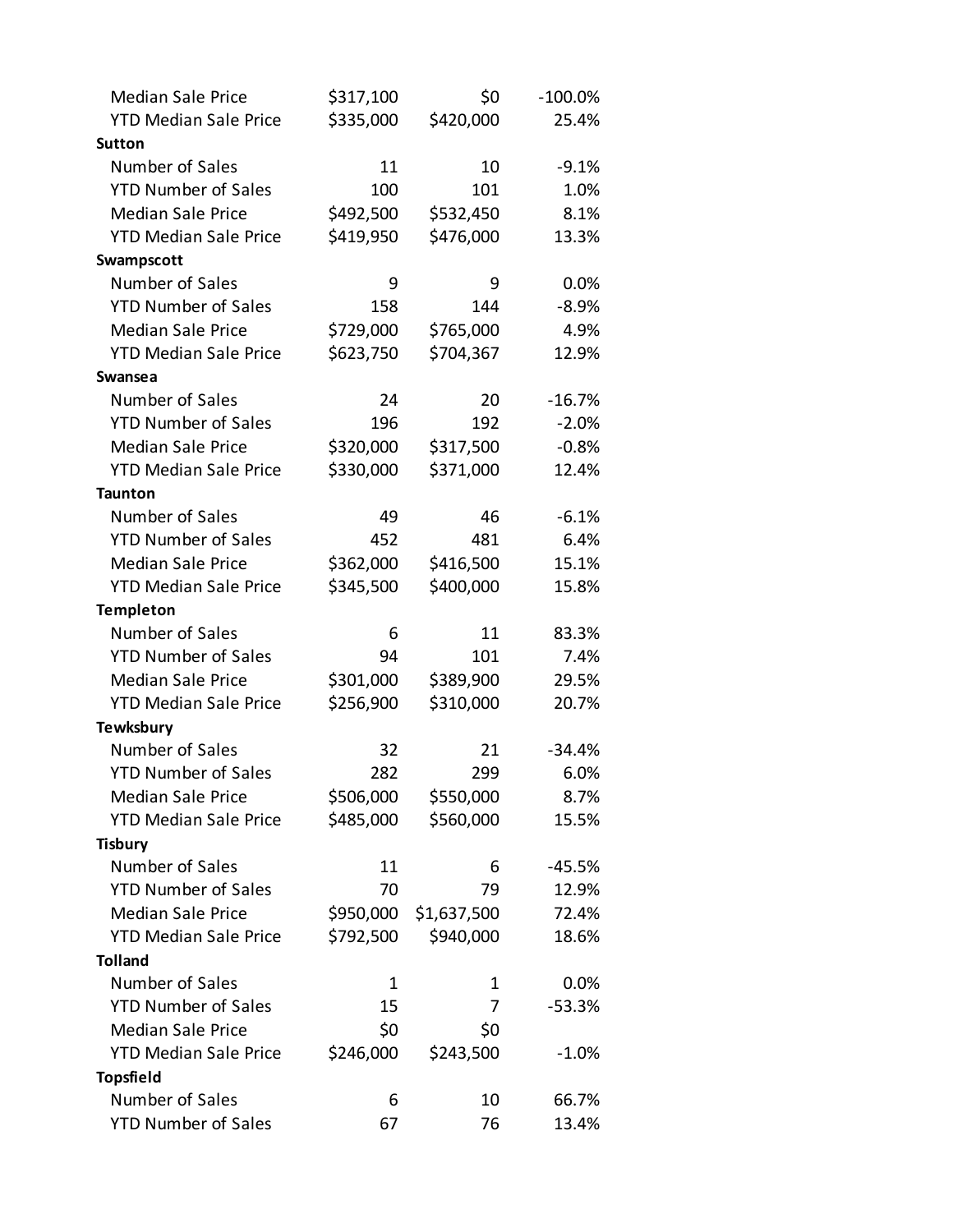| <b>Median Sale Price</b>     | \$630,000   | \$732,500 | 16.3%      |
|------------------------------|-------------|-----------|------------|
| <b>YTD Median Sale Price</b> | \$650,000   | \$775,000 | 19.2%      |
| <b>Townsend</b>              |             |           |            |
| Number of Sales              | 4           | 17        | 325.0%     |
| <b>YTD Number of Sales</b>   | 94          | 124       | 31.9%      |
| <b>Median Sale Price</b>     | \$362,500   | \$390,000 | 7.6%       |
| <b>YTD Median Sale Price</b> | \$327,050   | \$400,000 | 22.3%      |
| <b>Truro</b>                 |             |           |            |
| Number of Sales              | 10          | 3         | $-70.0%$   |
| <b>YTD Number of Sales</b>   | 67          | 61        | $-9.0%$    |
| <b>Median Sale Price</b>     | \$1,120,000 | \$769,000 | $-31.3%$   |
| <b>YTD Median Sale Price</b> | \$720,000   | \$900,000 | 25.0%      |
| Tyngsboro                    |             |           |            |
| Number of Sales              | 14          | 11        | $-21.4%$   |
| <b>YTD Number of Sales</b>   | 104         | 129       | 24.0%      |
| <b>Median Sale Price</b>     | \$497,500   | \$505,000 | 1.5%       |
| <b>YTD Median Sale Price</b> | \$458,700   | \$550,000 | 19.9%      |
| Tyringham                    |             |           |            |
| Number of Sales              | 1           | 0         | $-100.0\%$ |
| <b>YTD Number of Sales</b>   | 3           | 4         | 33.3%      |
| <b>Median Sale Price</b>     | \$0         | \$0       |            |
| <b>YTD Median Sale Price</b> | \$1,199,000 | \$280,500 | $-76.6%$   |
| Upton                        |             |           |            |
| Number of Sales              | 10          | 9         | $-10.0\%$  |
| <b>YTD Number of Sales</b>   | 89          | 87        | $-2.2%$    |
| <b>Median Sale Price</b>     | \$505,000   | \$599,900 | 18.8%      |
| <b>YTD Median Sale Price</b> | \$510,000   | \$620,000 | 21.6%      |
| <b>Uxbridge</b>              |             |           |            |
| Number of Sales              | 12          | 13        | 8.3%       |
| <b>YTD Number of Sales</b>   | 131         | 115       | $-12.2%$   |
| <b>Median Sale Price</b>     | \$382,550   | \$390,000 | 1.9%       |
| <b>YTD Median Sale Price</b> | \$387,000   | \$417,000 | 7.8%       |
| Wakefield                    |             |           |            |
| Number of Sales              | 33          | 19        | -42.4%     |
| <b>YTD Number of Sales</b>   | 214         | 215       | 0.5%       |
| <b>Median Sale Price</b>     | \$599,900   | \$725,000 | 20.9%      |
| <b>YTD Median Sale Price</b> | \$612,000   | \$685,000 | 11.9%      |
| <b>Wales</b>                 |             |           |            |
| Number of Sales              | 3           | 4         | 33.3%      |
| <b>YTD Number of Sales</b>   | 24          | 21        | $-12.5%$   |
| <b>Median Sale Price</b>     | \$235,000   | \$192,350 | $-18.1%$   |
| <b>YTD Median Sale Price</b> | \$239,000   | \$206,700 | $-13.5%$   |
| Walpole                      |             |           |            |
| Number of Sales              | 21          | 18        | $-14.3%$   |
| <b>YTD Number of Sales</b>   | 278         | 244       | $-12.2%$   |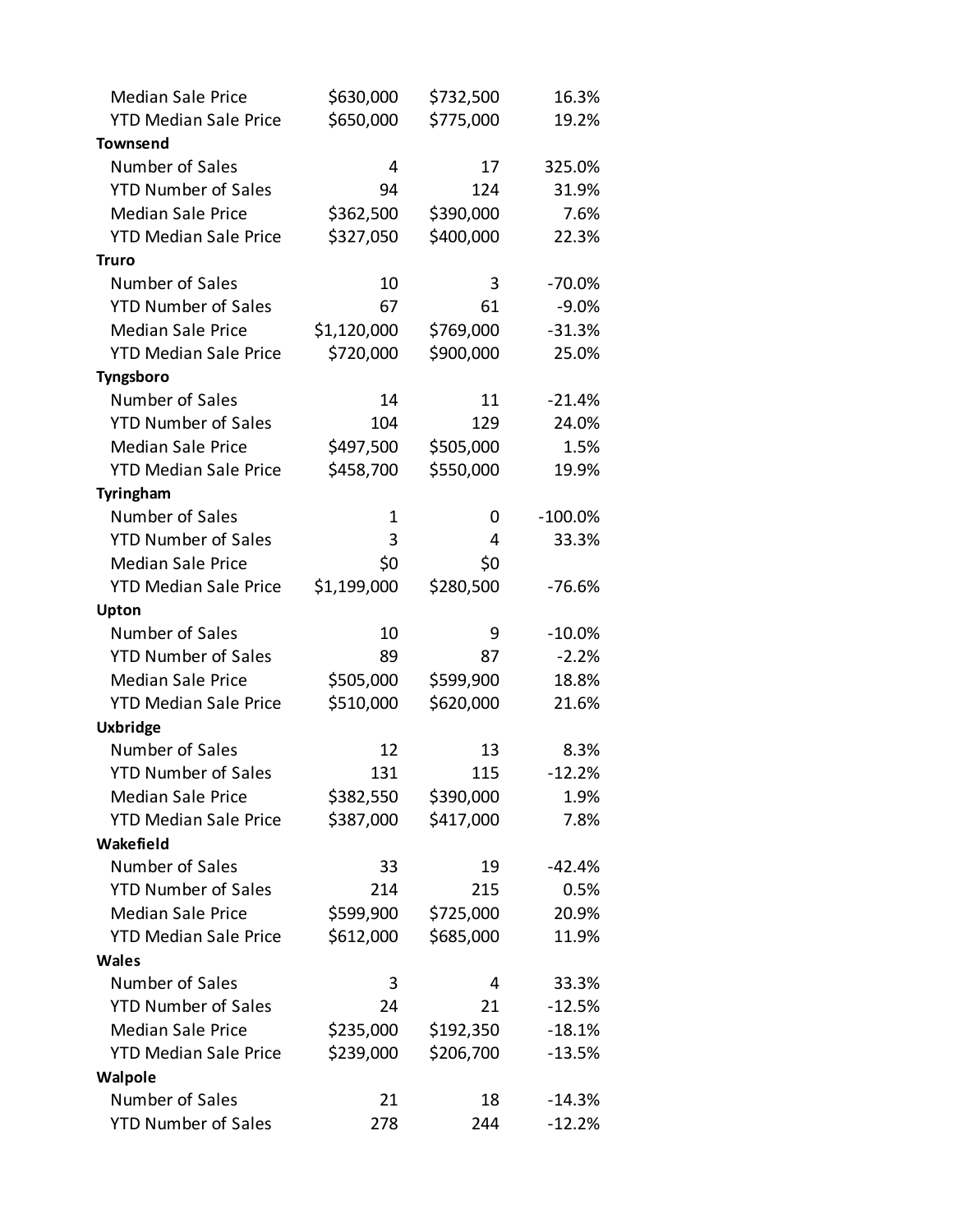| <b>Median Sale Price</b>     | \$700,000 | \$576,000 | $-17.7%$  |
|------------------------------|-----------|-----------|-----------|
| <b>YTD Median Sale Price</b> | \$562,500 | \$610,000 | 8.4%      |
| Waltham                      |           |           |           |
| Number of Sales              | 37        | 33        | $-10.8%$  |
| <b>YTD Number of Sales</b>   | 286       | 310       | 8.4%      |
| <b>Median Sale Price</b>     | \$700,000 | \$670,000 | $-4.3%$   |
| <b>YTD Median Sale Price</b> | \$660,500 | \$705,000 | 6.7%      |
| Ware                         |           |           |           |
| Number of Sales              | 10        | 6         | $-40.0%$  |
| <b>YTD Number of Sales</b>   | 91        | 119       | 30.8%     |
| <b>Median Sale Price</b>     | \$244,500 | \$242,500 | $-0.8%$   |
| <b>YTD Median Sale Price</b> | \$228,000 | \$269,900 | 18.4%     |
| Wareham                      |           |           |           |
| Number of Sales              | 40        | 38        | $-5.0%$   |
| <b>YTD Number of Sales</b>   | 363       | 392       | 8.0%      |
| <b>Median Sale Price</b>     | \$327,500 | \$379,500 | 15.9%     |
| <b>YTD Median Sale Price</b> | \$300,000 | \$355,000 | 18.3%     |
| Warren                       |           |           |           |
| Number of Sales              | 8         | 1         | $-87.5%$  |
| <b>YTD Number of Sales</b>   | 58        | 43        | $-25.9%$  |
| <b>Median Sale Price</b>     | \$295,000 | \$0       | $-100.0%$ |
| <b>YTD Median Sale Price</b> | \$257,750 | \$275,000 | 6.7%      |
| <b>Warwick</b>               |           |           |           |
| Number of Sales              | 0         | 1         |           |
| <b>YTD Number of Sales</b>   | 8         | 6         | $-25.0%$  |
| <b>Median Sale Price</b>     | \$0       | \$0       |           |
| <b>YTD Median Sale Price</b> | \$291,500 | \$268,500 | $-7.9%$   |
| Washington                   |           |           |           |
| Number of Sales              |           |           |           |
|                              | 0         | 0         |           |
| <b>YTD Number of Sales</b>   | 8         | 7         | $-12.5%$  |
| <b>Median Sale Price</b>     | \$0       | \$0       |           |
| <b>YTD Median Sale Price</b> | \$183,250 | \$292,000 | 59.3%     |
| Watertown                    |           |           |           |
| Number of Sales              | 11        | 10        | $-9.1%$   |
| <b>YTD Number of Sales</b>   | 104       | 96        | $-7.7%$   |
| <b>Median Sale Price</b>     | \$710,000 | \$710,938 | 0.1%      |
| <b>YTD Median Sale Price</b> | \$701,250 | \$777,500 | 10.9%     |
| Wayland                      |           |           |           |
| Number of Sales              | 20        | 27        | 35.0%     |
| <b>YTD Number of Sales</b>   | 206       | 184       | $-10.7%$  |
| <b>Median Sale Price</b>     | \$812,000 | \$950,000 | 17.0%     |
| <b>YTD Median Sale Price</b> | \$789,500 | \$965,000 | 22.2%     |
| Webster                      |           |           |           |
| Number of Sales              | 12        | 14        | 16.7%     |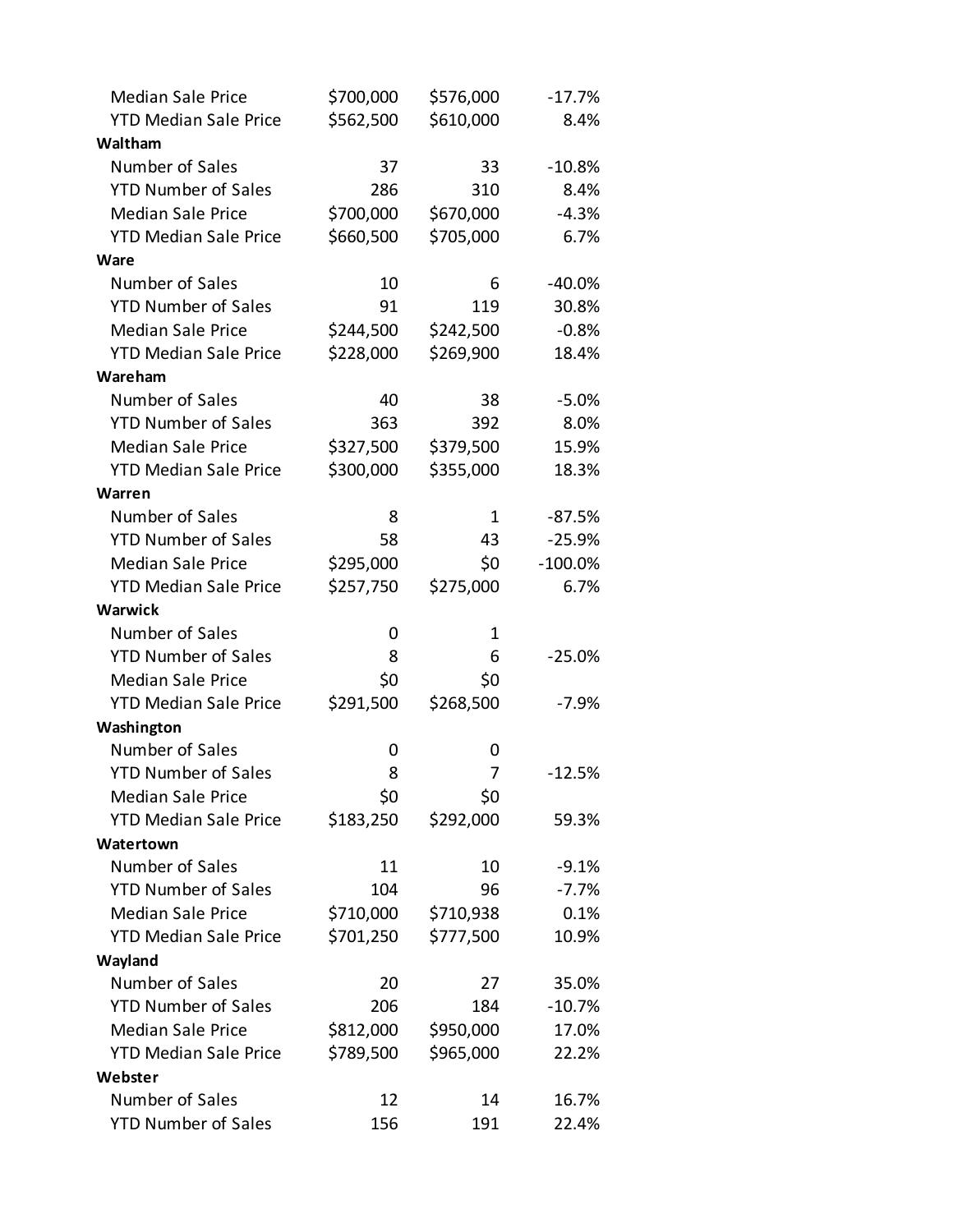| <b>Median Sale Price</b>     | \$340,000   | \$355,000   | 4.4%     |
|------------------------------|-------------|-------------|----------|
| <b>YTD Median Sale Price</b> | \$276,450   | \$315,000   | 13.9%    |
| Wellesley                    |             |             |          |
| Number of Sales              | 23          | 27          | 17.4%    |
| <b>YTD Number of Sales</b>   | 335         | 342         | 2.1%     |
| <b>Median Sale Price</b>     | \$1,300,000 | \$1,600,000 | 23.1%    |
| <b>YTD Median Sale Price</b> | \$1,555,000 | \$1,650,500 | 6.1%     |
| Wellfleet                    |             |             |          |
| Number of Sales              | 8           | 14          | 75.0%    |
| <b>YTD Number of Sales</b>   | 76          | 77          | 1.3%     |
| <b>Median Sale Price</b>     | \$617,500   | \$765,000   | 23.9%    |
| <b>YTD Median Sale Price</b> | \$597,000   | \$760,000   | 27.3%    |
| Wendell                      |             |             |          |
| Number of Sales              | 1           | 1           | 0.0%     |
| <b>YTD Number of Sales</b>   | 9           | 6           | $-33.3%$ |
| <b>Median Sale Price</b>     | \$0         | \$0         |          |
| <b>YTD Median Sale Price</b> | \$227,500   | \$233,000   | 2.4%     |
| Wenham                       |             |             |          |
| Number of Sales              | 5           | 7           | 40.0%    |
| <b>YTD Number of Sales</b>   | 55          | 53          | $-3.6%$  |
| <b>Median Sale Price</b>     | \$650,000   | \$755,000   | 16.2%    |
| <b>YTD Median Sale Price</b> | \$741,000   | \$870,000   | 17.4%    |
| <b>West Boylston</b>         |             |             |          |
| Number of Sales              | 8           | 8           | 0.0%     |
| <b>YTD Number of Sales</b>   | 75          | 87          | 16.0%    |
| <b>Median Sale Price</b>     | \$367,000   | \$469,950   | 28.1%    |
| <b>YTD Median Sale Price</b> | \$369,000   | \$380,000   | 3.0%     |
| <b>West Bridgewater</b>      |             |             |          |
| Number of Sales              | 8           | 6           | $-25.0%$ |
| <b>YTD Number of Sales</b>   | 71          | 86          | 21.1%    |
| <b>Median Sale Price</b>     | \$435,000   | \$515,000   | 18.4%    |
| <b>YTD Median Sale Price</b> | \$381,000   | \$460,000   | 20.7%    |
| <b>West Brookfield</b>       |             |             |          |
| Number of Sales              | 1           | 8           | 700.0%   |
| <b>YTD Number of Sales</b>   | 51          | 55          | 7.8%     |
| <b>Median Sale Price</b>     | \$0         | \$359,950   |          |
| <b>YTD Median Sale Price</b> | \$280,000   | \$320,000   | 14.3%    |
| <b>West Newbury</b>          |             |             |          |
| Number of Sales              | 5           | 6           | 20.0%    |
| <b>YTD Number of Sales</b>   | 48          | 60          | 25.0%    |
| <b>Median Sale Price</b>     | \$735,000   | \$810,000   | 10.2%    |
| <b>YTD Median Sale Price</b> | \$593,000   | \$838,500   | 41.4%    |
| <b>West Roxbury</b>          |             |             |          |
| Number of Sales              | 16          | 16          | 0.0%     |
| <b>YTD Number of Sales</b>   | 210         | 236         | 12.4%    |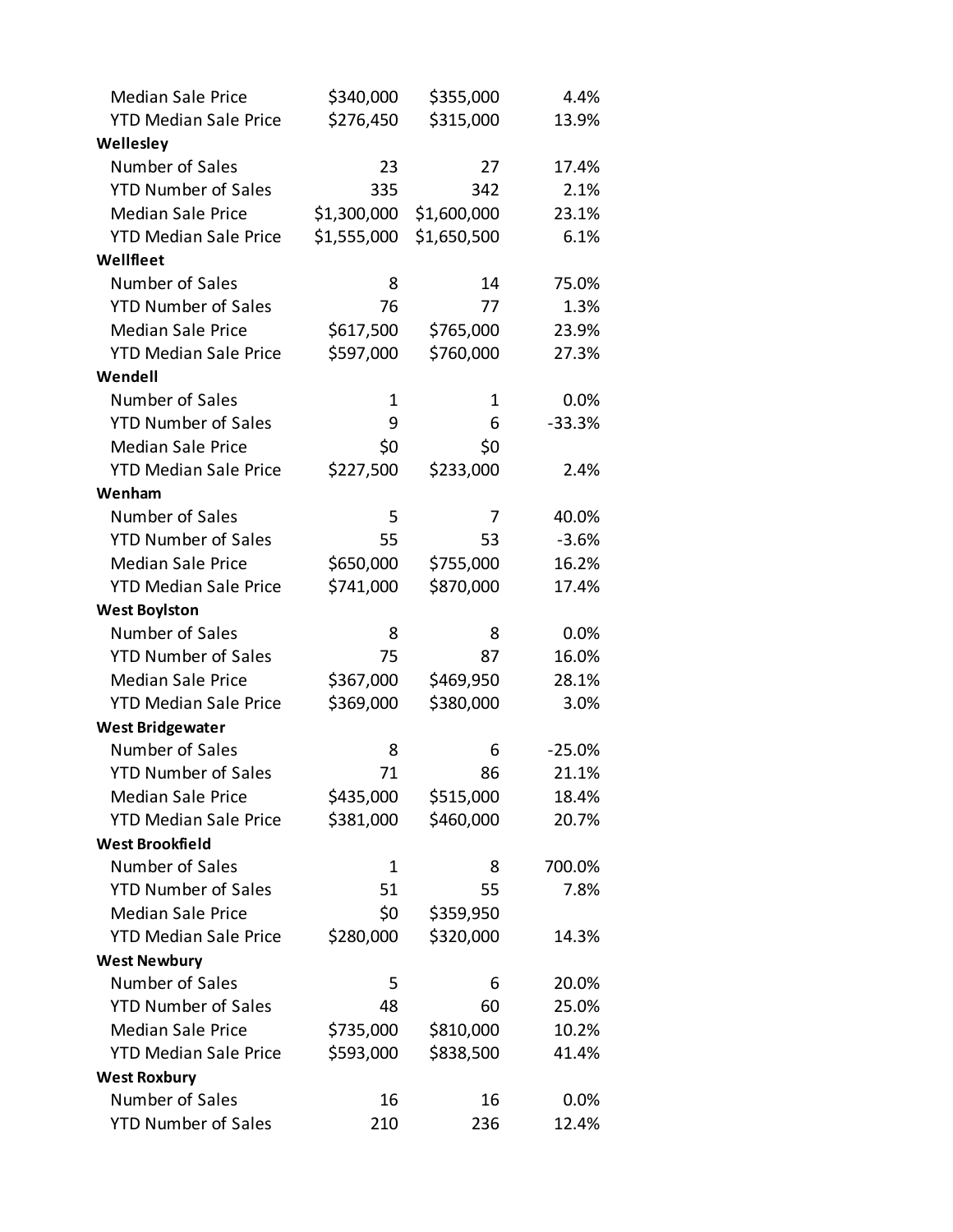| <b>Median Sale Price</b>     | \$649,950   | \$711,750   | 9.5%     |
|------------------------------|-------------|-------------|----------|
| <b>YTD Median Sale Price</b> | \$675,000   | \$750,000   | 11.1%    |
| <b>West Springfield</b>      |             |             |          |
| Number of Sales              | 26          | 27          | 3.8%     |
| <b>YTD Number of Sales</b>   | 269         | 235         | $-12.6%$ |
| <b>Median Sale Price</b>     | \$252,000   | \$275,700   | 9.4%     |
| <b>YTD Median Sale Price</b> | \$239,900   | \$267,500   | 11.5%    |
| <b>West Stockbridge</b>      |             |             |          |
| Number of Sales              | 3           | 3           | 0.0%     |
| <b>YTD Number of Sales</b>   | 33          | 29          | $-12.1%$ |
| <b>Median Sale Price</b>     | \$450,000   | \$419,000   | $-6.9%$  |
| <b>YTD Median Sale Price</b> | \$477,500   | \$480,000   | 0.5%     |
| <b>West Tisbury</b>          |             |             |          |
| Number of Sales              | 8           | 8           | 0.0%     |
| <b>YTD Number of Sales</b>   | 38          | 35          | $-7.9%$  |
| <b>Median Sale Price</b>     | \$1,110,000 | \$1,076,750 | $-3.0%$  |
| <b>YTD Median Sale Price</b> | \$917,500   | \$1,267,000 | 38.1%    |
| Westborough                  |             |             |          |
| Number of Sales              | 19          | 16          | $-15.8%$ |
| <b>YTD Number of Sales</b>   | 187         | 174         | $-7.0%$  |
| <b>Median Sale Price</b>     | \$640,000   | \$542,500   | $-15.2%$ |
| <b>YTD Median Sale Price</b> | \$580,000   | \$673,500   | 16.1%    |
| Westfield                    |             |             |          |
| Number of Sales              | 37          | 37          | 0.0%     |
| <b>YTD Number of Sales</b>   | 313         | 366         | 16.9%    |
| <b>Median Sale Price</b>     | \$290,000   | \$292,500   | 0.9%     |
| <b>YTD Median Sale Price</b> | \$260,000   | \$285,250   | 9.7%     |
| Westford                     |             |             |          |
| Number of Sales              | 28          | 27          | $-3.6%$  |
| <b>YTD Number of Sales</b>   | 261         | 245         | $-6.1%$  |
| <b>Median Sale Price</b>     | \$672,450   | \$715,000   | 6.3%     |
| <b>YTD Median Sale Price</b> | \$641,500   | \$735,000   | 14.6%    |
| Westhampton                  |             |             |          |
| Number of Sales              | 2           | 3           | 50.0%    |
| <b>YTD Number of Sales</b>   | 17          | 13          | $-23.5%$ |
| <b>Median Sale Price</b>     | \$0         | \$565,000   |          |
| <b>YTD Median Sale Price</b> | \$300,000   | \$425,000   | 41.7%    |
| Westminster                  |             |             |          |
| Number of Sales              | 11          | 11          | 0.0%     |
| <b>YTD Number of Sales</b>   | 112         | 113         | 0.9%     |
| <b>Median Sale Price</b>     | \$285,000   | \$295,000   | 3.5%     |
| <b>YTD Median Sale Price</b> | \$340,750   | \$389,000   | 14.2%    |
| Weston                       |             |             |          |
| Number of Sales              | 16          | 10          | $-37.5%$ |
| <b>YTD Number of Sales</b>   | 166         | 175         | 5.4%     |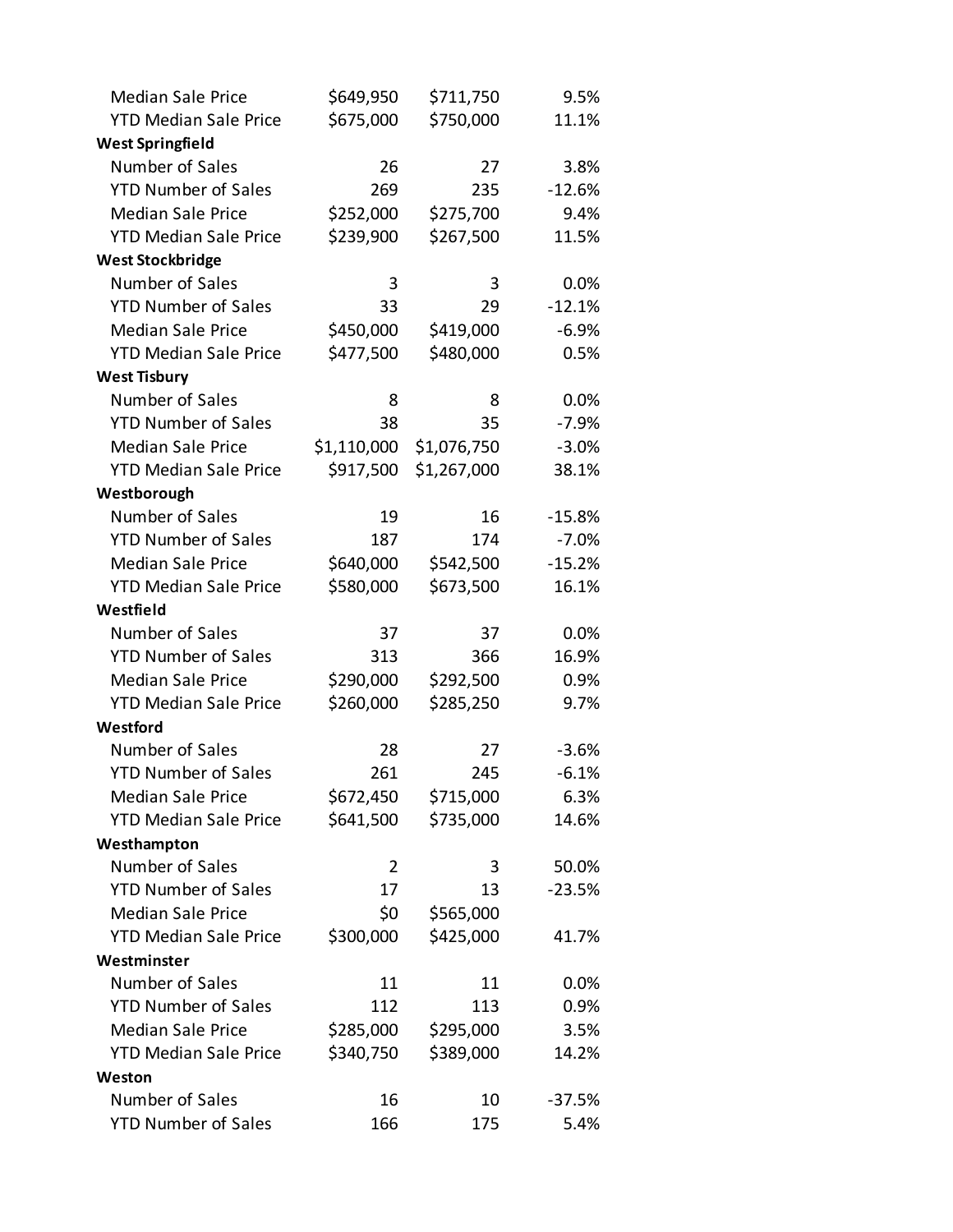| <b>Median Sale Price</b>     | \$1,390,000 | \$2,222,500 | 59.9%      |
|------------------------------|-------------|-------------|------------|
| <b>YTD Median Sale Price</b> | \$1,596,000 | \$1,880,000 | 17.8%      |
| Westport                     |             |             |            |
| Number of Sales              | 14          | 16          | 14.3%      |
| <b>YTD Number of Sales</b>   | 173         | 172         | $-0.6%$    |
| <b>Median Sale Price</b>     | \$418,750   | \$457,500   | 9.3%       |
| <b>YTD Median Sale Price</b> | \$410,000   | \$450,000   | 9.8%       |
| Westwood                     |             |             |            |
| Number of Sales              | 19          | 22          | 15.8%      |
| <b>YTD Number of Sales</b>   | 176         | 204         | 15.9%      |
| <b>Median Sale Price</b>     | \$990,000   | \$800,000   | $-19.2%$   |
| <b>YTD Median Sale Price</b> | \$875,444   | \$1,002,500 | 14.5%      |
| Weymouth                     |             |             |            |
| Number of Sales              | 57          | 60          | 5.3%       |
| <b>YTD Number of Sales</b>   | 562         | 543         | $-3.4%$    |
| <b>Median Sale Price</b>     | \$451,250   | \$525,000   | 16.3%      |
| <b>YTD Median Sale Price</b> | \$453,500   | \$520,000   | 14.7%      |
| Whately                      |             |             |            |
| Number of Sales              | 1           | 0           | $-100.0\%$ |
| <b>YTD Number of Sales</b>   | 18          | 10          | $-44.4%$   |
| <b>Median Sale Price</b>     | \$0         | \$0         |            |
| <b>YTD Median Sale Price</b> | \$362,500   | \$388,500   | 7.2%       |
| Whitman                      |             |             |            |
| Number of Sales              | 11          | 10          | $-9.1%$    |
| <b>YTD Number of Sales</b>   | 145         | 142         | $-2.1%$    |
| <b>Median Sale Price</b>     | \$441,000   | \$495,000   | 12.2%      |
| <b>YTD Median Sale Price</b> | \$390,000   | \$430,000   | 10.3%      |
| Wilbraham                    |             |             |            |
| Number of Sales              | 20          | 13          | $-35.0%$   |
| <b>YTD Number of Sales</b>   | 181         | 211         | 16.6%      |
| <b>Median Sale Price</b>     | \$375,000   | \$360,000   | $-4.0%$    |
| <b>YTD Median Sale Price</b> | \$320,000   | \$370,000   | 15.6%      |
| Williamsburg                 |             |             |            |
| Number of Sales              | 2           | 1           | $-50.0%$   |
| <b>YTD Number of Sales</b>   | 19          | 16          | $-15.8%$   |
| <b>Median Sale Price</b>     | \$0         | \$0         |            |
| <b>YTD Median Sale Price</b> | \$339,000   | \$395,000   | 16.5%      |
| Williamstown                 |             |             |            |
| Number of Sales              | 15          | 5           | $-66.7%$   |
| <b>YTD Number of Sales</b>   | 86          | 82          | $-4.7%$    |
| <b>Median Sale Price</b>     | \$489,500   | \$449,000   | $-8.3%$    |
| <b>YTD Median Sale Price</b> | \$342,500   | \$377,500   | 10.2%      |
| Wilmington                   |             |             |            |
| Number of Sales              | 35          | 33          | $-5.7%$    |
| <b>YTD Number of Sales</b>   | 223         | 254         | 13.9%      |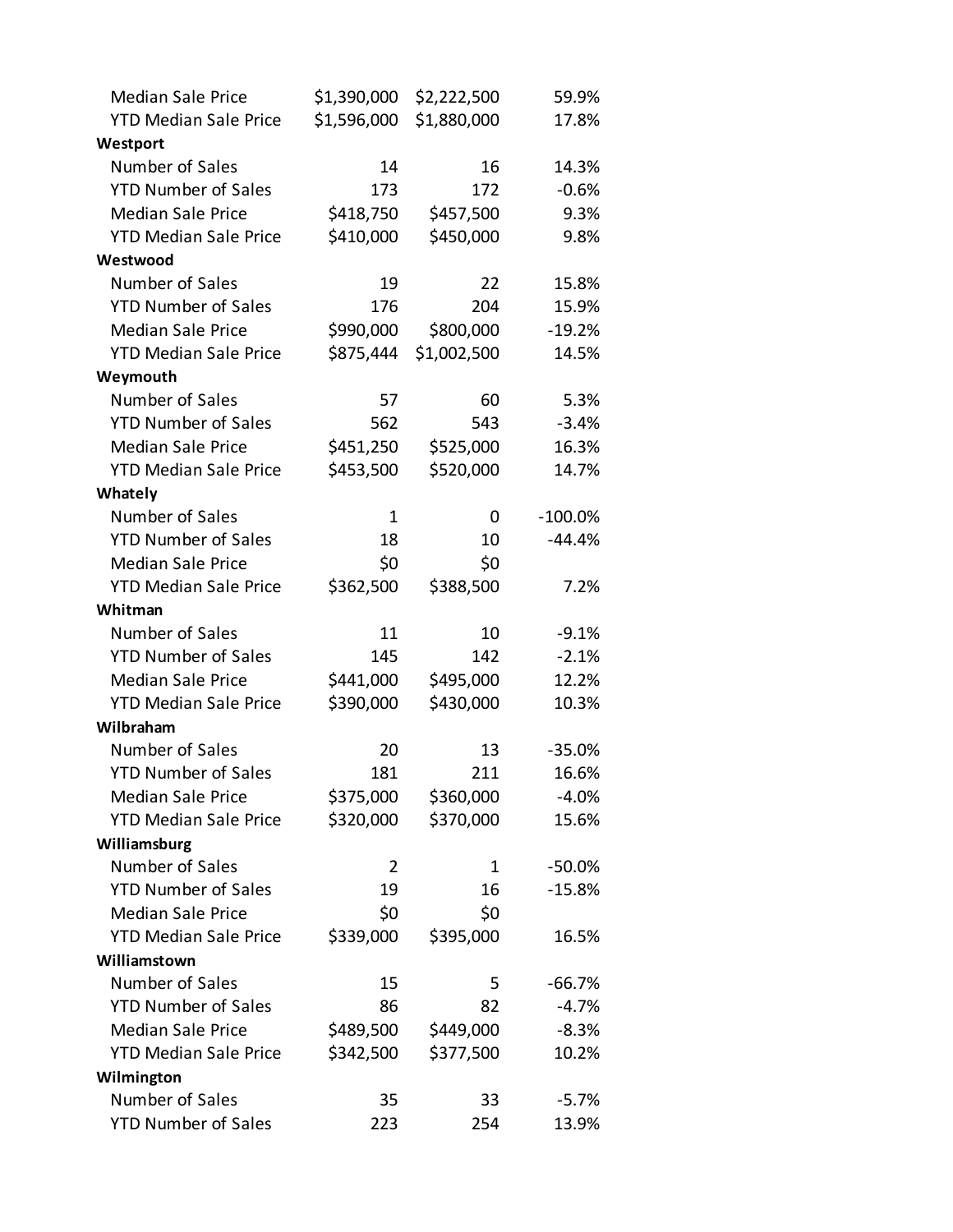| <b>Median Sale Price</b>     | \$580,000   | \$600,000   | 3.4%     |
|------------------------------|-------------|-------------|----------|
| <b>YTD Median Sale Price</b> | \$568,000   | \$605,000   | 6.5%     |
| Winchendon                   |             |             |          |
| Number of Sales              | 16          | 10          | $-37.5%$ |
| <b>YTD Number of Sales</b>   | 139         | 114         | $-18.0%$ |
| <b>Median Sale Price</b>     | \$267,500   | \$252,500   | $-5.6%$  |
| <b>YTD Median Sale Price</b> | \$245,000   | \$271,500   | 10.8%    |
| Winchester                   |             |             |          |
| Number of Sales              | 21          | 14          | $-33.3%$ |
| <b>YTD Number of Sales</b>   | 238         | 233         | $-2.1%$  |
| <b>Median Sale Price</b>     | \$1,430,000 | \$1,247,500 | $-12.8%$ |
| <b>YTD Median Sale Price</b> | \$1,255,750 | \$1,302,500 | 3.7%     |
| Windsor                      |             |             |          |
| Number of Sales              | 2           | 2           | 0.0%     |
| <b>YTD Number of Sales</b>   | 10          | 9           | $-10.0%$ |
| <b>Median Sale Price</b>     | \$0         | \$0         |          |
| <b>YTD Median Sale Price</b> | \$262,950   | \$239,000   | $-9.1%$  |
| Winthrop                     |             |             |          |
| Number of Sales              | 12          | 8           | $-33.3%$ |
| <b>YTD Number of Sales</b>   | 94          | 102         | 8.5%     |
| <b>Median Sale Price</b>     | \$557,000   | \$642,000   | 15.3%    |
| <b>YTD Median Sale Price</b> | \$550,000   | \$644,500   | 17.2%    |
| Woburn                       |             |             |          |
| Number of Sales              | 27          | 20          | $-25.9%$ |
| <b>YTD Number of Sales</b>   | 258         | 293         | 13.6%    |
| <b>Median Sale Price</b>     | \$540,990   | \$592,500   | 9.5%     |
| <b>YTD Median Sale Price</b> | \$543,250   | \$610,000   | 12.3%    |
| Worcester                    |             |             |          |
| Number of Sales              | 128         | 123         | $-3.9%$  |
| <b>YTD Number of Sales</b>   | 1,158       | 1,237       | 6.8%     |
| <b>Median Sale Price</b>     | \$305,000   | \$345,000   | 13.1%    |
| <b>YTD Median Sale Price</b> | \$285,000   | \$335,500   | 17.7%    |
| Worthington                  |             |             |          |
| Number of Sales              | 1           | 4           | 300.0%   |
| <b>YTD Number of Sales</b>   | 17          | 20          | 17.6%    |
| <b>Median Sale Price</b>     | \$0         | \$334,250   |          |
| <b>YTD Median Sale Price</b> | \$250,000   | \$309,500   | 23.8%    |
| Wrentham                     |             |             |          |
| Number of Sales              | 18          | 15          | $-16.7%$ |
| <b>YTD Number of Sales</b>   | 143         | 179         | 25.2%    |
| <b>Median Sale Price</b>     | \$653,000   | \$525,000   | $-19.6%$ |
| <b>YTD Median Sale Price</b> | \$552,000   | \$600,000   | 8.7%     |
| Yarmouth                     |             |             |          |
| Number of Sales              | 52          | 62          | 19.2%    |
| <b>YTD Number of Sales</b>   | 607         | 546         | $-10.0%$ |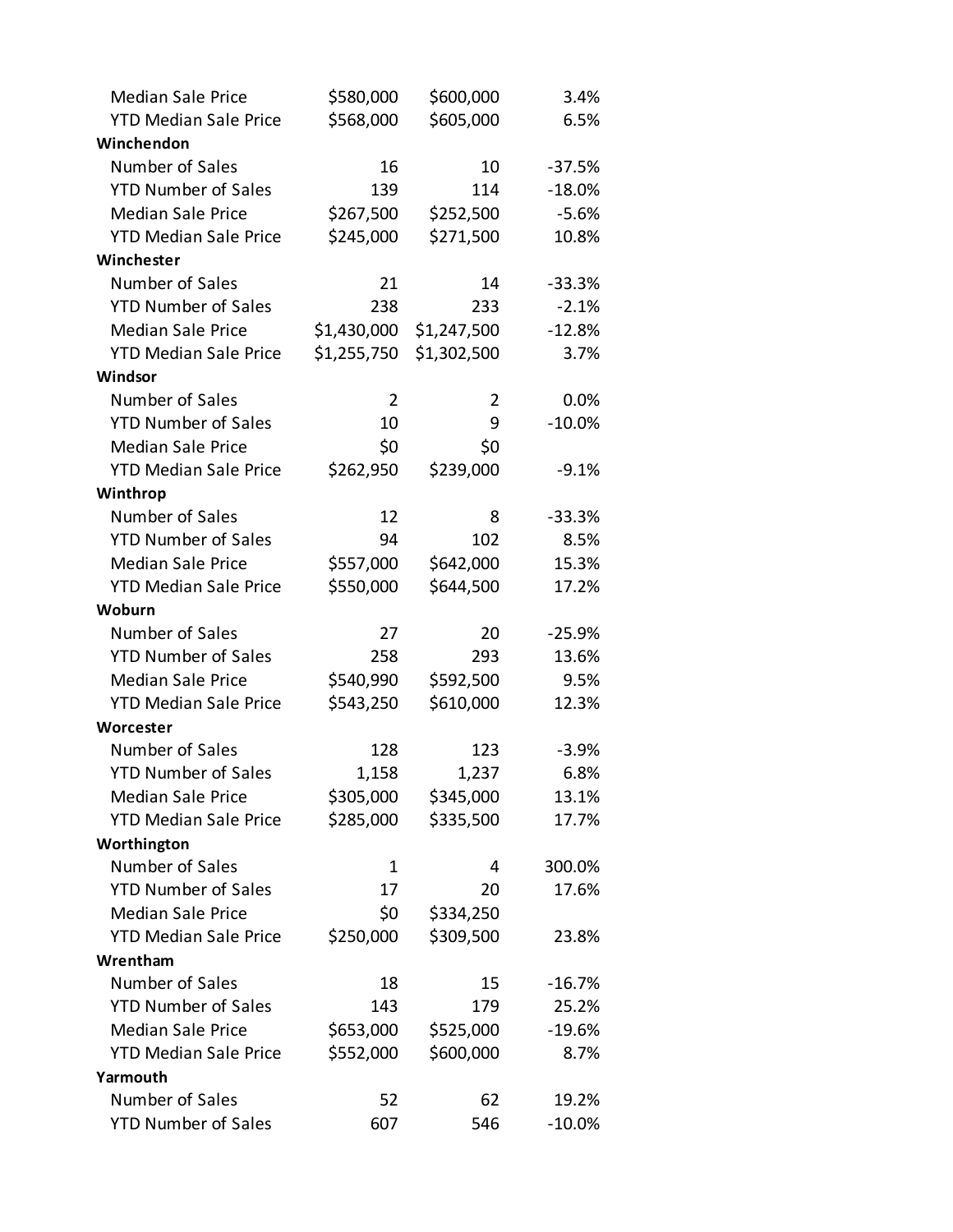| Median Sale Price            | \$372,500 | \$482,450 | 29.5% |
|------------------------------|-----------|-----------|-------|
| <b>YTD Median Sale Price</b> | \$365,000 | \$450,000 | 23.3% |

## **MA November 2021 Sales, Prices by Town For Condominiums -- The Warren Group 2021**

|                              | 2020      | 2021      |          |  |
|------------------------------|-----------|-----------|----------|--|
| Abington                     |           |           |          |  |
| Number of Sales              | 5         | 4         | $-20.0%$ |  |
| <b>YTD Number of Sales</b>   | 62        | 54        | $-12.9%$ |  |
| <b>Median Sale Price</b>     | \$360,000 | \$337,750 | $-6.2%$  |  |
| <b>YTD Median Sale Price</b> | \$339,950 | \$357,450 | 5.1%     |  |
| Acton                        |           |           |          |  |
| Number of Sales              | 10        | 15        | 50.0%    |  |
| <b>YTD Number of Sales</b>   | 131       | 190       | 45.0%    |  |
| <b>Median Sale Price</b>     | \$297,000 | \$260,000 | $-12.5%$ |  |
| <b>YTD Median Sale Price</b> | \$296,000 | \$347,500 | 17.4%    |  |
| <b>Acushnet</b>              |           |           |          |  |
| Number of Sales              | 0         | 0         |          |  |
| <b>YTD Number of Sales</b>   | 0         | 0         |          |  |
| <b>Median Sale Price</b>     | \$0       | \$0       |          |  |
| <b>YTD Median Sale Price</b> | \$0       | \$0       |          |  |
| <b>Adams</b>                 |           |           |          |  |
| Number of Sales              | 0         | 0         |          |  |
| <b>YTD Number of Sales</b>   | 0         | 1         |          |  |
| <b>Median Sale Price</b>     | \$0       | \$0       |          |  |
| <b>YTD Median Sale Price</b> | \$0       | \$0       |          |  |
| Agawam                       |           |           |          |  |
| Number of Sales              | 6         | 9         | 50.0%    |  |
| <b>YTD Number of Sales</b>   | 73        | 109       | 49.3%    |  |
| <b>Median Sale Price</b>     | \$175,000 | \$176,500 | 0.9%     |  |
| <b>YTD Median Sale Price</b> | \$164,900 | \$180,000 | 9.2%     |  |
| <b>Alford</b>                |           |           |          |  |
| Number of Sales              | 0         | 0         |          |  |
| <b>YTD Number of Sales</b>   | 0         | 0         |          |  |
| <b>Median Sale Price</b>     | \$0       | \$0       |          |  |
| <b>YTD Median Sale Price</b> | \$0       | \$0       |          |  |
| <b>Allston</b>               |           |           |          |  |
| Number of Sales              | 2         | 5         | 150.0%   |  |
| <b>YTD Number of Sales</b>   | 68        | 91        | 33.8%    |  |
| <b>Median Sale Price</b>     | \$0       | \$339,000 |          |  |
| <b>YTD Median Sale Price</b> | \$523,000 | \$518,000 | $-1.0%$  |  |
| Amesbury                     |           |           |          |  |
| Number of Sales              | 15        | 10        | $-33.3%$ |  |
| <b>YTD Number of Sales</b>   | 146       | 164       | 12.3%    |  |
| <b>Median Sale Price</b>     | \$240,000 | \$417,500 | 74.0%    |  |
| <b>YTD Median Sale Price</b> | \$279,000 | \$364,750 | 30.7%    |  |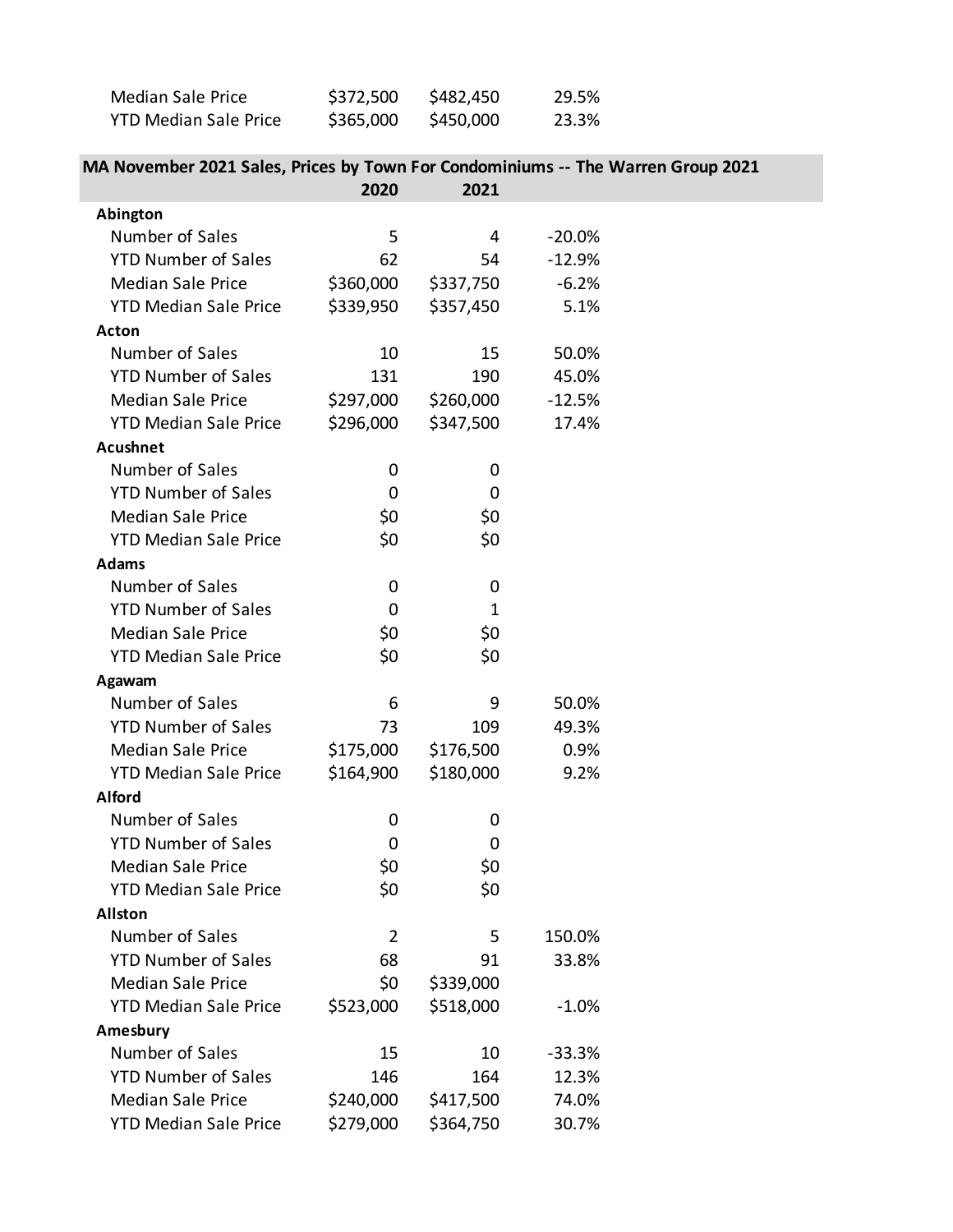| <b>Amherst</b>               |           |           |           |
|------------------------------|-----------|-----------|-----------|
| Number of Sales              | 4         | 2         | $-50.0%$  |
| <b>YTD Number of Sales</b>   | 52        | 77        | 48.1%     |
| <b>Median Sale Price</b>     | \$151,500 | \$0       | $-100.0%$ |
| <b>YTD Median Sale Price</b> | \$220,500 | \$224,900 | 2.0%      |
| Andover                      |           |           |           |
| Number of Sales              | 13        | 11        | $-15.4%$  |
| <b>YTD Number of Sales</b>   | 136       | 157       | 15.4%     |
| <b>Median Sale Price</b>     | \$349,000 | \$292,403 | $-16.2%$  |
| <b>YTD Median Sale Price</b> | \$362,000 | \$384,255 | 6.1%      |
| Aquinnah                     |           |           |           |
| Number of Sales              | 0         | 1         |           |
| <b>YTD Number of Sales</b>   | 0         | 1         |           |
| <b>Median Sale Price</b>     | \$0       | \$0       |           |
| <b>YTD Median Sale Price</b> | \$0       | \$0       |           |
| Arlington                    |           |           |           |
| Number of Sales              | 28        | 28        | $0.0\%$   |
| <b>YTD Number of Sales</b>   | 244       | 289       | 18.4%     |
| <b>Median Sale Price</b>     | \$599,500 | \$702,500 | 17.2%     |
| <b>YTD Median Sale Price</b> | \$651,500 | \$709,000 | 8.8%      |
| Ashburnham                   |           |           |           |
| Number of Sales              | 0         | 1         |           |
| <b>YTD Number of Sales</b>   | 6         | 3         | $-50.0%$  |
| <b>Median Sale Price</b>     | \$0       | \$0       |           |
| <b>YTD Median Sale Price</b> | \$270,750 | \$185,000 | $-31.7%$  |
| Ashby                        |           |           |           |
| Number of Sales              | 0         | 0         |           |
| <b>YTD Number of Sales</b>   | 0         | 1         |           |
| <b>Median Sale Price</b>     | \$0       | \$0       |           |
| <b>YTD Median Sale Price</b> | \$0       | \$0       |           |
| Ashfield                     |           |           |           |
| Number of Sales              | 0         | 0         |           |
| <b>YTD Number of Sales</b>   | 0         | 0         |           |
| <b>Median Sale Price</b>     | \$0       | \$0       |           |
| <b>YTD Median Sale Price</b> | \$0       | \$0       |           |
| <b>Ashland</b>               |           |           |           |
| Number of Sales              | 11        | 16        | 45.5%     |
| <b>YTD Number of Sales</b>   | 128       | 134       | 4.7%      |
| <b>Median Sale Price</b>     | \$433,000 | \$430,000 | $-0.7%$   |
| <b>YTD Median Sale Price</b> | \$409,000 | \$440,000 | 7.6%      |
| Athol                        |           |           |           |
| Number of Sales              | 1         | 3         | 200.0%    |
| <b>YTD Number of Sales</b>   | 6         | 16        | 166.7%    |
| <b>Median Sale Price</b>     | \$0       | \$165,000 |           |
| <b>YTD Median Sale Price</b> | \$86,250  | \$129,450 | 50.1%     |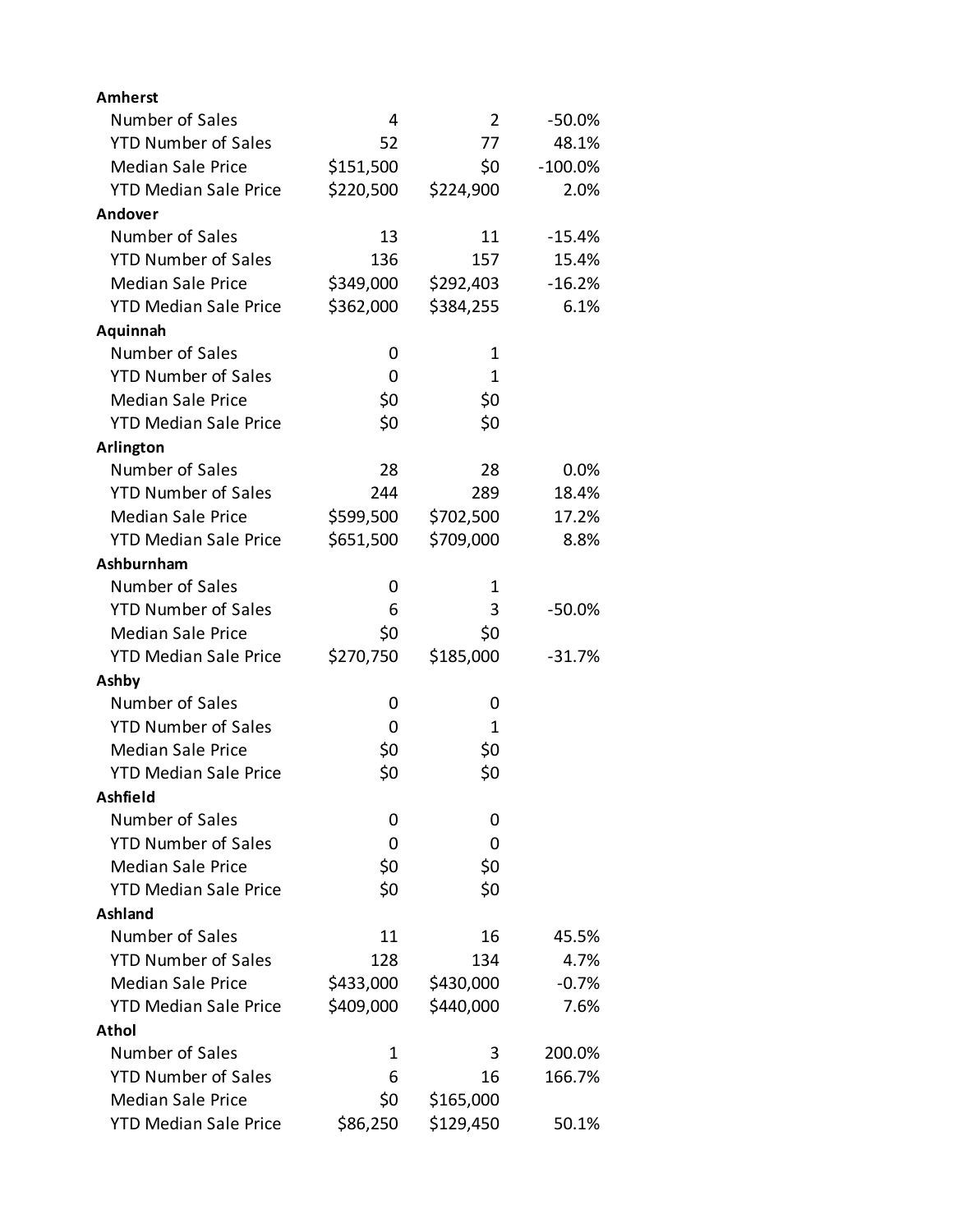| <b>Attleboro</b>             |                |           |           |
|------------------------------|----------------|-----------|-----------|
| Number of Sales              | 13             | 8         | $-38.5%$  |
| <b>YTD Number of Sales</b>   | 114            | 105       | $-7.9%$   |
| <b>Median Sale Price</b>     | \$216,000      | \$348,000 | 61.1%     |
| <b>YTD Median Sale Price</b> | \$254,500      | \$269,900 | 6.1%      |
| Auburn                       |                |           |           |
| Number of Sales              | 6              | 5         | $-16.7%$  |
| <b>YTD Number of Sales</b>   | 32             | 38        | 18.8%     |
| <b>Median Sale Price</b>     | \$217,600      | \$305,000 | 40.2%     |
| <b>YTD Median Sale Price</b> | \$206,850      | \$279,250 | 35.0%     |
| Avon                         |                |           |           |
| Number of Sales              | 1              | 0         | $-100.0%$ |
| <b>YTD Number of Sales</b>   | 8              | 4         | $-50.0%$  |
| <b>Median Sale Price</b>     | \$0            | \$0       |           |
| <b>YTD Median Sale Price</b> | \$454,950      | \$422,500 | $-7.1%$   |
| Ayer                         |                |           |           |
| Number of Sales              | $\overline{2}$ | 3         | 50.0%     |
| <b>YTD Number of Sales</b>   | 59             | 48        | $-18.6%$  |
| <b>Median Sale Price</b>     | \$0            | \$330,000 |           |
| <b>YTD Median Sale Price</b> | \$342,500      | \$392,500 | 14.6%     |
| <b>Barnstable</b>            |                |           |           |
| Number of Sales              | 0              | 0         |           |
| <b>YTD Number of Sales</b>   | $\overline{2}$ | 1         | $-50.0%$  |
| <b>Median Sale Price</b>     | \$0            | \$0       |           |
| <b>YTD Median Sale Price</b> | \$0            | \$0       |           |
| <b>Barre</b>                 |                |           |           |
| Number of Sales              | 0              | 0         |           |
| <b>YTD Number of Sales</b>   | 1              | 0         | $-100.0%$ |
| <b>Median Sale Price</b>     | \$0            | \$0       |           |
| <b>YTD Median Sale Price</b> | \$0            | \$0       |           |
| <b>Becket</b>                |                |           |           |
| Number of Sales              | 0              | 1         |           |
| <b>YTD Number of Sales</b>   | 0              | 1         |           |
| <b>Median Sale Price</b>     | \$0            | \$0       |           |
| <b>YTD Median Sale Price</b> | \$0            | \$0       |           |
| <b>Bedford</b>               |                |           |           |
| Number of Sales              | 7              | 7         | $0.0\%$   |
| <b>YTD Number of Sales</b>   | 47             | 45        | $-4.3%$   |
| <b>Median Sale Price</b>     | \$598,000      | \$673,300 | 12.6%     |
| <b>YTD Median Sale Price</b> | \$615,000      | \$637,500 | 3.7%      |
| <b>Belchertown</b>           |                |           |           |
| Number of Sales              | 2              | 3         | 50.0%     |
| <b>YTD Number of Sales</b>   | 25             | 26        | 4.0%      |
| <b>Median Sale Price</b>     | \$0            | \$375,000 |           |
| <b>YTD Median Sale Price</b> | \$285,000      | \$267,000 | $-6.3%$   |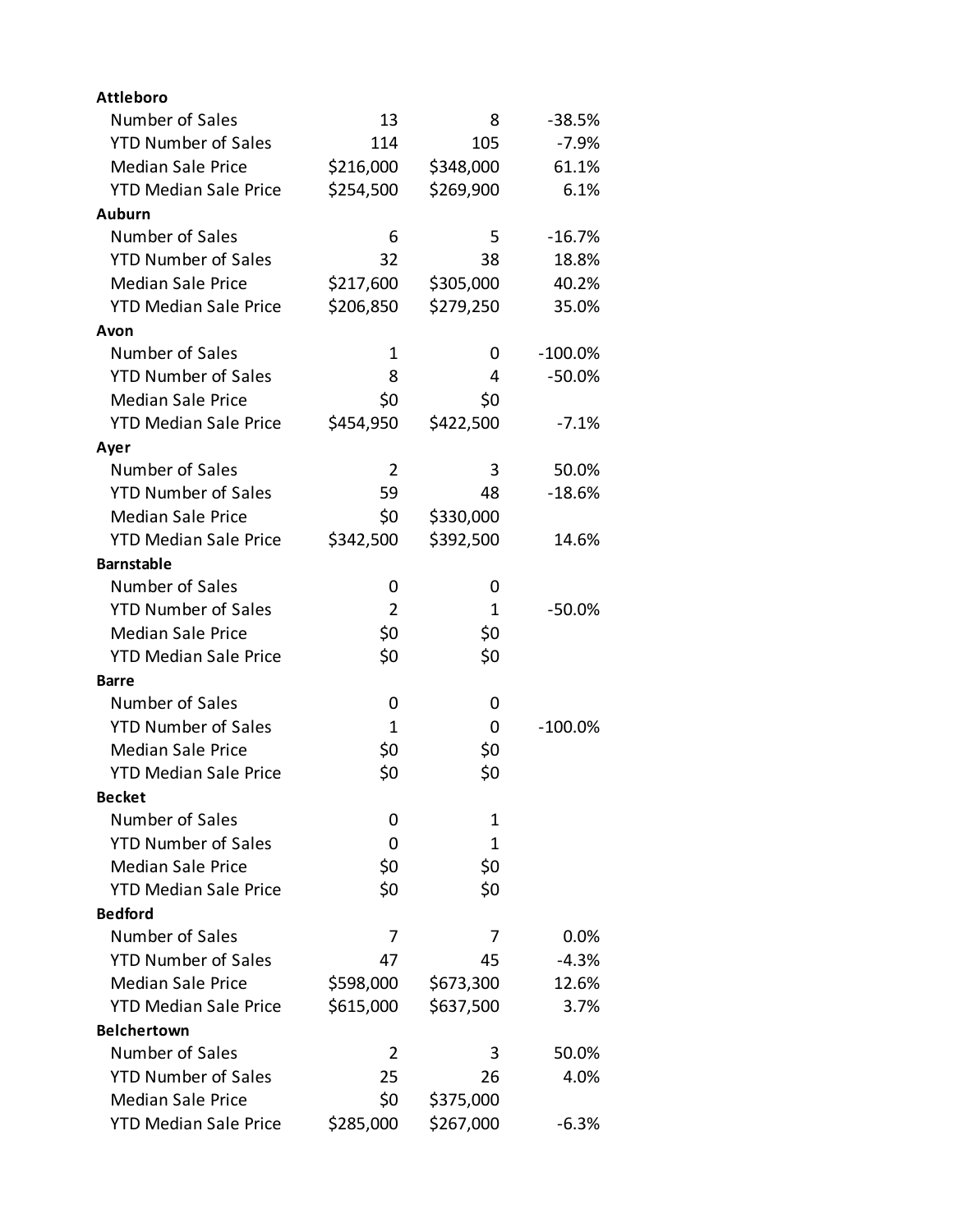| Bellingham                   |             |                |           |
|------------------------------|-------------|----------------|-----------|
| Number of Sales              | 3           | 3              | 0.0%      |
| <b>YTD Number of Sales</b>   | 49          | 61             | 24.5%     |
| <b>Median Sale Price</b>     | \$285,000   | \$425,000      | 49.1%     |
| <b>YTD Median Sale Price</b> | \$285,000   | \$360,500      | 26.5%     |
| <b>Belmont</b>               |             |                |           |
| Number of Sales              | 7           | 8              | 14.3%     |
| <b>YTD Number of Sales</b>   | 80          | 134            | 67.5%     |
| <b>Median Sale Price</b>     | \$825,000   | \$820,600      | $-0.5%$   |
| <b>YTD Median Sale Price</b> | \$713,500   | \$769,000      | 7.8%      |
| <b>Berkley</b>               |             |                |           |
| Number of Sales              | 0           | 0              |           |
| <b>YTD Number of Sales</b>   | 6           | 6              | $0.0\%$   |
| <b>Median Sale Price</b>     | \$0         | \$0            |           |
| <b>YTD Median Sale Price</b> | \$377,250   | \$365,000      | $-3.2%$   |
| <b>Berlin</b>                |             |                |           |
| Number of Sales              | $\mathbf 1$ | $\overline{2}$ | 100.0%    |
| <b>YTD Number of Sales</b>   | 7           | 14             | 100.0%    |
| <b>Median Sale Price</b>     | \$0         | \$0            |           |
| <b>YTD Median Sale Price</b> | \$450,000   | \$437,500      | $-2.8%$   |
| <b>Bernardston</b>           |             |                |           |
| Number of Sales              | 0           | 1              |           |
| <b>YTD Number of Sales</b>   | 0           | $\overline{2}$ |           |
| <b>Median Sale Price</b>     | \$0         | \$0            |           |
| <b>YTD Median Sale Price</b> | \$0         | \$0            |           |
| <b>Beverly</b>               |             |                |           |
| Number of Sales              | 15          | 16             | 6.7%      |
| <b>YTD Number of Sales</b>   | 135         | 142            | 5.2%      |
| <b>Median Sale Price</b>     | \$340,000   | \$410,000      | 20.6%     |
| <b>YTD Median Sale Price</b> | \$354,000   | \$372,000      | 5.1%      |
| <b>Billerica</b>             |             |                |           |
| Number of Sales              | 8           | 10             | 25.0%     |
| <b>YTD Number of Sales</b>   | 53          | 84             | 58.5%     |
| <b>Median Sale Price</b>     | \$310,000   | \$359,000      | 15.8%     |
| <b>YTD Median Sale Price</b> | \$327,500   | \$342,500      | 4.6%      |
| <b>Blackstone</b>            |             |                |           |
| Number of Sales              | 2           | 0              | $-100.0%$ |
| <b>YTD Number of Sales</b>   | 16          | 16             | 0.0%      |
| <b>Median Sale Price</b>     | \$0         | \$0            |           |
| <b>YTD Median Sale Price</b> | \$210,000   | \$297,500      | 41.7%     |
| <b>Blandford</b>             |             |                |           |
| Number of Sales              | 0           | 0              |           |
| <b>YTD Number of Sales</b>   | 0           | 0              |           |
| <b>Median Sale Price</b>     | \$0         | \$0            |           |
| <b>YTD Median Sale Price</b> | \$0         | \$0            |           |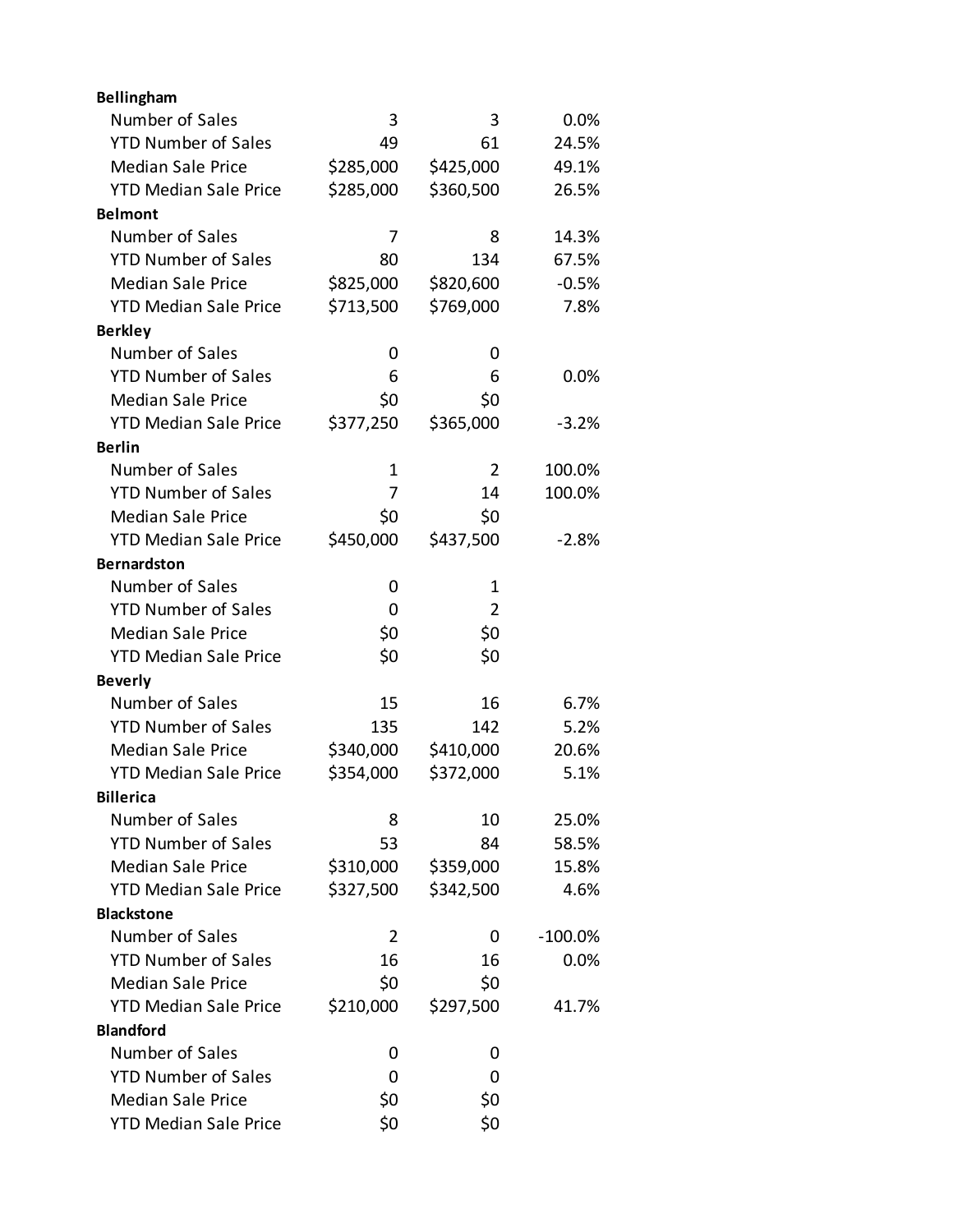| <b>Bolton</b>                |                |           |           |
|------------------------------|----------------|-----------|-----------|
| Number of Sales              | 1              | 0         | $-100.0%$ |
| <b>YTD Number of Sales</b>   | 12             | 10        | $-16.7%$  |
| <b>Median Sale Price</b>     | \$0            | \$0       |           |
| <b>YTD Median Sale Price</b> | \$513,000      | \$593,000 | 15.6%     |
| <b>Boston</b>                |                |           |           |
| Number of Sales              | 93             | 108       | 16.1%     |
| <b>YTD Number of Sales</b>   | 1,341          | 1,937     | 44.4%     |
| <b>Median Sale Price</b>     | \$960,000      | \$858,950 | $-10.5%$  |
| <b>YTD Median Sale Price</b> | \$960,000      | \$865,000 | $-9.9%$   |
| <b>Bourne</b>                |                |           |           |
| Number of Sales              | 6              | 6         | 0.0%      |
| <b>YTD Number of Sales</b>   | 65             | 61        | $-6.2%$   |
| <b>Median Sale Price</b>     | \$219,950      | \$268,500 | 22.1%     |
| <b>YTD Median Sale Price</b> | \$256,000      | \$296,000 | 15.6%     |
| <b>Boxboro</b>               |                |           |           |
| Number of Sales              | 3              | 7         | 133.3%    |
| <b>YTD Number of Sales</b>   | 38             | 70        | 84.2%     |
| <b>Median Sale Price</b>     | \$146,000      | \$181,000 | 24.0%     |
| <b>YTD Median Sale Price</b> | \$147,750      | \$170,000 | 15.1%     |
| <b>Boxford</b>               |                |           |           |
| Number of Sales              | O              | 0         |           |
| <b>YTD Number of Sales</b>   | $\overline{2}$ | 1         | $-50.0%$  |
| <b>Median Sale Price</b>     | \$0            | \$0       |           |
| <b>YTD Median Sale Price</b> | \$0            | \$0       |           |
| <b>Boylston</b>              |                |           |           |
| Number of Sales              | 3              | 1         | $-66.7%$  |
| <b>YTD Number of Sales</b>   | 36             | 13        | $-63.9%$  |
| <b>Median Sale Price</b>     | \$265,000      | \$0       | $-100.0%$ |
| <b>YTD Median Sale Price</b> | \$431,322      | \$300,000 | $-30.4%$  |
| <b>Braintree</b>             |                |           |           |
| Number of Sales              | 13             | 13        | 0.0%      |
| <b>YTD Number of Sales</b>   | 132            | 144       | 9.1%      |
| <b>Median Sale Price</b>     | \$382,000      | \$450,000 | 17.8%     |
| <b>YTD Median Sale Price</b> | \$375,000      | \$406,000 | 8.3%      |
| <b>Brewster</b>              |                |           |           |
| Number of Sales              | 20             | 3         | $-85.0%$  |
| <b>YTD Number of Sales</b>   | 122            | 91        | $-25.4%$  |
| <b>Median Sale Price</b>     | \$288,500      | \$370,000 | 28.2%     |
| <b>YTD Median Sale Price</b> | \$285,000      | \$377,500 | 32.5%     |
| <b>Bridgewater</b>           |                |           |           |
| Number of Sales              | 5              | 5         | 0.0%      |
| <b>YTD Number of Sales</b>   | 65             | 65        | 0.0%      |
| <b>Median Sale Price</b>     | \$322,000      | \$380,000 | 18.0%     |
| <b>YTD Median Sale Price</b> | \$250,000      | \$307,000 | 22.8%     |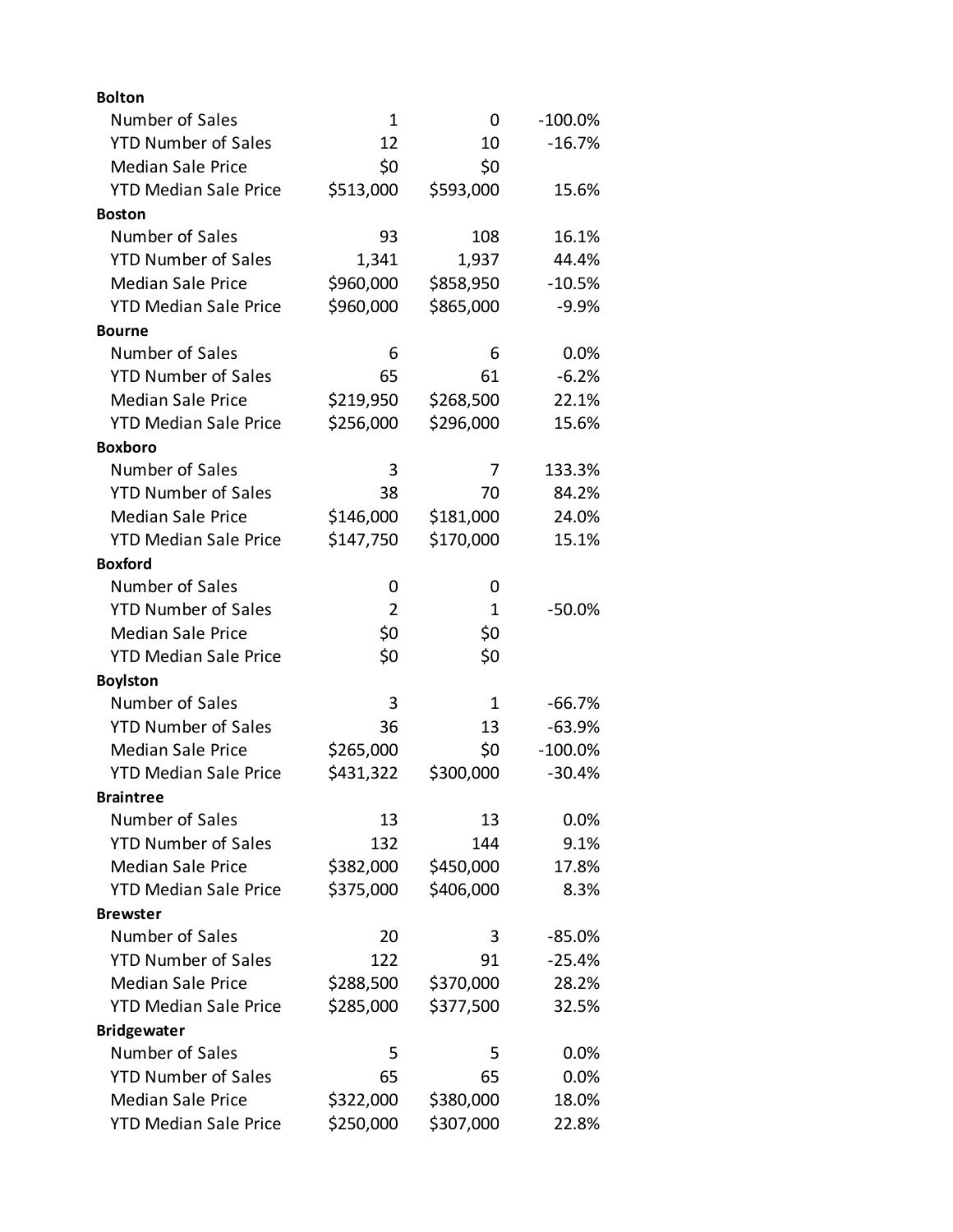| <b>Brighton</b>              |                |           |           |
|------------------------------|----------------|-----------|-----------|
| Number of Sales              | 21             | 15        | $-28.6%$  |
| <b>YTD Number of Sales</b>   | 208            | 330       | 58.7%     |
| <b>Median Sale Price</b>     | \$410,000      | \$519,000 | 26.6%     |
| <b>YTD Median Sale Price</b> | \$487,500      | \$485,000 | $-0.5%$   |
| <b>Brimfield</b>             |                |           |           |
| Number of Sales              | 0              | 0         |           |
| <b>YTD Number of Sales</b>   | 0              | 0         |           |
| <b>Median Sale Price</b>     | \$0            | \$0       |           |
| <b>YTD Median Sale Price</b> | \$0            | \$0       |           |
| <b>Brockton</b>              |                |           |           |
| Number of Sales              | 14             | 17        | 21.4%     |
| <b>YTD Number of Sales</b>   | 102            | 144       | 41.2%     |
| <b>Median Sale Price</b>     | \$176,750      | \$205,000 | 16.0%     |
| <b>YTD Median Sale Price</b> | \$179,000      | \$205,000 | 14.5%     |
| <b>Brookfield</b>            |                |           |           |
| Number of Sales              | 0              | 0         |           |
| <b>YTD Number of Sales</b>   | 1              | 0         | $-100.0%$ |
| <b>Median Sale Price</b>     | \$0            | \$0       |           |
| <b>YTD Median Sale Price</b> | \$0            | \$0       |           |
| <b>Brookline</b>             |                |           |           |
| Number of Sales              | 28             | 37        | 32.1%     |
| <b>YTD Number of Sales</b>   | 384            | 583       | 51.8%     |
| <b>Median Sale Price</b>     | \$1,140,000    | \$960,000 | $-15.8%$  |
| <b>YTD Median Sale Price</b> | \$925,000      | \$825,000 | $-10.8%$  |
| <b>Buckland</b>              |                |           |           |
| Number of Sales              | 1              | 0         | $-100.0%$ |
| <b>YTD Number of Sales</b>   | 1              | 0         | $-100.0%$ |
| <b>Median Sale Price</b>     | \$0            | \$0       |           |
| <b>YTD Median Sale Price</b> | \$0            | \$0       |           |
| <b>Burlington</b>            |                |           |           |
| Number of Sales              | $\overline{2}$ | 2         | 0.0%      |
| <b>YTD Number of Sales</b>   | 32             | 30        | $-6.3%$   |
| <b>Median Sale Price</b>     | \$0            | \$0       |           |
| <b>YTD Median Sale Price</b> | \$552,000      | \$597,250 | 8.2%      |
| Cambridge                    |                |           |           |
| Number of Sales              | 52             | 75        | 44.2%     |
| <b>YTD Number of Sales</b>   | 526            | 772       | 46.8%     |
| <b>Median Sale Price</b>     | \$785,000      | \$825,000 | 5.1%      |
| <b>YTD Median Sale Price</b> | \$800,000      | \$815,000 | 1.9%      |
| Canton                       |                |           |           |
| Number of Sales              | 22             | 9         | $-59.1%$  |
| <b>YTD Number of Sales</b>   | 170            | 151       | $-11.2%$  |
| <b>Median Sale Price</b>     | \$415,459      | \$650,000 | 56.5%     |
| <b>YTD Median Sale Price</b> | \$425,459      | \$460,000 | 8.1%      |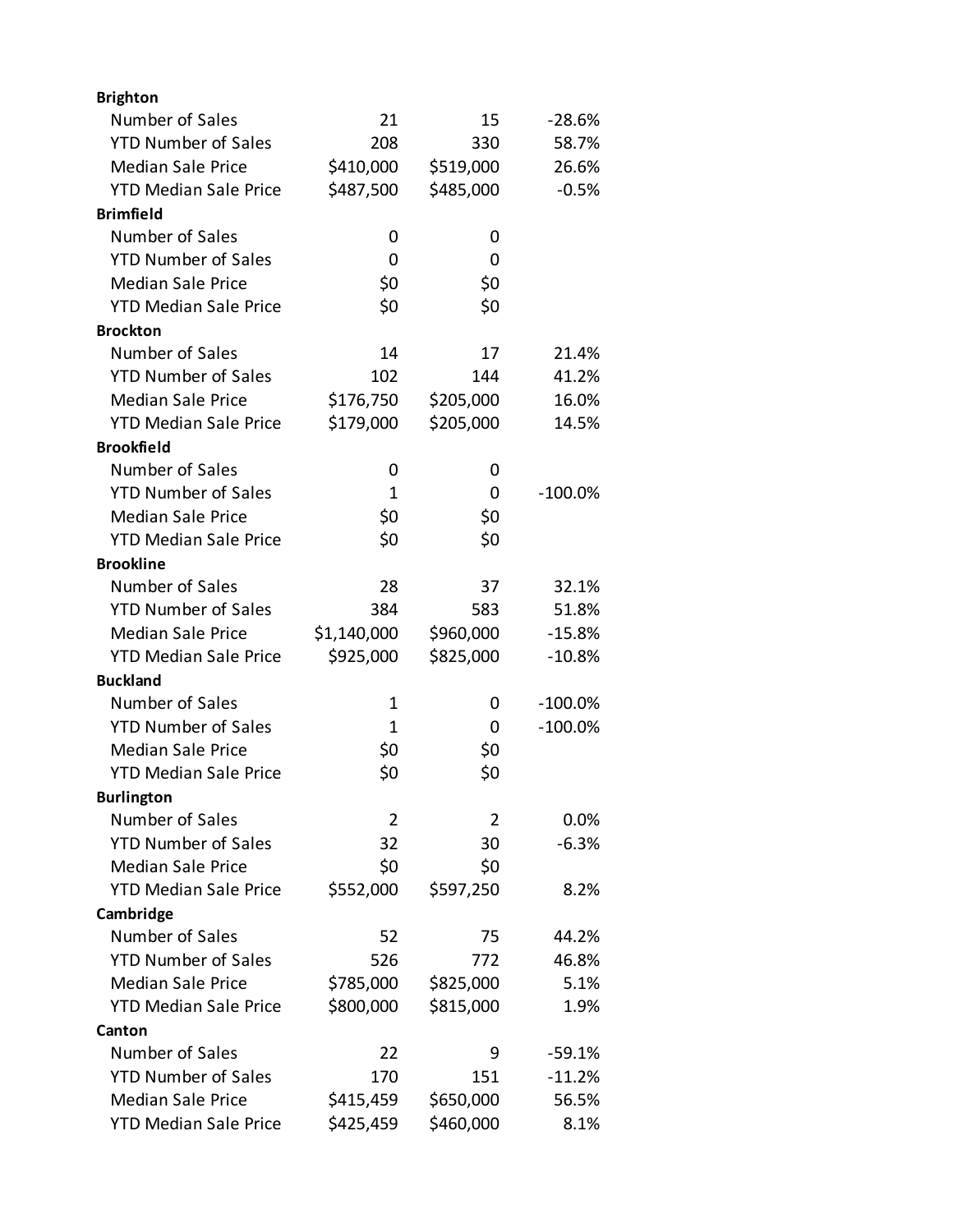| <b>Carlisle</b>              |           |           |          |
|------------------------------|-----------|-----------|----------|
| Number of Sales              | 0         | 1         |          |
| <b>YTD Number of Sales</b>   | 7         | 4         | -42.9%   |
| <b>Median Sale Price</b>     | \$0       | \$0       |          |
| <b>YTD Median Sale Price</b> | \$853,483 | \$850,500 | $-0.3%$  |
| Carver                       |           |           |          |
| Number of Sales              | 2         | 2         | 0.0%     |
| <b>YTD Number of Sales</b>   | 19        | 25        | 31.6%    |
| <b>Median Sale Price</b>     | \$0       | \$0       |          |
| <b>YTD Median Sale Price</b> | \$299,900 | \$429,000 | 43.0%    |
| Centerville                  |           |           |          |
| Number of Sales              | 0         | 0         |          |
| <b>YTD Number of Sales</b>   | 9         | 8         | $-11.1%$ |
| <b>Median Sale Price</b>     | \$0       | \$0       |          |
| <b>YTD Median Sale Price</b> | \$707,500 | \$613,750 | $-13.3%$ |
| Charlemont                   |           |           |          |
| Number of Sales              | 0         | 0         |          |
| <b>YTD Number of Sales</b>   | 0         | 0         |          |
| <b>Median Sale Price</b>     | \$0       | \$0       |          |
| <b>YTD Median Sale Price</b> | \$0       | \$0       |          |
| Charlestown                  |           |           |          |
| Number of Sales              | 32        | 27        | $-15.6%$ |
| <b>YTD Number of Sales</b>   | 279       | 369       | 32.3%    |
| <b>Median Sale Price</b>     | \$793,500 | \$746,000 | $-6.0%$  |
| <b>YTD Median Sale Price</b> | \$770,000 | \$745,000 | $-3.2%$  |
| <b>Charlton</b>              |           |           |          |
| Number of Sales              | 2         | 1         | $-50.0%$ |
| <b>YTD Number of Sales</b>   | 12        | 9         | $-25.0%$ |
| <b>Median Sale Price</b>     | \$0       | \$0       |          |
| <b>YTD Median Sale Price</b> | \$205,000 | \$225,000 | 9.8%     |
| Chatham                      |           |           |          |
| Number of Sales              | 6         | 5         | $-16.7%$ |
| <b>YTD Number of Sales</b>   | 28        | 32        | 14.3%    |
| <b>Median Sale Price</b>     | \$479,000 | \$349,000 | $-27.1%$ |
| <b>YTD Median Sale Price</b> | \$395,000 | \$382,000 | $-3.3%$  |
| <b>Chelmsford</b>            |           |           |          |
| Number of Sales              | 19        | 20        | 5.3%     |
| <b>YTD Number of Sales</b>   | 167       | 214       | 28.1%    |
| <b>Median Sale Price</b>     | \$270,000 | \$366,000 | 35.6%    |
| <b>YTD Median Sale Price</b> | \$305,500 | \$335,000 | 9.7%     |
| Chelsea                      |           |           |          |
| Number of Sales              | 9         | 11        | 22.2%    |
| <b>YTD Number of Sales</b>   | 103       | 191       | 85.4%    |
| <b>Median Sale Price</b>     | \$365,000 | \$350,000 | $-4.1%$  |
| <b>YTD Median Sale Price</b> | \$385,000 | \$399,900 | 3.9%     |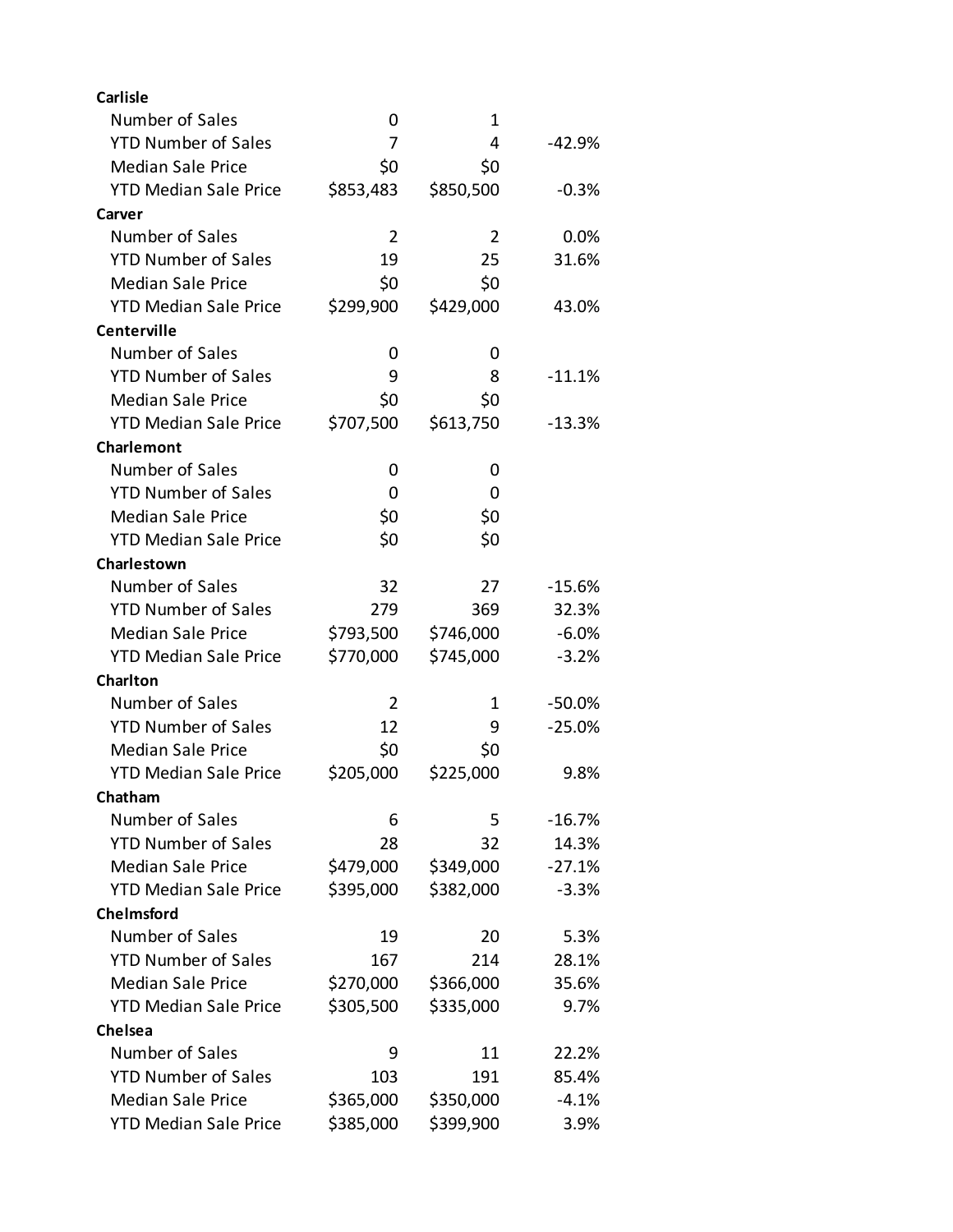| Number of Sales<br>0<br>0<br><b>YTD Number of Sales</b><br>1<br>0<br>\$0<br><b>Median Sale Price</b><br>\$0<br>\$0<br><b>YTD Median Sale Price</b><br>\$0<br><b>Chester</b><br>Number of Sales<br>0<br>0<br><b>YTD Number of Sales</b><br>1<br>0<br>\$0<br><b>Median Sale Price</b><br>\$0<br>\$0<br>\$0<br><b>YTD Median Sale Price</b><br><b>Chesterfield</b><br>Number of Sales<br>0<br>0<br><b>YTD Number of Sales</b><br>0<br>0<br><b>Median Sale Price</b><br>\$0<br>\$0<br>\$0<br><b>YTD Median Sale Price</b><br>\$0<br>Chicopee<br>Number of Sales<br>11<br>7<br>57.1%<br><b>YTD Number of Sales</b><br>104<br>105<br>1.0%<br><b>Median Sale Price</b><br>\$158,000<br>\$169,000<br>7.0%<br><b>YTD Median Sale Price</b><br>\$135,000<br>\$172,000<br>27.4%<br><b>Chilmark</b><br>Number of Sales<br>0<br>0<br><b>YTD Number of Sales</b><br>0<br>1<br><b>Median Sale Price</b><br>\$0<br>\$0<br>\$0<br>\$0<br><b>YTD Median Sale Price</b><br>Clarksburg<br>Number of Sales<br>1<br>0<br><b>YTD Number of Sales</b><br>$\overline{2}$<br>0<br><b>Median Sale Price</b><br>\$0<br>\$0<br>\$0<br>\$0<br><b>YTD Median Sale Price</b><br><b>Clinton</b><br>Number of Sales<br>10<br>$-30.0%$<br>7<br><b>YTD Number of Sales</b><br>82<br>17.1%<br>96<br><b>Median Sale Price</b><br>\$347,101<br>\$330,000<br>$-4.9%$ |
|------------------------------------------------------------------------------------------------------------------------------------------------------------------------------------------------------------------------------------------------------------------------------------------------------------------------------------------------------------------------------------------------------------------------------------------------------------------------------------------------------------------------------------------------------------------------------------------------------------------------------------------------------------------------------------------------------------------------------------------------------------------------------------------------------------------------------------------------------------------------------------------------------------------------------------------------------------------------------------------------------------------------------------------------------------------------------------------------------------------------------------------------------------------------------------------------------------------------------------------------------------------------------------------------------------------------------|
|                                                                                                                                                                                                                                                                                                                                                                                                                                                                                                                                                                                                                                                                                                                                                                                                                                                                                                                                                                                                                                                                                                                                                                                                                                                                                                                              |
|                                                                                                                                                                                                                                                                                                                                                                                                                                                                                                                                                                                                                                                                                                                                                                                                                                                                                                                                                                                                                                                                                                                                                                                                                                                                                                                              |
|                                                                                                                                                                                                                                                                                                                                                                                                                                                                                                                                                                                                                                                                                                                                                                                                                                                                                                                                                                                                                                                                                                                                                                                                                                                                                                                              |
|                                                                                                                                                                                                                                                                                                                                                                                                                                                                                                                                                                                                                                                                                                                                                                                                                                                                                                                                                                                                                                                                                                                                                                                                                                                                                                                              |
|                                                                                                                                                                                                                                                                                                                                                                                                                                                                                                                                                                                                                                                                                                                                                                                                                                                                                                                                                                                                                                                                                                                                                                                                                                                                                                                              |
|                                                                                                                                                                                                                                                                                                                                                                                                                                                                                                                                                                                                                                                                                                                                                                                                                                                                                                                                                                                                                                                                                                                                                                                                                                                                                                                              |
|                                                                                                                                                                                                                                                                                                                                                                                                                                                                                                                                                                                                                                                                                                                                                                                                                                                                                                                                                                                                                                                                                                                                                                                                                                                                                                                              |
|                                                                                                                                                                                                                                                                                                                                                                                                                                                                                                                                                                                                                                                                                                                                                                                                                                                                                                                                                                                                                                                                                                                                                                                                                                                                                                                              |
|                                                                                                                                                                                                                                                                                                                                                                                                                                                                                                                                                                                                                                                                                                                                                                                                                                                                                                                                                                                                                                                                                                                                                                                                                                                                                                                              |
|                                                                                                                                                                                                                                                                                                                                                                                                                                                                                                                                                                                                                                                                                                                                                                                                                                                                                                                                                                                                                                                                                                                                                                                                                                                                                                                              |
|                                                                                                                                                                                                                                                                                                                                                                                                                                                                                                                                                                                                                                                                                                                                                                                                                                                                                                                                                                                                                                                                                                                                                                                                                                                                                                                              |
|                                                                                                                                                                                                                                                                                                                                                                                                                                                                                                                                                                                                                                                                                                                                                                                                                                                                                                                                                                                                                                                                                                                                                                                                                                                                                                                              |
|                                                                                                                                                                                                                                                                                                                                                                                                                                                                                                                                                                                                                                                                                                                                                                                                                                                                                                                                                                                                                                                                                                                                                                                                                                                                                                                              |
|                                                                                                                                                                                                                                                                                                                                                                                                                                                                                                                                                                                                                                                                                                                                                                                                                                                                                                                                                                                                                                                                                                                                                                                                                                                                                                                              |
|                                                                                                                                                                                                                                                                                                                                                                                                                                                                                                                                                                                                                                                                                                                                                                                                                                                                                                                                                                                                                                                                                                                                                                                                                                                                                                                              |
|                                                                                                                                                                                                                                                                                                                                                                                                                                                                                                                                                                                                                                                                                                                                                                                                                                                                                                                                                                                                                                                                                                                                                                                                                                                                                                                              |
|                                                                                                                                                                                                                                                                                                                                                                                                                                                                                                                                                                                                                                                                                                                                                                                                                                                                                                                                                                                                                                                                                                                                                                                                                                                                                                                              |
|                                                                                                                                                                                                                                                                                                                                                                                                                                                                                                                                                                                                                                                                                                                                                                                                                                                                                                                                                                                                                                                                                                                                                                                                                                                                                                                              |
|                                                                                                                                                                                                                                                                                                                                                                                                                                                                                                                                                                                                                                                                                                                                                                                                                                                                                                                                                                                                                                                                                                                                                                                                                                                                                                                              |
|                                                                                                                                                                                                                                                                                                                                                                                                                                                                                                                                                                                                                                                                                                                                                                                                                                                                                                                                                                                                                                                                                                                                                                                                                                                                                                                              |
|                                                                                                                                                                                                                                                                                                                                                                                                                                                                                                                                                                                                                                                                                                                                                                                                                                                                                                                                                                                                                                                                                                                                                                                                                                                                                                                              |
|                                                                                                                                                                                                                                                                                                                                                                                                                                                                                                                                                                                                                                                                                                                                                                                                                                                                                                                                                                                                                                                                                                                                                                                                                                                                                                                              |
|                                                                                                                                                                                                                                                                                                                                                                                                                                                                                                                                                                                                                                                                                                                                                                                                                                                                                                                                                                                                                                                                                                                                                                                                                                                                                                                              |
|                                                                                                                                                                                                                                                                                                                                                                                                                                                                                                                                                                                                                                                                                                                                                                                                                                                                                                                                                                                                                                                                                                                                                                                                                                                                                                                              |
|                                                                                                                                                                                                                                                                                                                                                                                                                                                                                                                                                                                                                                                                                                                                                                                                                                                                                                                                                                                                                                                                                                                                                                                                                                                                                                                              |
|                                                                                                                                                                                                                                                                                                                                                                                                                                                                                                                                                                                                                                                                                                                                                                                                                                                                                                                                                                                                                                                                                                                                                                                                                                                                                                                              |
|                                                                                                                                                                                                                                                                                                                                                                                                                                                                                                                                                                                                                                                                                                                                                                                                                                                                                                                                                                                                                                                                                                                                                                                                                                                                                                                              |
|                                                                                                                                                                                                                                                                                                                                                                                                                                                                                                                                                                                                                                                                                                                                                                                                                                                                                                                                                                                                                                                                                                                                                                                                                                                                                                                              |
|                                                                                                                                                                                                                                                                                                                                                                                                                                                                                                                                                                                                                                                                                                                                                                                                                                                                                                                                                                                                                                                                                                                                                                                                                                                                                                                              |
|                                                                                                                                                                                                                                                                                                                                                                                                                                                                                                                                                                                                                                                                                                                                                                                                                                                                                                                                                                                                                                                                                                                                                                                                                                                                                                                              |
|                                                                                                                                                                                                                                                                                                                                                                                                                                                                                                                                                                                                                                                                                                                                                                                                                                                                                                                                                                                                                                                                                                                                                                                                                                                                                                                              |
|                                                                                                                                                                                                                                                                                                                                                                                                                                                                                                                                                                                                                                                                                                                                                                                                                                                                                                                                                                                                                                                                                                                                                                                                                                                                                                                              |
|                                                                                                                                                                                                                                                                                                                                                                                                                                                                                                                                                                                                                                                                                                                                                                                                                                                                                                                                                                                                                                                                                                                                                                                                                                                                                                                              |
| <b>YTD Median Sale Price</b><br>\$297,500<br>\$335,000<br>12.6%                                                                                                                                                                                                                                                                                                                                                                                                                                                                                                                                                                                                                                                                                                                                                                                                                                                                                                                                                                                                                                                                                                                                                                                                                                                              |
| Cohasset                                                                                                                                                                                                                                                                                                                                                                                                                                                                                                                                                                                                                                                                                                                                                                                                                                                                                                                                                                                                                                                                                                                                                                                                                                                                                                                     |
| Number of Sales<br>3<br>$-100.0%$<br>0                                                                                                                                                                                                                                                                                                                                                                                                                                                                                                                                                                                                                                                                                                                                                                                                                                                                                                                                                                                                                                                                                                                                                                                                                                                                                       |
| <b>YTD Number of Sales</b><br>25<br>12<br>$-52.0%$                                                                                                                                                                                                                                                                                                                                                                                                                                                                                                                                                                                                                                                                                                                                                                                                                                                                                                                                                                                                                                                                                                                                                                                                                                                                           |
| <b>Median Sale Price</b><br>\$638,000<br>\$0<br>$-100.0%$                                                                                                                                                                                                                                                                                                                                                                                                                                                                                                                                                                                                                                                                                                                                                                                                                                                                                                                                                                                                                                                                                                                                                                                                                                                                    |
| \$638,000<br><b>YTD Median Sale Price</b><br>\$662,000<br>3.8%                                                                                                                                                                                                                                                                                                                                                                                                                                                                                                                                                                                                                                                                                                                                                                                                                                                                                                                                                                                                                                                                                                                                                                                                                                                               |
| Colrain                                                                                                                                                                                                                                                                                                                                                                                                                                                                                                                                                                                                                                                                                                                                                                                                                                                                                                                                                                                                                                                                                                                                                                                                                                                                                                                      |
| Number of Sales<br>0<br>0                                                                                                                                                                                                                                                                                                                                                                                                                                                                                                                                                                                                                                                                                                                                                                                                                                                                                                                                                                                                                                                                                                                                                                                                                                                                                                    |
| <b>YTD Number of Sales</b><br>0<br>0                                                                                                                                                                                                                                                                                                                                                                                                                                                                                                                                                                                                                                                                                                                                                                                                                                                                                                                                                                                                                                                                                                                                                                                                                                                                                         |
| <b>Median Sale Price</b><br>\$0<br>\$0                                                                                                                                                                                                                                                                                                                                                                                                                                                                                                                                                                                                                                                                                                                                                                                                                                                                                                                                                                                                                                                                                                                                                                                                                                                                                       |
| \$0<br>\$0<br><b>YTD Median Sale Price</b>                                                                                                                                                                                                                                                                                                                                                                                                                                                                                                                                                                                                                                                                                                                                                                                                                                                                                                                                                                                                                                                                                                                                                                                                                                                                                   |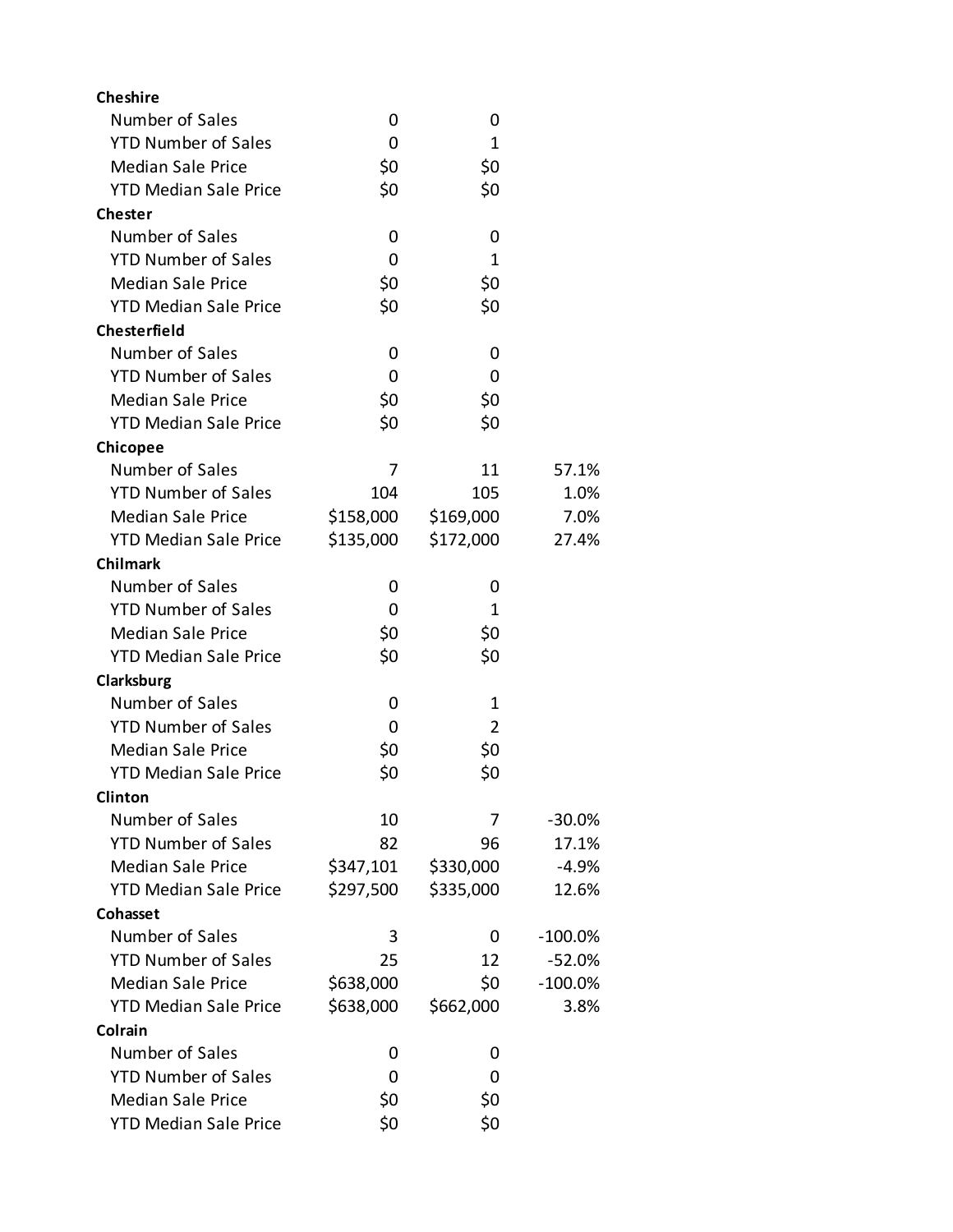| Concord                      |                |                |           |
|------------------------------|----------------|----------------|-----------|
| Number of Sales              | 4              | 2              | $-50.0%$  |
| <b>YTD Number of Sales</b>   | 64             | 50             | $-21.9%$  |
| <b>Median Sale Price</b>     | \$537,500      | \$0            | $-100.0%$ |
| <b>YTD Median Sale Price</b> | \$512,500      | \$617,500      | 20.5%     |
| Conway                       |                |                |           |
| Number of Sales              | 0              | 0              |           |
| <b>YTD Number of Sales</b>   | 0              | 0              |           |
| <b>Median Sale Price</b>     | \$0            | \$0            |           |
| <b>YTD Median Sale Price</b> | \$0            | \$0            |           |
| Cotuit                       |                |                |           |
| Number of Sales              | 0              | 0              |           |
| <b>YTD Number of Sales</b>   | $\mathbf{1}$   | $\overline{2}$ | 100.0%    |
| <b>Median Sale Price</b>     | \$0            | \$0            |           |
| <b>YTD Median Sale Price</b> | \$0            | \$0            |           |
| Cummington                   |                |                |           |
| Number of Sales              | 0              | 0              |           |
| <b>YTD Number of Sales</b>   | 0              | 1              |           |
| <b>Median Sale Price</b>     | \$0            | \$0            |           |
| <b>YTD Median Sale Price</b> | \$0            | \$0            |           |
| <b>Dalton</b>                |                |                |           |
| Number of Sales              | 1              | 1              | 0.0%      |
| <b>YTD Number of Sales</b>   | 4              | 9              | 125.0%    |
| <b>Median Sale Price</b>     | \$0            | \$0            |           |
| <b>YTD Median Sale Price</b> | \$302,500      | \$168,500      | -44.3%    |
| Danvers                      |                |                |           |
| Number of Sales              | 4              | 10             | 150.0%    |
| <b>YTD Number of Sales</b>   | 94             | 94             | 0.0%      |
| <b>Median Sale Price</b>     | \$412,500      | \$421,500      | 2.2%      |
| <b>YTD Median Sale Price</b> | \$364,500      | \$424,125      | 16.4%     |
| Dartmouth                    |                |                |           |
| Number of Sales              | $\overline{2}$ | 2              | 0.0%      |
| <b>YTD Number of Sales</b>   | 17             | 22             | 29.4%     |
| <b>Median Sale Price</b>     | \$0            | \$0            |           |
| <b>YTD Median Sale Price</b> | \$465,000      | \$472,500      | 1.6%      |
| Dedham                       |                |                |           |
| Number of Sales              | 7              | 2              | $-71.4%$  |
| <b>YTD Number of Sales</b>   | 43             | 62             | 44.2%     |
| <b>Median Sale Price</b>     | \$369,900      | \$0            | $-100.0%$ |
| <b>YTD Median Sale Price</b> | \$420,000      | \$470,644      | 12.1%     |
| <b>Deerfield</b>             |                |                |           |
| Number of Sales              | 3              | 3              | 0.0%      |
| <b>YTD Number of Sales</b>   | 24             | 19             | $-20.8%$  |
| <b>Median Sale Price</b>     | \$324,900      | \$220,000      | $-32.3%$  |
| <b>YTD Median Sale Price</b> | \$301,450      | \$324,900      | 7.8%      |
|                              |                |                |           |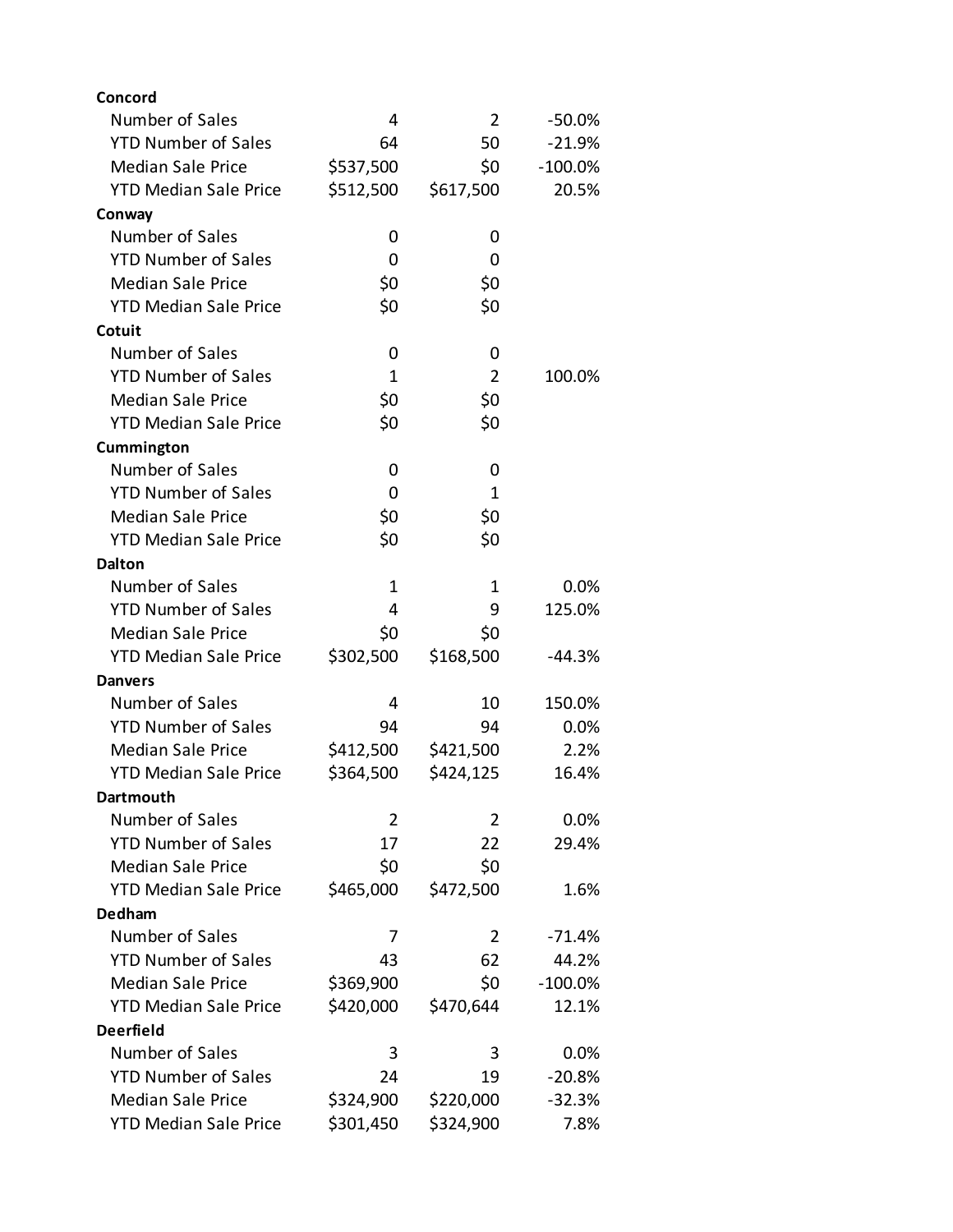| <b>Dennis</b>                |           |           |          |
|------------------------------|-----------|-----------|----------|
| Number of Sales              | 12        | 9         | $-25.0%$ |
| <b>YTD Number of Sales</b>   | 147       | 145       | $-1.4%$  |
| <b>Median Sale Price</b>     | \$235,232 | \$250,000 | 6.3%     |
| <b>YTD Median Sale Price</b> | \$190,000 | \$234,500 | 23.4%    |
| Devens                       |           |           |          |
| Number of Sales              | 0         | 0         |          |
| <b>YTD Number of Sales</b>   | 0         | 1         |          |
| <b>Median Sale Price</b>     | \$0       | \$0       |          |
| <b>YTD Median Sale Price</b> | \$0       | \$0       |          |
| <b>Dighton</b>               |           |           |          |
| Number of Sales              | 0         | 0         |          |
| <b>YTD Number of Sales</b>   | 3         | 4         | 33.3%    |
| <b>Median Sale Price</b>     | \$0       | \$0       |          |
| <b>YTD Median Sale Price</b> | \$256,000 | \$425,800 | 66.3%    |
| <b>Dorchester</b>            |           |           |          |
| Number of Sales              | 42        | 33        | $-21.4%$ |
| <b>YTD Number of Sales</b>   | 502       | 543       | 8.2%     |
| <b>Median Sale Price</b>     | \$470,000 | \$540,000 | 14.9%    |
| <b>YTD Median Sale Price</b> | \$510,000 | \$556,000 | 9.0%     |
| <b>Douglas</b>               |           |           |          |
| Number of Sales              | 2         | 1         | $-50.0%$ |
| <b>YTD Number of Sales</b>   | 16        | 14        | $-12.5%$ |
| <b>Median Sale Price</b>     | \$0       | \$0       |          |
| <b>YTD Median Sale Price</b> | \$226,750 | \$298,000 | 31.4%    |
| Dover                        |           |           |          |
| Number of Sales              | 0         | 0         |          |
| <b>YTD Number of Sales</b>   | 5         | 4         | $-20.0%$ |
| <b>Median Sale Price</b>     | \$0       | \$0       |          |
| <b>YTD Median Sale Price</b> | \$950,000 | \$611,250 | $-35.7%$ |
| <b>Dracut</b>                |           |           |          |
| Number of Sales              | 16        | 13        | $-18.8%$ |
| <b>YTD Number of Sales</b>   | 116       | 143       | 23.3%    |
| <b>Median Sale Price</b>     | \$246,000 | \$260,000 | 5.7%     |
| <b>YTD Median Sale Price</b> | \$240,500 | \$255,000 | 6.0%     |
| <b>Dudley</b>                |           |           |          |
| Number of Sales              | 1         | 2         | 100.0%   |
| <b>YTD Number of Sales</b>   | 11        | 18        | 63.6%    |
| <b>Median Sale Price</b>     | \$0       | \$0       |          |
| <b>YTD Median Sale Price</b> | \$130,000 | \$139,000 | 6.9%     |
| <b>Dunstable</b>             |           |           |          |
| Number of Sales              | 0         | 0         |          |
| <b>YTD Number of Sales</b>   | 1         | 1         | $0.0\%$  |
| <b>Median Sale Price</b>     | \$0       | \$0       |          |
| <b>YTD Median Sale Price</b> | \$0       | \$0       |          |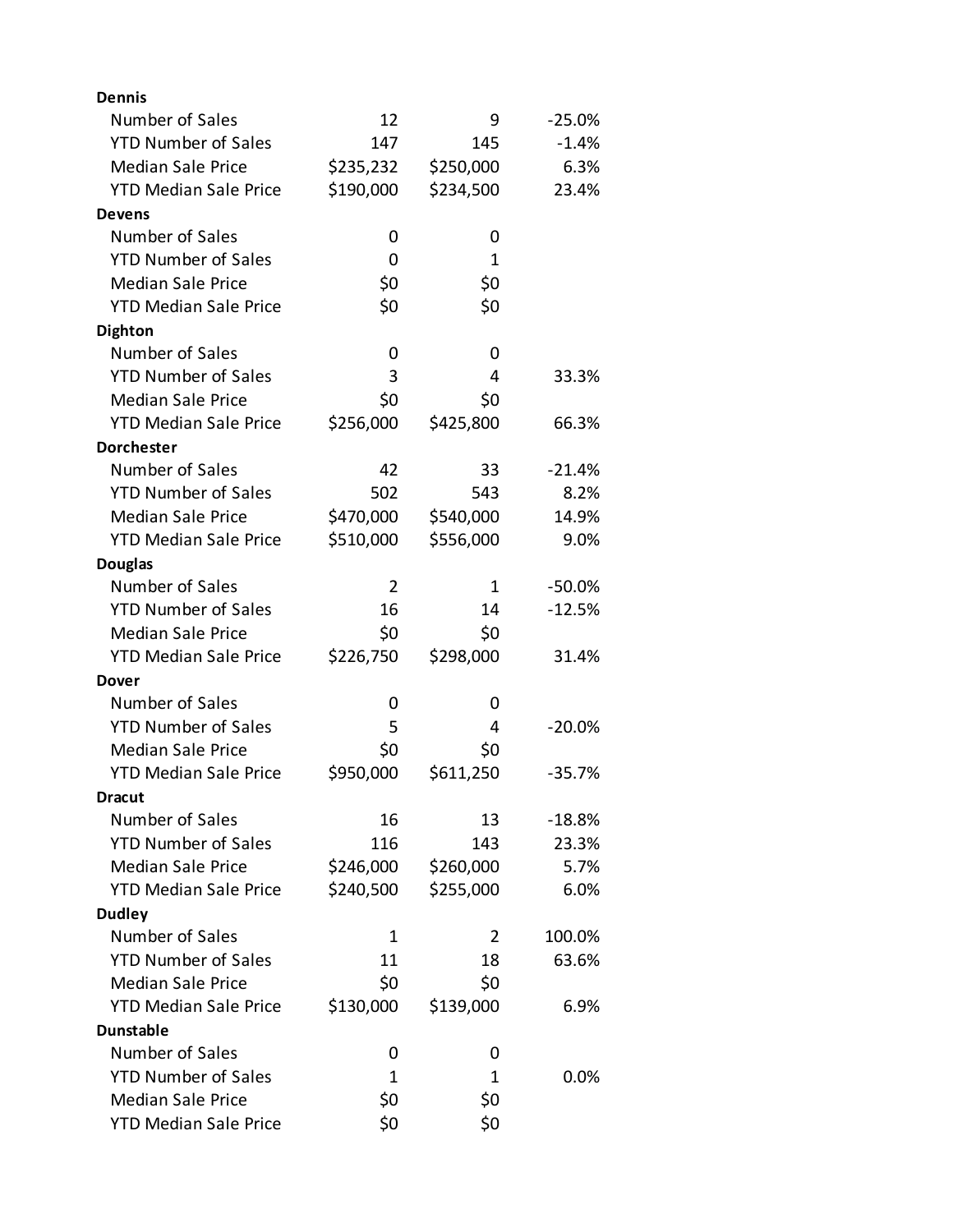| <b>Duxbury</b>               |                |           |           |
|------------------------------|----------------|-----------|-----------|
| Number of Sales              | $\overline{2}$ | 4         | 100.0%    |
| <b>YTD Number of Sales</b>   | 30             | 37        | 23.3%     |
| <b>Median Sale Price</b>     | \$0            | \$283,830 |           |
| <b>YTD Median Sale Price</b> | \$425,750      | \$425,000 | $-0.2%$   |
| <b>East Boston</b>           |                |           |           |
| Number of Sales              | 29             | 22        | $-24.1%$  |
| <b>YTD Number of Sales</b>   | 273            | 528       | 93.4%     |
| <b>Median Sale Price</b>     | \$562,000      | \$523,500 | $-6.9%$   |
| <b>YTD Median Sale Price</b> | \$562,000      | \$625,000 | 11.2%     |
| <b>East Bridgewater</b>      |                |           |           |
| Number of Sales              | 5              | 3         | $-40.0%$  |
| <b>YTD Number of Sales</b>   | 30             | 31        | 3.3%      |
| <b>Median Sale Price</b>     | \$395,000      | \$290,000 | $-26.6%$  |
| <b>YTD Median Sale Price</b> | \$274,950      | \$332,000 | 20.7%     |
| <b>East Brookfield</b>       |                |           |           |
| Number of Sales              | 0              | 0         |           |
| <b>YTD Number of Sales</b>   | 0              | 1         |           |
| <b>Median Sale Price</b>     | \$0            | \$0       |           |
| <b>YTD Median Sale Price</b> | \$0            | \$0       |           |
| <b>East Longmeadow</b>       |                |           |           |
| Number of Sales              | 0              | 2         |           |
| <b>YTD Number of Sales</b>   | 10             | 18        | 80.0%     |
| <b>Median Sale Price</b>     | \$0            | \$0       |           |
| <b>YTD Median Sale Price</b> | \$407,250      | \$479,750 | 17.8%     |
| Eastham                      |                |           |           |
| Number of Sales              | 1              | 3         | 200.0%    |
| <b>YTD Number of Sales</b>   | 16             | 21        | 31.3%     |
| <b>Median Sale Price</b>     | \$0            | \$257,500 |           |
| <b>YTD Median Sale Price</b> | \$273,500      | \$271,700 | $-0.7%$   |
| Easthampton                  |                |           |           |
| Number of Sales              | 3              | 2         | $-33.3%$  |
| <b>YTD Number of Sales</b>   | 16             | 25        | 56.3%     |
| <b>Median Sale Price</b>     | \$155,000      | \$0       | $-100.0%$ |
| <b>YTD Median Sale Price</b> | \$202,500      | \$259,900 | 28.3%     |
| Easton                       |                |           |           |
| Number of Sales              | 12             | 15        | 25.0%     |
| <b>YTD Number of Sales</b>   | 116            | 124       | 6.9%      |
| <b>Median Sale Price</b>     | \$371,450      | \$315,000 | $-15.2%$  |
| <b>YTD Median Sale Price</b> | \$273,700      | \$309,500 | 13.1%     |
| Edgartown                    |                |           |           |
| Number of Sales              | 0              | 3         |           |
| <b>YTD Number of Sales</b>   | 3              | 17        | 466.7%    |
| <b>Median Sale Price</b>     | \$0            | \$20,000  |           |
| <b>YTD Median Sale Price</b> | \$875,000      | \$170,000 | $-80.6%$  |
|                              |                |           |           |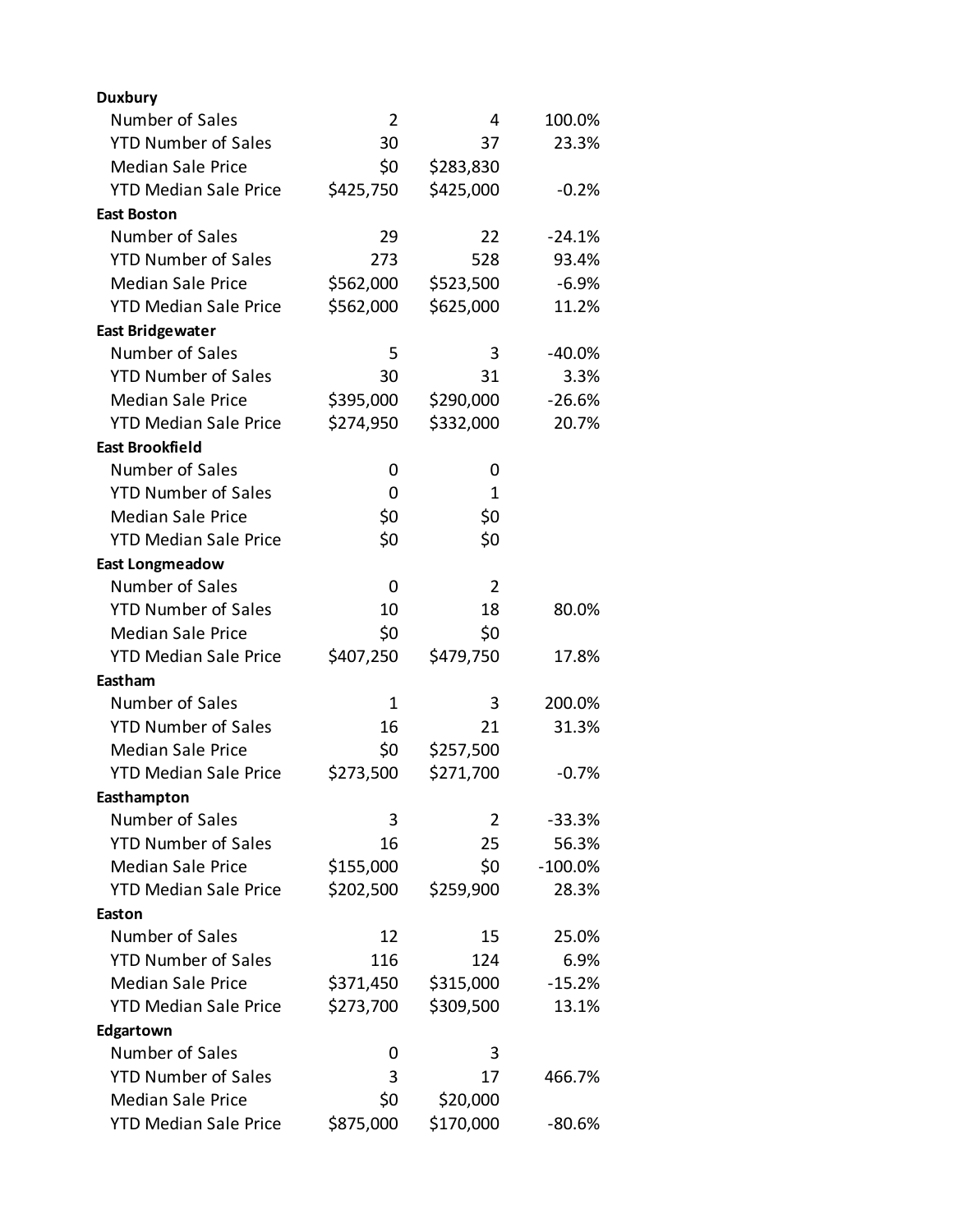| Egremont                     |              |           |           |
|------------------------------|--------------|-----------|-----------|
| Number of Sales              | 0            | 0         |           |
| <b>YTD Number of Sales</b>   | $\mathbf{1}$ | 0         | $-100.0%$ |
| <b>Median Sale Price</b>     | \$0          | \$0       |           |
| <b>YTD Median Sale Price</b> | \$0          | \$0       |           |
| <b>Erving</b>                |              |           |           |
| Number of Sales              | 0            | 0         |           |
| <b>YTD Number of Sales</b>   | 0            | 1         |           |
| <b>Median Sale Price</b>     | \$0          | \$0       |           |
| <b>YTD Median Sale Price</b> | \$0          | \$0       |           |
| <b>Essex</b>                 |              |           |           |
| Number of Sales              | 0            | 1         |           |
| <b>YTD Number of Sales</b>   | 5            | 9         | 80.0%     |
| <b>Median Sale Price</b>     | \$0          | \$0       |           |
| <b>YTD Median Sale Price</b> | \$360,000    | \$585,000 | 62.5%     |
| Everett                      |              |           |           |
| Number of Sales              | 4            | 9         | 125.0%    |
| <b>YTD Number of Sales</b>   | 86           | 115       | 33.7%     |
| <b>Median Sale Price</b>     | \$348,750    | \$415,000 | 19.0%     |
| <b>YTD Median Sale Price</b> | \$420,000    | \$416,000 | $-1.0%$   |
| <b>Fairhaven</b>             |              |           |           |
| Number of Sales              | 3            | 0         | $-100.0%$ |
| <b>YTD Number of Sales</b>   | 11           | 8         | $-27.3%$  |
| <b>Median Sale Price</b>     | \$255,000    | \$0       | $-100.0%$ |
| <b>YTD Median Sale Price</b> | \$271,250    | \$257,500 | $-5.1%$   |
| <b>Fall River</b>            |              |           |           |
| Number of Sales              | 10           | 7         | $-30.0%$  |
| <b>YTD Number of Sales</b>   | 102          | 130       | 27.5%     |
| <b>Median Sale Price</b>     | \$174,000    | \$285,000 | 63.8%     |
| <b>YTD Median Sale Price</b> | \$175,000    | \$220,500 | 26.0%     |
| <b>Falmouth</b>              |              |           |           |
| Number of Sales              | 3            | 9         | 200.0%    |
| <b>YTD Number of Sales</b>   | 69           | 72        | 4.3%      |
| <b>Median Sale Price</b>     | \$748,000    | \$600,000 | $-19.8%$  |
| <b>YTD Median Sale Price</b> | \$410,000    | \$465,000 | 13.4%     |
| <b>Fitchburg</b>             |              |           |           |
| Number of Sales              | 11           | 8         | $-27.3%$  |
| <b>YTD Number of Sales</b>   | 70           | 86        | 22.9%     |
| <b>Median Sale Price</b>     | \$255,000    | \$206,000 | $-19.2%$  |
| <b>YTD Median Sale Price</b> | \$225,500    | \$242,500 | 7.5%      |
| <b>Florida</b>               |              |           |           |
| Number of Sales              | 0            | 0         |           |
| <b>YTD Number of Sales</b>   | 0            | 2         |           |
| <b>Median Sale Price</b>     | \$0          | \$0       |           |
| <b>YTD Median Sale Price</b> | \$0          | \$0       |           |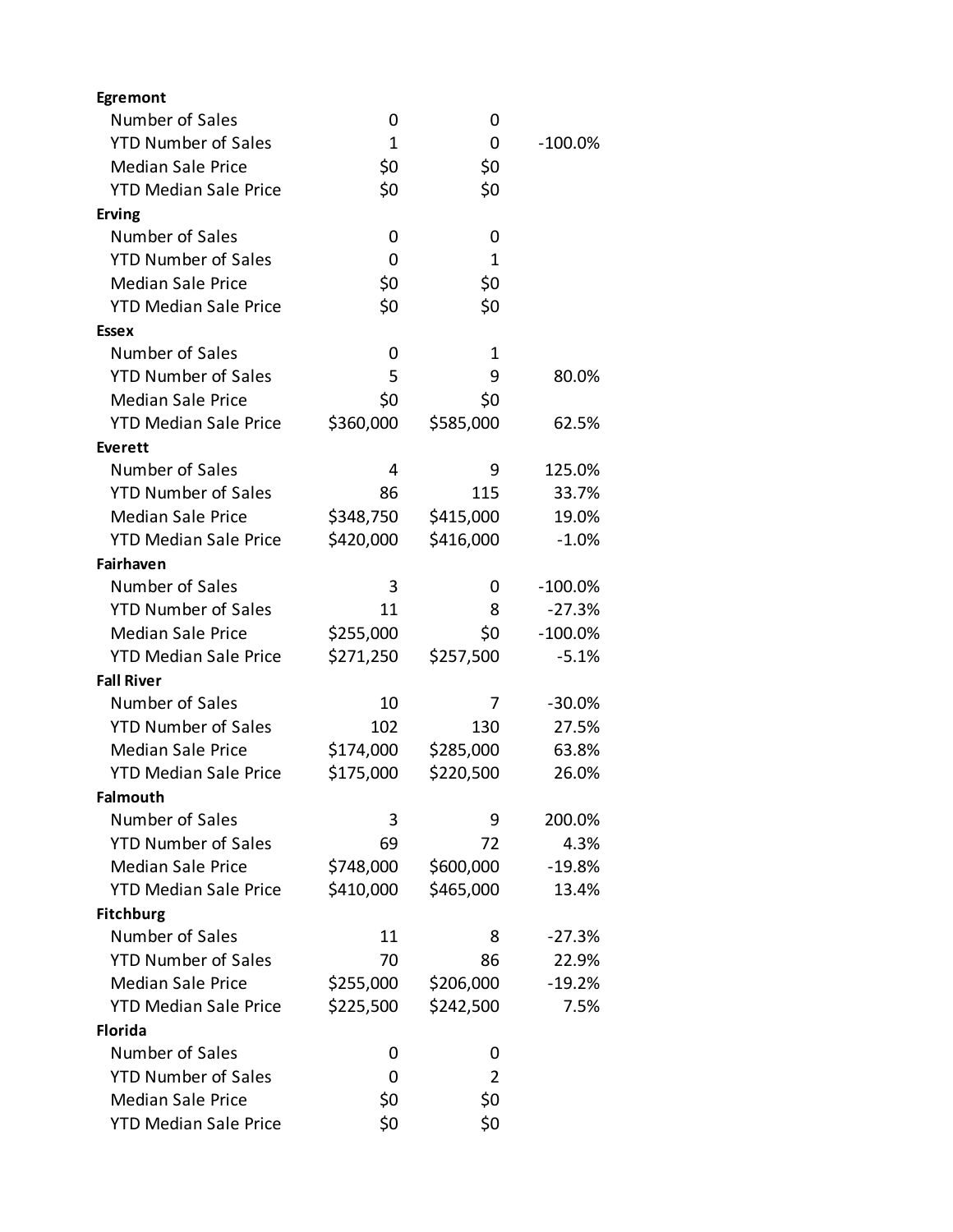| <b>Foxboro</b>               |           |           |            |
|------------------------------|-----------|-----------|------------|
| Number of Sales              | 3         | 9         | 200.0%     |
| <b>YTD Number of Sales</b>   | 45        | 43        | $-4.4%$    |
| <b>Median Sale Price</b>     | \$499,900 | \$365,000 | $-27.0%$   |
| <b>YTD Median Sale Price</b> | \$460,000 | \$472,000 | 2.6%       |
| Framingham                   |           |           |            |
| Number of Sales              | 16        | 19        | 18.8%      |
| <b>YTD Number of Sales</b>   | 152       | 222       | 46.1%      |
| <b>Median Sale Price</b>     | \$259,500 | \$336,000 | 29.5%      |
| <b>YTD Median Sale Price</b> | \$239,500 | \$282,750 | 18.1%      |
| <b>Franklin</b>              |           |           |            |
| Number of Sales              | 11        | 6         | $-45.5%$   |
| <b>YTD Number of Sales</b>   | 116       | 124       | 6.9%       |
| <b>Median Sale Price</b>     | \$400,000 | \$433,750 | 8.4%       |
| <b>YTD Median Sale Price</b> | \$336,000 | \$359,950 | 7.1%       |
| Freetown                     |           |           |            |
| Number of Sales              | 0         | 0         |            |
| <b>YTD Number of Sales</b>   | 0         | 5         |            |
| <b>Median Sale Price</b>     | \$0       | \$0       |            |
| <b>YTD Median Sale Price</b> | \$0       | \$245,000 |            |
| Gardner                      |           |           |            |
| Number of Sales              | 4         | 4         | $0.0\%$    |
| <b>YTD Number of Sales</b>   | 24        | 31        | 29.2%      |
| <b>Median Sale Price</b>     | \$164,000 | \$171,000 | 4.3%       |
| <b>YTD Median Sale Price</b> | \$157,000 | \$175,000 | 11.5%      |
| Georgetown                   |           |           |            |
| Number of Sales              | 1         | 0         | $-100.0%$  |
| <b>YTD Number of Sales</b>   | 7         | 8         | 14.3%      |
| <b>Median Sale Price</b>     | \$0       | \$0       |            |
| <b>YTD Median Sale Price</b> | \$367,500 | \$374,500 | 1.9%       |
| Gill                         |           |           |            |
| Number of Sales              | 0         | 0         |            |
| <b>YTD Number of Sales</b>   | 0         | 1         |            |
| <b>Median Sale Price</b>     | \$0       | \$0       |            |
| <b>YTD Median Sale Price</b> | \$0       | \$0       |            |
| Gloucester                   |           |           |            |
| Number of Sales              | 9         | 15        | 66.7%      |
| <b>YTD Number of Sales</b>   | 80        | 119       | 48.8%      |
| <b>Median Sale Price</b>     | \$350,000 | \$650,000 | 85.7%      |
| <b>YTD Median Sale Price</b> | \$386,500 | \$450,000 | 16.4%      |
| Goshen                       |           |           |            |
| Number of Sales              | 1         | 0         | $-100.0%$  |
| <b>YTD Number of Sales</b>   | 1         | 0         | $-100.0\%$ |
| <b>Median Sale Price</b>     | \$0       | \$0       |            |
| <b>YTD Median Sale Price</b> | \$0       | \$0       |            |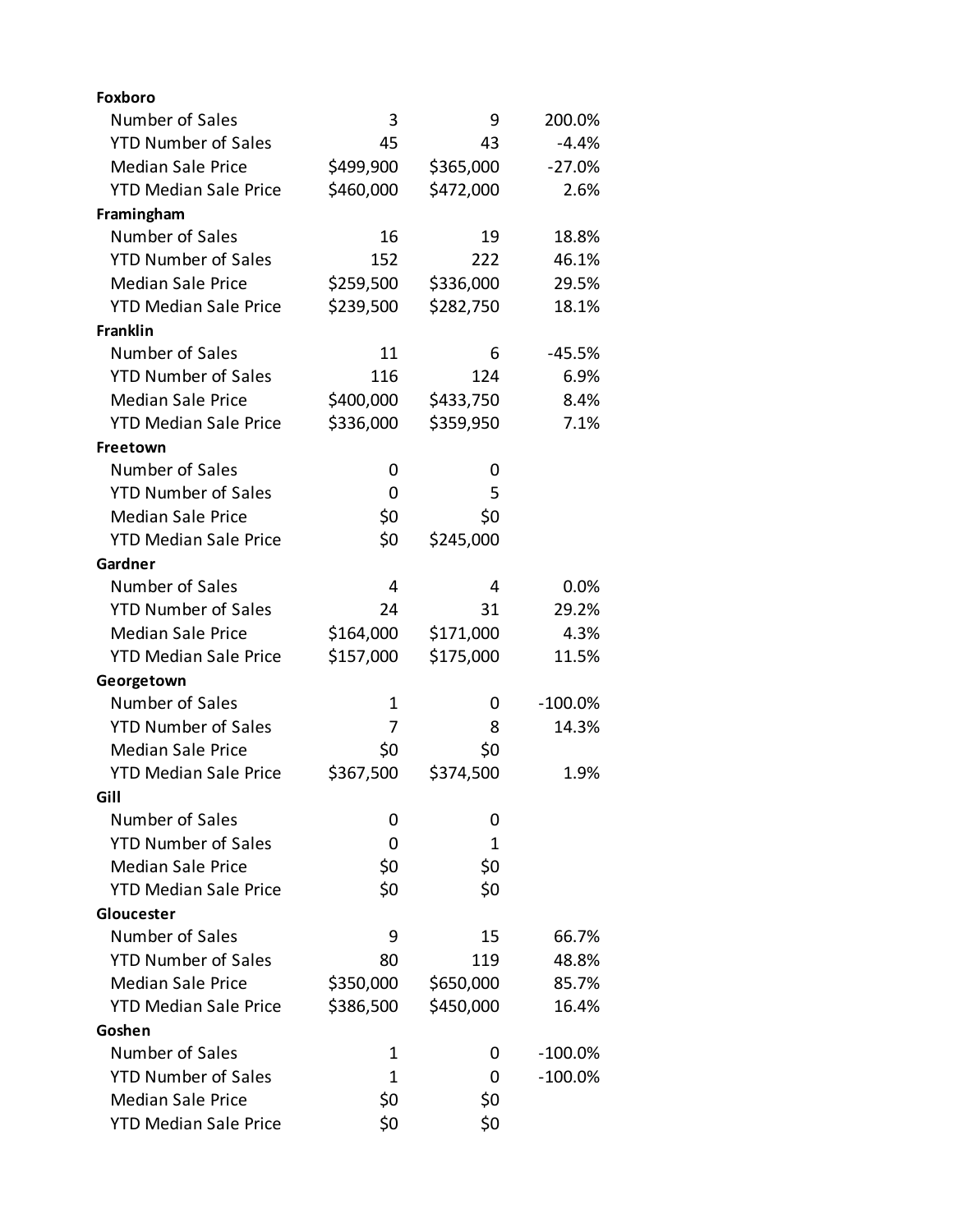| Gosnold                      |           |           |            |
|------------------------------|-----------|-----------|------------|
| Number of Sales              | 0         | 0         |            |
| <b>YTD Number of Sales</b>   | 0         | 0         |            |
| <b>Median Sale Price</b>     | \$0       | \$0       |            |
| <b>YTD Median Sale Price</b> | \$0       | \$0       |            |
| Grafton                      |           |           |            |
| Number of Sales              | 5         | 9         | 80.0%      |
| <b>YTD Number of Sales</b>   | 86        | 99        | 15.1%      |
| <b>Median Sale Price</b>     | \$368,000 | \$450,000 | 22.3%      |
| <b>YTD Median Sale Price</b> | \$324,950 | \$401,500 | 23.6%      |
| Granby                       |           |           |            |
| Number of Sales              | 1         | 2         | 100.0%     |
| <b>YTD Number of Sales</b>   | 9         | 9         | 0.0%       |
| <b>Median Sale Price</b>     | \$0       | \$0       |            |
| <b>YTD Median Sale Price</b> | \$184,000 | \$186,000 | 1.1%       |
| Granville                    |           |           |            |
| Number of Sales              | 0         | 0         |            |
| <b>YTD Number of Sales</b>   | 0         | 0         |            |
| <b>Median Sale Price</b>     | \$0       | \$0       |            |
| <b>YTD Median Sale Price</b> | \$0       | \$0       |            |
| <b>Great Barrington</b>      |           |           |            |
| Number of Sales              | 0         | 1         |            |
| <b>YTD Number of Sales</b>   | 20        | 30        | 50.0%      |
| <b>Median Sale Price</b>     | \$0       | \$0       |            |
| <b>YTD Median Sale Price</b> | \$355,000 | \$426,000 | 20.0%      |
| Greenfield                   |           |           |            |
| Number of Sales              | 2         | 3         | 50.0%      |
| <b>YTD Number of Sales</b>   | 27        | 19        | $-29.6%$   |
| <b>Median Sale Price</b>     | \$0       | \$250,000 |            |
| <b>YTD Median Sale Price</b> | \$169,000 | \$185,000 | 9.5%       |
| Groton                       |           |           |            |
| Number of Sales              | 4         | 4         | 0.0%       |
| <b>YTD Number of Sales</b>   | 26        | 36        | 38.5%      |
| <b>Median Sale Price</b>     | \$425,000 | \$325,000 | $-23.5%$   |
| <b>YTD Median Sale Price</b> | \$326,000 | \$380,000 | 16.6%      |
| Groveland                    |           |           |            |
| Number of Sales              | 0         | 2         |            |
| <b>YTD Number of Sales</b>   | 8         | 11        | 37.5%      |
| <b>Median Sale Price</b>     | \$0       | \$0       |            |
| <b>YTD Median Sale Price</b> | \$393,475 | \$439,000 | 11.6%      |
| <b>Hadley</b>                |           |           |            |
| Number of Sales              | 0         | 0         |            |
| <b>YTD Number of Sales</b>   | 4         | 0         | $-100.0\%$ |
| <b>Median Sale Price</b>     | \$0       | \$0       |            |
| <b>YTD Median Sale Price</b> | \$413,000 | \$0       | $-100.0\%$ |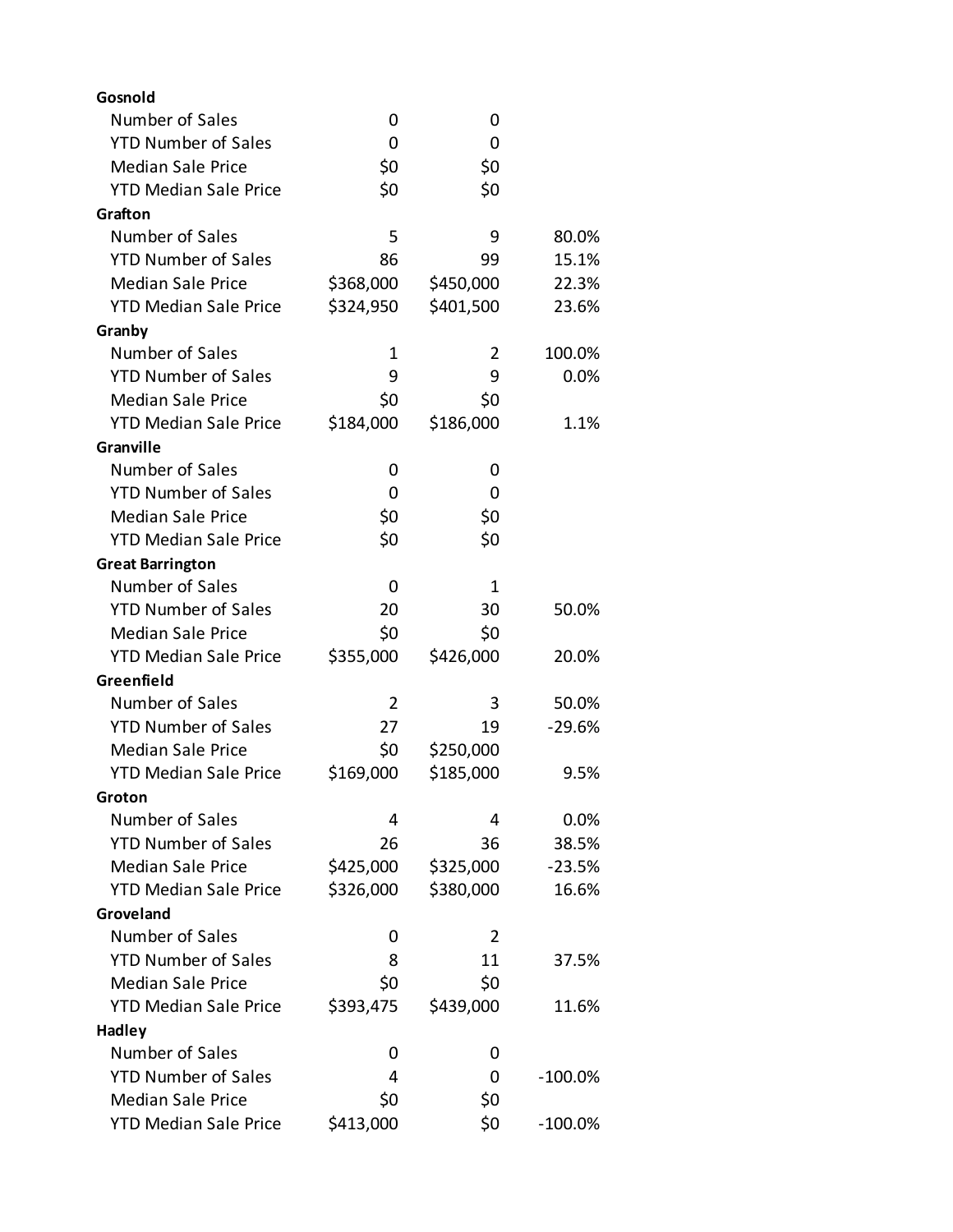| <b>Halifax</b>               |           |           |            |
|------------------------------|-----------|-----------|------------|
| Number of Sales              | 4         | 1         | $-75.0%$   |
| <b>YTD Number of Sales</b>   | 23        | 16        | $-30.4%$   |
| <b>Median Sale Price</b>     | \$268,550 | \$0       | $-100.0%$  |
| <b>YTD Median Sale Price</b> | \$245,000 | \$279,000 | 13.9%      |
| Hamilton                     |           |           |            |
| Number of Sales              | 0         | 1         |            |
| <b>YTD Number of Sales</b>   | 14        | 15        | 7.1%       |
| <b>Median Sale Price</b>     | \$0       | \$0       |            |
| <b>YTD Median Sale Price</b> | \$833,063 | \$657,000 | $-21.1%$   |
| Hampden                      |           |           |            |
| Number of Sales              | 0         | 0         |            |
| <b>YTD Number of Sales</b>   | 5         | 0         | $-100.0\%$ |
| <b>Median Sale Price</b>     | \$0       | \$0       |            |
| <b>YTD Median Sale Price</b> | \$297,500 | \$0       | $-100.0%$  |
| <b>Hancock</b>               |           |           |            |
| Number of Sales              | 2         | 3         | 50.0%      |
| <b>YTD Number of Sales</b>   | 15        | 42        | 180.0%     |
| <b>Median Sale Price</b>     | \$0       | \$205,000 |            |
| <b>YTD Median Sale Price</b> | \$185,000 | \$235,000 | 27.0%      |
| Hanover                      |           |           |            |
| Number of Sales              | 3         | 3         | $0.0\%$    |
| <b>YTD Number of Sales</b>   | 35        | 32        | $-8.6%$    |
| <b>Median Sale Price</b>     | \$460,000 | \$769,649 | 67.3%      |
| <b>YTD Median Sale Price</b> | \$511,450 | \$663,032 | 29.6%      |
| Hanson                       |           |           |            |
| Number of Sales              | 2         | 2         | $0.0\%$    |
| <b>YTD Number of Sales</b>   | 28        | 25        | $-10.7%$   |
| <b>Median Sale Price</b>     | \$0       | \$0       |            |
| <b>YTD Median Sale Price</b> | \$357,500 | \$429,900 | 20.3%      |
| <b>Hardwick</b>              |           |           |            |
| Number of Sales              | 0         | 0         |            |
| <b>YTD Number of Sales</b>   | 2         | 0         | $-100.0%$  |
| <b>Median Sale Price</b>     | \$0       | \$0       |            |
| <b>YTD Median Sale Price</b> | \$0       | \$0       |            |
| Harvard                      |           |           |            |
| Number of Sales              | 1         | 0         | $-100.0%$  |
| <b>YTD Number of Sales</b>   | 16        | 9         | -43.8%     |
| <b>Median Sale Price</b>     | \$0       | \$0       |            |
| <b>YTD Median Sale Price</b> | \$414,265 | \$470,000 | 13.5%      |
| Harwich                      |           |           |            |
| Number of Sales              | 10        | 2         | -80.0%     |
| <b>YTD Number of Sales</b>   | 54        | 54        | 0.0%       |
| <b>Median Sale Price</b>     | \$282,000 | \$0       | $-100.0%$  |
| <b>YTD Median Sale Price</b> | \$264,450 | \$327,500 | 23.8%      |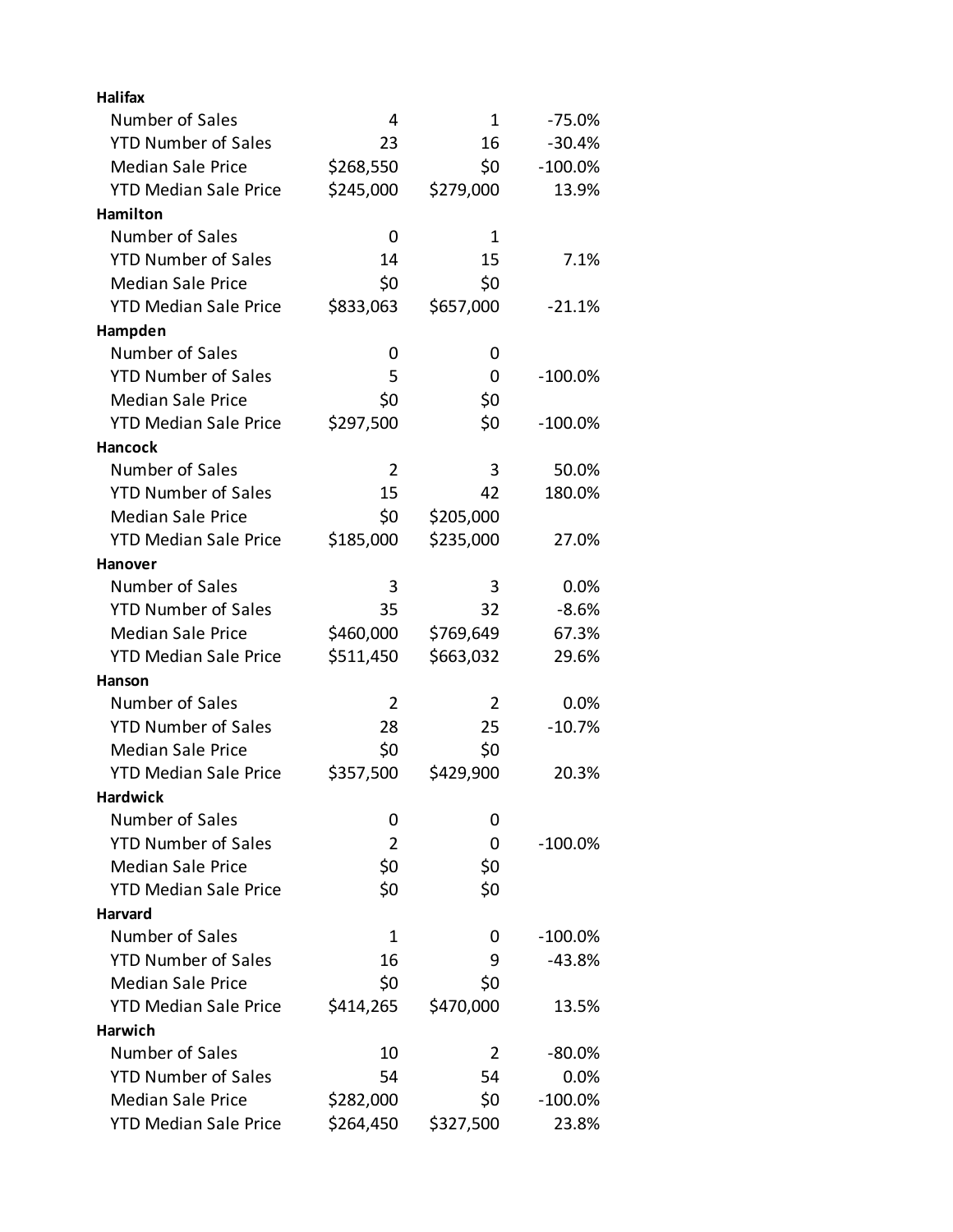| <b>Hatfield</b>              |           |             |           |
|------------------------------|-----------|-------------|-----------|
| Number of Sales              | 0         | 1           |           |
| <b>YTD Number of Sales</b>   | 4         | 4           | 0.0%      |
| <b>Median Sale Price</b>     | \$0       | \$0         |           |
| <b>YTD Median Sale Price</b> | \$316,000 | \$216,500   | $-31.5%$  |
| Haverhill                    |           |             |           |
| Number of Sales              | 42        | 41          | $-2.4%$   |
| <b>YTD Number of Sales</b>   | 357       | 348         | $-2.5%$   |
| <b>Median Sale Price</b>     | \$283,000 | \$293,000   | 3.5%      |
| <b>YTD Median Sale Price</b> | \$264,900 | \$295,500   | 11.6%     |
| Hawley                       |           |             |           |
| Number of Sales              | 0         | 0           |           |
| <b>YTD Number of Sales</b>   | 0         | 0           |           |
| <b>Median Sale Price</b>     | \$0       | \$0         |           |
| <b>YTD Median Sale Price</b> | \$0       | \$0         |           |
| Heath                        |           |             |           |
| Number of Sales              | 0         | 0           |           |
| <b>YTD Number of Sales</b>   | 1         | 1           | $0.0\%$   |
| <b>Median Sale Price</b>     | \$0       | \$0         |           |
| <b>YTD Median Sale Price</b> | \$0       | \$0         |           |
| Hingham                      |           |             |           |
| Number of Sales              | 7         | 8           | 14.3%     |
| <b>YTD Number of Sales</b>   | 75        | 95          | 26.7%     |
| <b>Median Sale Price</b>     | \$775,000 | \$1,062,500 | 37.1%     |
| <b>YTD Median Sale Price</b> | \$745,000 | \$850,000   | 14.1%     |
| <b>Hinsdale</b>              |           |             |           |
| Number of Sales              | 1         | 0           | $-100.0%$ |
| <b>YTD Number of Sales</b>   | 2         | 1           | $-50.0%$  |
| <b>Median Sale Price</b>     | \$0       | \$0         |           |
| <b>YTD Median Sale Price</b> | \$0       | \$0         |           |
| <b>Holbrook</b>              |           |             |           |
| Number of Sales              | 0         | 0           |           |
| <b>YTD Number of Sales</b>   | 3         | 5           | 66.7%     |
| <b>Median Sale Price</b>     | \$0       | \$0         |           |
| <b>YTD Median Sale Price</b> | \$255,000 | \$265,000   | 3.9%      |
| Holden                       |           |             |           |
| Number of Sales              | 7         | 5           | $-28.6%$  |
| <b>YTD Number of Sales</b>   | 49        | 60          | 22.4%     |
| <b>Median Sale Price</b>     | \$309,500 | \$265,000   | $-14.4%$  |
| <b>YTD Median Sale Price</b> | \$309,500 | \$275,000   | $-11.1%$  |
| <b>Holland</b>               |           |             |           |
| <b>Number of Sales</b>       | 0         | 1           |           |
| <b>YTD Number of Sales</b>   | 0         | 2           |           |
| <b>Median Sale Price</b>     | \$0       | \$0         |           |
| <b>YTD Median Sale Price</b> | \$0       | \$0         |           |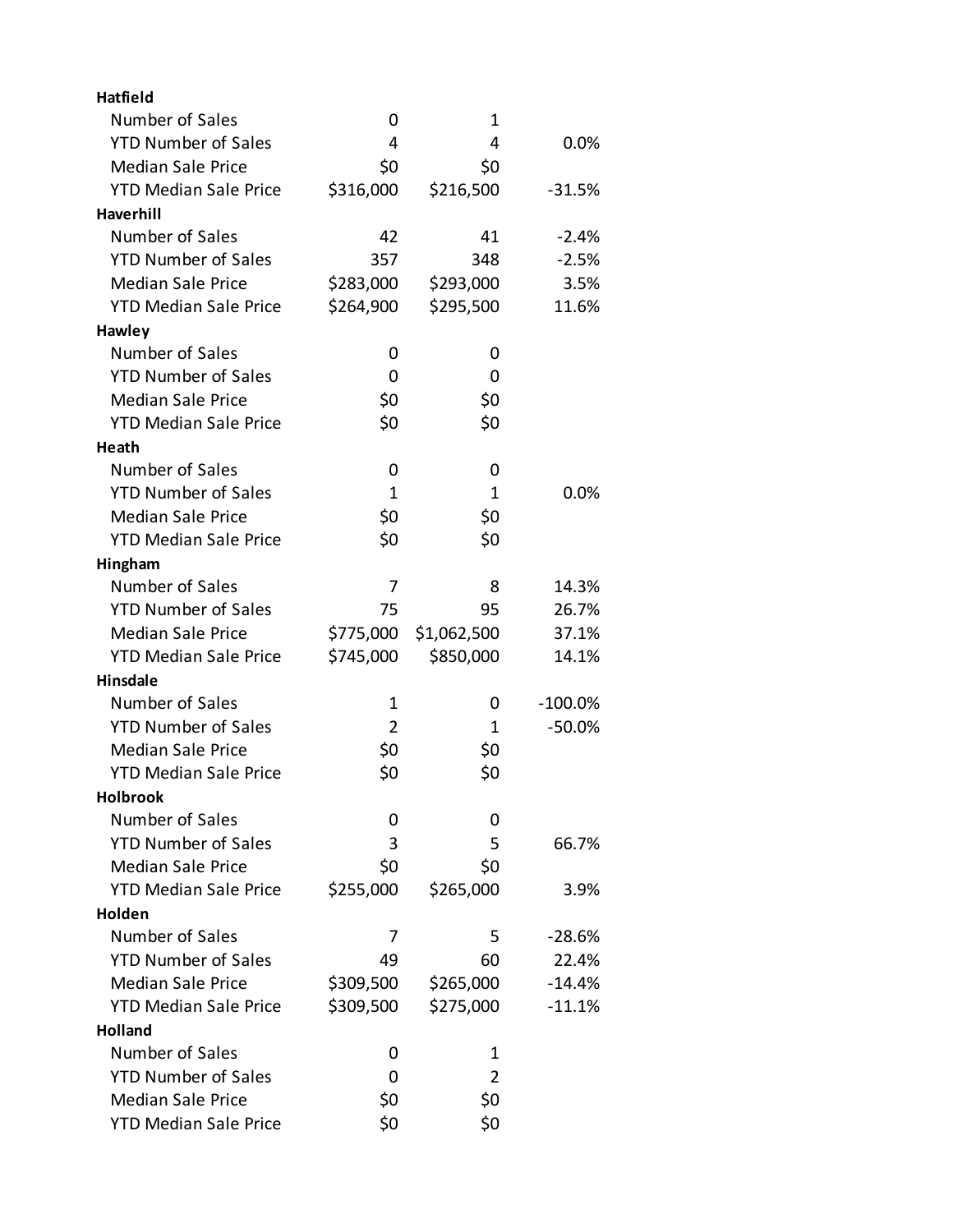| <b>Holliston</b>             |           |           |           |
|------------------------------|-----------|-----------|-----------|
| Number of Sales              | 4         | 2         | $-50.0%$  |
| <b>YTD Number of Sales</b>   | 34        | 38        | 11.8%     |
| <b>Median Sale Price</b>     | \$456,130 | \$0       | $-100.0%$ |
| <b>YTD Median Sale Price</b> | \$465,500 | \$232,500 | $-50.1%$  |
| Holyoke                      |           |           |           |
| Number of Sales              | 2         | 7         | 250.0%    |
| <b>YTD Number of Sales</b>   | 19        | 91        | 378.9%    |
| <b>Median Sale Price</b>     | \$0       | \$159,900 |           |
| <b>YTD Median Sale Price</b> | \$97,850  | \$152,000 | 55.3%     |
| Hopedale                     |           |           |           |
| Number of Sales              | 0         | 1         |           |
| <b>YTD Number of Sales</b>   | 27        | 26        | $-3.7%$   |
| <b>Median Sale Price</b>     | \$0       | \$0       |           |
| <b>YTD Median Sale Price</b> | \$285,500 | \$312,500 | 9.5%      |
| Hopkinton                    |           |           |           |
| Number of Sales              | 7         | 13        | 85.7%     |
| <b>YTD Number of Sales</b>   | 110       | 115       | 4.5%      |
| <b>Median Sale Price</b>     | \$641,000 | \$764,000 | 19.2%     |
| <b>YTD Median Sale Price</b> | \$622,363 | \$679,900 | 9.2%      |
| Hubbardston                  |           |           |           |
| Number of Sales              | 1         | 0         | $-100.0%$ |
| <b>YTD Number of Sales</b>   | 10        | 5         | $-50.0%$  |
| <b>Median Sale Price</b>     | \$0       | \$0       |           |
| <b>YTD Median Sale Price</b> | \$179,000 | \$200,000 | 11.7%     |
| <b>Hudson</b>                |           |           |           |
| Number of Sales              | 9         | 5         | $-44.4%$  |
| <b>YTD Number of Sales</b>   | 88        | 99        | 12.5%     |
| <b>Median Sale Price</b>     | \$245,000 | \$395,000 | 61.2%     |
| <b>YTD Median Sale Price</b> | \$318,750 | \$370,000 | 16.1%     |
| Hull                         |           |           |           |
| Number of Sales              | 5         | 4         | $-20.0\%$ |
| <b>YTD Number of Sales</b>   | 84        | 78        | $-7.1%$   |
| <b>Median Sale Price</b>     | \$300,000 | \$424,950 | 41.7%     |
| <b>YTD Median Sale Price</b> | \$375,000 | \$390,000 | 4.0%      |
| Huntington                   |           |           |           |
| Number of Sales              | 0         | 0         |           |
| <b>YTD Number of Sales</b>   | 0         | 0         |           |
| <b>Median Sale Price</b>     | \$0       | \$0       |           |
| <b>YTD Median Sale Price</b> | \$0       | \$0       |           |
| <b>Hyannis</b>               |           |           |           |
| Number of Sales              | 5         | 10        | 100.0%    |
| <b>YTD Number of Sales</b>   | 50        | 105       | 110.0%    |
| <b>Median Sale Price</b>     | \$205,000 | \$247,500 | 20.7%     |
| <b>YTD Median Sale Price</b> | \$205,000 | \$242,500 | 18.3%     |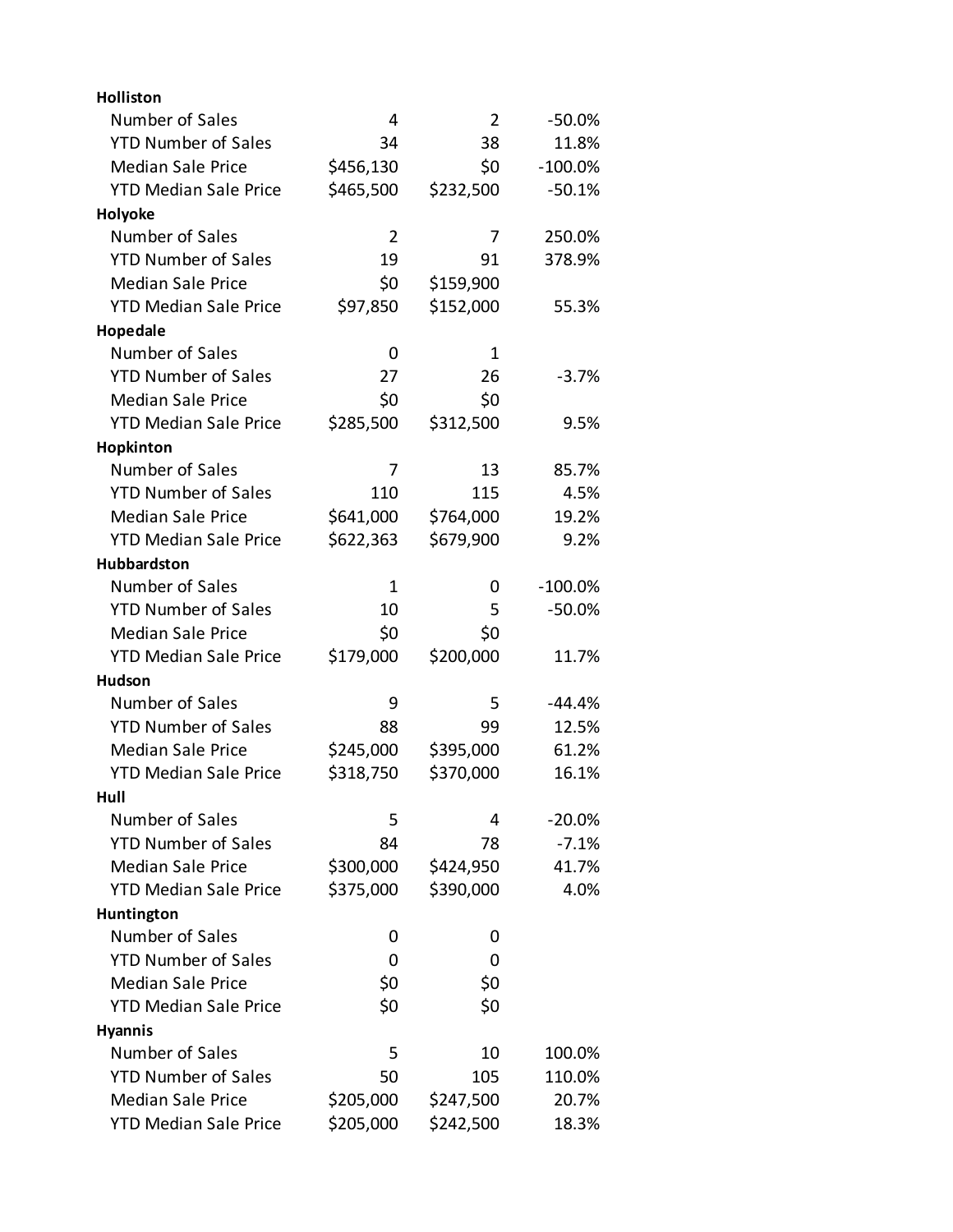| <b>Hyde Park</b>             |           |           |           |
|------------------------------|-----------|-----------|-----------|
| Number of Sales              | 4         | 4         | 0.0%      |
| <b>YTD Number of Sales</b>   | 53        | 63        | 18.9%     |
| <b>Median Sale Price</b>     | \$475,000 | \$750,500 | 58.0%     |
| <b>YTD Median Sale Price</b> | \$405,000 | \$430,000 | 6.2%      |
| Ipswich                      |           |           |           |
| Number of Sales              | 8         | 2         | $-75.0%$  |
| <b>YTD Number of Sales</b>   | 43        | 65        | 51.2%     |
| <b>Median Sale Price</b>     | \$569,375 | \$0       | $-100.0%$ |
| <b>YTD Median Sale Price</b> | \$425,000 | \$454,000 | 6.8%      |
| Jamaica Plain                |           |           |           |
| Number of Sales              | 32        | 29        | $-9.4%$   |
| <b>YTD Number of Sales</b>   | 471       | 486       | 3.2%      |
| <b>Median Sale Price</b>     | \$623,750 | \$610,000 | $-2.2%$   |
| <b>YTD Median Sale Price</b> | \$650,000 | \$655,540 | 0.9%      |
| Kingston                     |           |           |           |
| Number of Sales              | 0         | 0         |           |
| <b>YTD Number of Sales</b>   | 31        | 11        | $-64.5%$  |
| <b>Median Sale Price</b>     | \$0       | \$0       |           |
| <b>YTD Median Sale Price</b> | \$365,000 | \$300,000 | $-17.8%$  |
| Lakeville                    |           |           |           |
| Number of Sales              | 1         | 2         | 100.0%    |
| <b>YTD Number of Sales</b>   | 42        | 55        | 31.0%     |
| <b>Median Sale Price</b>     | \$0       | \$0       |           |
| <b>YTD Median Sale Price</b> | \$342,450 | \$397,000 | 15.9%     |
| Lancaster                    |           |           |           |
| Number of Sales              | 1         | 0         | $-100.0%$ |
| <b>YTD Number of Sales</b>   | 10        | 8         | $-20.0%$  |
| <b>Median Sale Price</b>     | \$0       | \$0       |           |
| <b>YTD Median Sale Price</b> | \$321,500 | \$255,000 | $-20.7%$  |
| Lanesboro                    |           |           |           |
| Number of Sales              | 0         | 0         |           |
| <b>YTD Number of Sales</b>   | 4         | 4         | 0.0%      |
| <b>Median Sale Price</b>     | \$0       | \$0       |           |
| <b>YTD Median Sale Price</b> | \$76,250  | \$106,450 | 39.6%     |
| Lawrence                     |           |           |           |
| Number of Sales              | 3         | 8         | 166.7%    |
| <b>YTD Number of Sales</b>   | 65        | 110       | 69.2%     |
| <b>Median Sale Price</b>     | \$218,000 | \$228,000 | 4.6%      |
| <b>YTD Median Sale Price</b> | \$185,000 | \$195,000 | 5.4%      |
| <b>Lee</b>                   |           |           |           |
| Number of Sales              | 2         | 2         | 0.0%      |
| <b>YTD Number of Sales</b>   | 9         | 13        | 44.4%     |
| <b>Median Sale Price</b>     | \$0       | \$0       |           |
| <b>YTD Median Sale Price</b> | \$787,500 | \$280,000 | $-64.4%$  |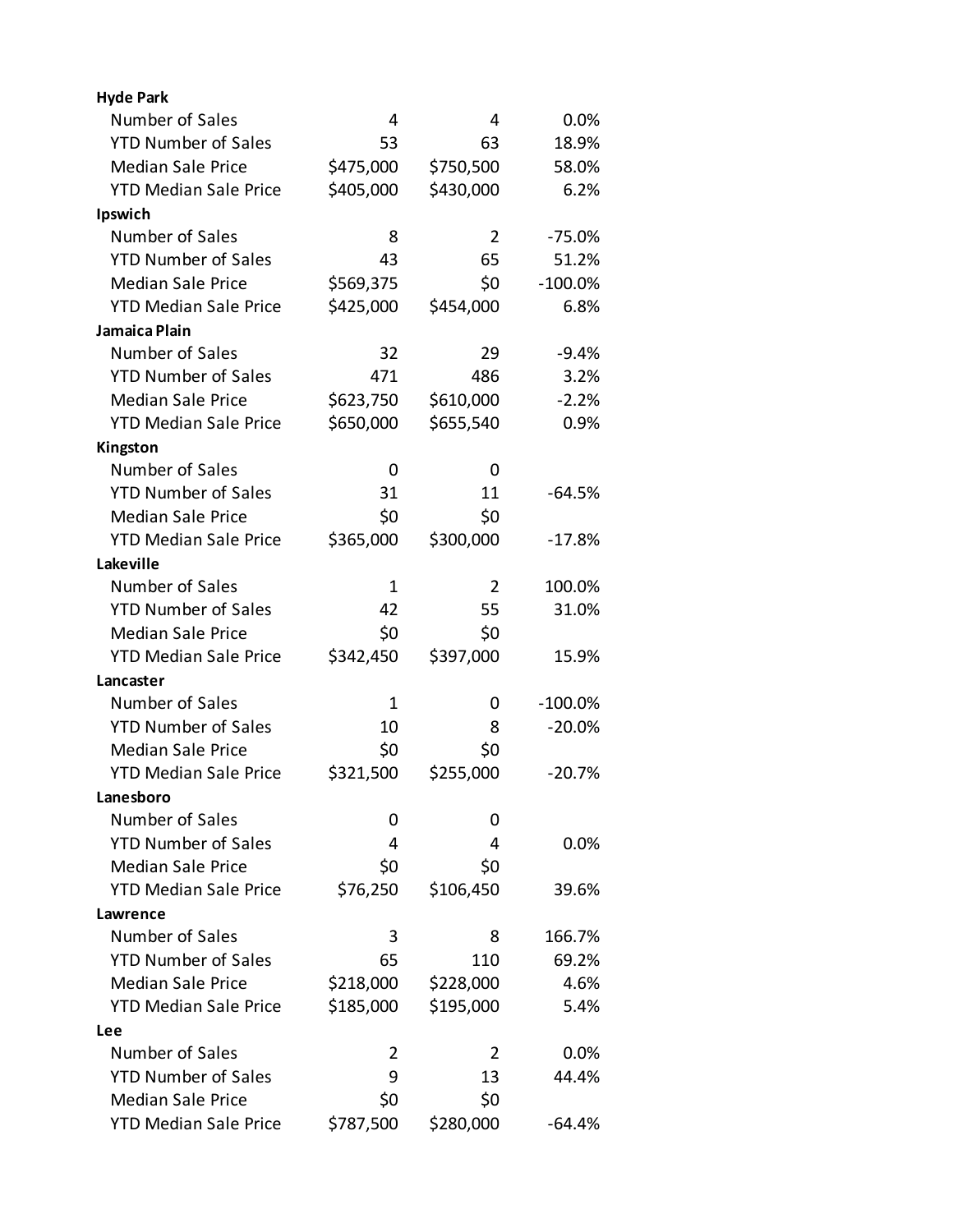| Leicester                    |                |           |          |
|------------------------------|----------------|-----------|----------|
| Number of Sales              | 0              | 0         |          |
| <b>YTD Number of Sales</b>   | 7              | 12        | 71.4%    |
| <b>Median Sale Price</b>     | \$0            | \$0       |          |
| <b>YTD Median Sale Price</b> | \$305,400      | \$163,250 | $-46.5%$ |
| Lenox                        |                |           |          |
| Number of Sales              | 3              | 6         | 100.0%   |
| <b>YTD Number of Sales</b>   | 43             | 43        | 0.0%     |
| <b>Median Sale Price</b>     | \$385,000      | \$455,000 | 18.2%    |
| <b>YTD Median Sale Price</b> | \$385,000      | \$269,900 | $-29.9%$ |
| Leominster                   |                |           |          |
| Number of Sales              | 11             | 14        | 27.3%    |
| <b>YTD Number of Sales</b>   | 132            | 149       | 12.9%    |
| <b>Median Sale Price</b>     | \$189,000      | \$247,500 | 31.0%    |
| <b>YTD Median Sale Price</b> | \$185,000      | \$225,000 | 21.6%    |
| Leverett                     |                |           |          |
| Number of Sales              | 0              | 0         |          |
| <b>YTD Number of Sales</b>   | 0              | 0         |          |
| <b>Median Sale Price</b>     | \$0            | \$0       |          |
| <b>YTD Median Sale Price</b> | \$0            | \$0       |          |
| Lexington                    |                |           |          |
| Number of Sales              | 5              | 6         | 20.0%    |
| <b>YTD Number of Sales</b>   | 72             | 78        | 8.3%     |
| <b>Median Sale Price</b>     | \$822,069      | \$695,000 | $-15.5%$ |
| <b>YTD Median Sale Price</b> | \$828,535      | \$724,000 | $-12.6%$ |
| Leyden                       |                |           |          |
| Number of Sales              | 0              | 0         |          |
| <b>YTD Number of Sales</b>   | 0              | 0         |          |
| <b>Median Sale Price</b>     | \$0            | \$0       |          |
| <b>YTD Median Sale Price</b> | \$0            | \$0       |          |
| Lincoln                      |                |           |          |
| Number of Sales              | 3              | 3         | 0.0%     |
| <b>YTD Number of Sales</b>   | 16             | 25        | 56.3%    |
| <b>Median Sale Price</b>     | \$410,000      | \$560,000 | 36.6%    |
| <b>YTD Median Sale Price</b> | \$512,250      | \$530,000 | 3.5%     |
| Littleton                    |                |           |          |
| Number of Sales              | 2              | 2         | 0.0%     |
| <b>YTD Number of Sales</b>   | 12             | 10        | $-16.7%$ |
| <b>Median Sale Price</b>     | \$0            | \$0       |          |
| <b>YTD Median Sale Price</b> | \$471,000      | \$490,000 | 4.0%     |
| Longmeadow                   |                |           |          |
| Number of Sales              | 0              | 1         |          |
| <b>YTD Number of Sales</b>   | $\overline{2}$ | 4         | 100.0%   |
| <b>Median Sale Price</b>     | \$0            | \$0       |          |
| <b>YTD Median Sale Price</b> | \$0            | \$339,600 |          |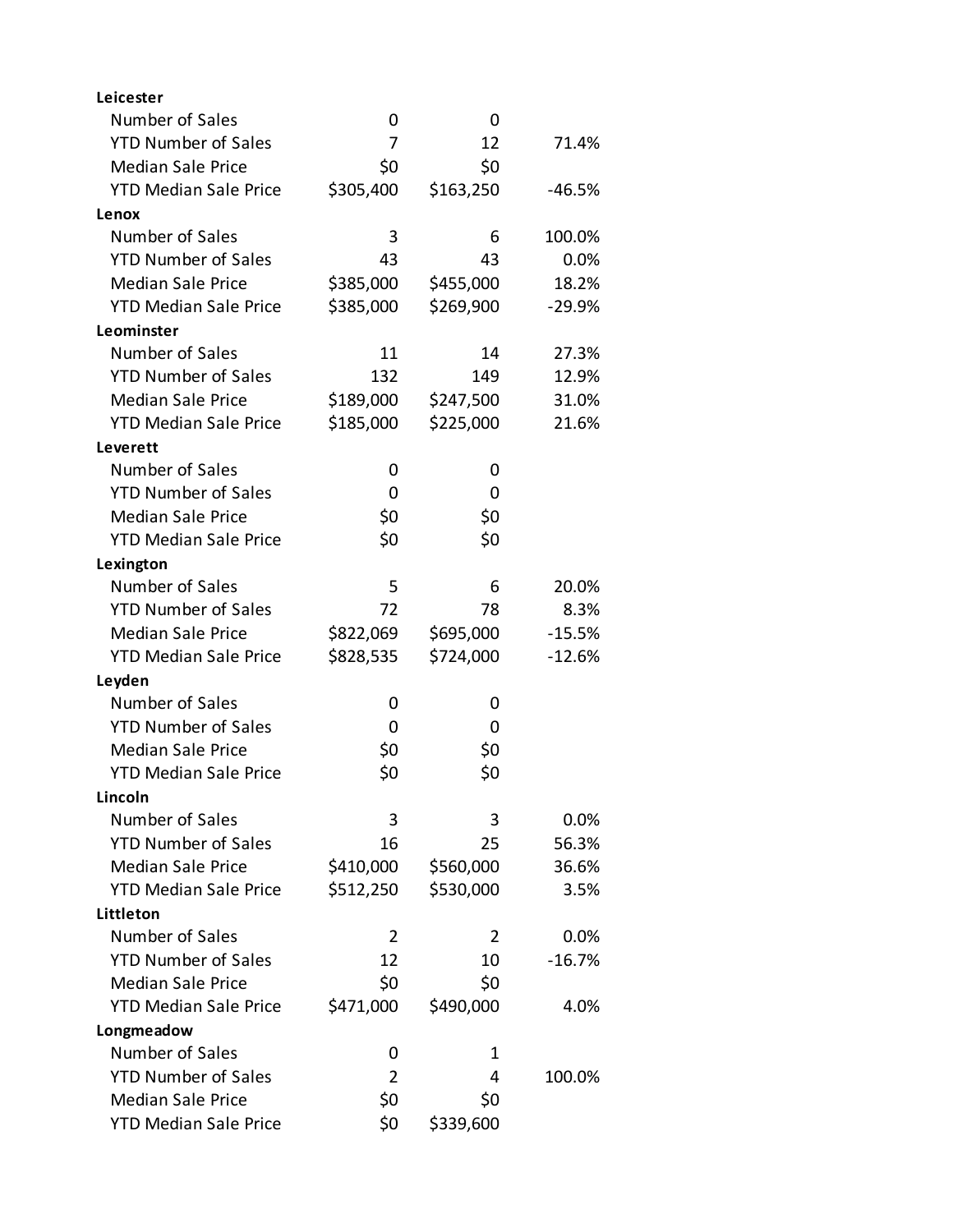| Lowell                       |                |           |           |
|------------------------------|----------------|-----------|-----------|
| Number of Sales              | 36             | 32        | $-11.1%$  |
| <b>YTD Number of Sales</b>   | 333            | 414       | 24.3%     |
| <b>Median Sale Price</b>     | \$240,000      | \$288,250 | 20.1%     |
| <b>YTD Median Sale Price</b> | \$228,000      | \$275,000 | 20.6%     |
| Ludlow                       |                |           |           |
| Number of Sales              | 1              | 1         | 0.0%      |
| <b>YTD Number of Sales</b>   | 38             | 25        | $-34.2%$  |
| <b>Median Sale Price</b>     | \$0            | \$0       |           |
| <b>YTD Median Sale Price</b> | \$187,000      | \$189,900 | 1.6%      |
| Lunenburg                    |                |           |           |
| Number of Sales              | 0              | 3         |           |
| <b>YTD Number of Sales</b>   | 10             | 12        | 20.0%     |
| <b>Median Sale Price</b>     | \$0            | \$410,000 |           |
| <b>YTD Median Sale Price</b> | \$375,450      | \$380,000 | 1.2%      |
| Lynn                         |                |           |           |
| Number of Sales              | 33             | 20        | $-39.4%$  |
| <b>YTD Number of Sales</b>   | 184            | 200       | 8.7%      |
| <b>Median Sale Price</b>     | \$345,000      | \$350,000 | 1.4%      |
| <b>YTD Median Sale Price</b> | \$299,950      | \$300,000 | 0.0%      |
| Lynnfield                    |                |           |           |
| Number of Sales              | 2              | 0         | $-100.0%$ |
| <b>YTD Number of Sales</b>   | 9              | 13        | 44.4%     |
| <b>Median Sale Price</b>     | \$0            | \$0       |           |
| <b>YTD Median Sale Price</b> | \$640,000      | \$695,000 | 8.6%      |
| Malden                       |                |           |           |
| Number of Sales              | 13             | 14        | 7.7%      |
| <b>YTD Number of Sales</b>   | 120            | 171       | 42.5%     |
| <b>Median Sale Price</b>     | \$335,000      | \$364,950 | 8.9%      |
| <b>YTD Median Sale Price</b> | \$361,000      | \$380,000 | 5.3%      |
| <b>Manchester</b>            |                |           |           |
| Number of Sales              | 0              | 0         |           |
| <b>YTD Number of Sales</b>   | 15             | 10        | $-33.3%$  |
| <b>Median Sale Price</b>     | \$0            | \$0       |           |
| <b>YTD Median Sale Price</b> | \$549,000      | \$682,500 | 24.3%     |
| <b>Mansfield</b>             |                |           |           |
| Number of Sales              | 4              | 7         | 75.0%     |
| <b>YTD Number of Sales</b>   | 64             | 68        | 6.3%      |
| <b>Median Sale Price</b>     | \$180,000      | \$350,000 | 94.4%     |
| <b>YTD Median Sale Price</b> | \$250,000      | \$252,600 | 1.0%      |
| <b>Marblehead</b>            |                |           |           |
| Number of Sales              | $\overline{2}$ | 4         | 100.0%    |
| <b>YTD Number of Sales</b>   | 61             | 57        | $-6.6%$   |
| <b>Median Sale Price</b>     | \$0            | \$550,000 |           |
| <b>YTD Median Sale Price</b> | \$405,000      | \$485,100 | 19.8%     |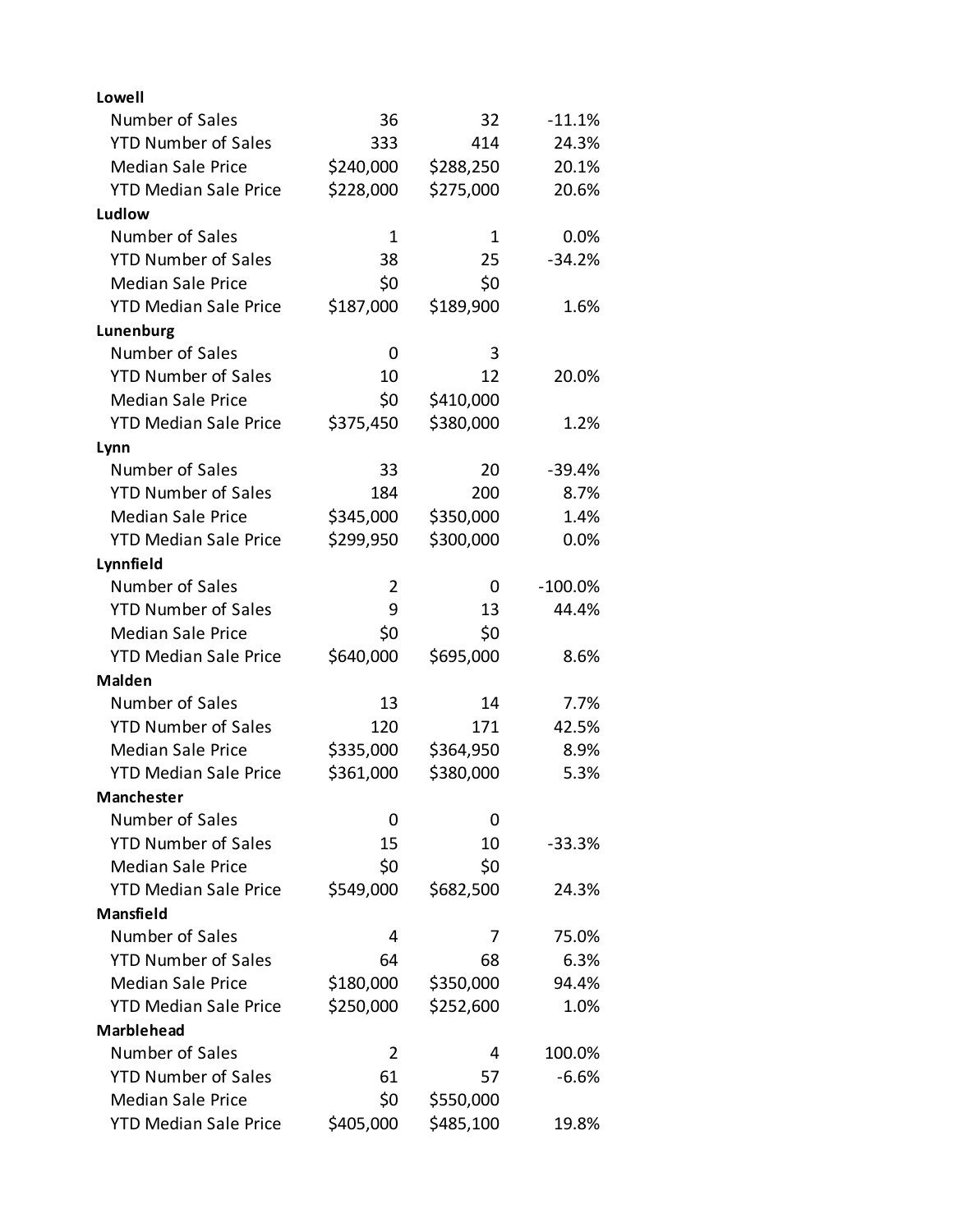| <b>Marion</b>                |           |           |          |
|------------------------------|-----------|-----------|----------|
| Number of Sales              | 0         | 0         |          |
| <b>YTD Number of Sales</b>   | 3         | 3         | 0.0%     |
| <b>Median Sale Price</b>     | \$0       | \$0       |          |
| <b>YTD Median Sale Price</b> | \$649,900 | \$635,000 | $-2.3%$  |
| Marlborough                  |           |           |          |
| Number of Sales              | 10        | 11        | 10.0%    |
| <b>YTD Number of Sales</b>   | 110       | 152       | 38.2%    |
| <b>Median Sale Price</b>     | \$272,450 | \$379,000 | 39.1%    |
| <b>YTD Median Sale Price</b> | \$309,000 | \$326,250 | 5.6%     |
| Marshfield                   |           |           |          |
| Number of Sales              | 5         | 3         | $-40.0%$ |
| <b>YTD Number of Sales</b>   | 48        | 47        | $-2.1%$  |
| <b>Median Sale Price</b>     | \$535,000 | \$195,000 | $-63.6%$ |
| <b>YTD Median Sale Price</b> | \$248,750 | \$240,000 | $-3.5%$  |
| <b>Marstons Mills</b>        |           |           |          |
| Number of Sales              | 1         | 2         | 100.0%   |
| <b>YTD Number of Sales</b>   | 7         | 8         | 14.3%    |
| <b>Median Sale Price</b>     | \$0       | \$0       |          |
| <b>YTD Median Sale Price</b> | \$176,000 | \$204,000 | 15.9%    |
| <b>Mashpee</b>               |           |           |          |
| Number of Sales              | 23        | 19        | $-17.4%$ |
| <b>YTD Number of Sales</b>   | 224       | 199       | $-11.2%$ |
| <b>Median Sale Price</b>     | \$465,000 | \$373,200 | $-19.7%$ |
| <b>YTD Median Sale Price</b> | \$388,500 | \$480,000 | 23.6%    |
| Mattapan                     |           |           |          |
| Number of Sales              | 1         | 1         | 0.0%     |
| <b>YTD Number of Sales</b>   | 23        | 29        | 26.1%    |
| <b>Median Sale Price</b>     | \$0       | \$0       |          |
| <b>YTD Median Sale Price</b> | \$411,000 | \$440,000 | 7.1%     |
| Mattapoisett                 |           |           |          |
| Number of Sales              | 0         | 0         |          |
| <b>YTD Number of Sales</b>   | 3         | 8         | 166.7%   |
| <b>Median Sale Price</b>     | \$0       | \$0       |          |
| <b>YTD Median Sale Price</b> | \$525,000 | \$505,000 | $-3.8%$  |
| Maynard                      |           |           |          |
| Number of Sales              | 3         | 5         | 66.7%    |
| <b>YTD Number of Sales</b>   | 45        | 59        | 31.1%    |
| <b>Median Sale Price</b>     | \$380,000 | \$394,900 | 3.9%     |
| <b>YTD Median Sale Price</b> | \$335,000 | \$368,000 | 9.9%     |
| Medfield                     |           |           |          |
| Number of Sales              | 6         | 7         | 16.7%    |
| <b>YTD Number of Sales</b>   | 41        | 31        | $-24.4%$ |
| <b>Median Sale Price</b>     | \$494,000 | \$925,000 | 87.2%    |
| <b>YTD Median Sale Price</b> | \$489,000 | \$759,000 | 55.2%    |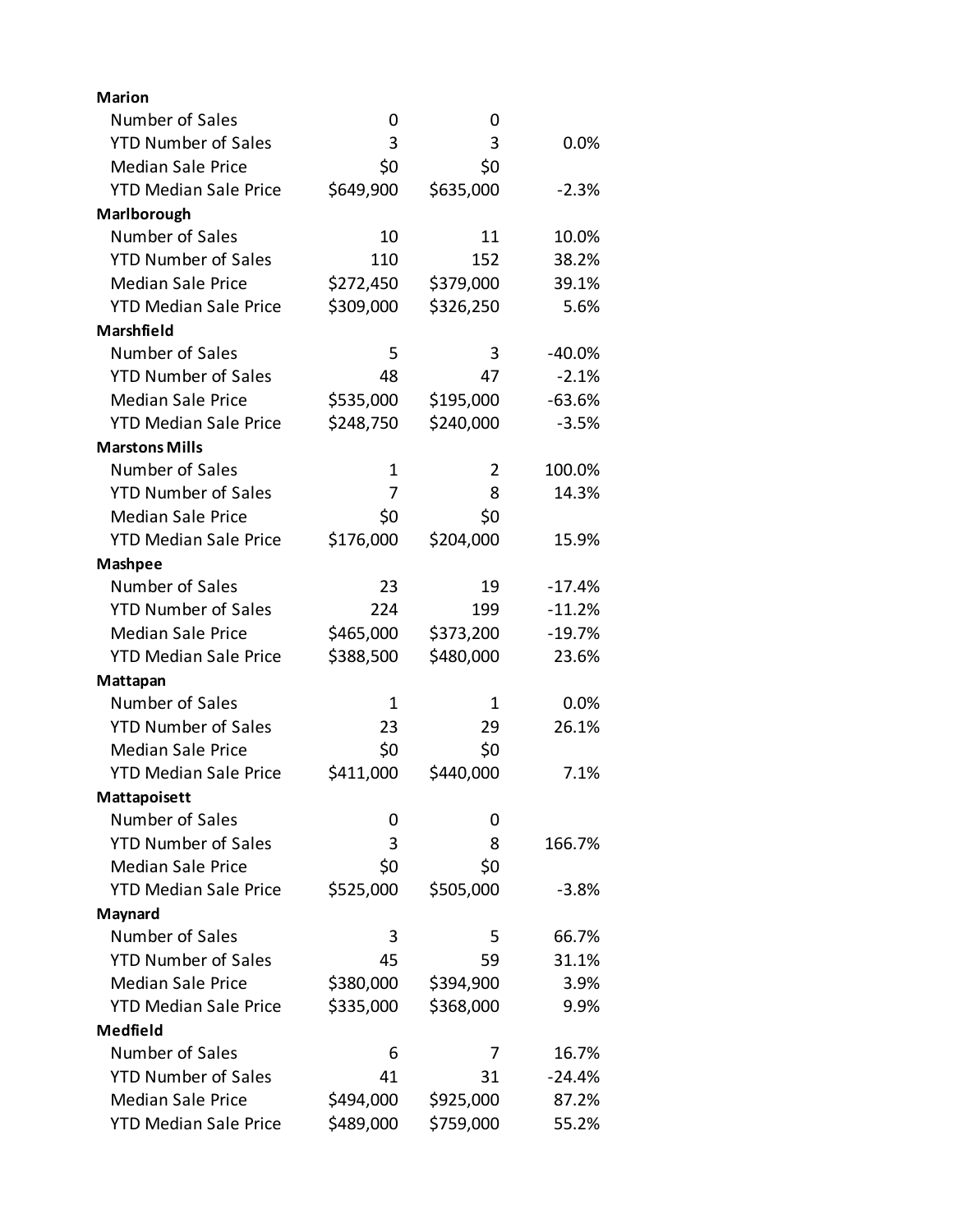| <b>Medford</b>               |              |           |            |
|------------------------------|--------------|-----------|------------|
| Number of Sales              | 14           | 21        | 50.0%      |
| <b>YTD Number of Sales</b>   | 196          | 311       | 58.7%      |
| <b>Median Sale Price</b>     | \$549,500    | \$545,000 | $-0.8%$    |
| <b>YTD Median Sale Price</b> | \$563,750    | \$590,000 | 4.7%       |
| <b>Medway</b>                |              |           |            |
| Number of Sales              | $\mathbf{1}$ | 7         | 600.0%     |
| <b>YTD Number of Sales</b>   | 28           | 40        | 42.9%      |
| <b>Median Sale Price</b>     | \$0          | \$540,000 |            |
| <b>YTD Median Sale Price</b> | \$342,475    | \$350,000 | 2.2%       |
| <b>Melrose</b>               |              |           |            |
| Number of Sales              | 11           | 3         | $-72.7%$   |
| <b>YTD Number of Sales</b>   | 93           | 106       | 14.0%      |
| <b>Median Sale Price</b>     | \$495,000    | \$675,000 | 36.4%      |
| <b>YTD Median Sale Price</b> | \$449,000    | \$465,000 | 3.6%       |
| <b>Mendon</b>                |              |           |            |
| Number of Sales              | 0            | 0         |            |
| <b>YTD Number of Sales</b>   | 1            | 19        | 1800.0%    |
| <b>Median Sale Price</b>     | \$0          | \$0       |            |
| <b>YTD Median Sale Price</b> | \$0          | \$416,014 |            |
| <b>Merrimac</b>              |              |           |            |
| Number of Sales              | 1            | 1         | $0.0\%$    |
| <b>YTD Number of Sales</b>   | 17           | 11        | $-35.3%$   |
| <b>Median Sale Price</b>     | \$0          | \$0       |            |
| <b>YTD Median Sale Price</b> | \$335,000    | \$420,000 | 25.4%      |
| <b>Methuen</b>               |              |           |            |
| Number of Sales              | 20           | 11        | $-45.0%$   |
| <b>YTD Number of Sales</b>   | 172          | 154       | $-10.5%$   |
| <b>Median Sale Price</b>     | \$284,950    | \$225,000 | $-21.0%$   |
| <b>YTD Median Sale Price</b> | \$293,250    | \$300,000 | 2.3%       |
| Middleboro                   |              |           |            |
| Number of Sales              | 5            | 0         | $-100.0\%$ |
| <b>YTD Number of Sales</b>   | 26           | 23        | $-11.5%$   |
| <b>Median Sale Price</b>     | \$373,900    | \$0       | $-100.0%$  |
| <b>YTD Median Sale Price</b> | \$313,000    | \$312,000 | $-0.3%$    |
| <b>Middlefield</b>           |              |           |            |
| Number of Sales              | 0            | 0         |            |
| <b>YTD Number of Sales</b>   | 0            | 0         |            |
| <b>Median Sale Price</b>     | \$0          | \$0       |            |
| <b>YTD Median Sale Price</b> | \$0          | \$0       |            |
| <b>Middleton</b>             |              |           |            |
| Number of Sales              | 4            | 9         | 125.0%     |
| <b>YTD Number of Sales</b>   | 41           | 64        | 56.1%      |
| <b>Median Sale Price</b>     | \$566,000    | \$785,000 | 38.7%      |
| <b>YTD Median Sale Price</b> | \$425,000    | \$604,625 | 42.3%      |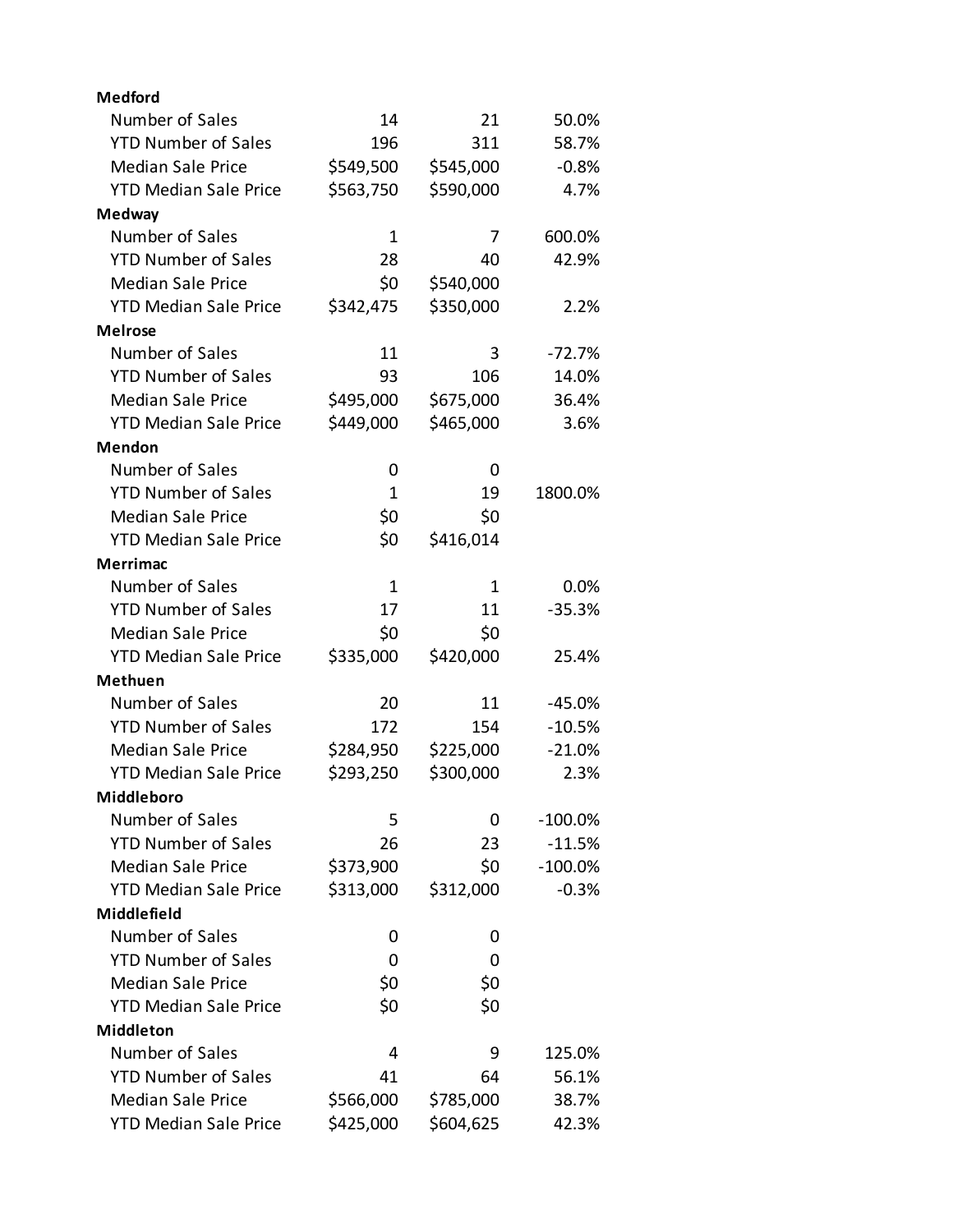| <b>Milford</b>               |           |              |           |
|------------------------------|-----------|--------------|-----------|
| Number of Sales              | 13        | 15           | 15.4%     |
| <b>YTD Number of Sales</b>   | 94        | 117          | 24.5%     |
| <b>Median Sale Price</b>     | \$320,000 | \$389,000    | 21.6%     |
| <b>YTD Median Sale Price</b> | \$276,450 | \$365,000    | 32.0%     |
| <b>Millbury</b>              |           |              |           |
| Number of Sales              | 3         | 3            | 0.0%      |
| <b>YTD Number of Sales</b>   | 30        | 25           | $-16.7%$  |
| <b>Median Sale Price</b>     | \$355,000 | \$300,000    | $-15.5%$  |
| <b>YTD Median Sale Price</b> | \$352,500 | \$340,000    | $-3.5%$   |
| <b>Millis</b>                |           |              |           |
| Number of Sales              | 6         | 2            | $-66.7%$  |
| <b>YTD Number of Sales</b>   | 67        | 84           | 25.4%     |
| <b>Median Sale Price</b>     | \$524,950 | \$0          | $-100.0%$ |
| <b>YTD Median Sale Price</b> | \$449,900 | \$636,939    | 41.6%     |
| <b>Millville</b>             |           |              |           |
| Number of Sales              | 1         | $\mathbf{1}$ | 0.0%      |
| <b>YTD Number of Sales</b>   | 9         | 12           | 33.3%     |
| <b>Median Sale Price</b>     | \$0       | \$0          |           |
| <b>YTD Median Sale Price</b> | \$200,000 | \$230,000    | 15.0%     |
| <b>Milton</b>                |           |              |           |
| Number of Sales              | 1         | 3            | 200.0%    |
| <b>YTD Number of Sales</b>   | 24        | 29           | 20.8%     |
| <b>Median Sale Price</b>     | \$0       | \$585,000    |           |
| <b>YTD Median Sale Price</b> | \$559,950 | \$695,000    | 24.1%     |
| <b>Monroe</b>                |           |              |           |
| Number of Sales              | 0         | 0            |           |
| <b>YTD Number of Sales</b>   | 0         | 0            |           |
| <b>Median Sale Price</b>     | \$0       | \$0          |           |
| <b>YTD Median Sale Price</b> | \$0       | \$0          |           |
| Monson                       |           |              |           |
| Number of Sales              | 0         | 2            |           |
| <b>YTD Number of Sales</b>   | 4         | 7            | 75.0%     |
| <b>Median Sale Price</b>     | \$0       | \$0          |           |
| <b>YTD Median Sale Price</b> | \$189,000 | \$214,900    | 13.7%     |
| Montague                     |           |              |           |
| Number of Sales              | 0         | 0            |           |
| <b>YTD Number of Sales</b>   | 1         | 4            | 300.0%    |
| <b>Median Sale Price</b>     | \$0       | \$0          |           |
| <b>YTD Median Sale Price</b> | \$0       | \$182,500    |           |
| <b>Monterey</b>              |           |              |           |
| Number of Sales              | 0         | 0            |           |
| <b>YTD Number of Sales</b>   | 0         | 0            |           |
| <b>Median Sale Price</b>     | \$0       | \$0          |           |
| <b>YTD Median Sale Price</b> | \$0       | \$0          |           |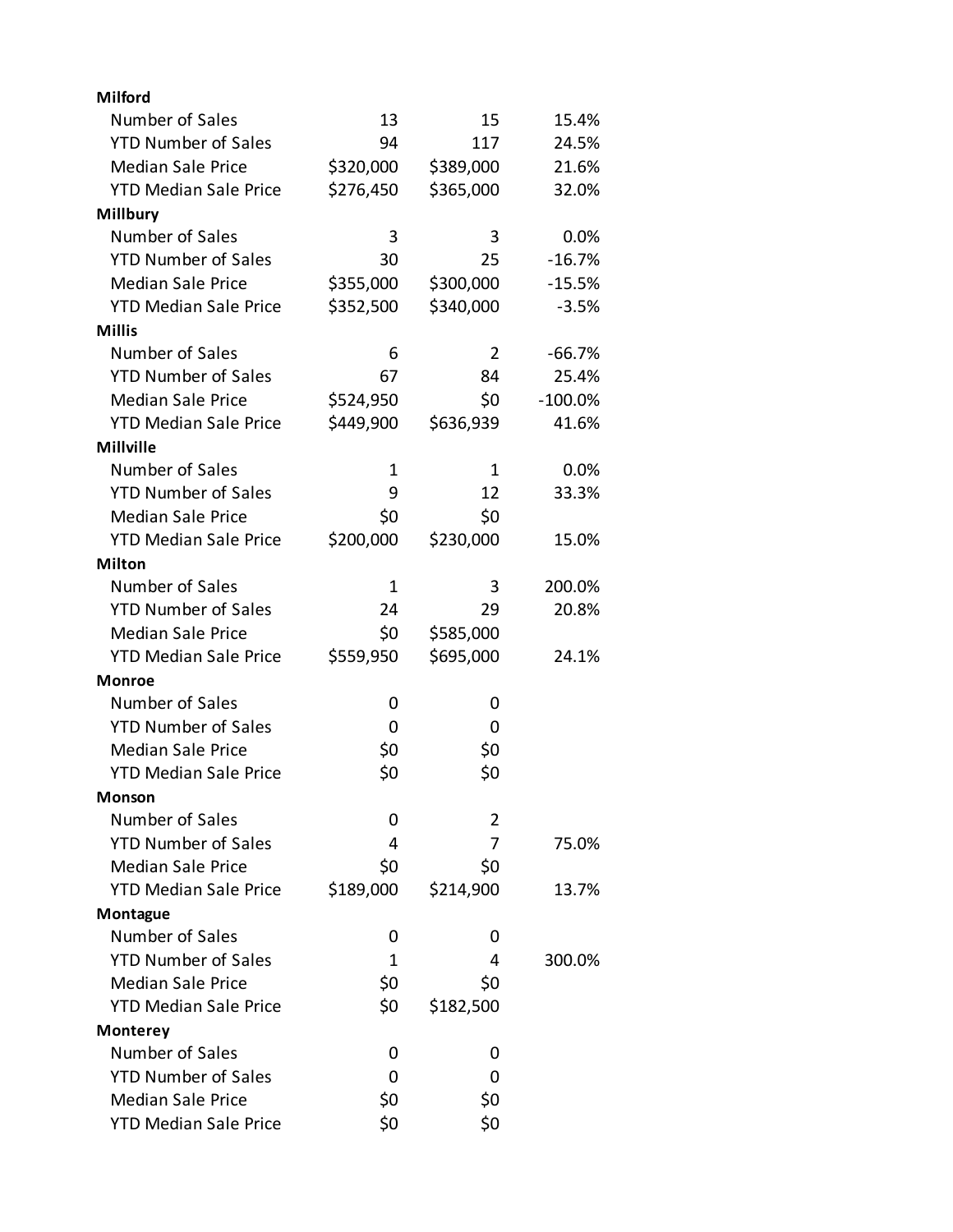| Montgomery                   |           |             |            |
|------------------------------|-----------|-------------|------------|
| Number of Sales              | 0         | 0           |            |
| <b>YTD Number of Sales</b>   | 0         | 0           |            |
| <b>Median Sale Price</b>     | \$0       | \$0         |            |
| <b>YTD Median Sale Price</b> | \$0       | \$0         |            |
| <b>Mt Washington</b>         |           |             |            |
| Number of Sales              | 0         | 0           |            |
| <b>YTD Number of Sales</b>   | 0         | 0           |            |
| <b>Median Sale Price</b>     | \$0       | \$0         |            |
| <b>YTD Median Sale Price</b> | \$0       | \$0         |            |
| <b>Nahant</b>                |           |             |            |
| Number of Sales              | 0         | 0           |            |
| <b>YTD Number of Sales</b>   | 0         | 5           |            |
| <b>Median Sale Price</b>     | \$0       | \$0         |            |
| <b>YTD Median Sale Price</b> | \$0       | \$245,000   |            |
| <b>Nantucket</b>             |           |             |            |
| Number of Sales              | 5         | 1           | $-80.0\%$  |
| <b>YTD Number of Sales</b>   | 23        | 43          | 87.0%      |
| <b>Median Sale Price</b>     | \$835,000 | \$0         | $-100.0\%$ |
| <b>YTD Median Sale Price</b> | \$835,000 | \$1,010,000 | 21.0%      |
| <b>Natick</b>                |           |             |            |
| Number of Sales              | 14        | 14          | 0.0%       |
| <b>YTD Number of Sales</b>   | 141       | 220         | 56.0%      |
| <b>Median Sale Price</b>     | \$327,000 | \$306,950   | $-6.1%$    |
| <b>YTD Median Sale Price</b> | \$437,000 | \$440,000   | 0.7%       |
| <b>Needham</b>               |           |             |            |
| Number of Sales              | 8         | 6           | $-25.0%$   |
| <b>YTD Number of Sales</b>   | 53        | 82          | 54.7%      |
| <b>Median Sale Price</b>     | \$839,950 | \$1,074,500 | 27.9%      |
| <b>YTD Median Sale Price</b> | \$855,000 | \$886,500   | 3.7%       |
| <b>New Ashford</b>           |           |             |            |
| Number of Sales              | 0         | 0           |            |
| <b>YTD Number of Sales</b>   | 0         | 2           |            |
| <b>Median Sale Price</b>     | \$0       | \$0         |            |
| <b>YTD Median Sale Price</b> | \$0       | \$0         |            |
| <b>New Bedford</b>           |           |             |            |
| Number of Sales              | 5         | 8           | 60.0%      |
| <b>YTD Number of Sales</b>   | 51        | 62          | 21.6%      |
| <b>Median Sale Price</b>     | \$209,000 | \$142,500   | $-31.8%$   |
| <b>YTD Median Sale Price</b> | \$164,900 | \$140,000   | $-15.1%$   |
| <b>New Braintree</b>         |           |             |            |
| Number of Sales              | 0         | 0           |            |
| <b>YTD Number of Sales</b>   | 0         | 0           |            |
| <b>Median Sale Price</b>     | \$0       | \$0         |            |
| <b>YTD Median Sale Price</b> | \$0       | \$0         |            |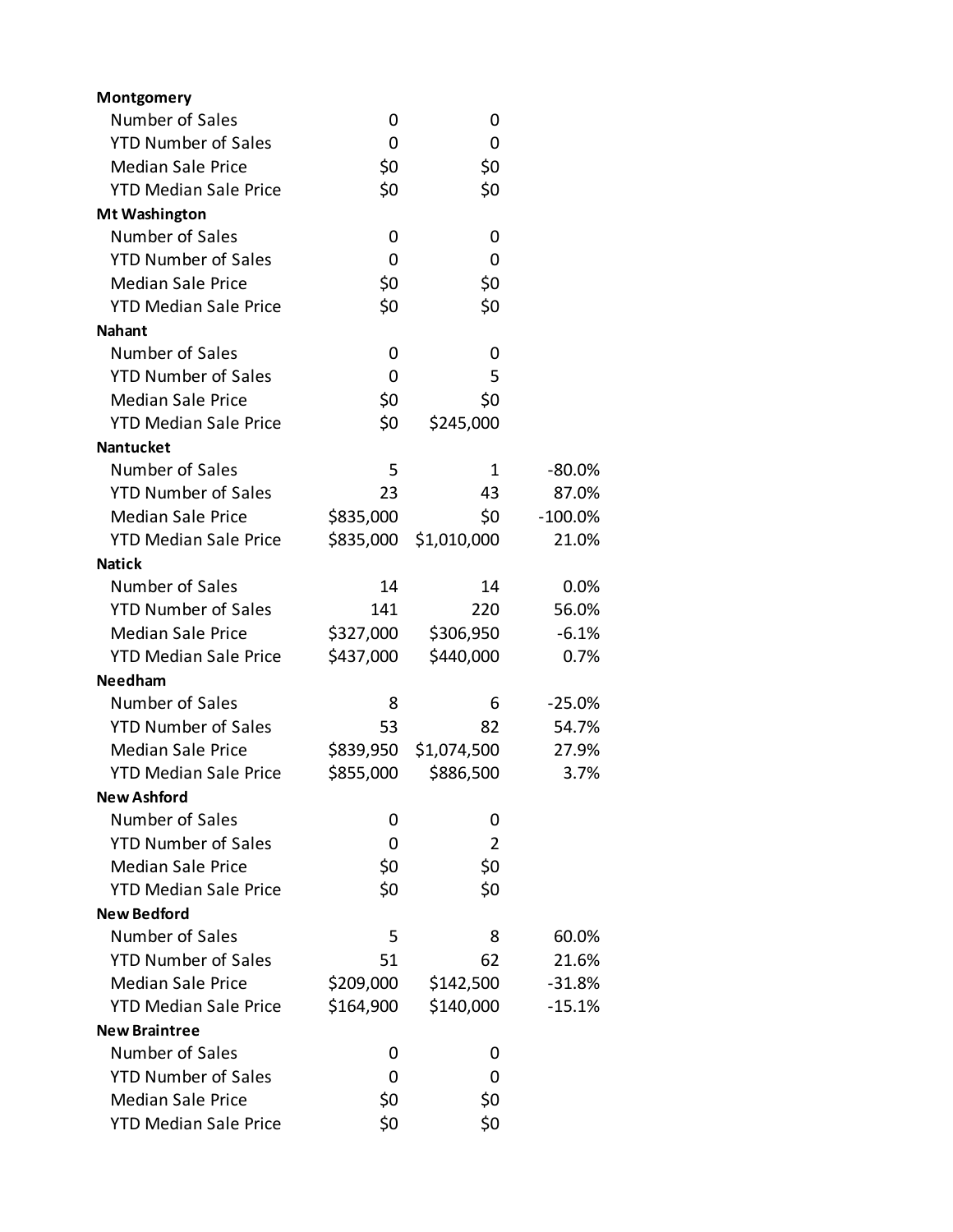| <b>New Marlboro</b>          |             |             |           |
|------------------------------|-------------|-------------|-----------|
| Number of Sales              | 0           | 0           |           |
| <b>YTD Number of Sales</b>   | 0           | 0           |           |
| <b>Median Sale Price</b>     | \$0         | \$0         |           |
| <b>YTD Median Sale Price</b> | \$0         | \$0         |           |
| <b>New Salem</b>             |             |             |           |
| Number of Sales              | 0           | 0           |           |
| <b>YTD Number of Sales</b>   | 0           | 0           |           |
| <b>Median Sale Price</b>     | \$0         | \$0         |           |
| <b>YTD Median Sale Price</b> | \$0         | \$0         |           |
| <b>Newbury</b>               |             |             |           |
| Number of Sales              | $\mathbf 1$ | 1           | 0.0%      |
| <b>YTD Number of Sales</b>   | 16          | 7           | $-56.3%$  |
| <b>Median Sale Price</b>     | \$0         | \$0         |           |
| <b>YTD Median Sale Price</b> | \$612,500   | \$765,250   | 24.9%     |
| Newburyport                  |             |             |           |
| Number of Sales              | 18          | 9           | $-50.0%$  |
| <b>YTD Number of Sales</b>   | 170         | 162         | $-4.7%$   |
| <b>Median Sale Price</b>     | \$474,500   | \$562,000   | 18.4%     |
| <b>YTD Median Sale Price</b> | \$514,500   | \$533,450   | 3.7%      |
| <b>Newton</b>                |             |             |           |
| Number of Sales              | 31          | 32          | 3.2%      |
| <b>YTD Number of Sales</b>   | 310         | 440         | 41.9%     |
| <b>Median Sale Price</b>     | \$735,000   | \$1,257,500 | 71.1%     |
| <b>YTD Median Sale Price</b> | \$806,000   | \$800,000   | $-0.7%$   |
| <b>Norfolk</b>               |             |             |           |
| Number of Sales              | 6           | 1           | $-83.3%$  |
| <b>YTD Number of Sales</b>   | 33          | 36          | 9.1%      |
| <b>Median Sale Price</b>     | \$467,000   | \$0         | $-100.0%$ |
| <b>YTD Median Sale Price</b> | \$515,000   | \$590,000   | 14.6%     |
| <b>North Adams</b>           |             |             |           |
| Number of Sales              | 0           | 1           |           |
| <b>YTD Number of Sales</b>   | 5           | 8           | 60.0%     |
| <b>Median Sale Price</b>     | \$0         | \$0         |           |
| <b>YTD Median Sale Price</b> | \$194,000   | \$227,250   | 17.1%     |
| <b>North Andover</b>         |             |             |           |
| Number of Sales              | 16          | 8           | $-50.0%$  |
| <b>YTD Number of Sales</b>   | 122         | 139         | 13.9%     |
| <b>Median Sale Price</b>     | \$297,750   | \$374,450   | 25.8%     |
| <b>YTD Median Sale Price</b> | \$278,650   | \$297,000   | 6.6%      |
| <b>North Attleboro</b>       |             |             |           |
| Number of Sales              | 5           | 6           | 20.0%     |
| <b>YTD Number of Sales</b>   | 70          | 96          | 37.1%     |
| <b>Median Sale Price</b>     | \$228,000   | \$300,000   | 31.6%     |
| <b>YTD Median Sale Price</b> | \$220,000   | \$269,250   | 22.4%     |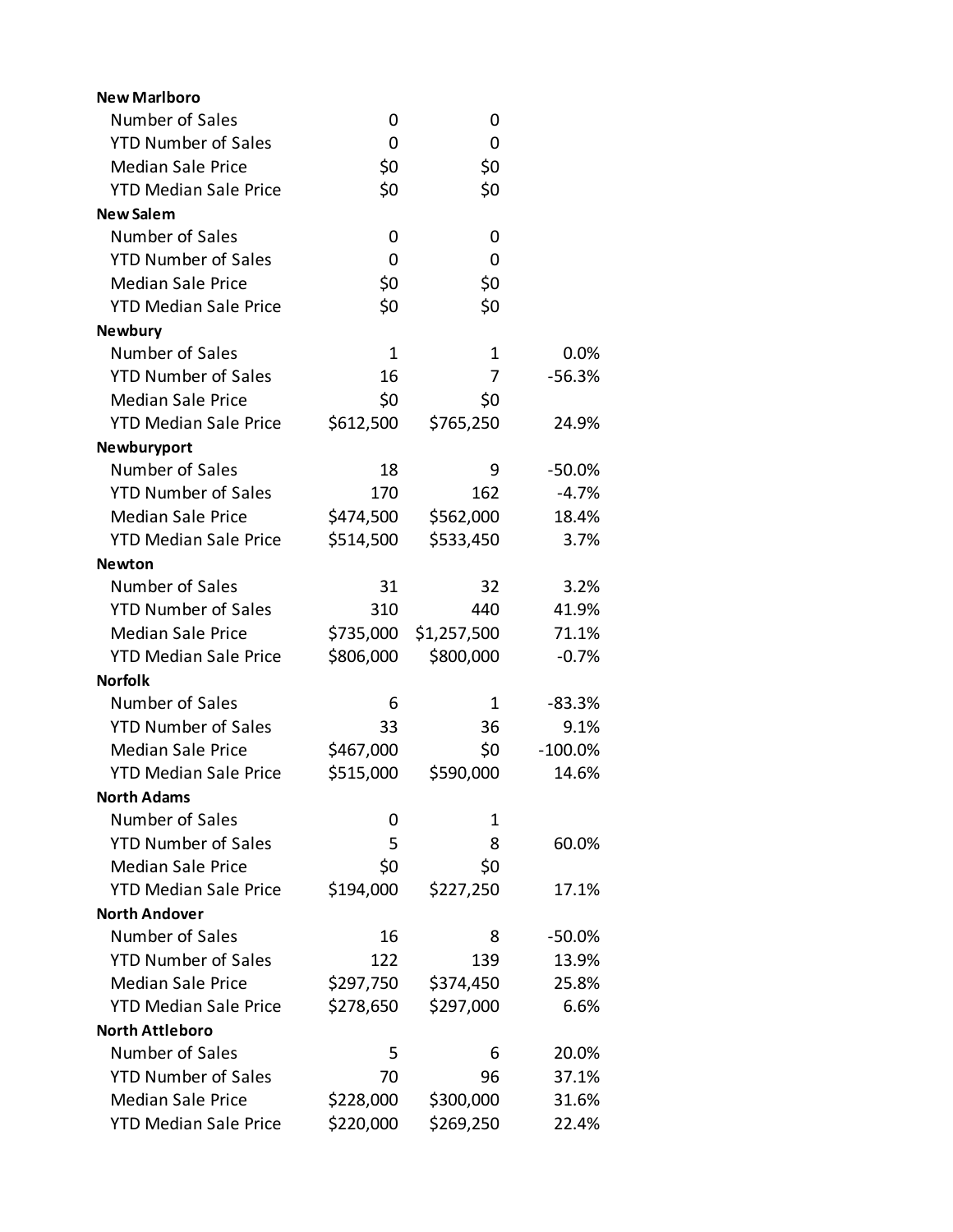| <b>North Brookfield</b>      |                |                |            |
|------------------------------|----------------|----------------|------------|
| Number of Sales              | 1              | 0              | $-100.0\%$ |
| <b>YTD Number of Sales</b>   | 3              | $\overline{2}$ | $-33.3%$   |
| <b>Median Sale Price</b>     | \$0            | \$0            |            |
| <b>YTD Median Sale Price</b> | \$156,000      | \$0            | $-100.0%$  |
| <b>North Reading</b>         |                |                |            |
| Number of Sales              | 5              | 18             | 260.0%     |
| <b>YTD Number of Sales</b>   | 70             | 74             | 5.7%       |
| <b>Median Sale Price</b>     | \$275,000      | \$530,890      | 93.1%      |
| <b>YTD Median Sale Price</b> | \$403,650      | \$383,015      | $-5.1%$    |
| Northampton                  |                |                |            |
| Number of Sales              | 11             | 12             | 9.1%       |
| <b>YTD Number of Sales</b>   | 92             | 142            | 54.3%      |
| <b>Median Sale Price</b>     | \$190,000      | \$192,500      | 1.3%       |
| <b>YTD Median Sale Price</b> | \$251,675      | \$267,500      | 6.3%       |
| Northborough                 |                |                |            |
| Number of Sales              | 3              | 11             | 266.7%     |
| <b>YTD Number of Sales</b>   | 38             | 63             | 65.8%      |
| <b>Median Sale Price</b>     | \$327,000      | \$420,000      | 28.4%      |
| <b>YTD Median Sale Price</b> | \$360,000      | \$390,000      | 8.3%       |
| Northbridge                  |                |                |            |
| Number of Sales              | 4              | 2              | $-50.0%$   |
| <b>YTD Number of Sales</b>   | 44             | 63             | 43.2%      |
| <b>Median Sale Price</b>     | \$334,000      | \$0            | $-100.0%$  |
| <b>YTD Median Sale Price</b> | \$268,500      | \$278,000      | 3.5%       |
| Northfield                   |                |                |            |
| Number of Sales              | 0              | 2              |            |
| <b>YTD Number of Sales</b>   | $\overline{2}$ | $\overline{2}$ | 0.0%       |
| <b>Median Sale Price</b>     | \$0            | \$0            |            |
| <b>YTD Median Sale Price</b> | \$0            | \$0            |            |
| Norton                       |                |                |            |
| Number of Sales              | 11             | 10             | $-9.1%$    |
| <b>YTD Number of Sales</b>   | 73             | 84             | 15.1%      |
| <b>Median Sale Price</b>     | \$300,000      | \$448,000      | 49.3%      |
| <b>YTD Median Sale Price</b> | \$280,000      | \$361,000      | 28.9%      |
| <b>Norwell</b>               |                |                |            |
| Number of Sales              | 0              | 3              |            |
| <b>YTD Number of Sales</b>   | 9              | 17             | 88.9%      |
| <b>Median Sale Price</b>     | \$0            | \$735,000      |            |
| <b>YTD Median Sale Price</b> | \$369,000      | \$615,000      | 66.7%      |
| <b>Norwood</b>               |                |                |            |
| Number of Sales              | 8              | 5              | $-37.5%$   |
| <b>YTD Number of Sales</b>   | 66             | 126            | 90.9%      |
| <b>Median Sale Price</b>     | \$494,500      | \$435,000      | $-12.0%$   |
| <b>YTD Median Sale Price</b> | \$359,500      | \$432,500      | 20.3%      |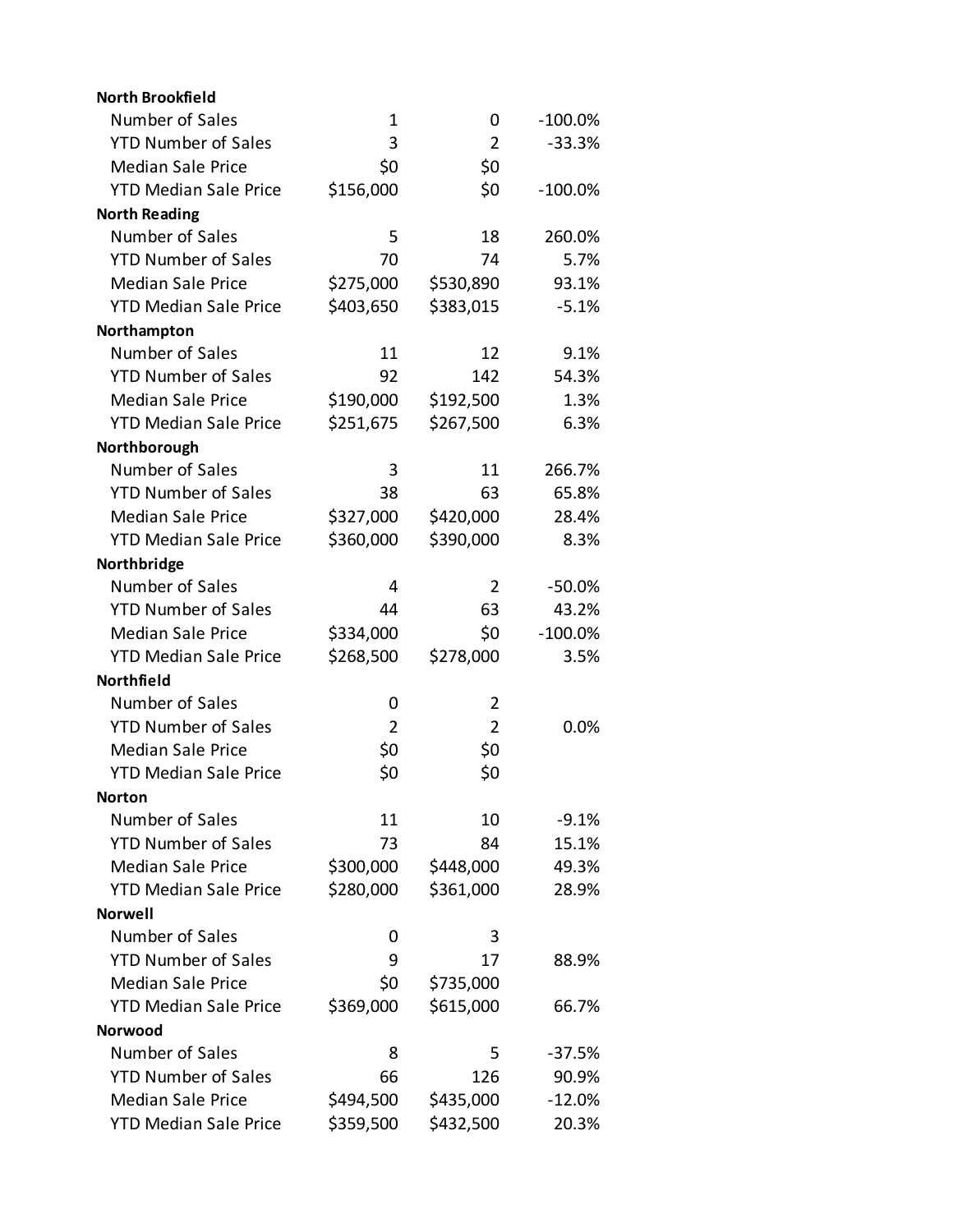| <b>Oak Bluffs</b>            |           |           |            |
|------------------------------|-----------|-----------|------------|
| Number of Sales              | 1         | 0         | $-100.0\%$ |
| <b>YTD Number of Sales</b>   | 6         | 3         | $-50.0%$   |
| <b>Median Sale Price</b>     | \$0       | \$0       |            |
| <b>YTD Median Sale Price</b> | \$350,000 | \$350,000 | 0.0%       |
| Oakham                       |           |           |            |
| Number of Sales              | 0         | 0         |            |
| <b>YTD Number of Sales</b>   | 0         | 0         |            |
| <b>Median Sale Price</b>     | \$0       | \$0       |            |
| <b>YTD Median Sale Price</b> | \$0       | \$0       |            |
| Orange                       |           |           |            |
| Number of Sales              | 0         | 0         |            |
| <b>YTD Number of Sales</b>   | 5         | 3         | $-40.0%$   |
| <b>Median Sale Price</b>     | \$0       | \$0       |            |
| <b>YTD Median Sale Price</b> | \$205,000 | \$146,000 | $-28.8%$   |
| Orleans                      |           |           |            |
| Number of Sales              | 3         | 8         | 166.7%     |
| <b>YTD Number of Sales</b>   | 41        | 48        | 17.1%      |
| <b>Median Sale Price</b>     | \$545,000 | \$373,500 | $-31.5%$   |
| <b>YTD Median Sale Price</b> | \$373,500 | \$345,450 | $-7.5%$    |
| <b>Osterville</b>            |           |           |            |
| Number of Sales              | 2         | 1         | $-50.0%$   |
| <b>YTD Number of Sales</b>   | 20        | 9         | $-55.0%$   |
| <b>Median Sale Price</b>     | \$0       | \$0       |            |
| <b>YTD Median Sale Price</b> | \$359,500 | \$435,000 | 21.0%      |
| <b>Otis</b>                  |           |           |            |
| Number of Sales              | 0         | 1         |            |
| <b>YTD Number of Sales</b>   | 1         | 2         | 100.0%     |
| <b>Median Sale Price</b>     | \$0       | \$0       |            |
| <b>YTD Median Sale Price</b> | \$0       | \$0       |            |
| Oxford                       |           |           |            |
| Number of Sales              | 1         | 5         | 400.0%     |
| <b>YTD Number of Sales</b>   | 37        | 35        | $-5.4%$    |
| <b>Median Sale Price</b>     | \$0       | \$222,000 |            |
| <b>YTD Median Sale Price</b> | \$214,500 | \$230,000 | 7.2%       |
| Palmer                       |           |           |            |
| Number of Sales              | 1         | 4         | 300.0%     |
| <b>YTD Number of Sales</b>   | 14        | 23        | 64.3%      |
| <b>Median Sale Price</b>     | \$0       | \$160,550 |            |
| <b>YTD Median Sale Price</b> | \$128,000 | \$150,000 | 17.2%      |
| Paxton                       |           |           |            |
| Number of Sales              | 2         | 0         | $-100.0%$  |
| <b>YTD Number of Sales</b>   | 6         | 3         | -50.0%     |
| <b>Median Sale Price</b>     | \$0       | \$0       |            |
| <b>YTD Median Sale Price</b> | \$311,325 | \$344,900 | 10.8%      |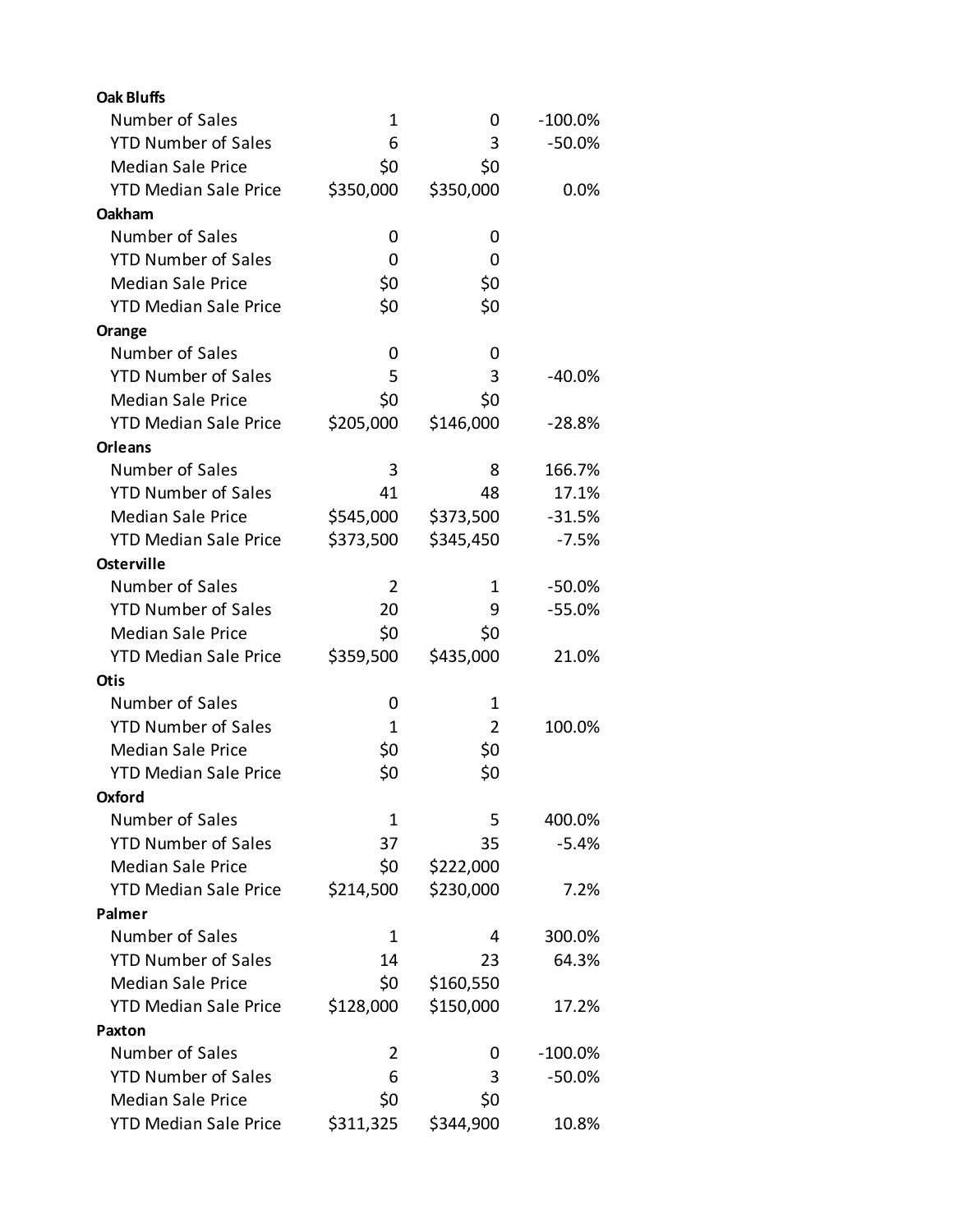| Peabody                      |           |              |          |
|------------------------------|-----------|--------------|----------|
| Number of Sales              | 13        | 11           | $-15.4%$ |
| <b>YTD Number of Sales</b>   | 151       | 123          | $-18.5%$ |
| <b>Median Sale Price</b>     | \$385,000 | \$390,000    | 1.3%     |
| <b>YTD Median Sale Price</b> | \$349,900 | \$391,000    | 11.7%    |
| Pelham                       |           |              |          |
| Number of Sales              | 0         | 0            |          |
| <b>YTD Number of Sales</b>   | 0         | 0            |          |
| <b>Median Sale Price</b>     | \$0       | \$0          |          |
| <b>YTD Median Sale Price</b> | \$0       | \$0          |          |
| <b>Pembroke</b>              |           |              |          |
| Number of Sales              | 0         | 2            |          |
| <b>YTD Number of Sales</b>   | 25        | 28           | 12.0%    |
| <b>Median Sale Price</b>     | \$0       | \$0          |          |
| <b>YTD Median Sale Price</b> | \$335,000 | \$352,500    | 5.2%     |
| Pepperell                    |           |              |          |
| Number of Sales              | 2         | 2            | 0.0%     |
| <b>YTD Number of Sales</b>   | 15        | 25           | 66.7%    |
| <b>Median Sale Price</b>     | \$0       | \$0          |          |
| <b>YTD Median Sale Price</b> | \$320,000 | \$345,000    | 7.8%     |
| Peru                         |           |              |          |
| Number of Sales              | 0         | 0            |          |
| <b>YTD Number of Sales</b>   | 0         | 0            |          |
| <b>Median Sale Price</b>     | \$0       | \$0          |          |
| <b>YTD Median Sale Price</b> | \$0       | \$0          |          |
| Petersham                    |           |              |          |
| Number of Sales              | 0         | 0            |          |
| <b>YTD Number of Sales</b>   | 0         | $\mathbf{1}$ |          |
| <b>Median Sale Price</b>     | \$0       | \$0          |          |
| <b>YTD Median Sale Price</b> | \$0       | \$0          |          |
| Phillipston                  |           |              |          |
| Number of Sales              | 0         | 0            |          |
| <b>YTD Number of Sales</b>   | 0         | 0            |          |
| <b>Median Sale Price</b>     | \$0       | \$0          |          |
| <b>YTD Median Sale Price</b> | \$0       | \$0          |          |
| Pittsfield                   |           |              |          |
| Number of Sales              | 5         | 6            | 20.0%    |
| <b>YTD Number of Sales</b>   | 45        | 45           | 0.0%     |
| <b>Median Sale Price</b>     | \$179,000 | \$264,950    | 48.0%    |
| <b>YTD Median Sale Price</b> | \$219,000 | \$179,900    | $-17.9%$ |
| Plainfield                   |           |              |          |
| Number of Sales              | 0         | 0            |          |
| <b>YTD Number of Sales</b>   | 0         | 0            |          |
| <b>Median Sale Price</b>     | \$0       | \$0          |          |
| <b>YTD Median Sale Price</b> | \$0       | \$0          |          |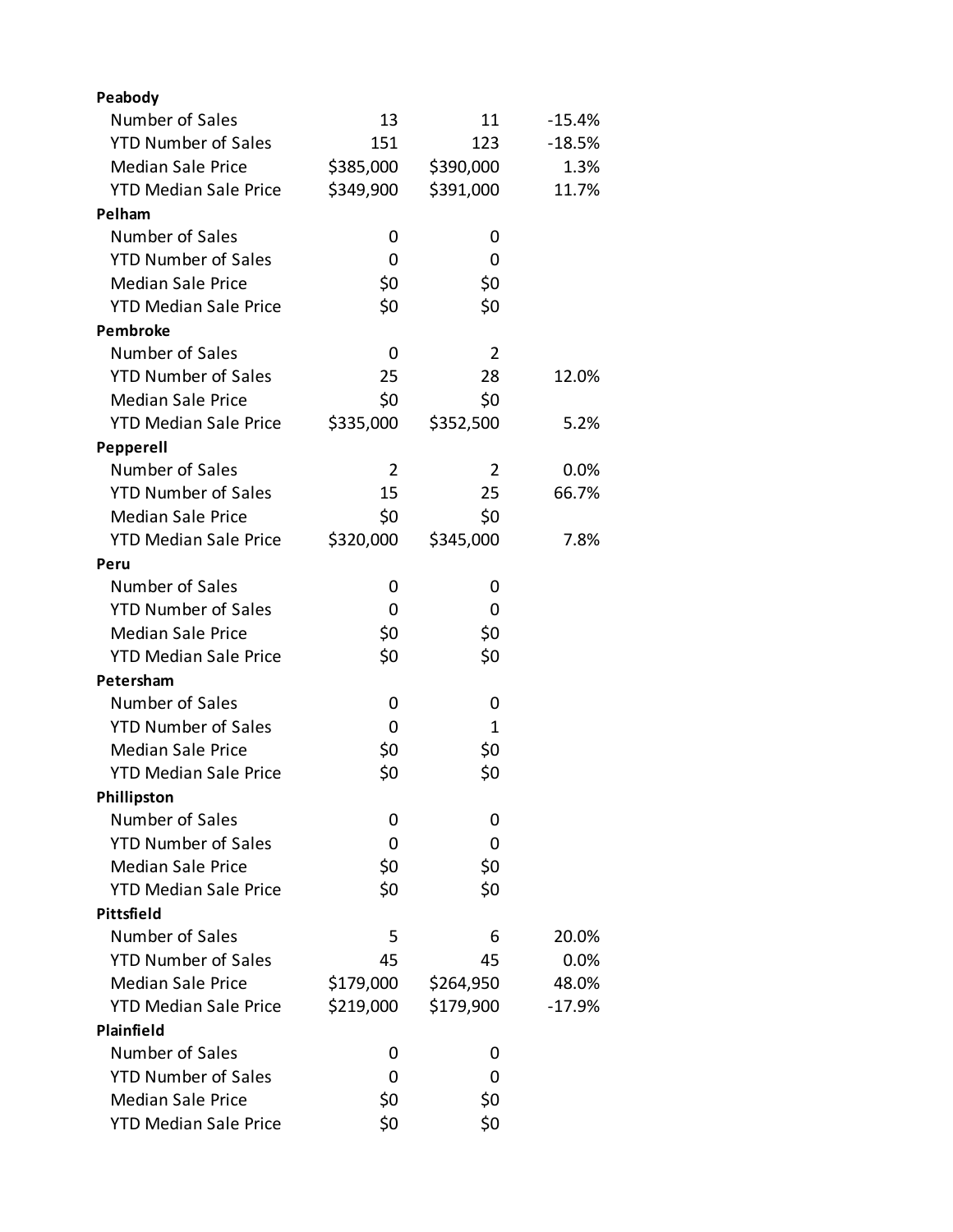| <b>Plainville</b>            |                |           |            |
|------------------------------|----------------|-----------|------------|
| Number of Sales              | 5              | 1         | -80.0%     |
| <b>YTD Number of Sales</b>   | 35             | 35        | 0.0%       |
| <b>Median Sale Price</b>     | \$345,000      | \$0       | $-100.0%$  |
| <b>YTD Median Sale Price</b> | \$325,000      | \$340,000 | 4.6%       |
| Plymouth                     |                |           |            |
| Number of Sales              | 47             | 28        | $-40.4%$   |
| <b>YTD Number of Sales</b>   | 365            | 390       | 6.8%       |
| <b>Median Sale Price</b>     | \$410,000      | \$484,500 | 18.2%      |
| <b>YTD Median Sale Price</b> | \$440,000      | \$435,500 | $-1.0%$    |
| Plympton                     |                |           |            |
| Number of Sales              | 0              | 0         |            |
| <b>YTD Number of Sales</b>   | $\overline{2}$ | 0         | $-100.0%$  |
| <b>Median Sale Price</b>     | \$0            | \$0       |            |
| <b>YTD Median Sale Price</b> | \$0            | \$0       |            |
| Princeton                    |                |           |            |
| Number of Sales              | 1              | 0         | $-100.0\%$ |
| <b>YTD Number of Sales</b>   | 2              | 0         | $-100.0%$  |
| <b>Median Sale Price</b>     | \$0            | \$0       |            |
| <b>YTD Median Sale Price</b> | \$0            | \$0       |            |
| Provincetown                 |                |           |            |
| Number of Sales              | 29             | 12        | $-58.6%$   |
| <b>YTD Number of Sales</b>   | 197            | 173       | $-12.2%$   |
| <b>Median Sale Price</b>     | \$715,000      | \$847,500 | 18.5%      |
| <b>YTD Median Sale Price</b> | \$595,000      | \$675,000 | 13.4%      |
| Quincy                       |                |           |            |
| Number of Sales              | 38             | 36        | $-5.3%$    |
| <b>YTD Number of Sales</b>   | 405            | 529       | 30.6%      |
| <b>Median Sale Price</b>     | \$406,500      | \$507,500 | 24.8%      |
| <b>YTD Median Sale Price</b> | \$419,900      | \$451,500 | 7.5%       |
| Randolph                     |                |           |            |
| Number of Sales              | 4              | 9         | 125.0%     |
| <b>YTD Number of Sales</b>   | 61             | 64        | 4.9%       |
| <b>Median Sale Price</b>     | \$279,450      | \$323,000 | 15.6%      |
| <b>YTD Median Sale Price</b> | \$292,000      | \$255,000 | $-12.7%$   |
| Raynham                      |                |           |            |
| Number of Sales              | 3              | 3         | 0.0%       |
| <b>YTD Number of Sales</b>   | 17             | 33        | 94.1%      |
| <b>Median Sale Price</b>     | \$425,000      | \$233,000 | $-45.2%$   |
| <b>YTD Median Sale Price</b> | \$324,900      | \$280,000 | $-13.8%$   |
| Reading                      |                |           |            |
| Number of Sales              | 9              | 13        | 44.4%      |
| <b>YTD Number of Sales</b>   | 91             | 168       | 84.6%      |
| <b>Median Sale Price</b>     | \$371,900      | \$525,000 | 41.2%      |
| <b>YTD Median Sale Price</b> | \$440,000      | \$534,350 | 21.4%      |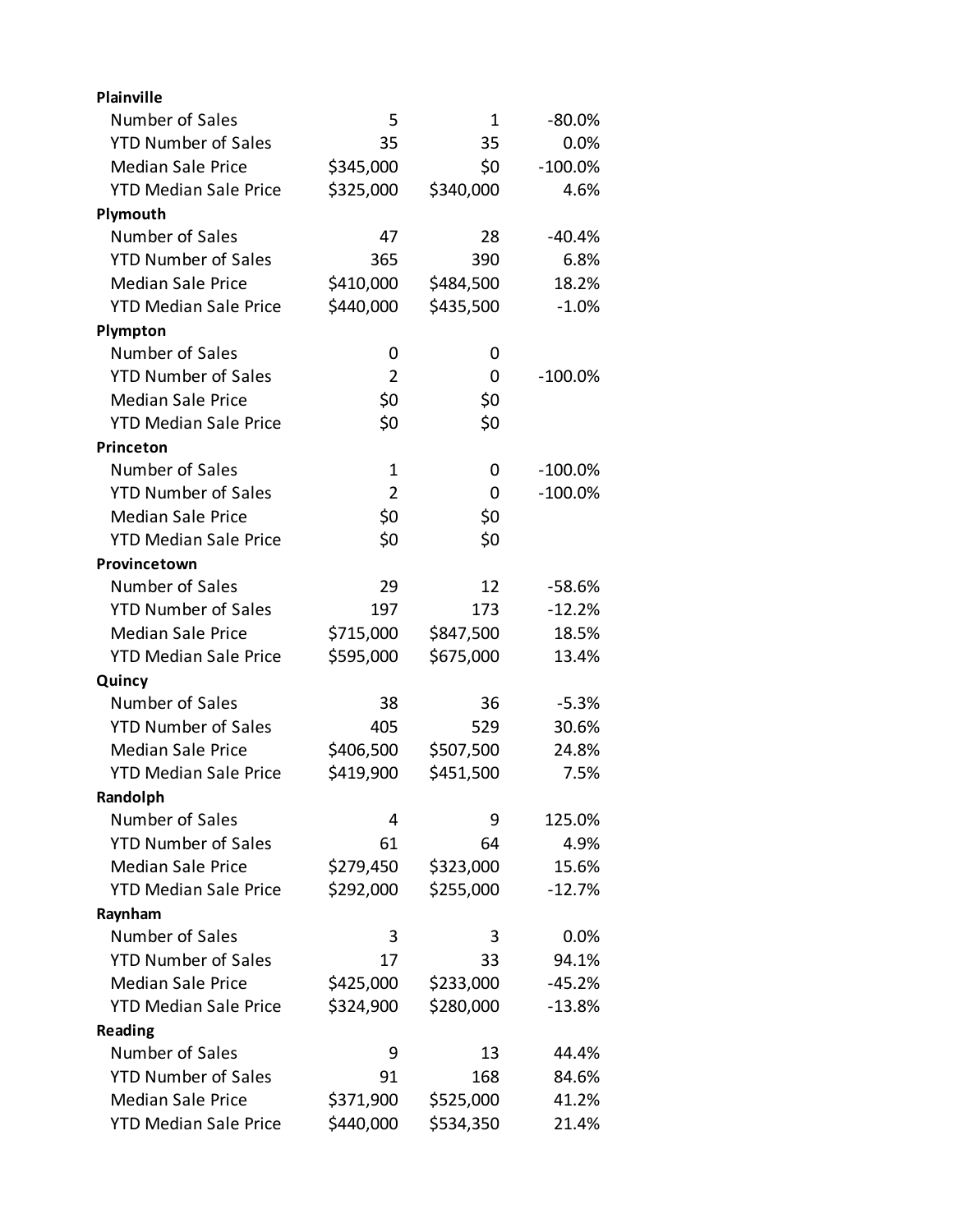| Rehoboth                     |           |           |           |
|------------------------------|-----------|-----------|-----------|
| Number of Sales              | 2         | 0         | $-100.0%$ |
| <b>YTD Number of Sales</b>   | 8         | 16        | 100.0%    |
| <b>Median Sale Price</b>     | \$0       | \$0       |           |
| <b>YTD Median Sale Price</b> | \$265,500 | \$287,500 | 8.3%      |
| <b>Revere</b>                |           |           |           |
| Number of Sales              | 13        | 8         | $-38.5%$  |
| <b>YTD Number of Sales</b>   | 127       | 173       | 36.2%     |
| <b>Median Sale Price</b>     | \$405,500 | \$425,250 | 4.9%      |
| <b>YTD Median Sale Price</b> | \$388,350 | \$420,000 | 8.1%      |
| <b>Richmond</b>              |           |           |           |
| Number of Sales              | 0         | 0         |           |
| <b>YTD Number of Sales</b>   | 0         | 0         |           |
| <b>Median Sale Price</b>     | \$0       | \$0       |           |
| <b>YTD Median Sale Price</b> | \$0       | \$0       |           |
| Rochester                    |           |           |           |
| Number of Sales              | 0         | 0         |           |
| <b>YTD Number of Sales</b>   | 2         | 4         | 100.0%    |
| <b>Median Sale Price</b>     | \$0       | \$0       |           |
| <b>YTD Median Sale Price</b> | \$0       | \$398,500 |           |
| <b>Rockland</b>              |           |           |           |
| Number of Sales              | 6         | 4         | $-33.3%$  |
| <b>YTD Number of Sales</b>   | 49        | 52        | 6.1%      |
| <b>Median Sale Price</b>     | \$352,500 | \$291,000 | $-17.4%$  |
| <b>YTD Median Sale Price</b> | \$290,000 | \$350,000 | 20.7%     |
| Rockport                     |           |           |           |
| Number of Sales              | 3         | 2         | $-33.3%$  |
| <b>YTD Number of Sales</b>   | 27        | 23        | $-14.8%$  |
| <b>Median Sale Price</b>     | \$571,500 | \$0       | $-100.0%$ |
| <b>YTD Median Sale Price</b> | \$400,000 | \$519,018 | 29.8%     |
| Roslindale                   |           |           |           |
| Number of Sales              | 27        | 18        | $-33.3%$  |
| <b>YTD Number of Sales</b>   | 189       | 217       | 14.8%     |
| <b>Median Sale Price</b>     | \$500,000 | \$550,000 | 10.0%     |
| <b>YTD Median Sale Price</b> | \$470,000 | \$550,000 | 17.0%     |
| Rowe                         |           |           |           |
| Number of Sales              | 0         | 0         |           |
| <b>YTD Number of Sales</b>   | 0         | 0         |           |
| <b>Median Sale Price</b>     | \$0       | \$0       |           |
| <b>YTD Median Sale Price</b> | \$0       | \$0       |           |
| Rowley                       |           |           |           |
| Number of Sales              | 1         | 1         | 0.0%      |
| <b>YTD Number of Sales</b>   | 17        | 18        | 5.9%      |
| <b>Median Sale Price</b>     | \$0       | \$0       |           |
| <b>YTD Median Sale Price</b> | \$531,000 | \$471,400 | $-11.2%$  |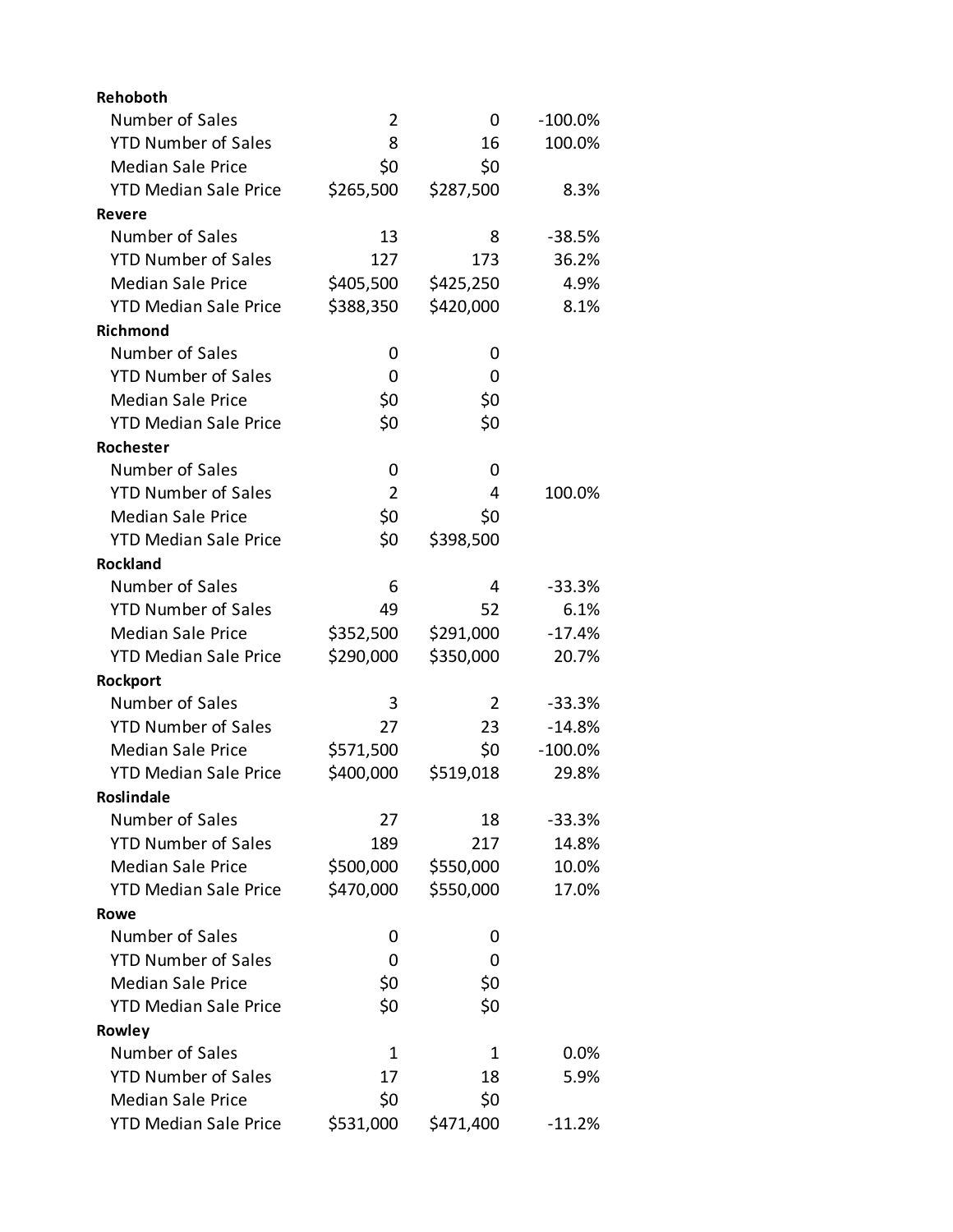| Roxbury                      |                |           |           |
|------------------------------|----------------|-----------|-----------|
| Number of Sales              | 8              | 12        | 50.0%     |
| <b>YTD Number of Sales</b>   | 112            | 167       | 49.1%     |
| <b>Median Sale Price</b>     | \$432,005      | \$429,000 | $-0.7%$   |
| <b>YTD Median Sale Price</b> | \$528,500      | \$626,500 | 18.5%     |
| Royalston                    |                |           |           |
| Number of Sales              | 0              | 0         |           |
| <b>YTD Number of Sales</b>   | 0              | 0         |           |
| <b>Median Sale Price</b>     | \$0            | \$0       |           |
| <b>YTD Median Sale Price</b> | \$0            | \$0       |           |
| <b>Russell</b>               |                |           |           |
| Number of Sales              | 0              | 0         |           |
| <b>YTD Number of Sales</b>   | 0              | 0         |           |
| <b>Median Sale Price</b>     | \$0            | \$0       |           |
| <b>YTD Median Sale Price</b> | \$0            | \$0       |           |
| <b>Rutland</b>               |                |           |           |
| Number of Sales              | $\mathbf 1$    | 3         | 200.0%    |
| <b>YTD Number of Sales</b>   | 27             | 31        | 14.8%     |
| <b>Median Sale Price</b>     | \$0            | \$342,450 |           |
| <b>YTD Median Sale Price</b> | \$100,000      | \$122,500 | 22.5%     |
| Salem                        |                |           |           |
| Number of Sales              | 44             | 62        | 40.9%     |
| <b>YTD Number of Sales</b>   | 409            | 405       | $-1.0%$   |
| <b>Median Sale Price</b>     | \$400,500      | \$473,450 | 18.2%     |
| <b>YTD Median Sale Price</b> | \$385,000      | \$420,000 | 9.1%      |
| Salisbury                    |                |           |           |
| Number of Sales              | 8              | 3         | $-62.5%$  |
| <b>YTD Number of Sales</b>   | 72             | 45        | $-37.5%$  |
| <b>Median Sale Price</b>     | \$421,250      | \$420,000 | $-0.3%$   |
| <b>YTD Median Sale Price</b> | \$389,450      | \$425,000 | 9.1%      |
| Sandisfield                  |                |           |           |
| Number of Sales              | 0              | 0         |           |
| <b>YTD Number of Sales</b>   | 0              | 0         |           |
| <b>Median Sale Price</b>     | \$0            | \$0       |           |
| <b>YTD Median Sale Price</b> | \$0            | \$0       |           |
| <b>Sandwich</b>              |                |           |           |
| Number of Sales              | 5              | 1         | $-80.0%$  |
| <b>YTD Number of Sales</b>   | 34             | 33        | $-2.9%$   |
| <b>Median Sale Price</b>     | \$254,900      | \$0       | $-100.0%$ |
| <b>YTD Median Sale Price</b> | \$242,500      | \$300,000 | 23.7%     |
| <b>Saugus</b>                |                |           |           |
| Number of Sales              | $\overline{2}$ | 5         | 150.0%    |
| <b>YTD Number of Sales</b>   | 40             | 55        | 37.5%     |
| <b>Median Sale Price</b>     | \$0            | \$270,000 |           |
| <b>YTD Median Sale Price</b> | \$422,500      | \$350,000 | $-17.2%$  |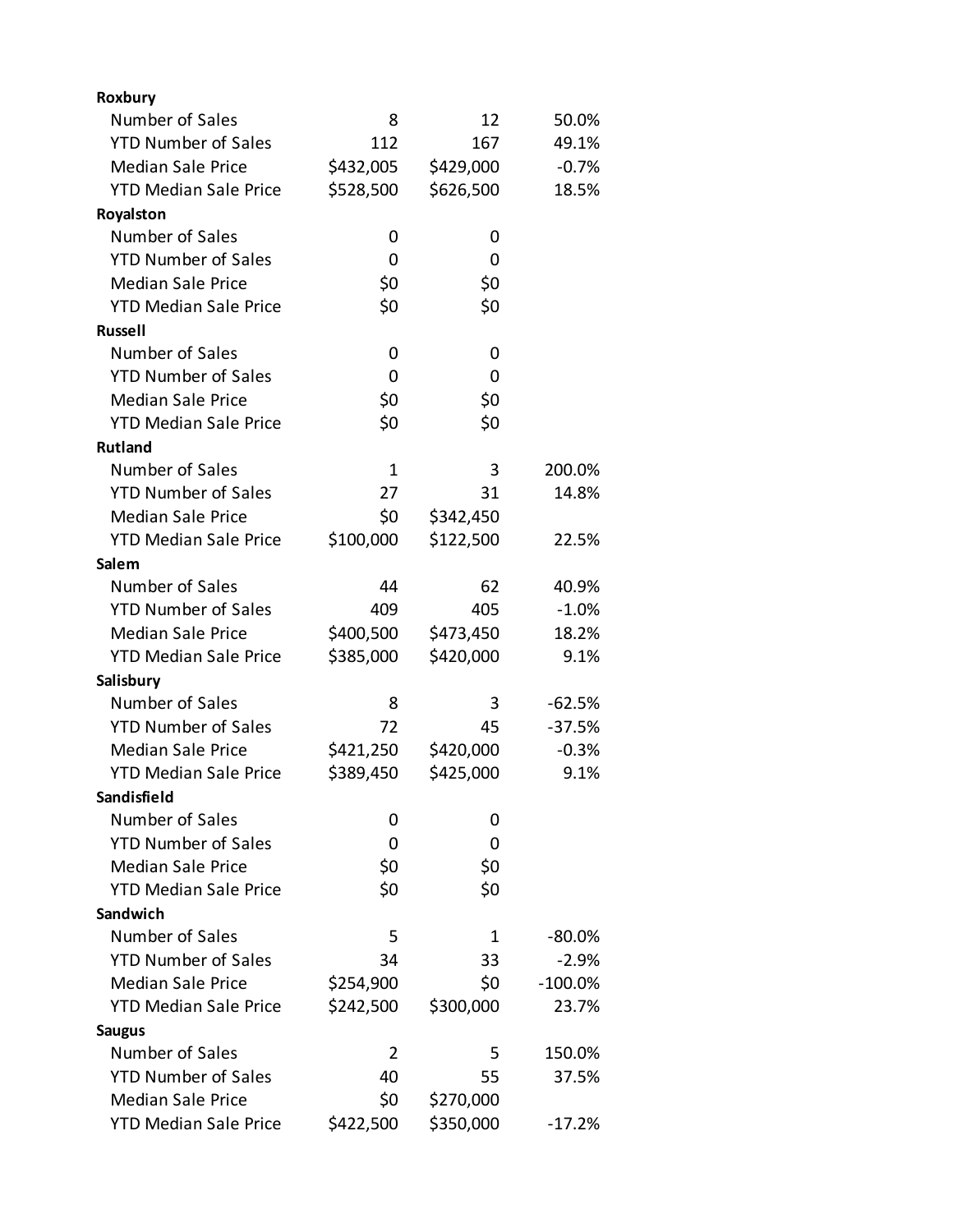| Savoy                        |                |           |          |
|------------------------------|----------------|-----------|----------|
| Number of Sales              | 0              | 0         |          |
| <b>YTD Number of Sales</b>   | 0              | 0         |          |
| <b>Median Sale Price</b>     | \$0            | \$0       |          |
| <b>YTD Median Sale Price</b> | \$0            | \$0       |          |
| <b>Scituate</b>              |                |           |          |
| Number of Sales              | 8              | 4         | $-50.0%$ |
| <b>YTD Number of Sales</b>   | 84             | 70        | $-16.7%$ |
| <b>Median Sale Price</b>     | \$712,500      | \$805,500 | 13.1%    |
| <b>YTD Median Sale Price</b> | \$743,803      | \$750,000 | 0.8%     |
| <b>Seekonk</b>               |                |           |          |
| Number of Sales              | 0              | 0         |          |
| <b>YTD Number of Sales</b>   | $\overline{2}$ | 14        | 600.0%   |
| <b>Median Sale Price</b>     | \$0            | \$0       |          |
| <b>YTD Median Sale Price</b> | \$0            | \$20,000  |          |
| <b>Sharon</b>                |                |           |          |
| Number of Sales              | 5              | 5         | 0.0%     |
| <b>YTD Number of Sales</b>   | 38             | 47        | 23.7%    |
| <b>Median Sale Price</b>     | \$470,000      | \$255,000 | $-45.7%$ |
| <b>YTD Median Sale Price</b> | \$453,075      | \$480,000 | 5.9%     |
| <b>Sheffield</b>             |                |           |          |
| Number of Sales              | 0              | O         |          |
| <b>YTD Number of Sales</b>   | 0              | 0         |          |
| <b>Median Sale Price</b>     | \$0            | \$0       |          |
| <b>YTD Median Sale Price</b> | \$0            | \$0       |          |
| Shelburne                    |                |           |          |
| Number of Sales              | 0              | 1         |          |
| <b>YTD Number of Sales</b>   | 0              | 2         |          |
| <b>Median Sale Price</b>     | \$0            | \$0       |          |
| <b>YTD Median Sale Price</b> | \$0            | \$0       |          |
| <b>Sherborn</b>              |                |           |          |
| Number of Sales              | $\overline{2}$ | 2         | 0.0%     |
| <b>YTD Number of Sales</b>   | 26             | 14        | $-46.2%$ |
| <b>Median Sale Price</b>     | \$0            | \$0       |          |
| <b>YTD Median Sale Price</b> | \$650,757      | \$809,900 | 24.5%    |
| <b>Shirley</b>               |                |           |          |
| Number of Sales              | 2              | 2         | 0.0%     |
| <b>YTD Number of Sales</b>   | 12             | 18        | 50.0%    |
| <b>Median Sale Price</b>     | \$0            | \$0       |          |
| <b>YTD Median Sale Price</b> | \$177,000      | \$265,500 | 50.0%    |
| Shrewsbury                   |                |           |          |
| Number of Sales              | 12             | 15        | 25.0%    |
| <b>YTD Number of Sales</b>   | 120            | 150       | 25.0%    |
| <b>Median Sale Price</b>     | \$424,950      | \$440,000 | 3.5%     |
| <b>YTD Median Sale Price</b> | \$372,450      | \$399,500 | 7.3%     |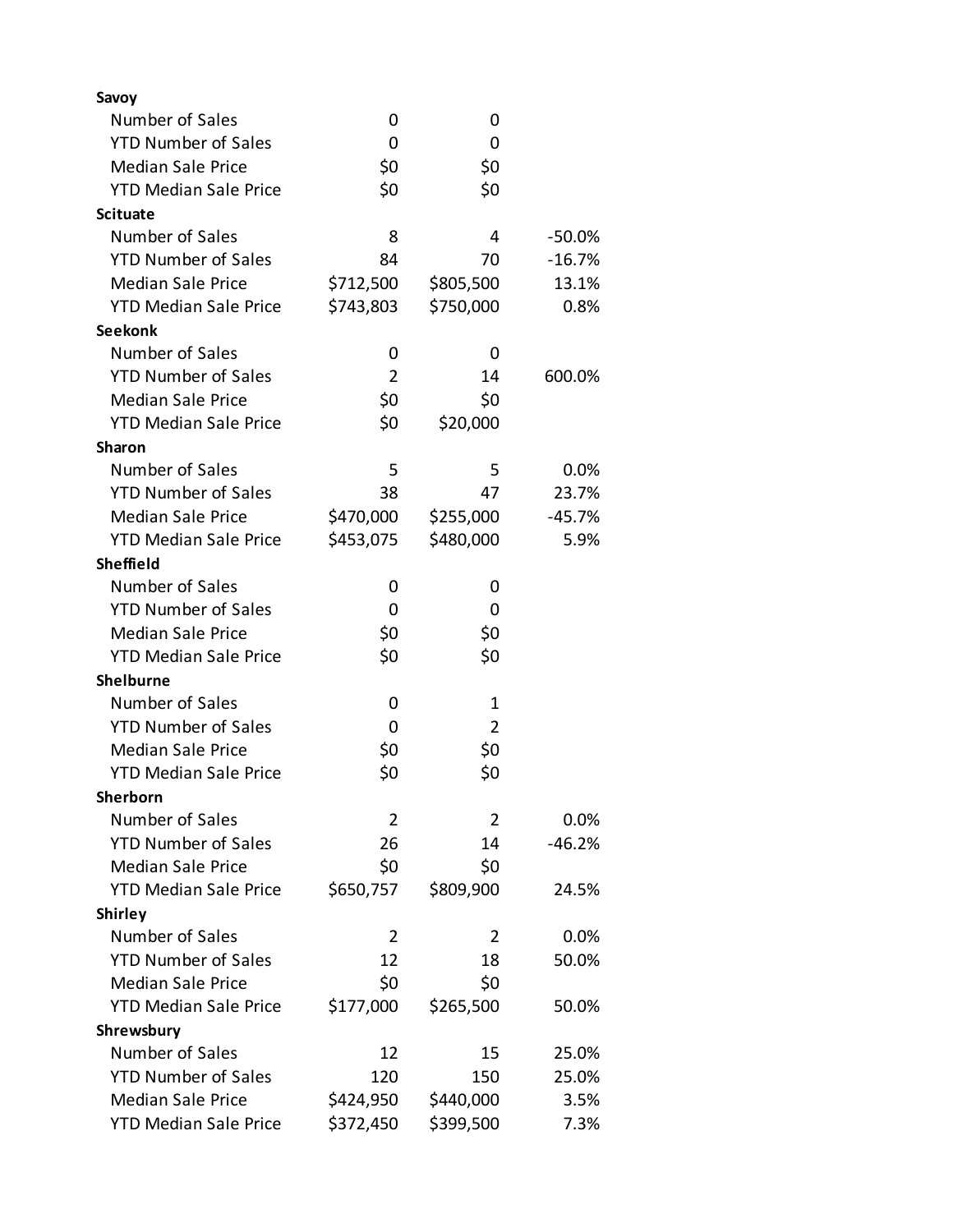| Shutesbury                   |                |           |           |
|------------------------------|----------------|-----------|-----------|
| Number of Sales              | 0              | 0         |           |
| <b>YTD Number of Sales</b>   | $\mathbf{1}$   | 0         | $-100.0%$ |
| <b>Median Sale Price</b>     | \$0            | \$0       |           |
| <b>YTD Median Sale Price</b> | \$0            | \$0       |           |
| Somerset                     |                |           |           |
| Number of Sales              | 0              | 1         |           |
| <b>YTD Number of Sales</b>   | $\overline{2}$ | 1         | $-50.0%$  |
| <b>Median Sale Price</b>     | \$0            | \$0       |           |
| <b>YTD Median Sale Price</b> | \$0            | \$0       |           |
| Somerville                   |                |           |           |
| Number of Sales              | 44             | 52        | 18.2%     |
| <b>YTD Number of Sales</b>   | 438            | 645       | 47.3%     |
| <b>Median Sale Price</b>     | \$729,250      | \$668,750 | $-8.3%$   |
| <b>YTD Median Sale Price</b> | \$777,000      | \$785,000 | 1.0%      |
| <b>South Boston</b>          |                |           |           |
| Number of Sales              | 58             | 51        | $-12.1%$  |
| <b>YTD Number of Sales</b>   | 614            | 890       | 45.0%     |
| <b>Median Sale Price</b>     | \$652,000      | \$775,000 | 18.9%     |
| <b>YTD Median Sale Price</b> | \$741,000      | \$765,000 | 3.2%      |
| <b>South Hadley</b>          |                |           |           |
| Number of Sales              | 4              | 7         | 75.0%     |
| <b>YTD Number of Sales</b>   | 52             | 90        | 73.1%     |
| <b>Median Sale Price</b>     | \$195,000      | \$286,000 | 46.7%     |
| <b>YTD Median Sale Price</b> | \$231,500      | \$244,950 | 5.8%      |
| Southampton                  |                |           |           |
| Number of Sales              | 0              | 2         |           |
| <b>YTD Number of Sales</b>   | 6              | 8         | 33.3%     |
| <b>Median Sale Price</b>     | \$0            | \$0       |           |
| <b>YTD Median Sale Price</b> | \$127,500      | \$140,500 | 10.2%     |
| Southborough                 |                |           |           |
| Number of Sales              | 4              | 3         | $-25.0%$  |
| <b>YTD Number of Sales</b>   | 34             | 23        | $-32.4%$  |
| <b>Median Sale Price</b>     | \$629,950      | \$615,000 | $-2.4%$   |
| <b>YTD Median Sale Price</b> | \$602,450      | \$600,000 | $-0.4%$   |
| Southbridge                  |                |           |           |
| Number of Sales              | 1              | 0         | $-100.0%$ |
| <b>YTD Number of Sales</b>   | 18             | 26        | 44.4%     |
| <b>Median Sale Price</b>     | \$0            | \$0       |           |
| <b>YTD Median Sale Price</b> | \$112,490      | \$125,000 | 11.1%     |
| <b>Southwick</b>             |                |           |           |
| Number of Sales              | 3              | 1         | $-66.7%$  |
| <b>YTD Number of Sales</b>   | 22             | 17        | $-22.7%$  |
| <b>Median Sale Price</b>     | \$195,000      | \$0       | $-100.0%$ |
| <b>YTD Median Sale Price</b> | \$236,700      | \$238,000 | 0.5%      |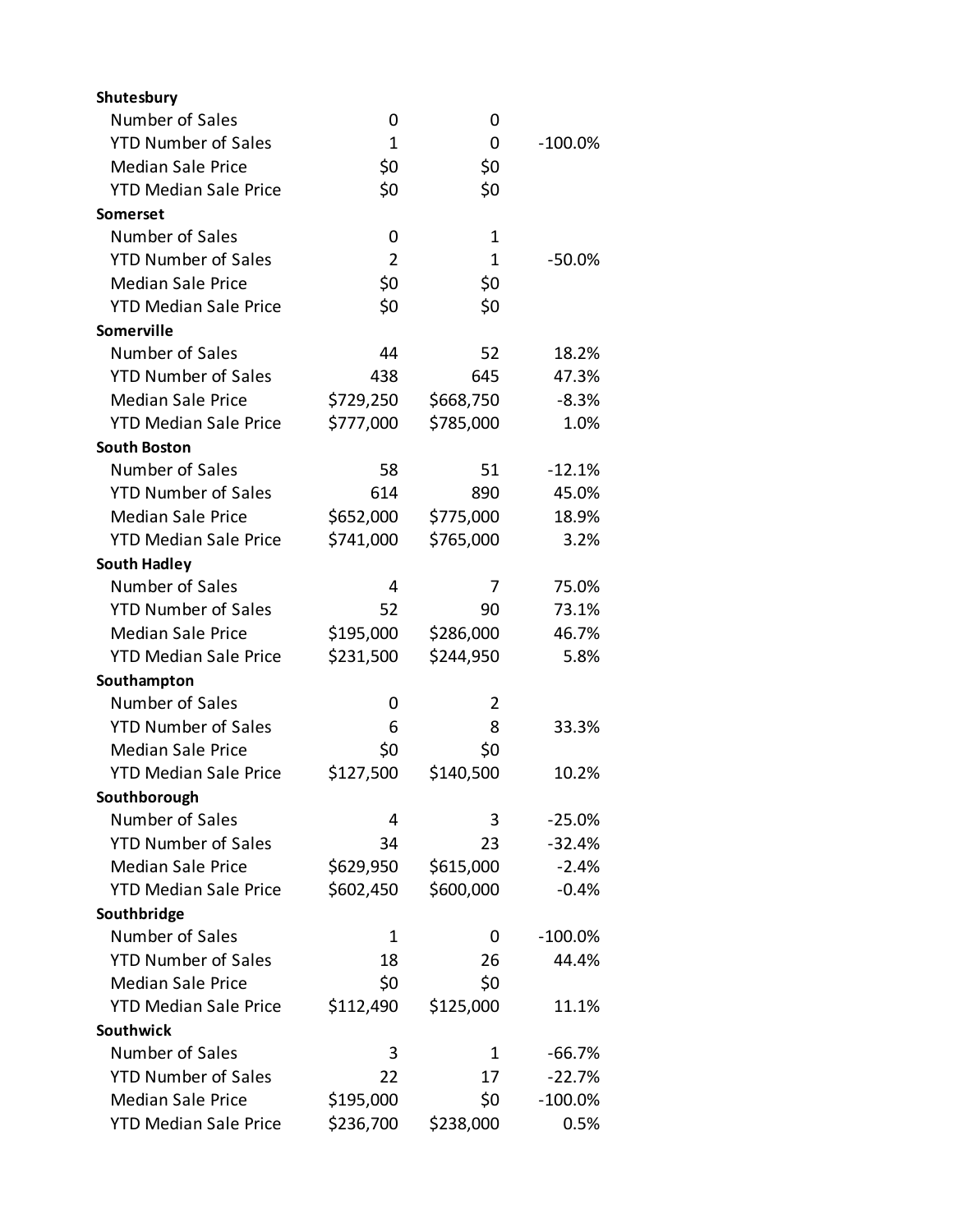| Spencer                      |           |              |           |
|------------------------------|-----------|--------------|-----------|
| Number of Sales              | 3         | 0            | $-100.0%$ |
| <b>YTD Number of Sales</b>   | 8         | 8            | 0.0%      |
| <b>Median Sale Price</b>     | \$172,000 | \$0          | $-100.0%$ |
| <b>YTD Median Sale Price</b> | \$170,500 | \$197,500    | 15.8%     |
| Springfield                  |           |              |           |
| Number of Sales              | 7         | 10           | 42.9%     |
| <b>YTD Number of Sales</b>   | 83        | 91           | 9.6%      |
| <b>Median Sale Price</b>     | \$165,000 | \$149,950    | $-9.1%$   |
| <b>YTD Median Sale Price</b> | \$145,000 | \$163,000    | 12.4%     |
| <b>Sterling</b>              |           |              |           |
| Number of Sales              | 1         | 1            | 0.0%      |
| <b>YTD Number of Sales</b>   | 11        | 17           | 54.5%     |
| <b>Median Sale Price</b>     | \$0       | \$0          |           |
| <b>YTD Median Sale Price</b> | \$289,000 | \$370,000    | 28.0%     |
| Stockbridge                  |           |              |           |
| Number of Sales              | 0         | $\mathbf{1}$ |           |
| <b>YTD Number of Sales</b>   | 8         | 13           | 62.5%     |
| <b>Median Sale Price</b>     | \$0       | \$0          |           |
| <b>YTD Median Sale Price</b> | \$444,000 | \$450,000    | 1.4%      |
| Stoneham                     |           |              |           |
| Number of Sales              | 7         | 9            | 28.6%     |
| <b>YTD Number of Sales</b>   | 101       | 113          | 11.9%     |
| <b>Median Sale Price</b>     | \$332,500 | \$397,000    | 19.4%     |
| <b>YTD Median Sale Price</b> | \$362,500 | \$365,000    | 0.7%      |
| Stoughton                    |           |              |           |
| Number of Sales              | 12        | 15           | 25.0%     |
| <b>YTD Number of Sales</b>   | 91        | 107          | 17.6%     |
| <b>Median Sale Price</b>     | \$304,950 | \$350,000    | 14.8%     |
| <b>YTD Median Sale Price</b> | \$312,500 | \$331,000    | 5.9%      |
| <b>Stow</b>                  |           |              |           |
| Number of Sales              | 0         | 1            |           |
| <b>YTD Number of Sales</b>   | 12        | 12           | 0.0%      |
| <b>Median Sale Price</b>     | \$0       | \$0          |           |
| <b>YTD Median Sale Price</b> | \$490,000 | \$514,500    | 5.0%      |
| Sturbridge                   |           |              |           |
| Number of Sales              | 2         | 4            | 100.0%    |
| <b>YTD Number of Sales</b>   | 15        | 14           | $-6.7%$   |
| <b>Median Sale Price</b>     | \$0       | \$183,450    |           |
| <b>YTD Median Sale Price</b> | \$246,000 | \$181,750    | $-26.1%$  |
| Sudbury                      |           |              |           |
| Number of Sales              | 4         | 1            | -75.0%    |
| <b>YTD Number of Sales</b>   | 37        | 20           | $-45.9%$  |
| <b>Median Sale Price</b>     | \$737,500 | \$0          | $-100.0%$ |
| <b>YTD Median Sale Price</b> | \$599,000 | \$640,788    | 7.0%      |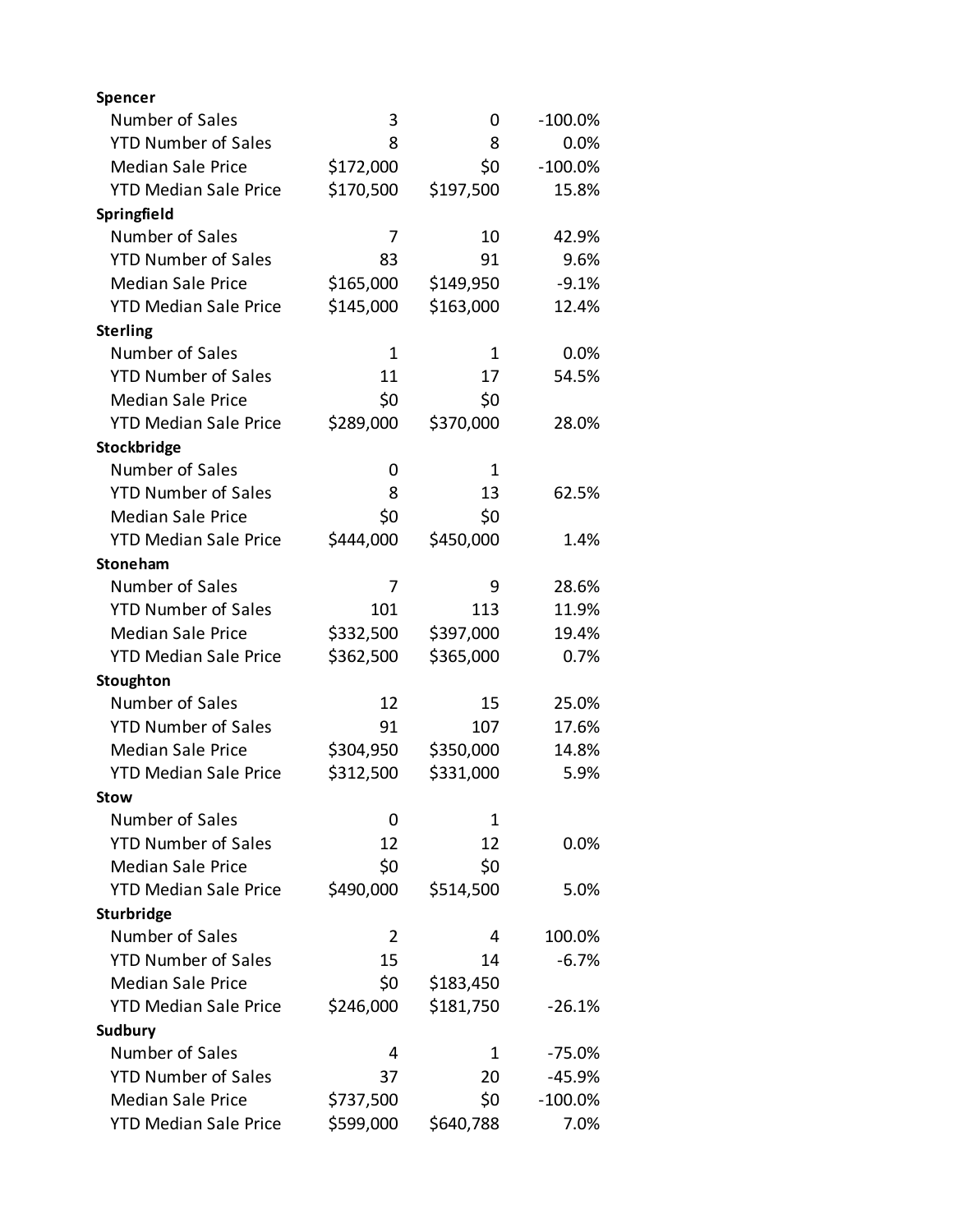| <b>Sunderland</b>            |              |                |           |
|------------------------------|--------------|----------------|-----------|
| Number of Sales              | $\mathbf 1$  | 0              | $-100.0%$ |
| <b>YTD Number of Sales</b>   | $\mathbf{1}$ | $\overline{2}$ | 100.0%    |
| <b>Median Sale Price</b>     | \$0          | \$0            |           |
| <b>YTD Median Sale Price</b> | \$0          | \$0            |           |
| <b>Sutton</b>                |              |                |           |
| Number of Sales              | 3            | 3              | 0.0%      |
| <b>YTD Number of Sales</b>   | 27           | 22             | $-18.5%$  |
| <b>Median Sale Price</b>     | \$615,000    | \$345,000      | $-43.9%$  |
| <b>YTD Median Sale Price</b> | \$325,000    | \$464,454      | 42.9%     |
| Swampscott                   |              |                |           |
| Number of Sales              | 11           | 12             | 9.1%      |
| <b>YTD Number of Sales</b>   | 83           | 79             | $-4.8%$   |
| <b>Median Sale Price</b>     | \$406,500    | \$512,500      | 26.1%     |
| <b>YTD Median Sale Price</b> | \$406,500    | \$405,000      | $-0.4%$   |
| Swansea                      |              |                |           |
| Number of Sales              | 1            | 0              | $-100.0%$ |
| <b>YTD Number of Sales</b>   | 3            | 5              | 66.7%     |
| <b>Median Sale Price</b>     | \$0          | \$0            |           |
| <b>YTD Median Sale Price</b> | \$220,000    | \$295,000      | 34.1%     |
| <b>Taunton</b>               |              |                |           |
| Number of Sales              | 23           | 14             | $-39.1%$  |
| <b>YTD Number of Sales</b>   | 206          | 172            | $-16.5%$  |
| <b>Median Sale Price</b>     | \$230,000    | \$299,750      | 30.3%     |
| <b>YTD Median Sale Price</b> | \$235,000    | \$265,000      | 12.8%     |
| <b>Templeton</b>             |              |                |           |
| Number of Sales              | 0            | 1              |           |
| <b>YTD Number of Sales</b>   | 21           | 8              | $-61.9%$  |
| <b>Median Sale Price</b>     | \$0          | \$0            |           |
| <b>YTD Median Sale Price</b> | \$178,000    | \$239,000      | 34.3%     |
| <b>Tewksbury</b>             |              |                |           |
| Number of Sales              | 16           | 16             | 0.0%      |
| <b>YTD Number of Sales</b>   | 141          | 136            | $-3.5%$   |
| <b>Median Sale Price</b>     | \$347,250    | \$415,500      | 19.7%     |
| <b>YTD Median Sale Price</b> | \$347,000    | \$400,000      | 15.3%     |
| <b>Tisbury</b>               |              |                |           |
| Number of Sales              | 2            | 2              | 0.0%      |
| <b>YTD Number of Sales</b>   | 10           | 9              | $-10.0%$  |
| <b>Median Sale Price</b>     | \$0          | \$0            |           |
| <b>YTD Median Sale Price</b> | \$552,500    | \$489,500      | -11.4%    |
| <b>Tolland</b>               |              |                |           |
| Number of Sales              | 0            | 0              |           |
| <b>YTD Number of Sales</b>   | 0            | 0              |           |
| <b>Median Sale Price</b>     | \$0          | \$0            |           |
| <b>YTD Median Sale Price</b> | \$0          | \$0            |           |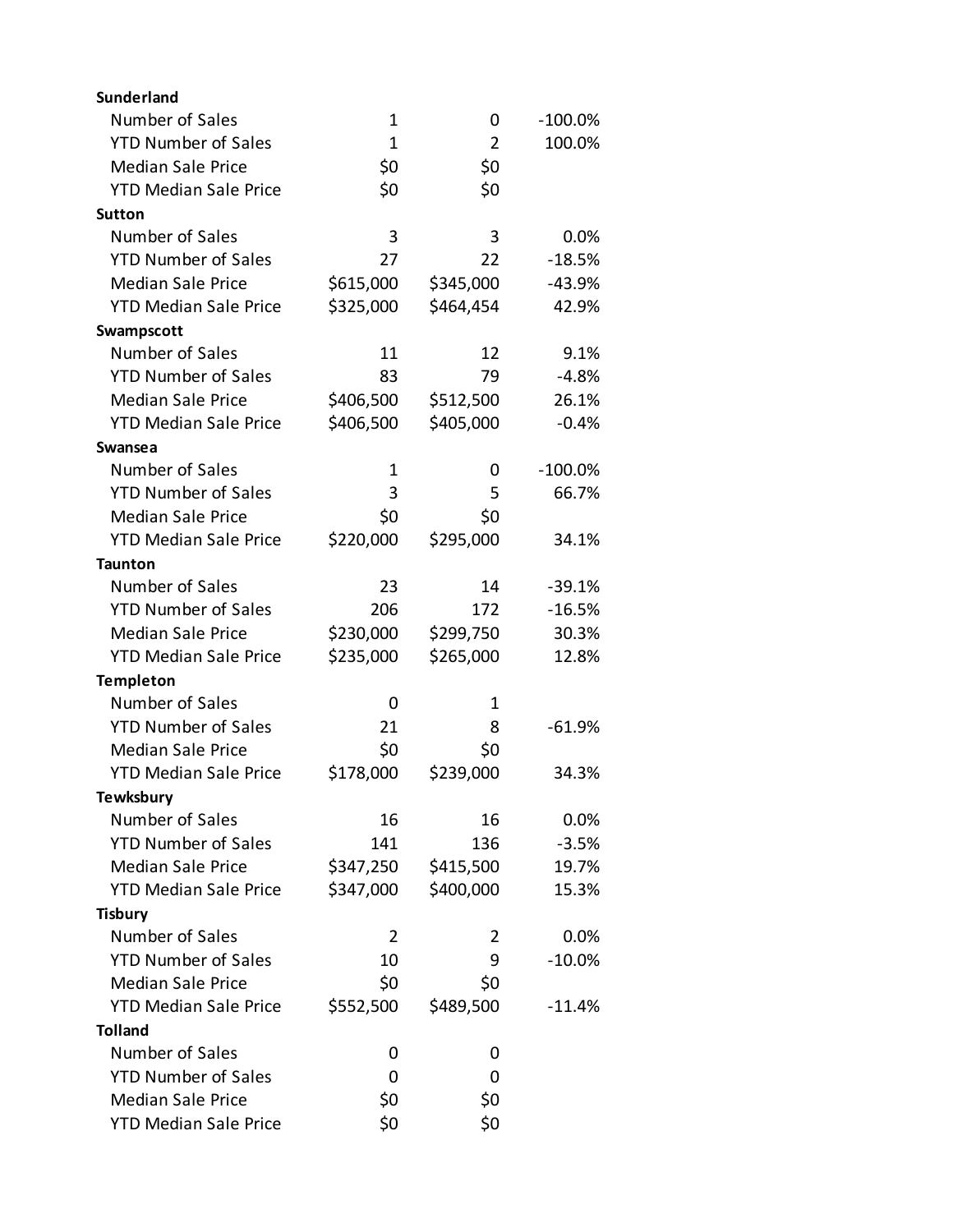| <b>Topsfield</b>             |           |           |          |
|------------------------------|-----------|-----------|----------|
| Number of Sales              | 0         | 0         |          |
| <b>YTD Number of Sales</b>   | 12        | 10        | $-16.7%$ |
| <b>Median Sale Price</b>     | \$0       | \$0       |          |
| <b>YTD Median Sale Price</b> | \$669,950 | \$860,905 | 28.5%    |
| <b>Townsend</b>              |           |           |          |
| Number of Sales              | 0         | 2         |          |
| <b>YTD Number of Sales</b>   | 14        | 17        | 21.4%    |
| <b>Median Sale Price</b>     | \$0       | \$0       |          |
| <b>YTD Median Sale Price</b> | \$84,500  | \$91,000  | 7.7%     |
| <b>Truro</b>                 |           |           |          |
| Number of Sales              | 7         | 3         | $-57.1%$ |
| <b>YTD Number of Sales</b>   | 43        | 49        | 14.0%    |
| <b>Median Sale Price</b>     | \$311,000 | \$229,000 | $-26.4%$ |
| <b>YTD Median Sale Price</b> | \$311,000 | \$383,000 | 23.2%    |
| Tyngsboro                    |           |           |          |
| Number of Sales              | 2         | 5         | 150.0%   |
| <b>YTD Number of Sales</b>   | 43        | 54        | 25.6%    |
| <b>Median Sale Price</b>     | \$0       | \$438,000 |          |
| <b>YTD Median Sale Price</b> | \$263,000 | \$325,750 | 23.9%    |
| Tyringham                    |           |           |          |
| Number of Sales              | 0         | 0         |          |
| <b>YTD Number of Sales</b>   | 0         | 1         |          |
| <b>Median Sale Price</b>     | \$0       | \$0       |          |
| <b>YTD Median Sale Price</b> | \$0       | \$0       |          |
| Upton                        |           |           |          |
| Number of Sales              | 0         | 1         |          |
| <b>YTD Number of Sales</b>   | 22        | 10        | $-54.5%$ |
| <b>Median Sale Price</b>     | \$0       | \$0       |          |
| <b>YTD Median Sale Price</b> | \$359,450 | \$442,500 | 23.1%    |
| <b>Uxbridge</b>              |           |           |          |
| Number of Sales              | 4         | 13        | 225.0%   |
| <b>YTD Number of Sales</b>   | 68        | 74        | 8.8%     |
| <b>Median Sale Price</b>     | \$327,500 | \$275,000 | $-16.0%$ |
| <b>YTD Median Sale Price</b> | \$290,500 | \$319,950 | 10.1%    |
| Wakefield                    |           |           |          |
| Number of Sales              | 11        | 16        | 45.5%    |
| <b>YTD Number of Sales</b>   | 92        | 170       | 84.8%    |
| <b>Median Sale Price</b>     | \$693,000 | \$482,500 | $-30.4%$ |
| <b>YTD Median Sale Price</b> | \$470,000 | \$468,750 | $-0.3%$  |
| Wales                        |           |           |          |
| Number of Sales              | 0         | 0         |          |
| <b>YTD Number of Sales</b>   | 0         | 0         |          |
| <b>Median Sale Price</b>     | \$0       | \$0       |          |
| <b>YTD Median Sale Price</b> | \$0       | \$0       |          |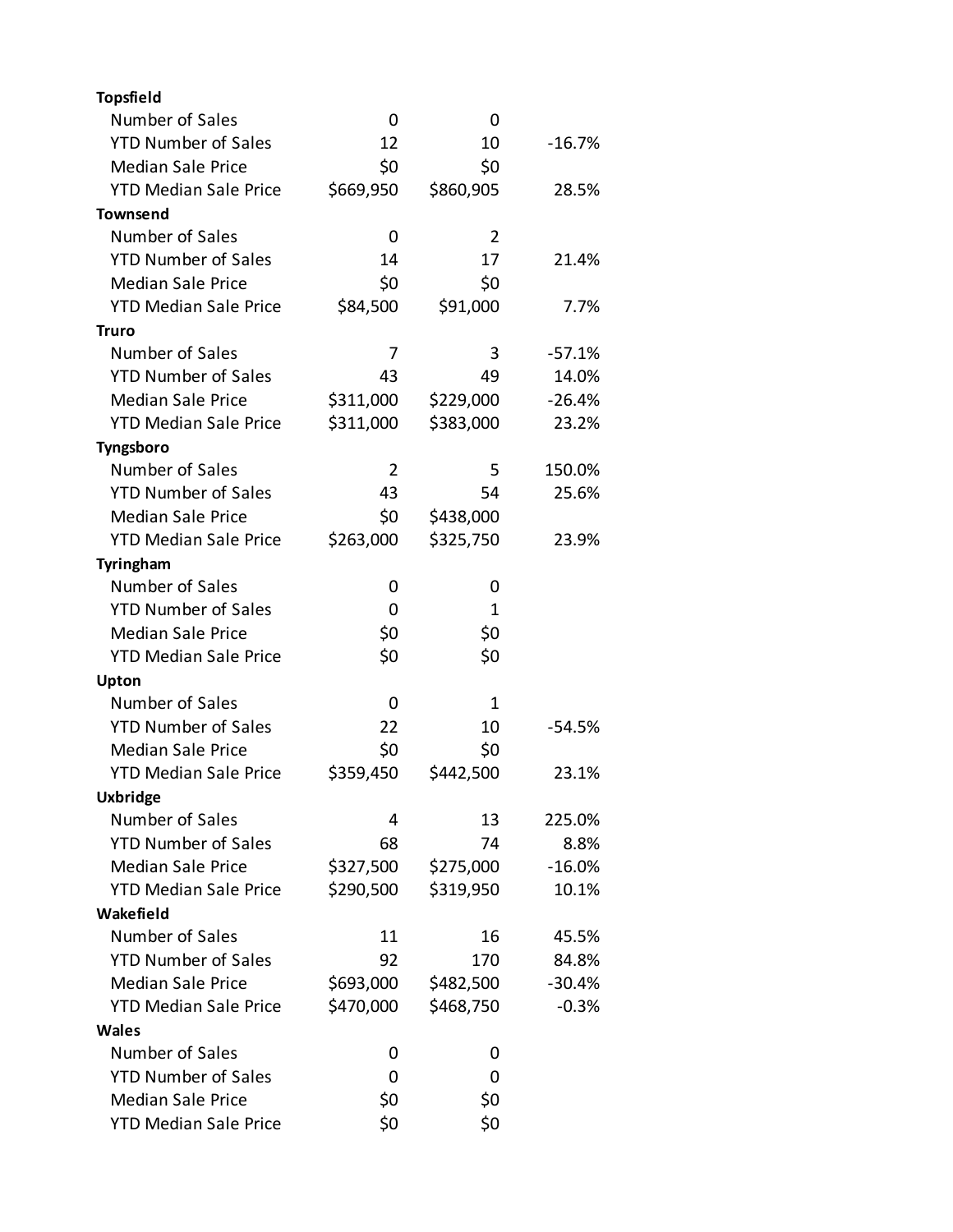| Walpole                      |              |           |           |
|------------------------------|--------------|-----------|-----------|
| Number of Sales              | 11           | 1         | $-90.9%$  |
| <b>YTD Number of Sales</b>   | 86           | 125       | 45.3%     |
| <b>Median Sale Price</b>     | \$411,000    | \$0       | $-100.0%$ |
| <b>YTD Median Sale Price</b> | \$382,155    | \$445,000 | 16.4%     |
| Waltham                      |              |           |           |
| Number of Sales              | 17           | 19        | 11.8%     |
| <b>YTD Number of Sales</b>   | 213          | 291       | 36.6%     |
| <b>Median Sale Price</b>     | \$515,000    | \$420,000 | $-18.4%$  |
| <b>YTD Median Sale Price</b> | \$532,000    | \$533,300 | 0.2%      |
| Ware                         |              |           |           |
| Number of Sales              | 0            | 0         |           |
| <b>YTD Number of Sales</b>   | $\mathbf{1}$ | 3         | 200.0%    |
| <b>Median Sale Price</b>     | \$0          | \$0       |           |
| <b>YTD Median Sale Price</b> | \$0          | \$51,000  |           |
| Wareham                      |              |           |           |
| Number of Sales              | 5            | 3         | $-40.0%$  |
| <b>YTD Number of Sales</b>   | 49           | 40        | $-18.4%$  |
| <b>Median Sale Price</b>     | \$75,000     | \$345,000 | 360.0%    |
| <b>YTD Median Sale Price</b> | \$290,000    | \$322,500 | 11.2%     |
| Warren                       |              |           |           |
| Number of Sales              | 0            | 0         |           |
| <b>YTD Number of Sales</b>   | $\mathbf{1}$ | 4         | 300.0%    |
| <b>Median Sale Price</b>     | \$0          | \$0       |           |
| <b>YTD Median Sale Price</b> | \$0          | \$166,000 |           |
| Warwick                      |              |           |           |
| Number of Sales              | 0            | 0         |           |
| <b>YTD Number of Sales</b>   | 0            | 0         |           |
| <b>Median Sale Price</b>     | \$0          | \$0       |           |
| <b>YTD Median Sale Price</b> | \$0          | \$0       |           |
| Washington                   |              |           |           |
| Number of Sales              | 0            | 0         |           |
| <b>YTD Number of Sales</b>   | 0            | 0         |           |
| <b>Median Sale Price</b>     | \$0          | \$0       |           |
| <b>YTD Median Sale Price</b> | \$0          | \$0       |           |
| Watertown                    |              |           |           |
| Number of Sales              | 26           | 26        | 0.0%      |
| <b>YTD Number of Sales</b>   | 235          | 252       | 7.2%      |
| <b>Median Sale Price</b>     | \$580,000    | \$667,500 | 15.1%     |
| <b>YTD Median Sale Price</b> | \$575,000    | \$591,000 | 2.8%      |
| Wayland                      |              |           |           |
| Number of Sales              | 4            | 3         | $-25.0%$  |
| <b>YTD Number of Sales</b>   | 43           | 45        | 4.7%      |
| <b>Median Sale Price</b>     | \$980,000    | \$830,000 | $-15.3%$  |
| <b>YTD Median Sale Price</b> | \$761,000    | \$715,000 | $-6.0%$   |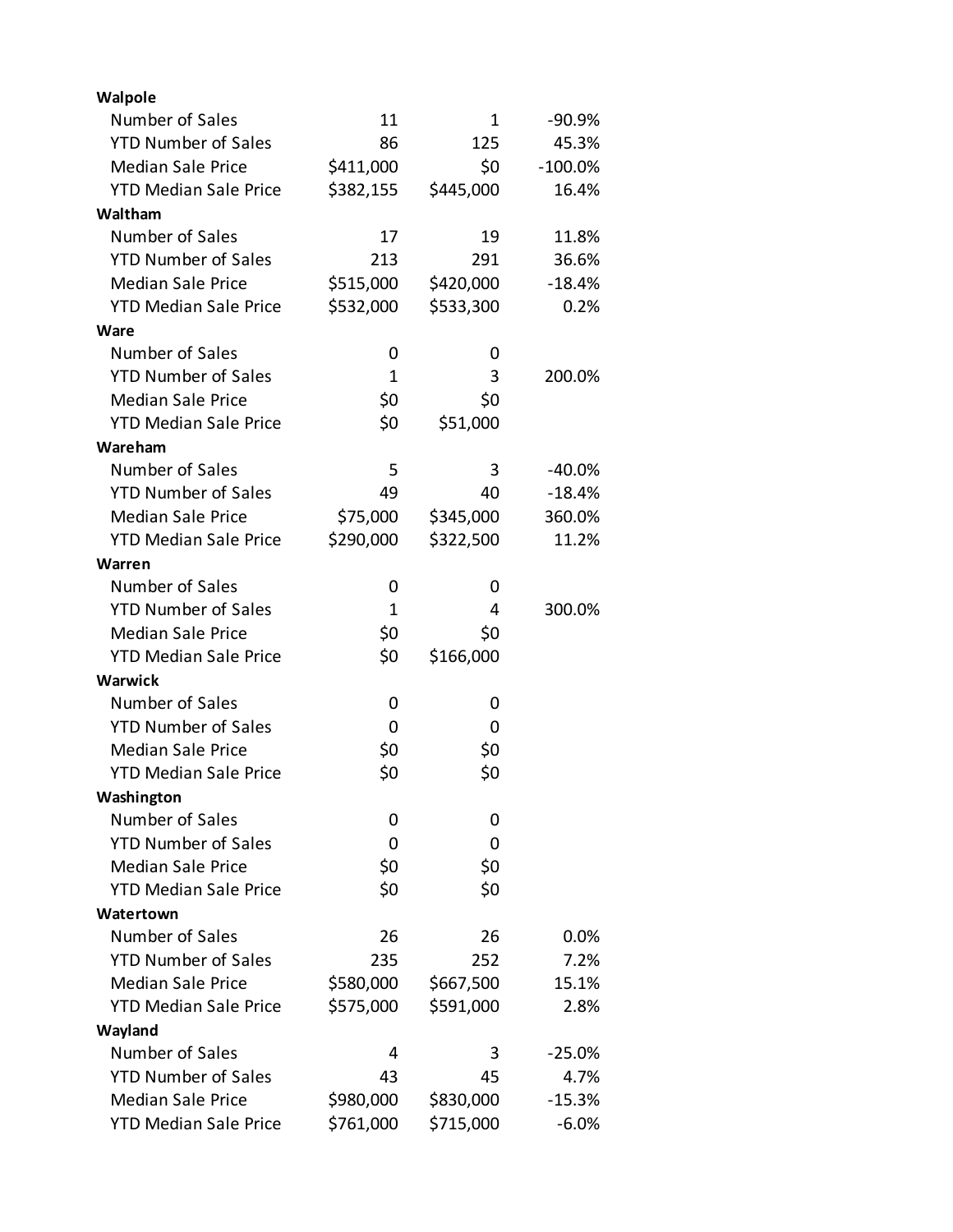| Webster                      |           |             |           |
|------------------------------|-----------|-------------|-----------|
| Number of Sales              | 5         | 2           | $-60.0%$  |
| <b>YTD Number of Sales</b>   | 30        | 28          | $-6.7%$   |
| <b>Median Sale Price</b>     | \$337,000 | \$0         | $-100.0%$ |
| <b>YTD Median Sale Price</b> | \$246,400 | \$315,000   | 27.8%     |
| Wellesley                    |           |             |           |
| Number of Sales              | 1         | 3           | 200.0%    |
| <b>YTD Number of Sales</b>   | 24        | 49          | 104.2%    |
| <b>Median Sale Price</b>     | \$0       | \$1,400,000 |           |
| <b>YTD Median Sale Price</b> | \$772,500 | \$835,000   | 8.1%      |
| Wellfleet                    |           |             |           |
| Number of Sales              | 1         | 2           | 100.0%    |
| <b>YTD Number of Sales</b>   | 27        | 14          | $-48.1%$  |
| <b>Median Sale Price</b>     | \$0       | \$0         |           |
| <b>YTD Median Sale Price</b> | \$300,000 | \$327,000   | 9.0%      |
| Wendell                      |           |             |           |
| Number of Sales              | 0         | 0           |           |
| <b>YTD Number of Sales</b>   | 0         | 0           |           |
| <b>Median Sale Price</b>     | \$0       | \$0         |           |
| <b>YTD Median Sale Price</b> | \$0       | \$0         |           |
| Wenham                       |           |             |           |
| Number of Sales              | 1         | 2           | 100.0%    |
| <b>YTD Number of Sales</b>   | 4         | 15          | 275.0%    |
| <b>Median Sale Price</b>     | \$0       | \$0         |           |
| <b>YTD Median Sale Price</b> | \$840,000 | \$530,000   | $-36.9%$  |
| <b>West Boylston</b>         |           |             |           |
| Number of Sales              | 6         | 4           | $-33.3%$  |
| <b>YTD Number of Sales</b>   | 33        | 25          | $-24.2%$  |
| <b>Median Sale Price</b>     | \$326,500 | \$330,950   | 1.4%      |
| <b>YTD Median Sale Price</b> | \$325,000 | \$349,900   | 7.7%      |
| <b>West Bridgewater</b>      |           |             |           |
| Number of Sales              | 0         | 0           |           |
| <b>YTD Number of Sales</b>   | 6         | 5           | $-16.7%$  |
| <b>Median Sale Price</b>     | \$0       | \$0         |           |
| <b>YTD Median Sale Price</b> | \$298,500 | \$440,000   | 47.4%     |
| <b>West Brookfield</b>       |           |             |           |
| Number of Sales              | 0         | 0           |           |
| <b>YTD Number of Sales</b>   | 7         | 1           | $-85.7%$  |
| <b>Median Sale Price</b>     | \$0       | \$0         |           |
| <b>YTD Median Sale Price</b> | \$169,000 | \$0         | $-100.0%$ |
| <b>West Newbury</b>          |           |             |           |
| Number of Sales              | 1         | 0           | $-100.0%$ |
| <b>YTD Number of Sales</b>   | 11        | 7           | $-36.4%$  |
| <b>Median Sale Price</b>     | \$0       | \$0         |           |
| <b>YTD Median Sale Price</b> | \$649,998 | \$650,000   | 0.0%      |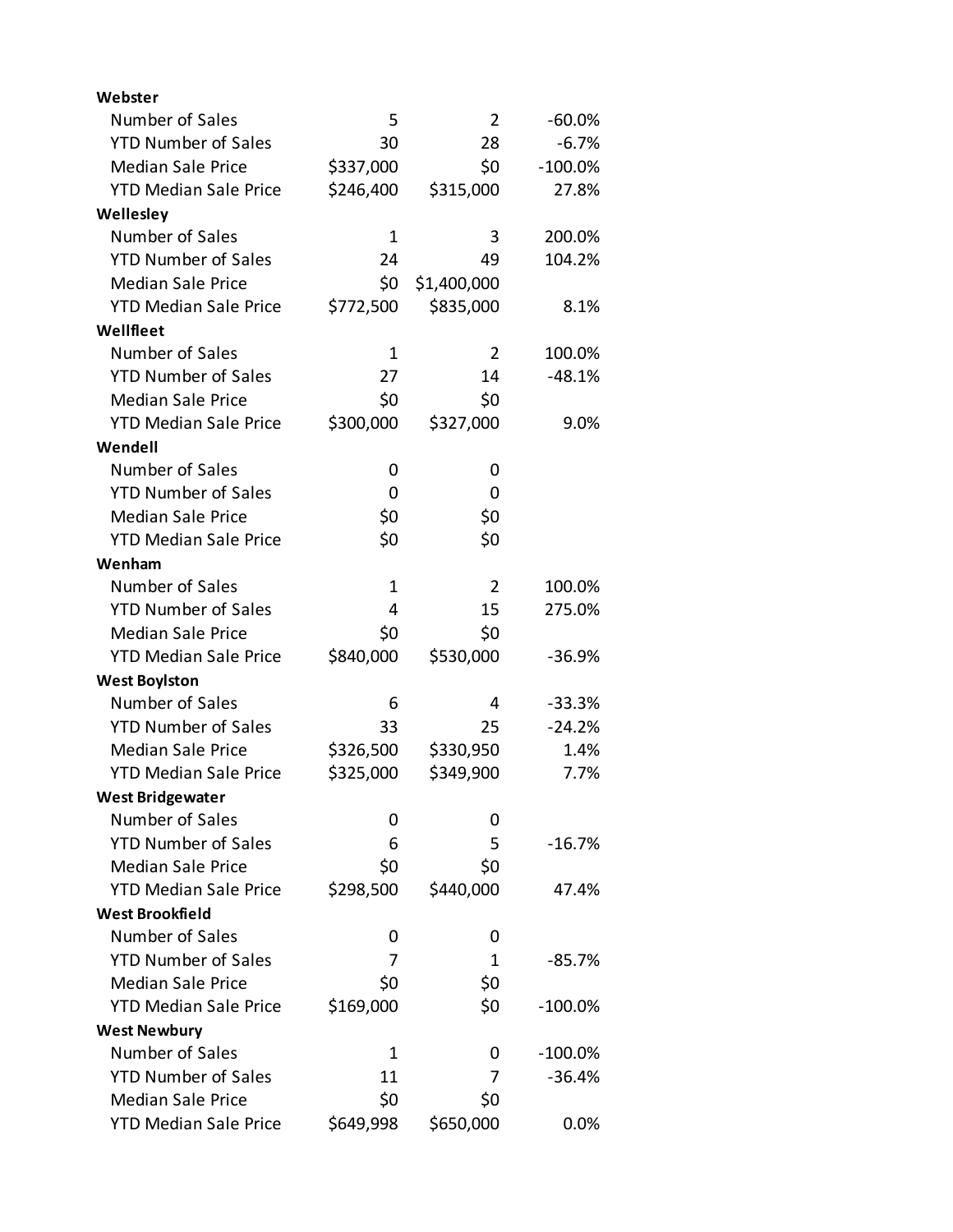| <b>West Roxbury</b>          |              |           |           |
|------------------------------|--------------|-----------|-----------|
| Number of Sales              | 13           | 2         | -84.6%    |
| <b>YTD Number of Sales</b>   | 113          | 139       | 23.0%     |
| <b>Median Sale Price</b>     | \$330,000    | \$0       | $-100.0%$ |
| <b>YTD Median Sale Price</b> | \$447,500    | \$443,000 | $-1.0%$   |
| <b>West Springfield</b>      |              |           |           |
| Number of Sales              | 8            | 4         | $-50.0%$  |
| <b>YTD Number of Sales</b>   | 40           | 53        | 32.5%     |
| <b>Median Sale Price</b>     | \$170,750    | \$450,000 | 163.5%    |
| <b>YTD Median Sale Price</b> | \$105,500    | \$107,500 | 1.9%      |
| <b>West Stockbridge</b>      |              |           |           |
| Number of Sales              | 0            | 1         |           |
| <b>YTD Number of Sales</b>   | $\mathbf{1}$ | 2         | 100.0%    |
| <b>Median Sale Price</b>     | \$0          | \$0       |           |
| <b>YTD Median Sale Price</b> | \$0          | \$0       |           |
| <b>West Tisbury</b>          |              |           |           |
| Number of Sales              | 0            | 0         |           |
| <b>YTD Number of Sales</b>   | 0            | 1         |           |
| <b>Median Sale Price</b>     | \$0          | \$0       |           |
| <b>YTD Median Sale Price</b> | \$0          | \$0       |           |
| Westborough                  |              |           |           |
| Number of Sales              | 16           | 17        | 6.3%      |
| <b>YTD Number of Sales</b>   | 105          | 105       | 0.0%      |
| <b>Median Sale Price</b>     | \$474,498    | \$454,810 | $-4.1%$   |
| <b>YTD Median Sale Price</b> | \$419,995    | \$395,000 | $-6.0%$   |
| Westfield                    |              |           |           |
| Number of Sales              | 3            | 12        | 300.0%    |
| <b>YTD Number of Sales</b>   | 57           | 70        | 22.8%     |
| <b>Median Sale Price</b>     | \$170,800    | \$165,000 | $-3.4%$   |
| <b>YTD Median Sale Price</b> | \$155,000    | \$179,950 | 16.1%     |
| Westford                     |              |           |           |
| Number of Sales              | 18           | 11        | $-38.9%$  |
| <b>YTD Number of Sales</b>   | 117          | 99        | $-15.4%$  |
| <b>Median Sale Price</b>     | \$448,950    | \$480,000 | 6.9%      |
| <b>YTD Median Sale Price</b> | \$440,000    | \$430,000 | $-2.3%$   |
| Westhampton                  |              |           |           |
| Number of Sales              | 0            | 0         |           |
| <b>YTD Number of Sales</b>   | 0            | 0         |           |
| <b>Median Sale Price</b>     | \$0          | \$0       |           |
| <b>YTD Median Sale Price</b> | \$0          | \$0       |           |
| Westminster                  |              |           |           |
| Number of Sales              | 0            | 0         |           |
| <b>YTD Number of Sales</b>   | 13           | 13        | 0.0%      |
| <b>Median Sale Price</b>     | \$0          | \$0       |           |
| <b>YTD Median Sale Price</b> | \$211,000    | \$235,000 | 11.4%     |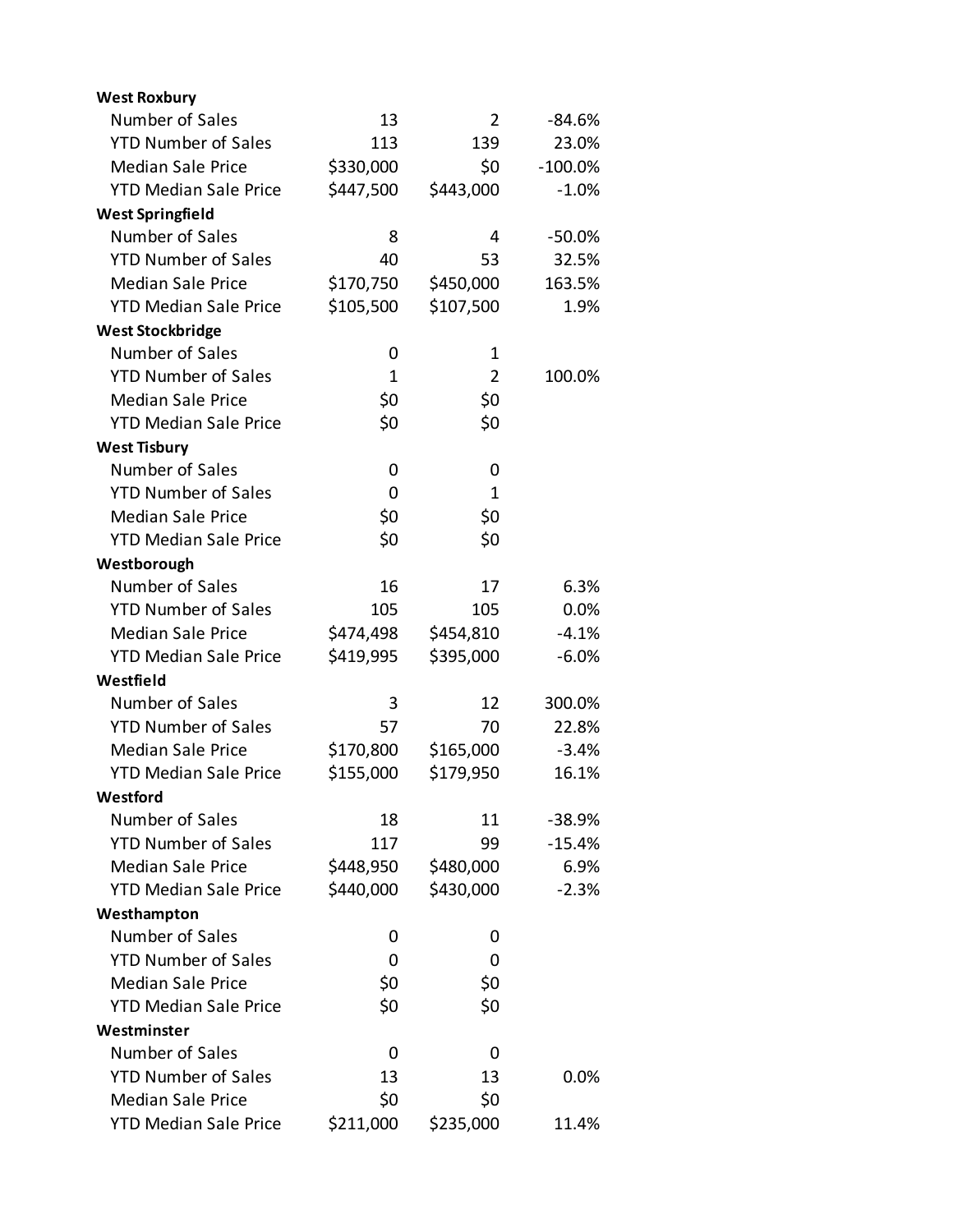| Weston                       |                |           |           |
|------------------------------|----------------|-----------|-----------|
| Number of Sales              | 1              | 1         | 0.0%      |
| <b>YTD Number of Sales</b>   | 13             | 14        | 7.7%      |
| <b>Median Sale Price</b>     | \$0            | \$0       |           |
| <b>YTD Median Sale Price</b> | \$615,000      | \$767,500 | 24.8%     |
| Westport                     |                |           |           |
| Number of Sales              | 3              | 1         | $-66.7%$  |
| <b>YTD Number of Sales</b>   | 12             | 13        | 8.3%      |
| <b>Median Sale Price</b>     | \$385,900      | \$0       | $-100.0%$ |
| <b>YTD Median Sale Price</b> | \$369,500      | \$400,000 | 8.3%      |
| Westwood                     |                |           |           |
| Number of Sales              | 0              | 1         |           |
| <b>YTD Number of Sales</b>   | 20             | 26        | 30.0%     |
| <b>Median Sale Price</b>     | \$0            | \$0       |           |
| <b>YTD Median Sale Price</b> | \$504,998      | \$742,000 | 46.9%     |
| Weymouth                     |                |           |           |
| Number of Sales              | 17             | 22        | 29.4%     |
| <b>YTD Number of Sales</b>   | 237            | 221       | $-6.8%$   |
| <b>Median Sale Price</b>     | \$305,000      | \$308,500 | 1.1%      |
| <b>YTD Median Sale Price</b> | \$290,000      | \$310,000 | 6.9%      |
| Whately                      |                |           |           |
| Number of Sales              | 0              | 0         |           |
| <b>YTD Number of Sales</b>   | 0              | 1         |           |
| <b>Median Sale Price</b>     | \$0            | \$0       |           |
| <b>YTD Median Sale Price</b> | \$0            | \$0       |           |
| Whitman                      |                |           |           |
| Number of Sales              | 14             | 6         | $-57.1%$  |
| <b>YTD Number of Sales</b>   | 67             | 91        | 35.8%     |
| <b>Median Sale Price</b>     | \$322,200      | \$387,450 | 20.3%     |
| <b>YTD Median Sale Price</b> | \$319,000      | \$350,000 | 9.7%      |
| Wilbraham                    |                |           |           |
| Number of Sales              | $\overline{2}$ | 3         | 50.0%     |
| <b>YTD Number of Sales</b>   | 37             | 34        | $-8.1%$   |
| <b>Median Sale Price</b>     | \$0            | \$449,900 |           |
| <b>YTD Median Sale Price</b> | \$290,000      | \$386,750 | 33.4%     |
| Williamsburg                 |                |           |           |
| Number of Sales              | 0              | 2         |           |
| <b>YTD Number of Sales</b>   | 0              | 4         |           |
| <b>Median Sale Price</b>     | \$0            | \$0       |           |
| <b>YTD Median Sale Price</b> | \$0            | \$208,000 |           |
| Williamstown                 |                |           |           |
| Number of Sales              | 1              | 2         | 100.0%    |
| <b>YTD Number of Sales</b>   | 11             | 14        | 27.3%     |
| <b>Median Sale Price</b>     | \$0            | \$0       |           |
| <b>YTD Median Sale Price</b> | \$352,000      | \$193,267 | $-45.1%$  |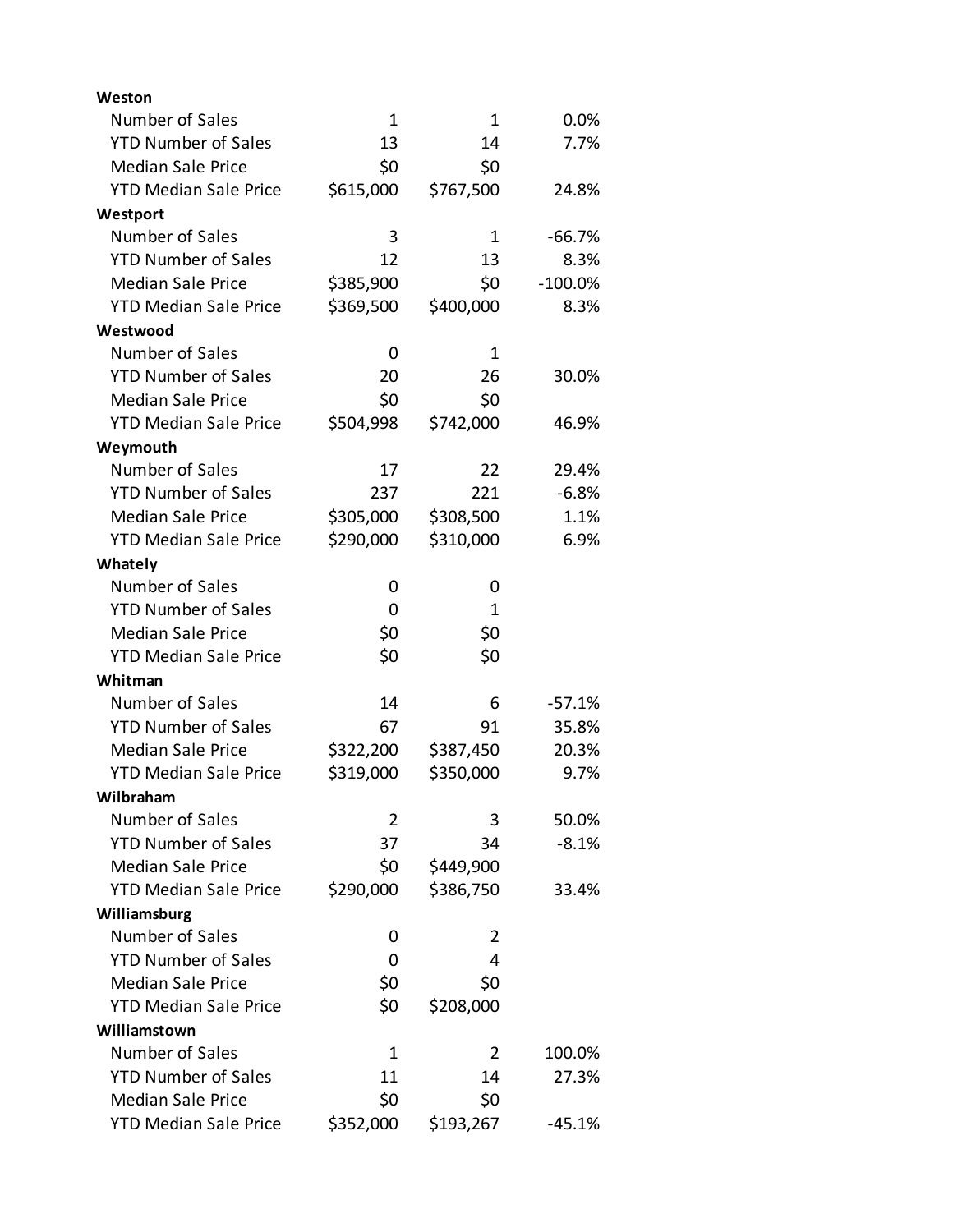| Wilmington                   |             |           |           |
|------------------------------|-------------|-----------|-----------|
| Number of Sales              | $\mathbf 1$ | 1         | 0.0%      |
| <b>YTD Number of Sales</b>   | 16          | 17        | 6.3%      |
| <b>Median Sale Price</b>     | \$0         | \$0       |           |
| <b>YTD Median Sale Price</b> | \$422,000   | \$489,900 | 16.1%     |
| Winchendon                   |             |           |           |
| Number of Sales              | 1           | 0         | $-100.0%$ |
| <b>YTD Number of Sales</b>   | 7           | 1         | $-85.7%$  |
| <b>Median Sale Price</b>     | \$0         | \$0       |           |
| <b>YTD Median Sale Price</b> | \$110,000   | \$0       | $-100.0%$ |
| Winchester                   |             |           |           |
| Number of Sales              | 12          | 9         | $-25.0%$  |
| <b>YTD Number of Sales</b>   | 89          | 96        | 7.9%      |
| <b>Median Sale Price</b>     | \$752,750   | \$545,429 | $-27.5%$  |
| <b>YTD Median Sale Price</b> | \$723,000   | \$650,000 | $-10.1%$  |
| Windsor                      |             |           |           |
| Number of Sales              | 0           | 0         |           |
| <b>YTD Number of Sales</b>   | 0           | 0         |           |
| <b>Median Sale Price</b>     | \$0         | \$0       |           |
| <b>YTD Median Sale Price</b> | \$0         | \$0       |           |
| Winthrop                     |             |           |           |
| Number of Sales              | 11          | 13        | 18.2%     |
| <b>YTD Number of Sales</b>   | 88          | 110       | 25.0%     |
| <b>Median Sale Price</b>     | \$320,000   | \$350,000 | 9.4%      |
| <b>YTD Median Sale Price</b> | \$400,500   | \$437,500 | 9.2%      |
| Woburn                       |             |           |           |
| Number of Sales              | 19          | 15        | $-21.1%$  |
| <b>YTD Number of Sales</b>   | 191         | 154       | $-19.4%$  |
| <b>Median Sale Price</b>     | \$410,000   | \$400,000 | $-2.4%$   |
| <b>YTD Median Sale Price</b> | \$516,500   | \$470,000 | $-9.0%$   |
| Worcester                    |             |           |           |
| Number of Sales              | 26          | 35        | 34.6%     |
| <b>YTD Number of Sales</b>   | 333         | 396       | 18.9%     |
| <b>Median Sale Price</b>     | \$167,500   | \$222,000 | 32.5%     |
| <b>YTD Median Sale Price</b> | \$190,000   | \$205,000 | 7.9%      |
| Worthington                  |             |           |           |
| Number of Sales              | 0           | 0         |           |
| <b>YTD Number of Sales</b>   | 0           | 0         |           |
| <b>Median Sale Price</b>     | \$0         | \$0       |           |
| <b>YTD Median Sale Price</b> | \$0         | \$0       |           |
| Wrentham                     |             |           |           |
| Number of Sales              | 1           | 3         | 200.0%    |
| <b>YTD Number of Sales</b>   | 11          | 15        | 36.4%     |
| <b>Median Sale Price</b>     | \$0         | \$500,000 |           |
| <b>YTD Median Sale Price</b> | \$295,000   | \$347,500 | 17.8%     |